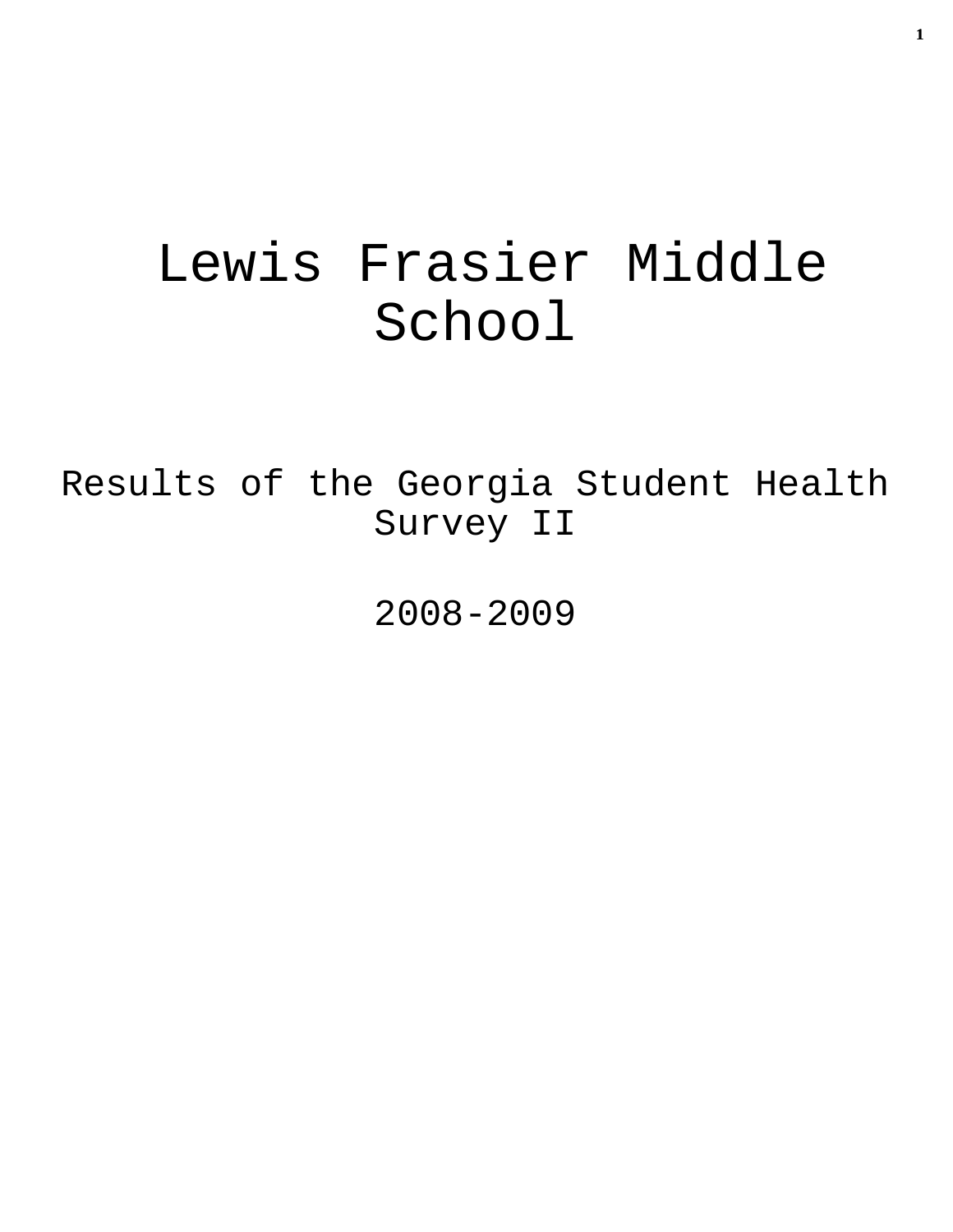## *Demographics* **2**

| Grade |                          |  |  |  |
|-------|--------------------------|--|--|--|
|       | <b>Grade   Frequency</b> |  |  |  |
| 6     | 272                      |  |  |  |
| 8     | 247                      |  |  |  |
| 10    |                          |  |  |  |

| Frequency      | <b>Table of Gender by Grade</b> |              |              |       |              |  |
|----------------|---------------------------------|--------------|--------------|-------|--------------|--|
| <b>Col Pct</b> |                                 | Grade(Grade) |              |       |              |  |
|                | Gender(Gender)                  | 6            | 8            | 10    | <b>Total</b> |  |
|                | <b>Female</b>                   | 141<br>51.84 | 127<br>51.42 | 50.00 | 269          |  |
|                | <b>Male</b>                     | 131<br>48.16 | 120<br>48.58 | 50.00 | 252          |  |
|                | <b>Total</b>                    | 272          | 247          | 2     | 521          |  |

| Frequency      | <b>Table of Ethnicity by Grade</b> |              |              |                  |              |
|----------------|------------------------------------|--------------|--------------|------------------|--------------|
| <b>Col Pct</b> |                                    | Grade(Grade) |              |                  |              |
|                | <b>Ethnicity</b> (Ethnicity)       | 6            | 8            | 10               | <b>Total</b> |
|                | <b>Black</b>                       | 137<br>50.37 | 125<br>50.61 | 0<br>0.00        | 262          |
|                | <b>Hispanic</b>                    | 27<br>9.93   | 27<br>10.93  | $\Omega$<br>0.00 | 54           |
|                | <b>White</b>                       | 67<br>24.63  | 50<br>20.24  | 2<br>100.00      | 119          |
|                | <b>Asian</b>                       | 5<br>1.84    | 12<br>4.86   | $\Omega$<br>0.00 | 17           |
|                | <b>Other</b>                       | 36<br>13.24  | 33<br>13.36  | $\Omega$<br>0.00 | 69           |
|                | <b>Total</b>                       | 272          | 247          | $\overline{2}$   | 521          |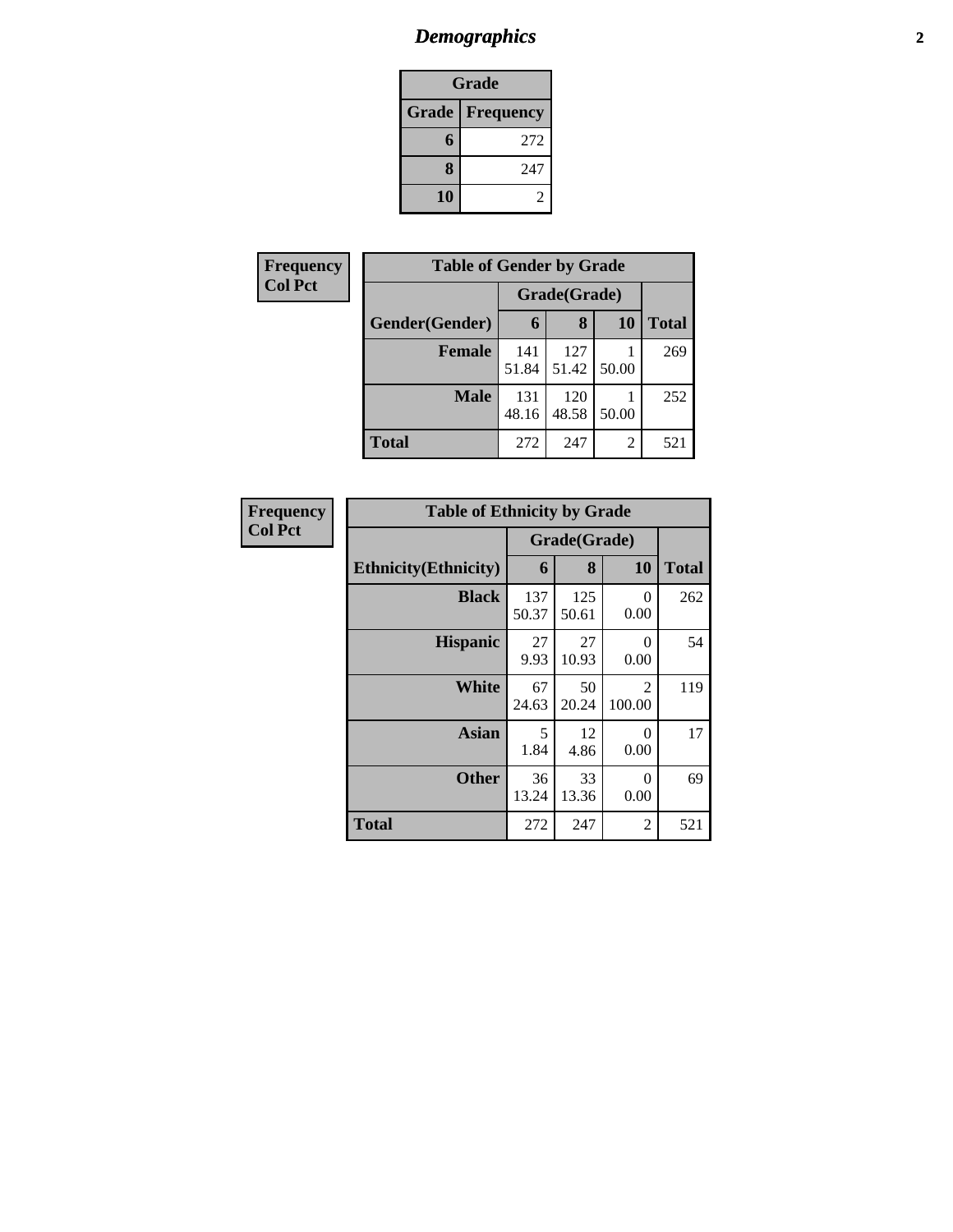### *Title IV, Part A, Schedule A* **3** *Goal 1: Ensure that all schools are drug-free Baseline Data: Year 2008-2009 Prevalence of Drug Use*

| Frequency      | <b>Table of AlcoholAlt by Grade</b> |              |              |           |              |
|----------------|-------------------------------------|--------------|--------------|-----------|--------------|
| <b>Col Pct</b> | AlcoholAlt(Alcohol                  |              | Grade(Grade) |           |              |
|                | use, past 30 days)                  | 6            | 8            | <b>10</b> | <b>Total</b> |
|                | Yes                                 | 10<br>3.68   | 34<br>13.77  | 50.00     | 45           |
|                | N <sub>0</sub>                      | 262<br>96.32 | 213<br>86.23 | 50.00     | 476          |
|                | Total                               | 272          | 247          | 2         | 521          |

| Frequency      | <b>Table of TobaccoAny by Grade</b> |              |              |                |              |
|----------------|-------------------------------------|--------------|--------------|----------------|--------------|
| <b>Col Pct</b> | TobaccoAny(Tobacco                  |              | Grade(Grade) |                |              |
|                | use, past 30 days)                  | 6            | 8            | 10             | <b>Total</b> |
|                | <b>Yes</b>                          | 4<br>1.47    | 28<br>11.34  | 50.00          | 33           |
|                | N <sub>0</sub>                      | 268<br>98.53 | 219<br>88.66 | 50.00          | 488          |
|                | <b>Total</b>                        | 272          | 247          | $\mathfrak{D}$ | 521          |

| <b>Frequency</b><br><b>Col Pct</b> | <b>Table of MarijuanaAlt by Grade</b> |              |              |       |              |
|------------------------------------|---------------------------------------|--------------|--------------|-------|--------------|
|                                    | MarijuanaAlt(Marijuana                | Grade(Grade) |              |       |              |
|                                    | use, past 30 days)                    | 6            | 8            | 10    | <b>Total</b> |
|                                    | Yes                                   | 3<br>1.10    | 22<br>8.91   | 50.00 | 26           |
|                                    | N <sub>0</sub>                        | 269<br>98.90 | 225<br>91.09 | 50.00 | 495          |
|                                    | <b>Total</b>                          | 272          | 247          | 2     | 521          |

| <b>Frequency</b> | <b>Table of OtherDrugAny by Grade</b>  |              |              |           |              |
|------------------|----------------------------------------|--------------|--------------|-----------|--------------|
| <b>Col Pct</b>   | <b>OtherDrugAny(Other</b><br>drug use, |              | Grade(Grade) |           |              |
|                  | past 30 days)                          | 6            | 8            | <b>10</b> | <b>Total</b> |
|                  | Yes                                    | 14<br>5.15   | 20<br>8.10   | 50.00     | 35           |
|                  | N <sub>0</sub>                         | 258<br>94.85 | 227<br>91.90 | 50.00     | 486          |
|                  | <b>Total</b>                           | 272          | 247          | 2         | 521          |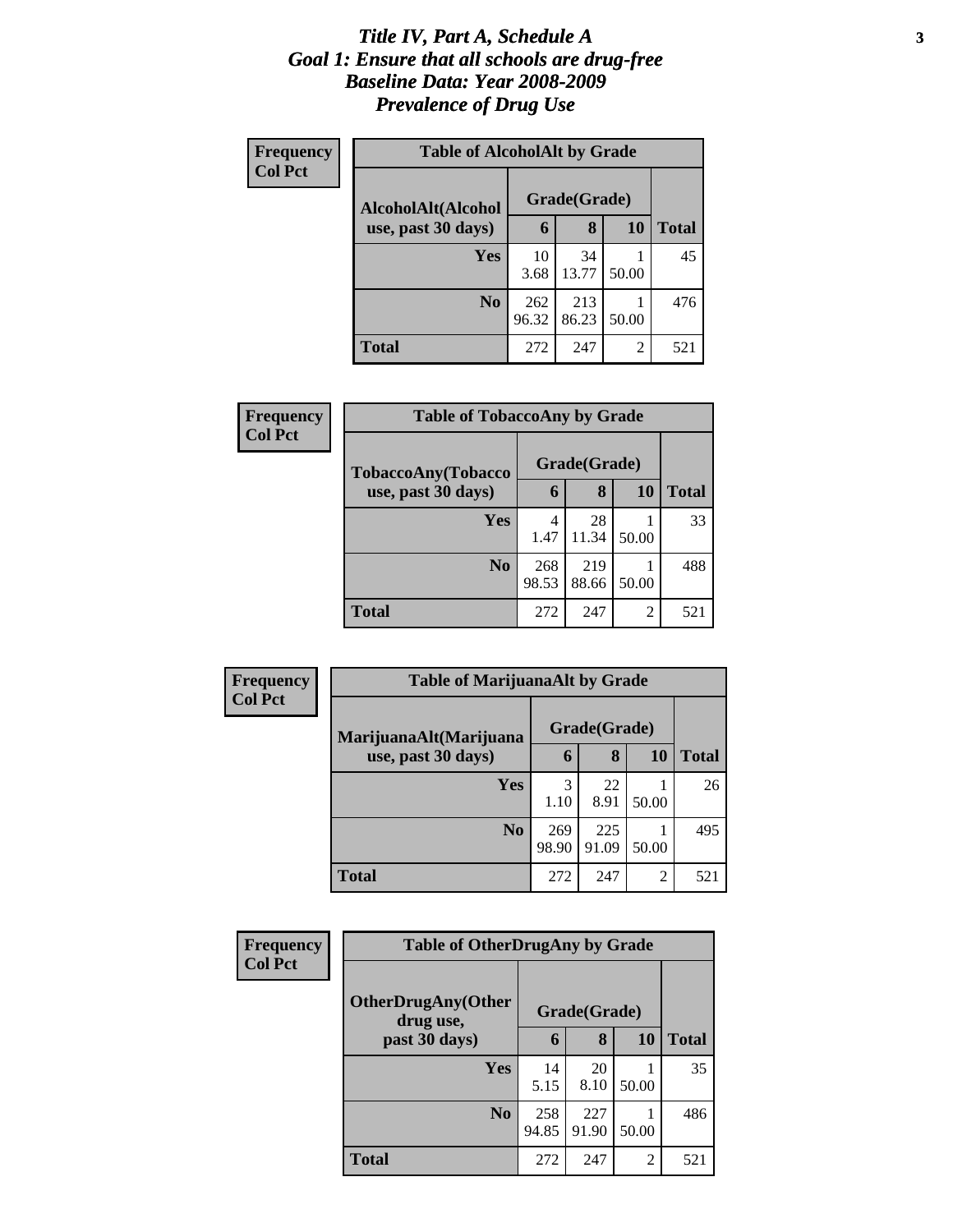### *Average Age of Onset of Use* **4** *Results for "Average Age of Onset of Use" questions exclude students who said they did not use that substance*

| <b>Variable</b>       | Label                                                              | <b>Mean</b> |
|-----------------------|--------------------------------------------------------------------|-------------|
| Alcoholinit2          | I started using alcohol when I was                                 | 11.11       |
| Cigarettesinit2       | I started smoking tobacco when I was                               | 11.55       |
| Smokelessinit2        | I started chewing tobacco when I was                               | 10.90       |
| Marijuanainit2        | I started using marijuana when I was                               | 11.92       |
| Cocaineinit2          | I started using cocaine when I was                                 | 11.40       |
| Inhalantsinit2        | I started using inhalants when I was                               | 10.00       |
| Steroidsinit2         | I started using steroids when I was                                | 9.50        |
| Ecstasyinit2          | I started using ecstasy when I was                                 | 10.86       |
| Methinit <sub>2</sub> | I started using methamphetamines when I was                        | 8.00        |
| Hallucinogensinit2    | I started using hallucinogens when I was                           | 8.00        |
| Prescriptioninit2     | I started using prescription drugs not prescribed to me when I was | 10.13       |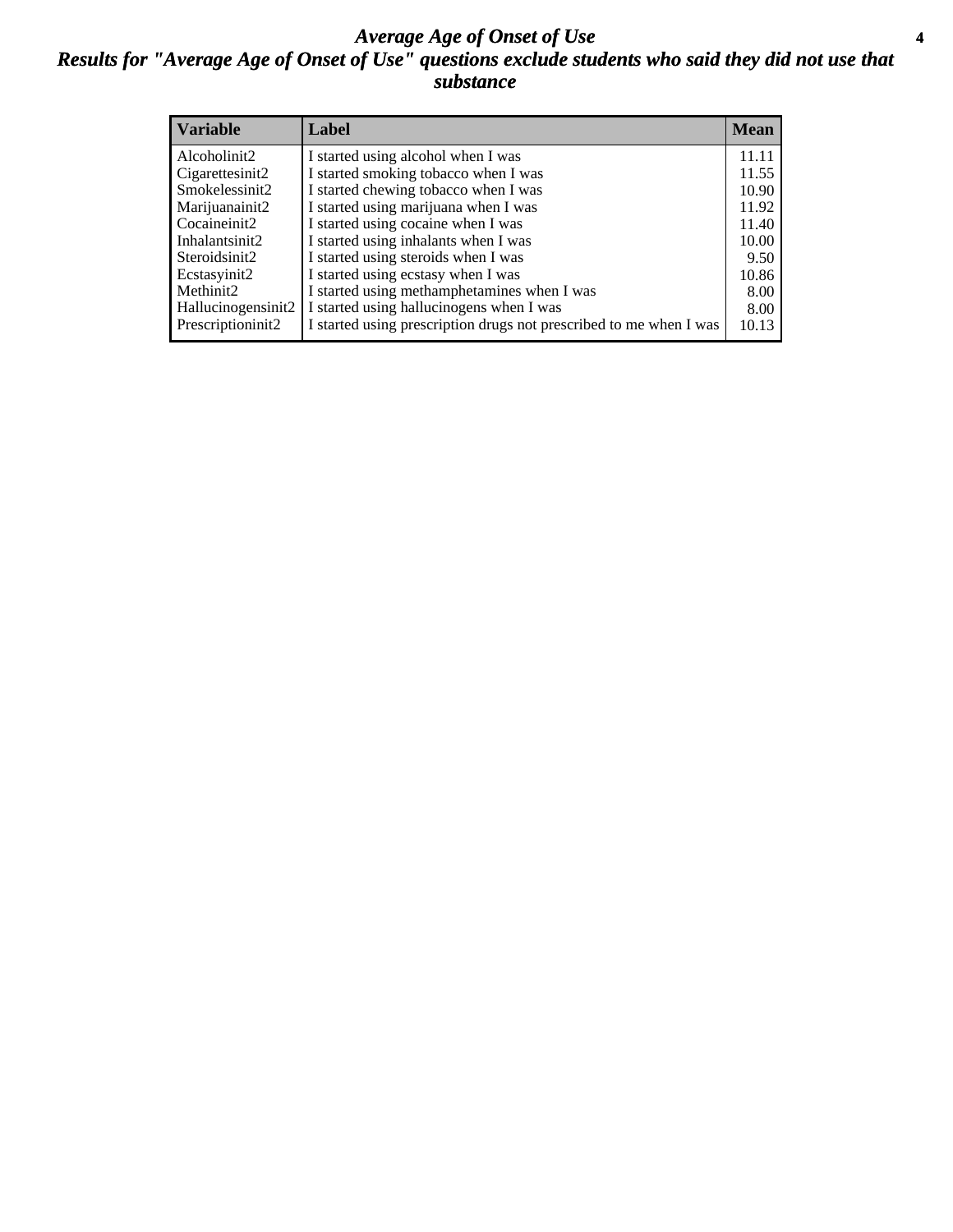## *Perception of Health Risk* **5**

| <b>Frequency</b> | <b>Table of Alcoholharmdich by Grade</b> |              |              |                           |              |
|------------------|------------------------------------------|--------------|--------------|---------------------------|--------------|
| <b>Col Pct</b>   | Alcoholharmdich(I<br>think alcohol is    | Grade(Grade) |              |                           |              |
|                  | harmful)                                 | 6            | 8            | 10                        | <b>Total</b> |
|                  | <b>Yes</b>                               | 241<br>88.60 | 186<br>75.30 | 2<br>100.00               | 429          |
|                  | N <sub>0</sub>                           | 31<br>11.40  | 61<br>24.70  | $\mathbf{\Omega}$<br>0.00 | 92           |
|                  | <b>Total</b>                             | 272          | 247          | 2                         | 521          |

| Frequency      | <b>Table of Tobaccoharmdich by Grade</b> |              |              |                          |              |  |  |
|----------------|------------------------------------------|--------------|--------------|--------------------------|--------------|--|--|
| <b>Col Pct</b> | Tobaccoharmdich(I<br>think tobacco is    | Grade(Grade) |              |                          |              |  |  |
|                | harmful)                                 | 6            | 8            | 10                       | <b>Total</b> |  |  |
|                | Yes                                      | 245<br>90.07 | 213<br>86.23 | $\mathfrak{D}$<br>100.00 | 460          |  |  |
|                | N <sub>0</sub>                           | 27<br>9.93   | 34<br>13.77  | $\theta$<br>0.00         | 61           |  |  |
|                | <b>Total</b>                             | 272          | 247          | 2                        | 521          |  |  |

| Frequency      | <b>Table of Marijuanaharmdich by Grade</b> |              |              |                           |              |
|----------------|--------------------------------------------|--------------|--------------|---------------------------|--------------|
| <b>Col Pct</b> | Marijuanaharmdich(I<br>think marijuana is  |              | Grade(Grade) |                           |              |
|                | harmful)                                   | 6            | 8            | 10                        | <b>Total</b> |
|                | Yes                                        | 242<br>88.97 | 196<br>79.35 | 2<br>100.00               | 440          |
|                | N <sub>0</sub>                             | 30<br>11.03  | 51<br>20.65  | $\mathbf{\Omega}$<br>0.00 | 81           |
|                | <b>Total</b>                               | 272          | 247          | 2                         | 521          |

| <b>Frequency</b> | <b>Table of Otherdrugharmdich by Grade</b>   |              |              |                          |              |
|------------------|----------------------------------------------|--------------|--------------|--------------------------|--------------|
| <b>Col Pct</b>   | Otherdrugharmdich(I<br>think other drugs are |              | Grade(Grade) |                          |              |
|                  | harmful)                                     | 6            | 8            | 10                       | <b>Total</b> |
|                  | <b>Yes</b>                                   | 247<br>90.81 | 212<br>85.83 | $\mathfrak{D}$<br>100.00 | 461          |
|                  | N <sub>0</sub>                               | 25<br>9.19   | 35<br>14.17  | 0<br>0.00                | 60           |
|                  | <b>Total</b>                                 | 272          | 247          | $\overline{c}$           | 521          |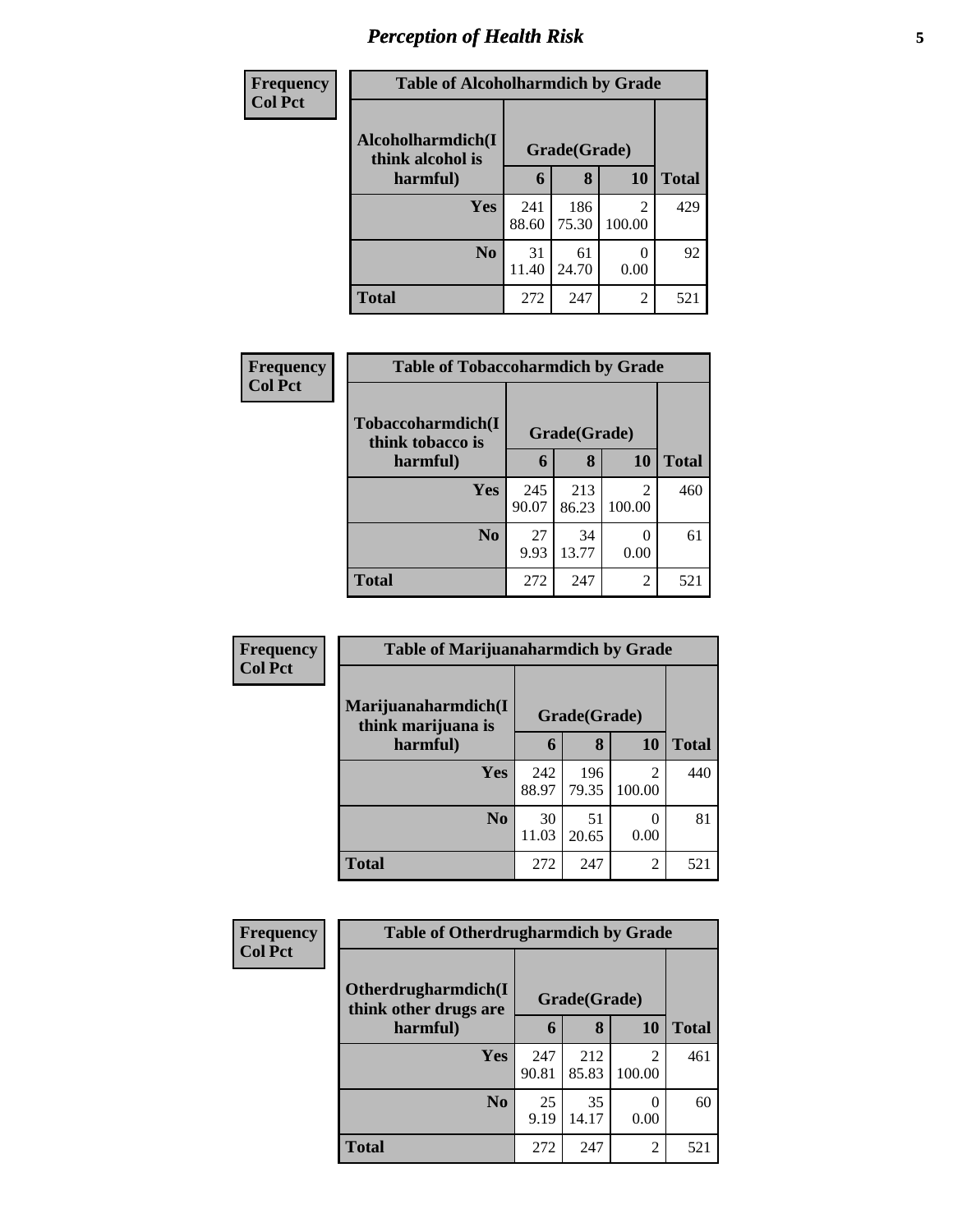## *Social Disapproval* **6**

| Frequency      | <b>Table of Alcoholpeerdich by Grade</b>                    |              |              |                |              |
|----------------|-------------------------------------------------------------|--------------|--------------|----------------|--------------|
| <b>Col Pct</b> | Alcoholpeerdich(My<br>friends would<br>disapprove if I used | Grade(Grade) |              |                |              |
|                | alcohol)                                                    | 6            | 8            | 10             | <b>Total</b> |
|                | Yes                                                         | 223<br>81.99 | 133<br>53.85 | 50.00          | 357          |
|                | N <sub>0</sub>                                              | 49<br>18.01  | 114<br>46.15 | 50.00          | 164          |
|                | <b>Total</b>                                                | 272          | 247          | $\overline{2}$ | 521          |

| <b>Frequency</b> | <b>Table of Tobaccopeerdich by Grade</b>                    |              |              |                |              |  |  |
|------------------|-------------------------------------------------------------|--------------|--------------|----------------|--------------|--|--|
| <b>Col Pct</b>   | Tobaccopeerdich(My<br>friends would<br>disapprove if I used | Grade(Grade) |              |                |              |  |  |
|                  | tobacco)                                                    | 6            | 8            | <b>10</b>      | <b>Total</b> |  |  |
|                  | Yes                                                         | 230<br>84.56 | 152<br>61.54 | 50.00          | 383          |  |  |
|                  | N <sub>0</sub>                                              | 42<br>15.44  | 95<br>38.46  | 50.00          | 138          |  |  |
|                  | <b>Total</b>                                                | 272          | 247          | $\overline{c}$ | 521          |  |  |

| <b>Frequency</b> | <b>Table of Marijuanapeerdich by Grade</b>                    |              |              |                          |              |  |
|------------------|---------------------------------------------------------------|--------------|--------------|--------------------------|--------------|--|
| <b>Col Pct</b>   | Marijuanapeerdich(My<br>friends would<br>disapprove if I used | Grade(Grade) |              |                          |              |  |
|                  | marijuana)                                                    | 6            | 8            | <b>10</b>                | <b>Total</b> |  |
|                  | <b>Yes</b>                                                    | 231<br>84.93 | 157<br>63.56 | $\mathfrak{D}$<br>100.00 | 390          |  |
|                  | N <sub>0</sub>                                                | 41<br>15.07  | 90<br>36.44  | 0<br>0.00                | 131          |  |
|                  | <b>Total</b>                                                  | 272          | 247          | $\overline{c}$           | 521          |  |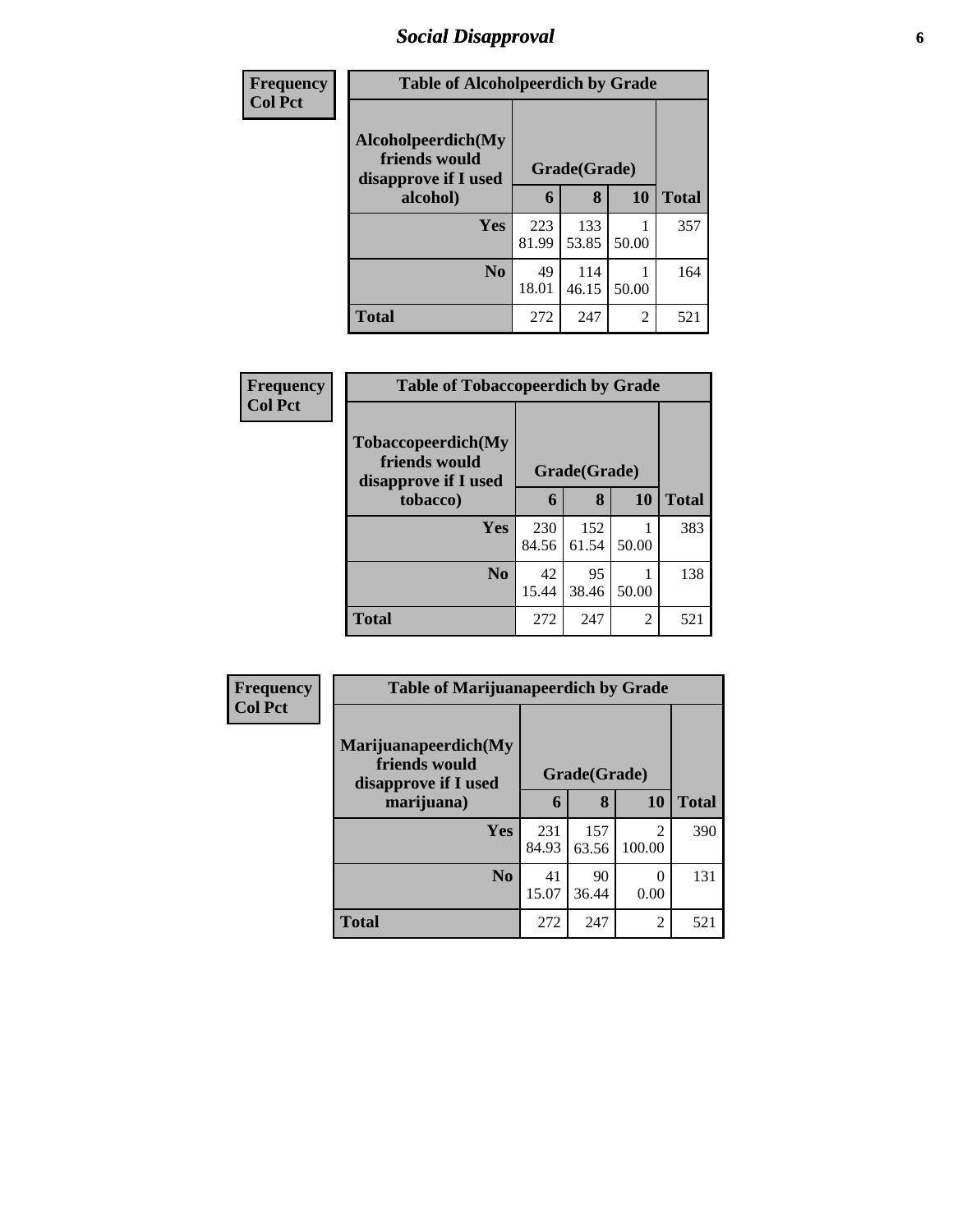## *Social Disapproval* **7**

| <b>Frequency</b> | <b>Table of Otherdrugpeerdich by Grade</b>                    |              |              |                          |              |
|------------------|---------------------------------------------------------------|--------------|--------------|--------------------------|--------------|
| <b>Col Pct</b>   | Otherdrugpeerdich(My<br>friends would<br>disapprove if I used | Grade(Grade) |              |                          |              |
|                  | other drugs)                                                  | 6            | 8            | 10                       | <b>Total</b> |
|                  | Yes                                                           | 231<br>84.93 | 165<br>66.80 | $\mathfrak{D}$<br>100.00 | 398          |
|                  | $\bf No$                                                      | 41<br>15.07  | 82<br>33.20  | $\Omega$<br>0.00         | 123          |
|                  | <b>Total</b>                                                  | 272          | 247          | 2                        | 521          |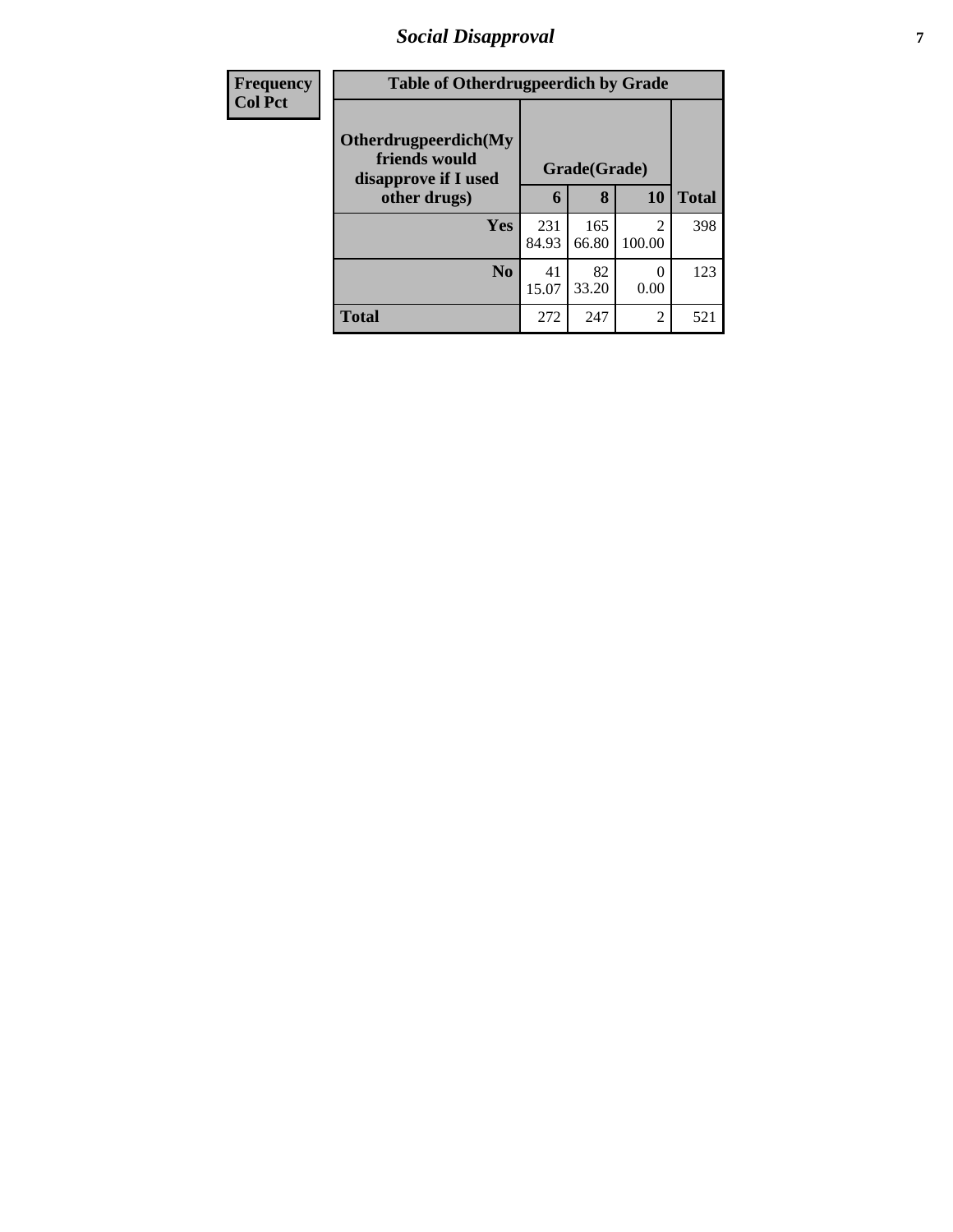### Title IV, Part A, Schedule A **8** *Goal 2: To help ensure that all schools are safe and disciplined Baseline Data: Year 2008-2009 Student Involvement in Gang Activity*

| Frequency<br><b>Col Pct</b> | <b>Table of Gangself by Grade</b>                                                                         |              |                   |             |              |  |  |  |
|-----------------------------|-----------------------------------------------------------------------------------------------------------|--------------|-------------------|-------------|--------------|--|--|--|
|                             | <b>Gangself</b> (I<br>have<br>participated<br>in illegal<br>gang<br>activities in<br>the past 30<br>days) | 6            | Grade(Grade)<br>8 | 10          | <b>Total</b> |  |  |  |
|                             | Yes                                                                                                       | 12<br>4.41   | 34<br>13.77       | 0<br>0.00   | 46           |  |  |  |
|                             | N <sub>0</sub>                                                                                            | 260<br>95.59 | 213<br>86.23      | 2<br>100.00 | 475          |  |  |  |
|                             | <b>Total</b>                                                                                              | 272          | 247               | 2           | 521          |  |  |  |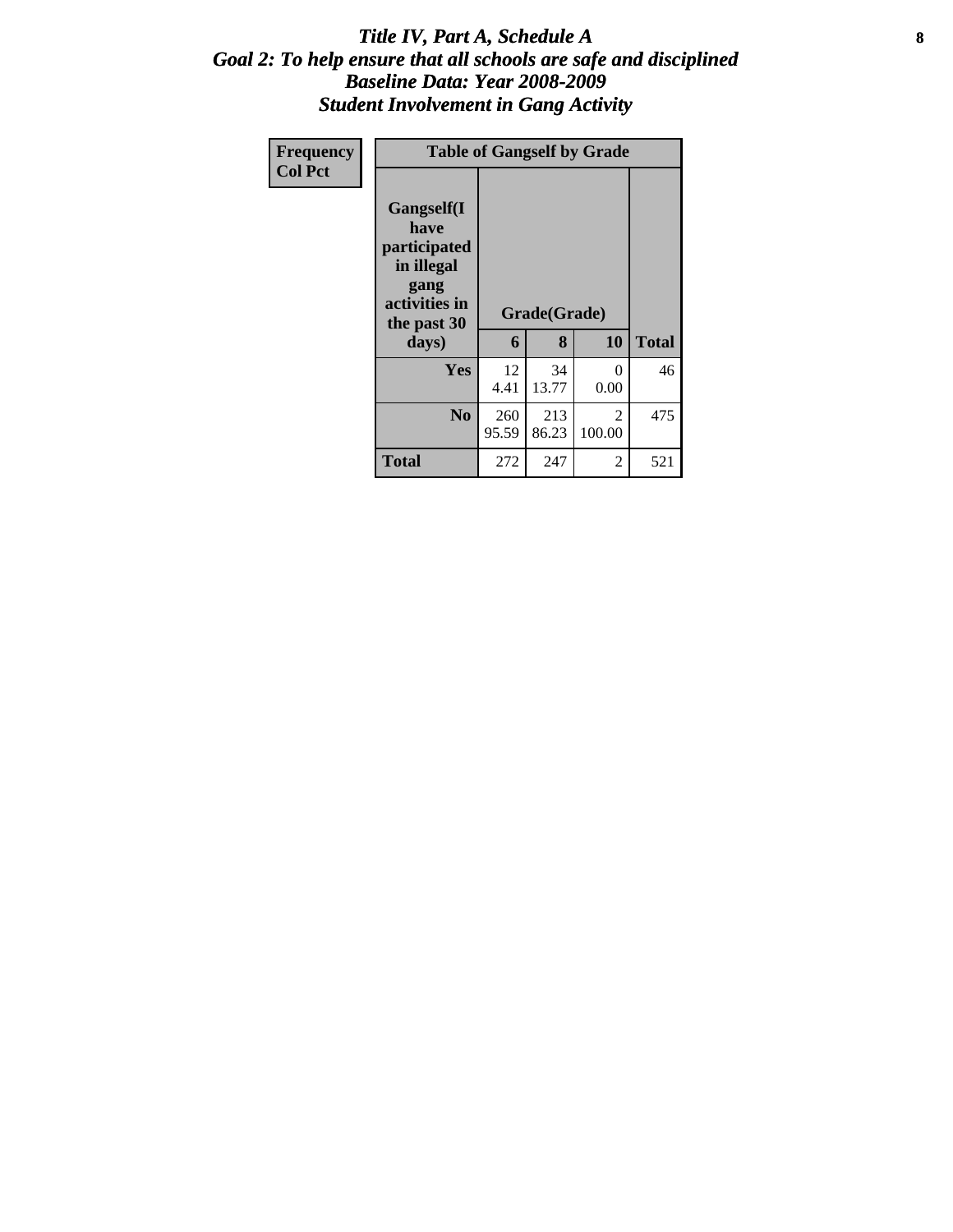## *Student Perception of School Safety* **9**

| <b>Frequency</b> |
|------------------|
| <b>Row Pct</b>   |

| <b>Table of Grade by Safeschool</b> |                          |                                                        |                                    |                                    |                |  |  |  |  |
|-------------------------------------|--------------------------|--------------------------------------------------------|------------------------------------|------------------------------------|----------------|--|--|--|--|
|                                     |                          | Safeschool (School is a place at which I feel<br>safe) |                                    |                                    |                |  |  |  |  |
| Grade(Grade)                        | <b>Strongly</b><br>Agree | <b>Somewhat</b><br>Agree                               | <b>Somewhat</b><br><b>Disagree</b> | <b>Strongly</b><br><b>Disagree</b> | <b>Total</b>   |  |  |  |  |
| 6                                   | 106<br>38.97             | 101<br>37.13                                           | 33<br>12.13                        | 32<br>11.76                        | 272            |  |  |  |  |
| 8                                   | 47<br>19.03              | 130<br>52.63                                           | 34<br>13.77                        | 36<br>14.57                        | 247            |  |  |  |  |
| 10                                  | $\mathfrak{D}$<br>100.00 | 0<br>0.00                                              | 0<br>0.00                          | 0<br>0.00                          | $\mathfrak{D}$ |  |  |  |  |
| <b>Total</b>                        | 155                      | 231                                                    | 67                                 | 68                                 | 521            |  |  |  |  |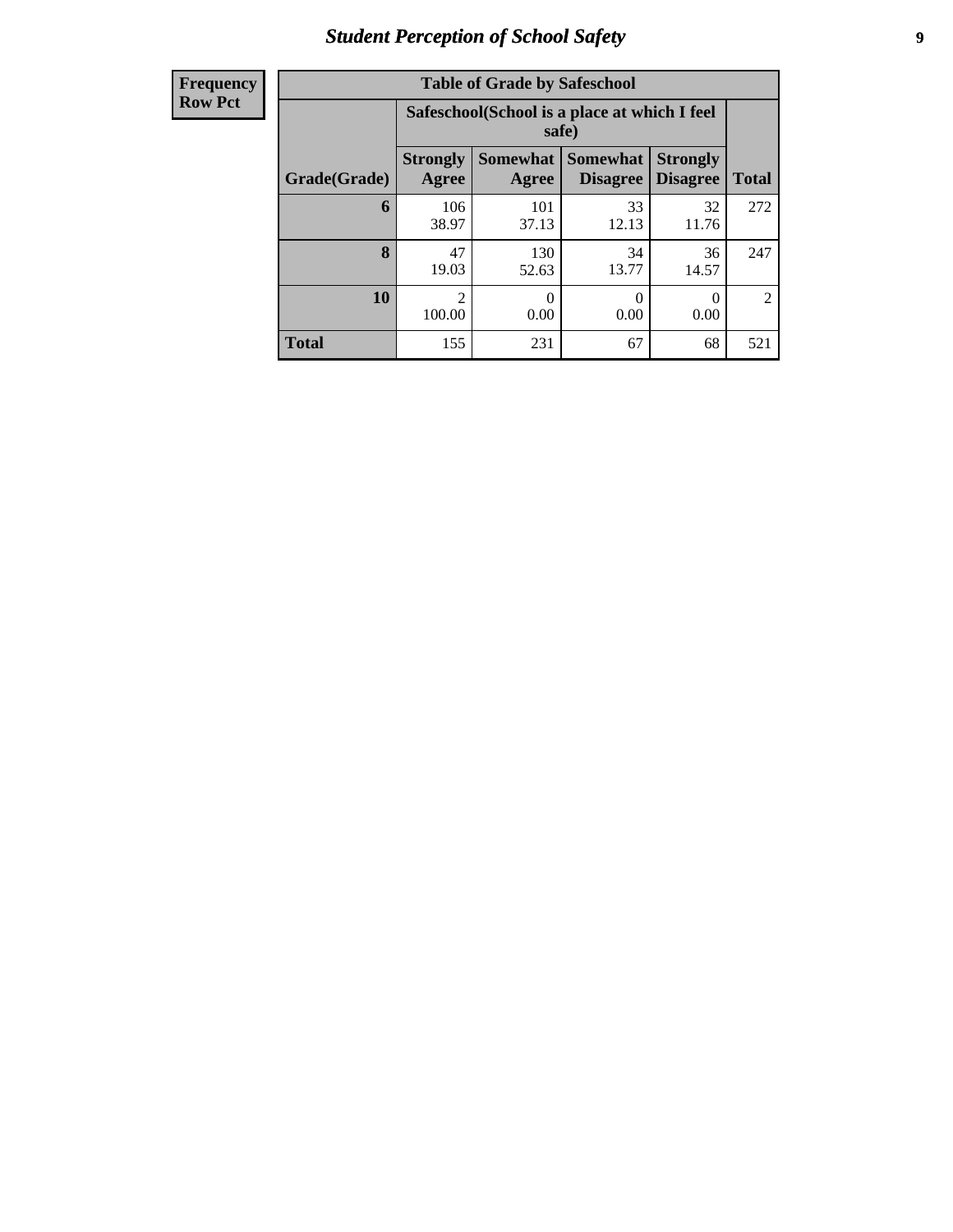### *Students Who Have Been Bullied* **10**

**Frequency Row Pct**

| <b>Table of Grade by Bullied</b> |                          |                                                                               |                   |                   |                        |                               |                   |                |  |
|----------------------------------|--------------------------|-------------------------------------------------------------------------------|-------------------|-------------------|------------------------|-------------------------------|-------------------|----------------|--|
|                                  |                          | <b>Bullied</b> (I have been bullied by other<br>students in the past 30 days) |                   |                   |                        |                               |                   |                |  |
| Grade(Grade)                     | 0<br><b>Days</b>         | 1 or<br>2<br>days                                                             | 3 to<br>5<br>days | 6 to<br>9<br>days | 10<br>to<br>19<br>days | <b>20</b><br>to<br>29<br>days | All<br>30<br>days | <b>Total</b>   |  |
| 6                                | 192<br>70.59             | 34<br>12.50                                                                   | 15<br>5.51        | 6<br>2.21         | 13<br>4.78             | 5<br>1.84                     | 2.57              | 272            |  |
| 8                                | 205<br>83.00             | 18<br>7.29                                                                    | 5<br>2.02         | 3<br>1.21         | 8<br>3.24              | 2<br>0.81                     | 6<br>2.43         | 247            |  |
| 10                               | $\overline{2}$<br>100.00 | 0<br>0.00                                                                     | 0<br>0.00         | $\Omega$<br>0.00  | $\Omega$<br>0.00       | $\Omega$<br>0.00              | $\Omega$<br>0.00  | $\overline{2}$ |  |
| <b>Total</b>                     | 399                      | 52                                                                            | 20                | 9                 | 21                     | 7                             | 13                | 521            |  |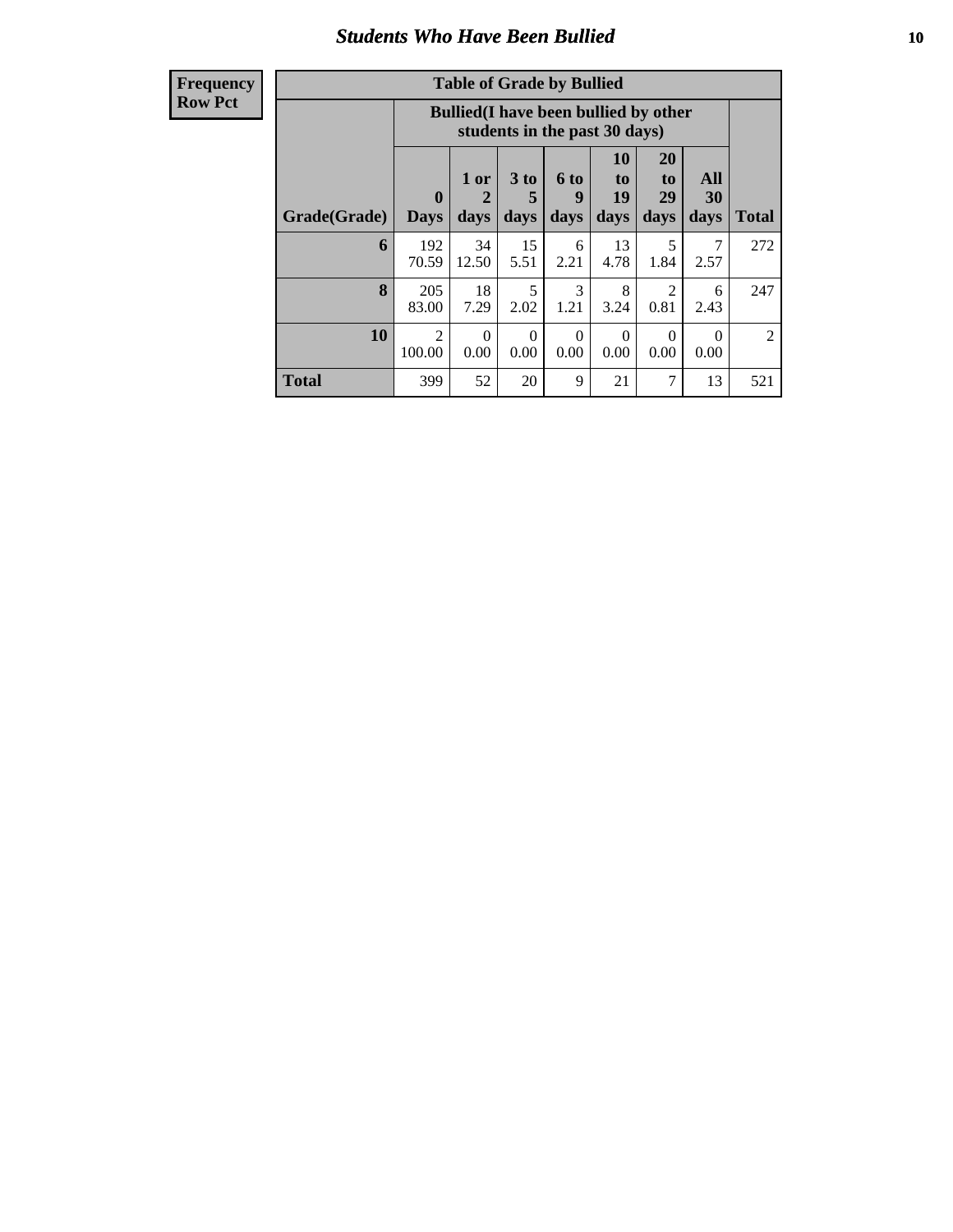### *School Climate* **11**

| Frequency      | <b>Table of SchoolClimate1 by Grade</b> |              |                   |                                       |       |  |  |
|----------------|-----------------------------------------|--------------|-------------------|---------------------------------------|-------|--|--|
| <b>Col Pct</b> | SchoolClimate1(I<br>like school)        | 6            | Grade(Grade)<br>8 | 10                                    | Total |  |  |
|                | <b>Strongly Agree</b>                   | 86<br>31.62  | 27<br>10.93       | 0<br>0.00                             | 113   |  |  |
|                | <b>Somewhat Agree</b>                   | 137<br>50.37 | 153<br>61.94      | $\mathcal{D}_{\mathcal{L}}$<br>100.00 | 292   |  |  |
|                | <b>Somewhat Disagree</b>                | 32<br>11.76  | 36<br>14.57       | 0<br>0.00                             | 68    |  |  |
|                | <b>Strongly Disagree</b>                | 17<br>6.25   | 31<br>12.55       | 0<br>0.00                             | 48    |  |  |
|                | <b>Total</b>                            | 272          | 247               | 2                                     | 521   |  |  |

| Frequency      | <b>Table of SchoolClimate2 by Grade</b>           |              |                   |                                       |              |
|----------------|---------------------------------------------------|--------------|-------------------|---------------------------------------|--------------|
| <b>Col Pct</b> | SchoolClimate2(I<br>feel successful at<br>school) | 6            | Grade(Grade)<br>8 | 10                                    | <b>Total</b> |
|                | <b>Strongly Agree</b>                             | 128<br>47.06 | 75<br>30.36       | 0<br>0.00                             | 203          |
|                | <b>Somewhat Agree</b>                             | 118<br>43.38 | 136<br>55.06      | $\mathcal{D}_{\mathcal{L}}$<br>100.00 | 256          |
|                | <b>Somewhat Disagree</b>                          | 21<br>7.72   | 25<br>10.12       | ∩<br>0.00                             | 46           |
|                | <b>Strongly Disagree</b>                          | 5<br>1.84    | 11<br>4.45        | 0<br>0.00                             | 16           |
|                | <b>Total</b>                                      | 272          | 247               | $\mathfrak{D}$                        | 521          |

| Frequency      | <b>Table of SchoolClimate3 by Grade</b>                               |              |                   |           |              |
|----------------|-----------------------------------------------------------------------|--------------|-------------------|-----------|--------------|
| <b>Col Pct</b> | SchoolClimate3(My<br>school has high<br>standards for<br>achievement) | 6            | Grade(Grade)<br>8 | 10        | <b>Total</b> |
|                | <b>Strongly Agree</b>                                                 | 173<br>63.60 | 100<br>40.49      | 50.00     | 274          |
|                | <b>Somewhat Agree</b>                                                 | 81<br>29.78  | 107<br>43.32      | 50.00     | 189          |
|                | <b>Somewhat Disagree</b>                                              | 16<br>5.88   | 21<br>8.50        | 0<br>0.00 | 37           |
|                | <b>Strongly Disagree</b>                                              | 2<br>0.74    | 19<br>7.69        | 0<br>0.00 | 21           |
|                | Total                                                                 | 272          | 247               | 2         | 521          |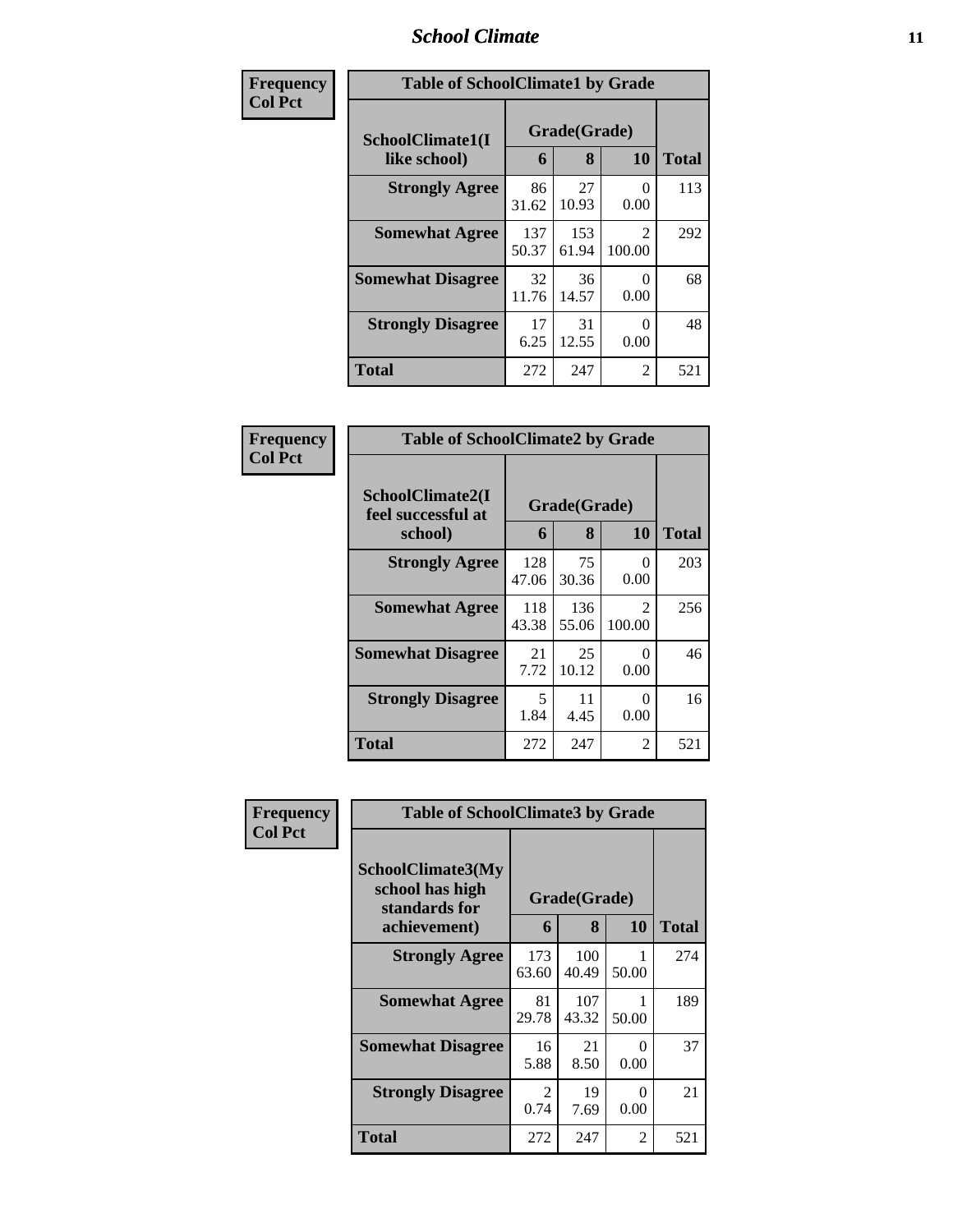## *School Climate* **12**

| Frequency      |                                                               | <b>Table of SchoolClimate4 by Grade</b> |                   |                          |              |  |  |  |
|----------------|---------------------------------------------------------------|-----------------------------------------|-------------------|--------------------------|--------------|--|--|--|
| <b>Col Pct</b> | SchoolClimate4(My<br>school sets clear<br>rules for behavior) | 6                                       | Grade(Grade)<br>8 | <b>10</b>                | <b>Total</b> |  |  |  |
|                | <b>Strongly Agree</b>                                         | 187<br>68.75                            | 134<br>54.25      | $\mathfrak{D}$<br>100.00 | 323          |  |  |  |
|                | <b>Somewhat Agree</b>                                         | 68<br>25.00                             | 81<br>32.79       | 0<br>0.00                | 149          |  |  |  |
|                | <b>Somewhat Disagree</b>                                      | 11<br>4.04                              | 13<br>5.26        | 0<br>0.00                | 24           |  |  |  |
|                | <b>Strongly Disagree</b>                                      | 6<br>2.21                               | 19<br>7.69        | 0<br>0.00                | 25           |  |  |  |
|                | <b>Total</b>                                                  | 272                                     | 247               | 2                        | 521          |  |  |  |

| Frequency<br>Col Pct |
|----------------------|

| <b>Table of SchoolClimate5 by Grade</b>                   |              |              |                           |       |  |  |  |  |
|-----------------------------------------------------------|--------------|--------------|---------------------------|-------|--|--|--|--|
| SchoolClimate5(I<br>know what to do in<br>an emergency at | Grade(Grade) |              |                           |       |  |  |  |  |
| school)                                                   | 6            | 8            | 10                        | Total |  |  |  |  |
| <b>Strongly Agree</b>                                     | 169<br>62.13 | 150<br>60.73 | 0<br>0.00                 | 319   |  |  |  |  |
| <b>Somewhat Agree</b>                                     | 79<br>29.04  | 76<br>30.77  | $\overline{c}$<br>100.00  | 157   |  |  |  |  |
| <b>Somewhat Disagree</b>                                  | 18<br>6.62   | 15<br>6.07   | $\mathbf{\Omega}$<br>0.00 | 33    |  |  |  |  |
| <b>Strongly Disagree</b>                                  | 6<br>2.21    | 6<br>2.43    | 0<br>0.00                 | 12    |  |  |  |  |
| Total                                                     | 272          | 247          | 2                         | 521   |  |  |  |  |

| Frequency      | <b>Table of SchoolClimate6 by Grade</b> |              |             |                                                                                                                                                                           |              |  |
|----------------|-----------------------------------------|--------------|-------------|---------------------------------------------------------------------------------------------------------------------------------------------------------------------------|--------------|--|
| <b>Col Pct</b> | <b>SchoolClimate6(Teachers</b>          | Grade(Grade) |             |                                                                                                                                                                           |              |  |
|                | treat me with respect)                  | 6            | 8           | <b>10</b>                                                                                                                                                                 | <b>Total</b> |  |
|                | <b>Strongly Agree</b>                   | 160<br>58.82 | 79<br>31.98 | 0<br>0.00                                                                                                                                                                 | 239          |  |
|                | <b>Somewhat Agree</b>                   | 72<br>26.47  | 97<br>39.27 | $\mathcal{D}_{\mathcal{A}}^{\mathcal{A}}(\mathcal{A})=\mathcal{D}_{\mathcal{A}}^{\mathcal{A}}(\mathcal{A})\mathcal{D}_{\mathcal{A}}^{\mathcal{A}}(\mathcal{A})$<br>100.00 | 171          |  |
|                | <b>Somewhat Disagree</b>                | 28<br>10.29  | 36<br>14.57 | $\mathbf{\Omega}$<br>0.00                                                                                                                                                 | 64           |  |
|                | <b>Strongly Disagree</b>                | 12<br>4.41   | 35<br>14.17 | ∩<br>0.00                                                                                                                                                                 | 47           |  |
|                | Total                                   | 272          | 247         | $\mathfrak{D}$                                                                                                                                                            | 521          |  |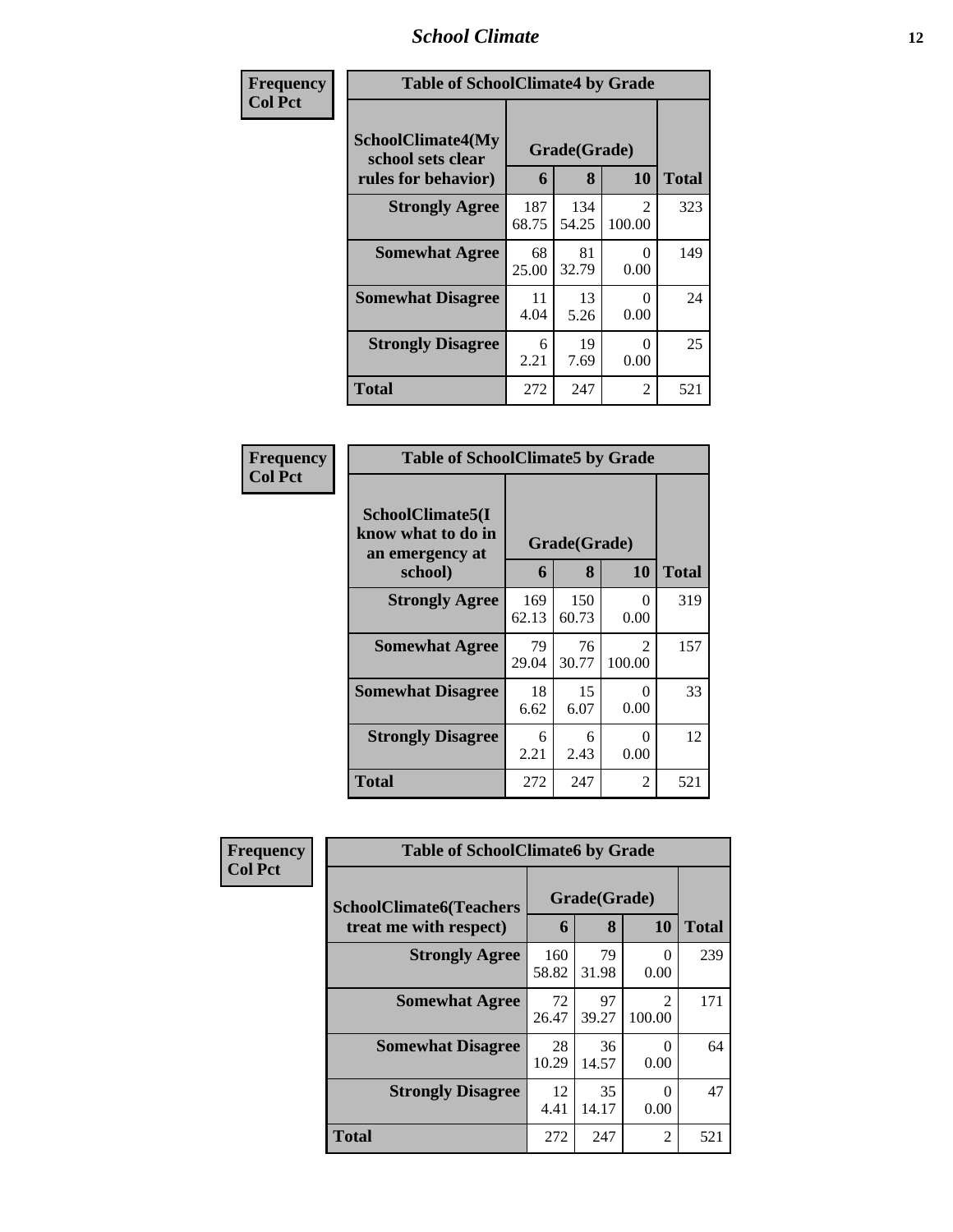### *School Climate* **13**

| Frequency      | <b>Table of SchoolClimate7 by Grade</b>                                       |              |                   |                  |              |
|----------------|-------------------------------------------------------------------------------|--------------|-------------------|------------------|--------------|
| <b>Col Pct</b> | <b>SchoolClimate7(Behaviors</b><br>in my class allow the<br>teacher to teach) | 6            | Grade(Grade)<br>8 | <b>10</b>        | <b>Total</b> |
|                | <b>Strongly Agree</b>                                                         | 82<br>30.15  | 60<br>24.29       | 0<br>0.00        | 142          |
|                | <b>Somewhat Agree</b>                                                         | 104<br>38.24 | 101<br>40.89      | 50.00            | 206          |
|                | <b>Somewhat Disagree</b>                                                      | 56<br>20.59  | 55<br>22.27       | 50.00            | 112          |
|                | <b>Strongly Disagree</b>                                                      | 30<br>11.03  | 31<br>12.55       | $\Omega$<br>0.00 | 61           |
|                | <b>Total</b>                                                                  | 272          | 247               | $\overline{2}$   | 521          |

| Frequency      | <b>Table of SchoolClimate8 by Grade</b>                                 |              |              |                  |       |  |
|----------------|-------------------------------------------------------------------------|--------------|--------------|------------------|-------|--|
| <b>Col Pct</b> | <b>SchoolClimate8(Students</b><br>are frequently<br>recognized for good |              | Grade(Grade) |                  |       |  |
|                | behavior)                                                               | 6            | 8            | 10               | Total |  |
|                | <b>Strongly Agree</b>                                                   | 106<br>38.97 | 52<br>21.05  | $\theta$<br>0.00 | 158   |  |
|                | <b>Somewhat Agree</b>                                                   | 104<br>38.24 | 83<br>33.60  | 50.00            | 188   |  |
|                | <b>Somewhat Disagree</b>                                                | 37<br>13.60  | 66<br>26.72  | 50.00            | 104   |  |
|                | <b>Strongly Disagree</b>                                                | 25<br>9.19   | 46<br>18.62  | $\theta$<br>0.00 | 71    |  |
|                | Total                                                                   | 272          | 247          | 2                | 521   |  |

| Frequency      | <b>Table of SchoolClimate9 by Grade</b>                            |              |              |                  |              |
|----------------|--------------------------------------------------------------------|--------------|--------------|------------------|--------------|
| <b>Col Pct</b> | SchoolClimate9(School<br>counselor would be<br>helpful if I needed |              | Grade(Grade) |                  |              |
|                | assistance)                                                        | 6            | 8            | 10               | <b>Total</b> |
|                | <b>Strongly Agree</b>                                              | 162<br>59.56 | 107<br>43.32 | 50.00            | 270          |
|                | <b>Somewhat Agree</b>                                              | 79<br>29.04  | 79<br>31.98  | 50.00            | 159          |
|                | <b>Somewhat Disagree</b>                                           | 14<br>5.15   | 31<br>12.55  | $\Omega$<br>0.00 | 45           |
|                | <b>Strongly Disagree</b>                                           | 17<br>6.25   | 30<br>12.15  | $\Omega$<br>0.00 | 47           |
|                | <b>Total</b>                                                       | 272          | 247          | 2                | 521          |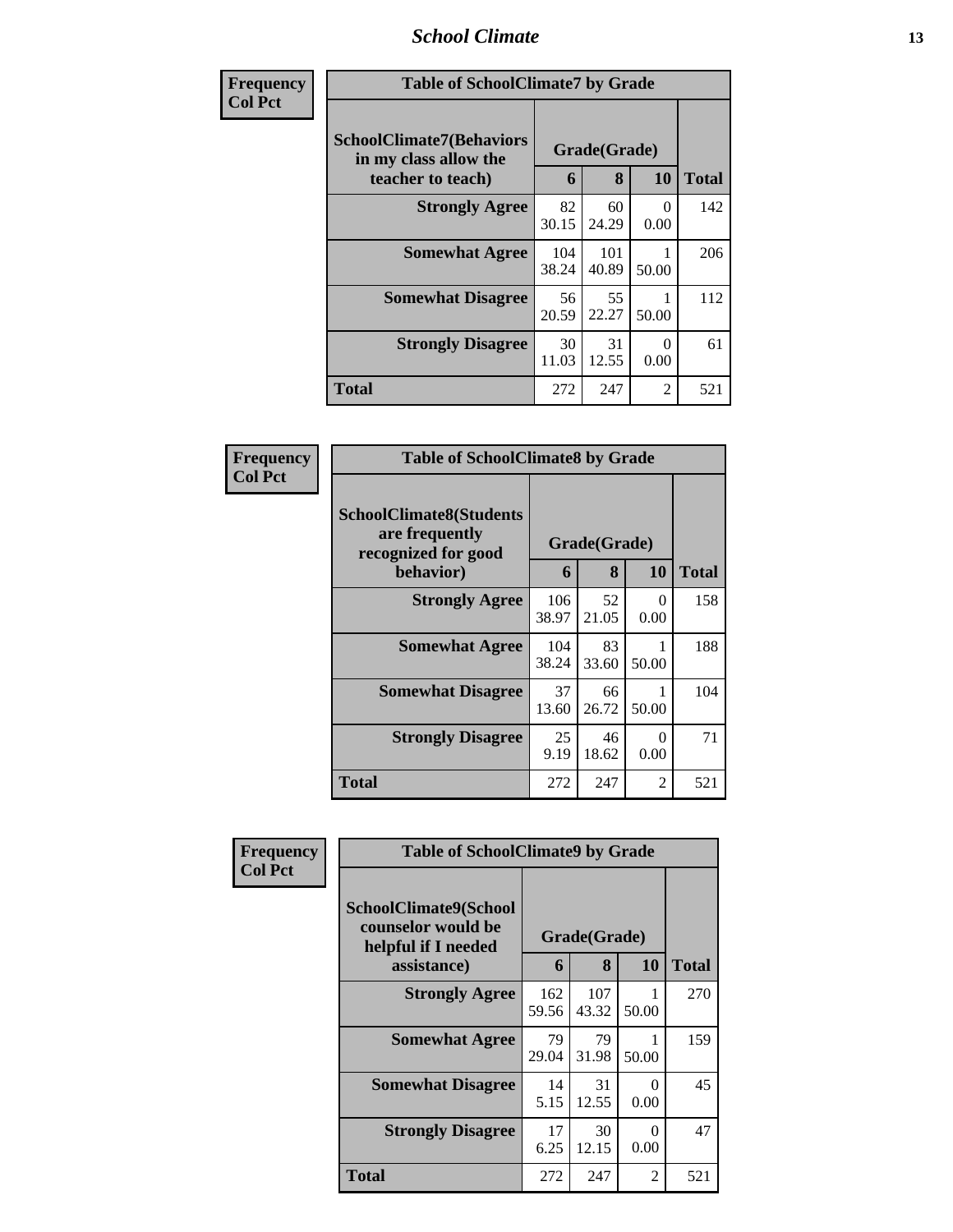### *Reasons for Dropping Out* **14**

| Frequency      | <b>Table of Dropoutreason by Grade</b>                                   |                   |              |                  |     |
|----------------|--------------------------------------------------------------------------|-------------------|--------------|------------------|-----|
| <b>Col Pct</b> | Dropoutreason(If<br>I dropped out the<br>reason would<br>most likely be) | Grade(Grade)<br>6 | <b>Total</b> |                  |     |
|                | Won't Drop out                                                           | 162<br>59.56      | 114<br>46.15 | 2<br>100.00      | 278 |
|                | <b>Bored</b>                                                             | 27<br>9.93        | 55<br>22.27  | $\Omega$<br>0.00 | 82  |
|                | <b>Family Reasons</b>                                                    | 30<br>11.03       | 17<br>6.88   | $\Omega$<br>0.00 | 47  |
|                | <b>Being Bullied</b>                                                     | 15<br>5.51        | 14<br>5.67   | $\Omega$<br>0.00 | 29  |
|                | <b>Other</b>                                                             | 38<br>13.97       | 47<br>19.03  | 0<br>0.00        | 85  |
|                | Total                                                                    | 272               | 247          | 2                | 521 |

| Frequency      |                                                                        |              |                   | <b>Table of Dropout by Grade</b> |              |
|----------------|------------------------------------------------------------------------|--------------|-------------------|----------------------------------|--------------|
| <b>Col Pct</b> | Dropout(I<br>have<br>thought<br>about<br>dropping<br>out of<br>school) | 6            | Grade(Grade)<br>8 | 10                               | <b>Total</b> |
|                | Yes                                                                    | 60<br>22.06  | 82<br>33.20       | 0<br>0.00                        | 142          |
|                | N <sub>0</sub>                                                         | 212<br>77.94 | 165<br>66.80      | $\mathfrak{D}$<br>100.00         | 379          |
|                | <b>Total</b>                                                           | 272          | 247               | 2                                | 521          |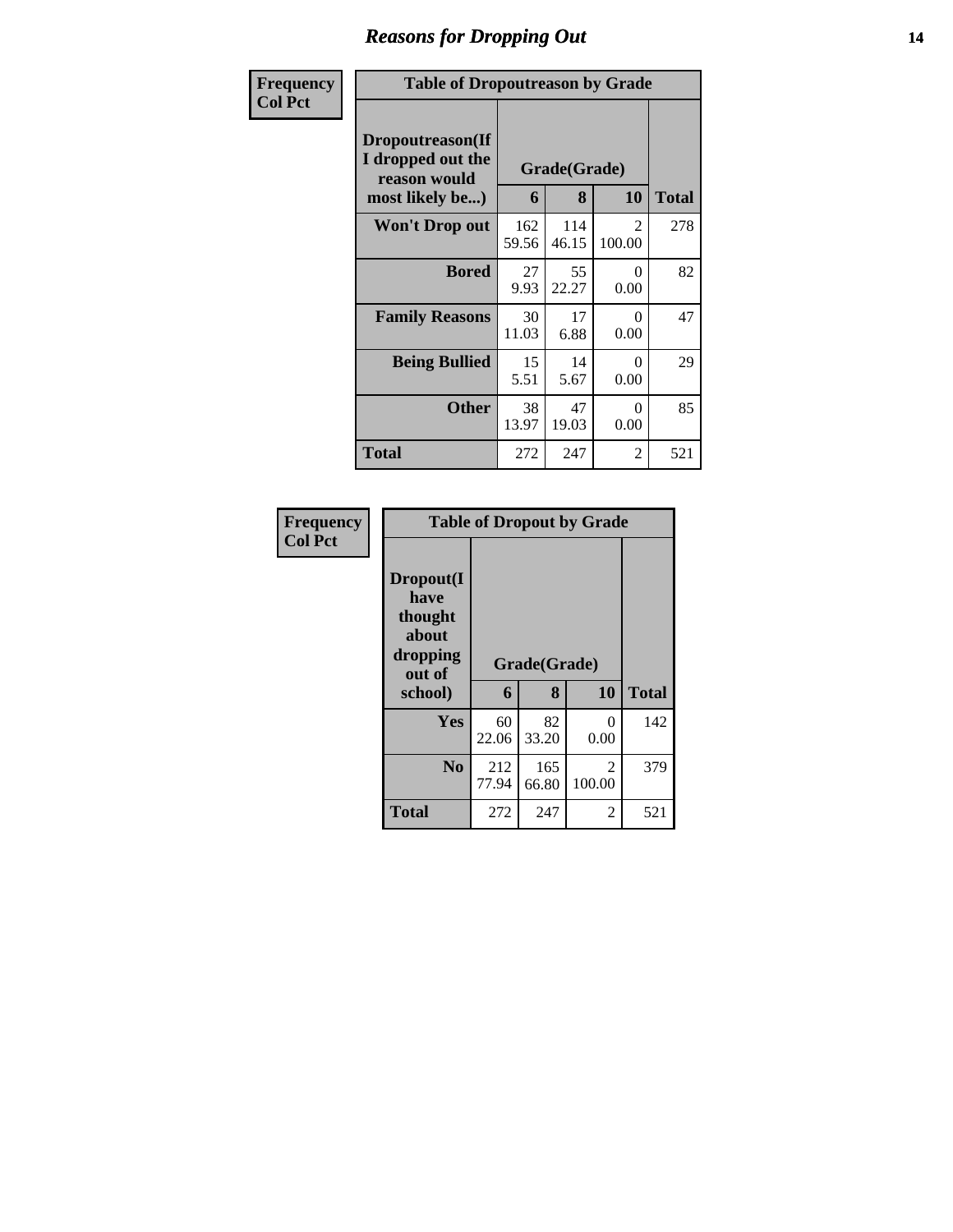*School Safety* **15**

| <b>Frequency</b> | <b>Table of Gangself by Grade</b>                                                                 |                   |              |             |     |  |  |
|------------------|---------------------------------------------------------------------------------------------------|-------------------|--------------|-------------|-----|--|--|
| <b>Col Pct</b>   | Gangself(I<br>have<br>participated<br>in illegal<br>gang<br>activities in<br>the past 30<br>days) | Grade(Grade)<br>6 | <b>Total</b> |             |     |  |  |
|                  |                                                                                                   |                   | 8            | 10          |     |  |  |
|                  | Yes                                                                                               | 12<br>4.41        | 34<br>13.77  | 0<br>0.00   | 46  |  |  |
|                  | N <sub>0</sub>                                                                                    | 260<br>95.59      | 213<br>86.23 | 2<br>100.00 | 475 |  |  |
|                  | <b>Total</b>                                                                                      | 272               | 247          | 2           | 521 |  |  |

### **Frequency Col Pct**

| <b>Table of Gangpeers by Grade</b>                                                                                    |              |              |             |              |  |  |  |  |
|-----------------------------------------------------------------------------------------------------------------------|--------------|--------------|-------------|--------------|--|--|--|--|
| <b>Gangpeers</b> (I<br>have friends<br>who have<br>participated<br>in illegal<br>gang<br>activities in<br>the past 30 |              | Grade(Grade) |             |              |  |  |  |  |
| days)                                                                                                                 | 6            | 8            | 10          | <b>Total</b> |  |  |  |  |
| Yes                                                                                                                   | 51<br>18.75  | 135<br>54.66 | 0<br>0.00   | 186          |  |  |  |  |
| N <sub>0</sub>                                                                                                        | 221<br>81.25 | 112<br>45.34 | 2<br>100.00 | 335          |  |  |  |  |
|                                                                                                                       |              |              |             |              |  |  |  |  |

| Frequency      | <b>Table of Pickedon by Grade</b>                                   |             |              |       |              |
|----------------|---------------------------------------------------------------------|-------------|--------------|-------|--------------|
| <b>Col Pct</b> | <b>Pickedon</b> (I have<br>been picked on or<br>teased at school in |             | Grade(Grade) |       |              |
|                | the past 30 days)                                                   | 6           | 8            | 10    | <b>Total</b> |
|                | <b>Strongly Agree</b>                                               | 77<br>28.31 | 47<br>19.03  | 0.00  | 124          |
|                | <b>Somewhat Agree</b>                                               | 58<br>21.32 | 55<br>22.27  | 0.00  | 113          |
|                | <b>Somewhat Disagree</b>                                            | 29<br>10.66 | 30<br>12.15  | 50.00 | 60           |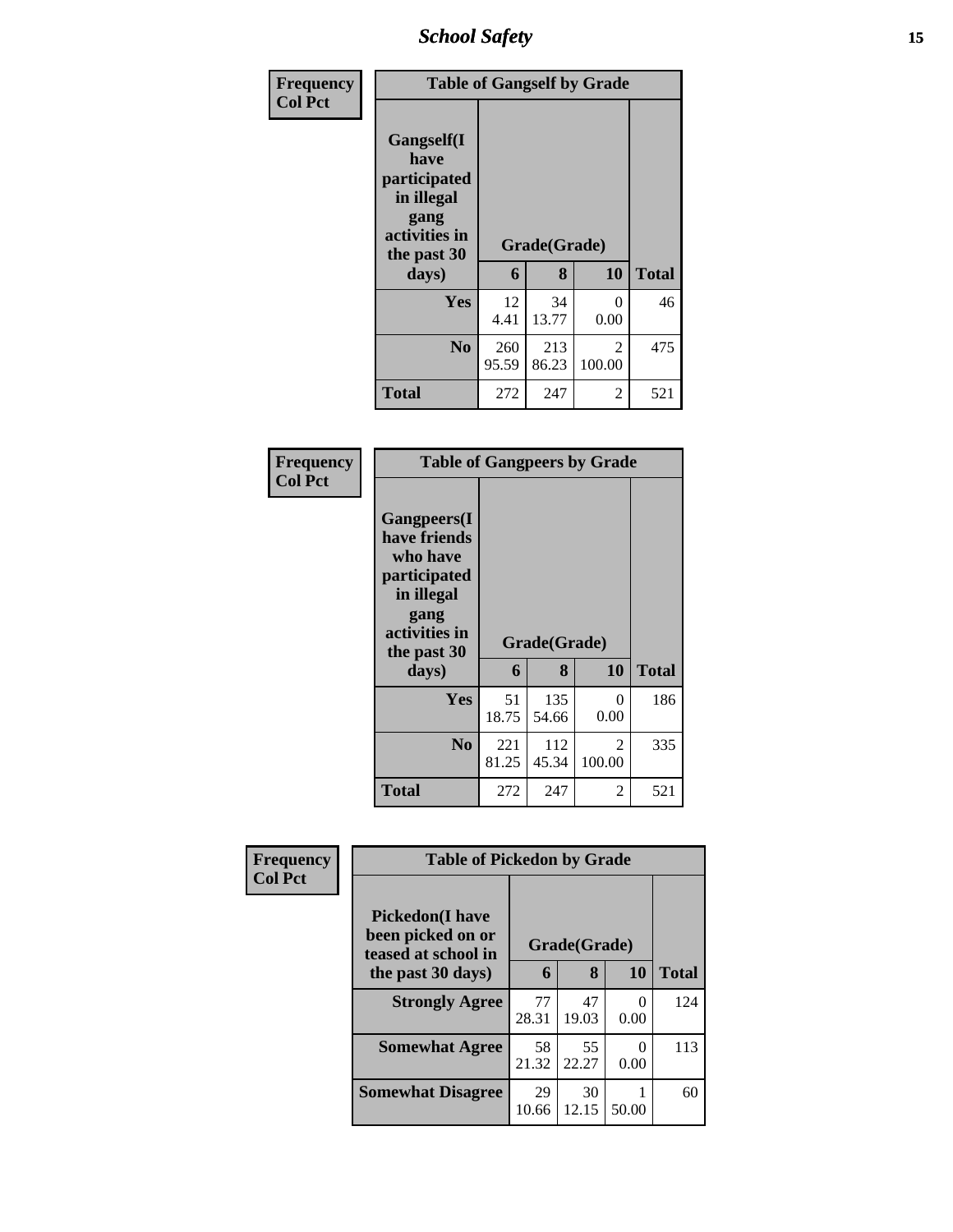## *School Safety* **16**

| <b>Frequency</b> | <b>Table of Pickedon by Grade</b>                                                        |              |                   |           |              |
|------------------|------------------------------------------------------------------------------------------|--------------|-------------------|-----------|--------------|
| <b>Col Pct</b>   | <b>Pickedon</b> (I have<br>been picked on or<br>teased at school in<br>the past 30 days) | 6            | Grade(Grade)<br>8 | <b>10</b> | <b>Total</b> |
|                  | <b>Strongly Disagree</b>                                                                 | 108<br>39.71 | 115<br>46.56      | 50.00     | 224          |
|                  | Total                                                                                    | 272          | 247               | 2         | 521          |

| <b>Frequency</b> | <b>Table of Safeschool by Grade</b>        |              |              |                         |              |  |  |  |  |  |
|------------------|--------------------------------------------|--------------|--------------|-------------------------|--------------|--|--|--|--|--|
| <b>Col Pct</b>   | Safeschool(School<br>is a place at which I |              | Grade(Grade) |                         |              |  |  |  |  |  |
|                  | feel safe)                                 | 6            | 8            | <b>10</b>               | <b>Total</b> |  |  |  |  |  |
|                  | <b>Strongly Agree</b>                      | 106<br>38.97 | 47<br>19.03  | $\mathcal{D}$<br>100.00 | 155          |  |  |  |  |  |
|                  | <b>Somewhat Agree</b>                      | 101<br>37.13 | 130<br>52.63 | 0<br>0.00               | 231          |  |  |  |  |  |
|                  | <b>Somewhat Disagree</b>                   | 33<br>12.13  | 34<br>13.77  | 0<br>0.00               | 67           |  |  |  |  |  |
|                  | <b>Strongly Disagree</b>                   | 32<br>11.76  | 36<br>14.57  | 0<br>0.00               | 68           |  |  |  |  |  |
|                  | <b>Total</b>                               | 272          | 247          | $\overline{c}$          | 521          |  |  |  |  |  |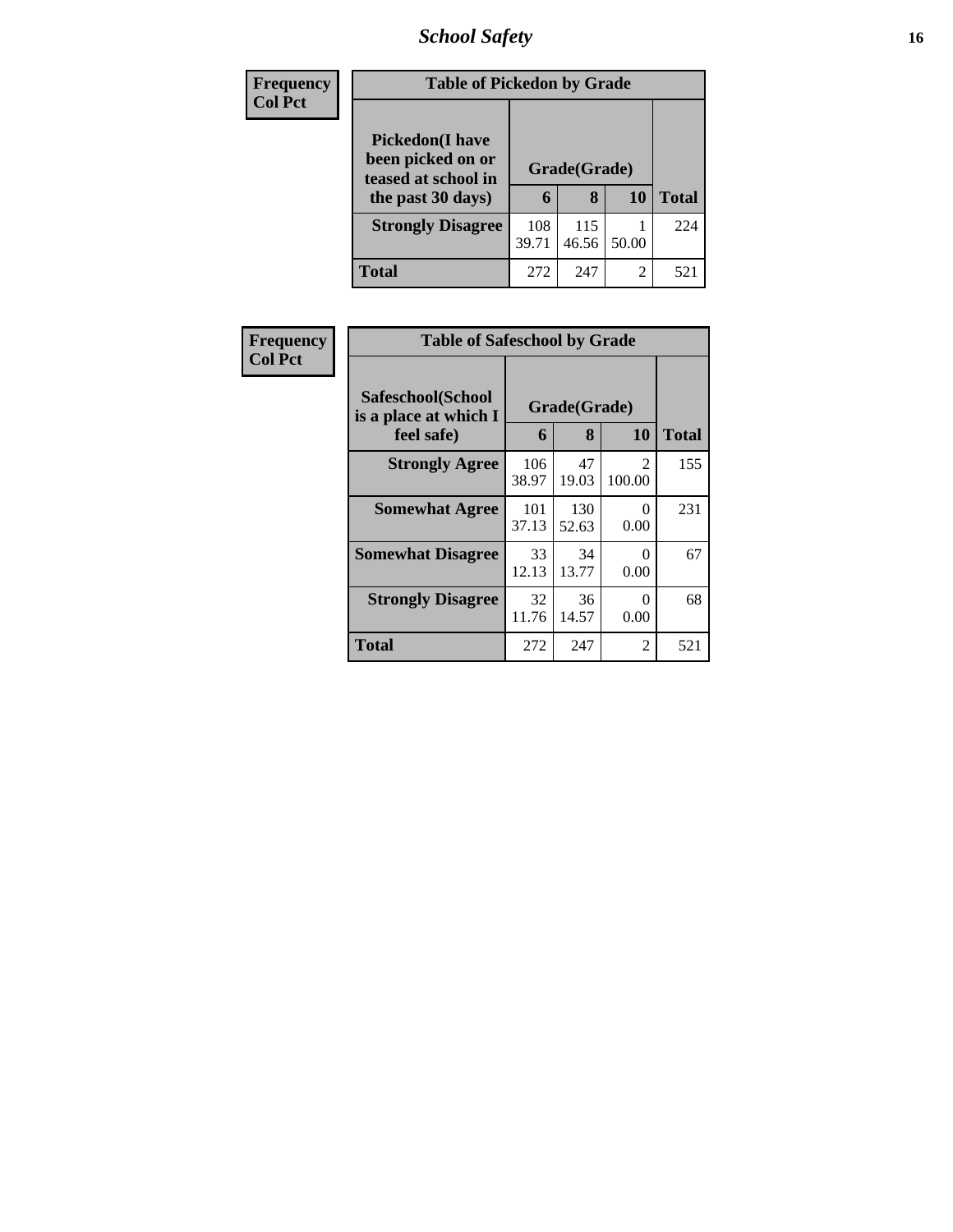*School Safety* **17**

**Frequency Row Pct**

| <b>Table of Grade by Bullied</b> |                          |                                              |                               |                   |                               |                               |                   |       |  |  |
|----------------------------------|--------------------------|----------------------------------------------|-------------------------------|-------------------|-------------------------------|-------------------------------|-------------------|-------|--|--|
|                                  |                          | <b>Bullied</b> (I have been bullied by other | students in the past 30 days) |                   |                               |                               |                   |       |  |  |
| Grade(Grade)                     | 0<br><b>Days</b>         | 1 or<br>2<br>days                            | 3 to<br>5<br>days             | 6 to<br>9<br>days | <b>10</b><br>to<br>19<br>days | <b>20</b><br>to<br>29<br>days | All<br>30<br>days | Total |  |  |
| 6                                | 192<br>70.59             | 34<br>12.50                                  | 15<br>5.51                    | 6<br>2.21         | 13<br>4.78                    | 5<br>1.84                     | 2.57              | 272   |  |  |
| 8                                | 205<br>83.00             | 18<br>7.29                                   | 5<br>2.02                     | 3<br>1.21         | 8<br>3.24                     | 2<br>0.81                     | 6<br>2.43         | 247   |  |  |
| 10                               | $\overline{2}$<br>100.00 | $\Omega$<br>0.00                             | $\Omega$<br>0.00              | $\Omega$<br>0.00  | $\Omega$<br>0.00              | $\Omega$<br>0.00              | 0<br>0.00         | 2     |  |  |
| <b>Total</b>                     | 399                      | 52                                           | 20                            | 9                 | 21                            | 7                             | 13                | 521   |  |  |

**Frequency Row Pct**

 $\blacksquare$ 

| y | <b>Table of Grade by Bulliedothers</b> |                             |                                                         |                   |                        |                        |                        |                                 |                |  |  |
|---|----------------------------------------|-----------------------------|---------------------------------------------------------|-------------------|------------------------|------------------------|------------------------|---------------------------------|----------------|--|--|
|   |                                        |                             | Bulliedothers (I bullied others in the past 30<br>days) |                   |                        |                        |                        |                                 |                |  |  |
|   | Grade(Grade)                           | $\mathbf{0}$<br><b>Days</b> | 1 or<br>days                                            | 3 to<br>5<br>days | 6 to<br>9<br>days      | 10<br>to<br>19<br>days | 20<br>to<br>29<br>days | <b>All</b><br><b>30</b><br>days | <b>Total</b>   |  |  |
|   | 6                                      | 226<br>83.09                | 21<br>7.72                                              | 5<br>1.84         | 5<br>1.84              | 5<br>1.84              | 5<br>1.84              | 5<br>1.84                       | 272            |  |  |
|   | 8                                      | 191<br>77.33                | 31<br>12.55                                             | 2<br>0.81         | $\overline{2}$<br>0.81 | 7<br>2.83              | 5<br>2.02              | 9<br>3.64                       | 247            |  |  |
|   | 10                                     | 2<br>100.00                 | $\Omega$<br>0.00                                        | $\Omega$<br>0.00  | $\Omega$<br>0.00       | $\Omega$<br>0.00       | 0<br>0.00              | $\Omega$<br>0.00                | $\mathfrak{D}$ |  |  |
|   | <b>Total</b>                           | 419                         | 52                                                      | 7                 | 7                      | 12                     | 10                     | 14                              | 521            |  |  |

| Frequency      |              | <b>Table of Grade by Weaponschool</b> |                             |                          |                               |                                           |                   |                |
|----------------|--------------|---------------------------------------|-----------------------------|--------------------------|-------------------------------|-------------------------------------------|-------------------|----------------|
| <b>Row Pct</b> |              | Weaponschool(I brought a weapon to    | school in the past 30 days) |                          |                               |                                           |                   |                |
|                | Grade(Grade) | $\mathbf{0}$<br><b>Days</b>           | 1 or<br>2<br>days           | <b>6 to</b><br>9<br>days | <b>10</b><br>to<br>19<br>days | <b>20</b><br>t <sub>0</sub><br>29<br>days | All<br>30<br>days | <b>Total</b>   |
|                | 6            | 269<br>98.90                          | 0.37                        | 0.37                     | 0.37                          | 0<br>0.00                                 | $\Omega$<br>0.00  | 272            |
|                | 8            | 240<br>97.17                          | 3<br>1.21                   | $\Omega$<br>0.00         | $\Omega$<br>0.00              | 0.40                                      | 3<br>1.21         | 247            |
|                | 10           | 2<br>100.00                           | $\mathbf{0}$<br>0.00        | ∩<br>0.00                | $\Omega$<br>0.00              | 0<br>0.00                                 | $\Omega$<br>0.00  | $\overline{2}$ |
|                | <b>Total</b> | 511                                   | 4                           |                          |                               |                                           | 3                 | 521            |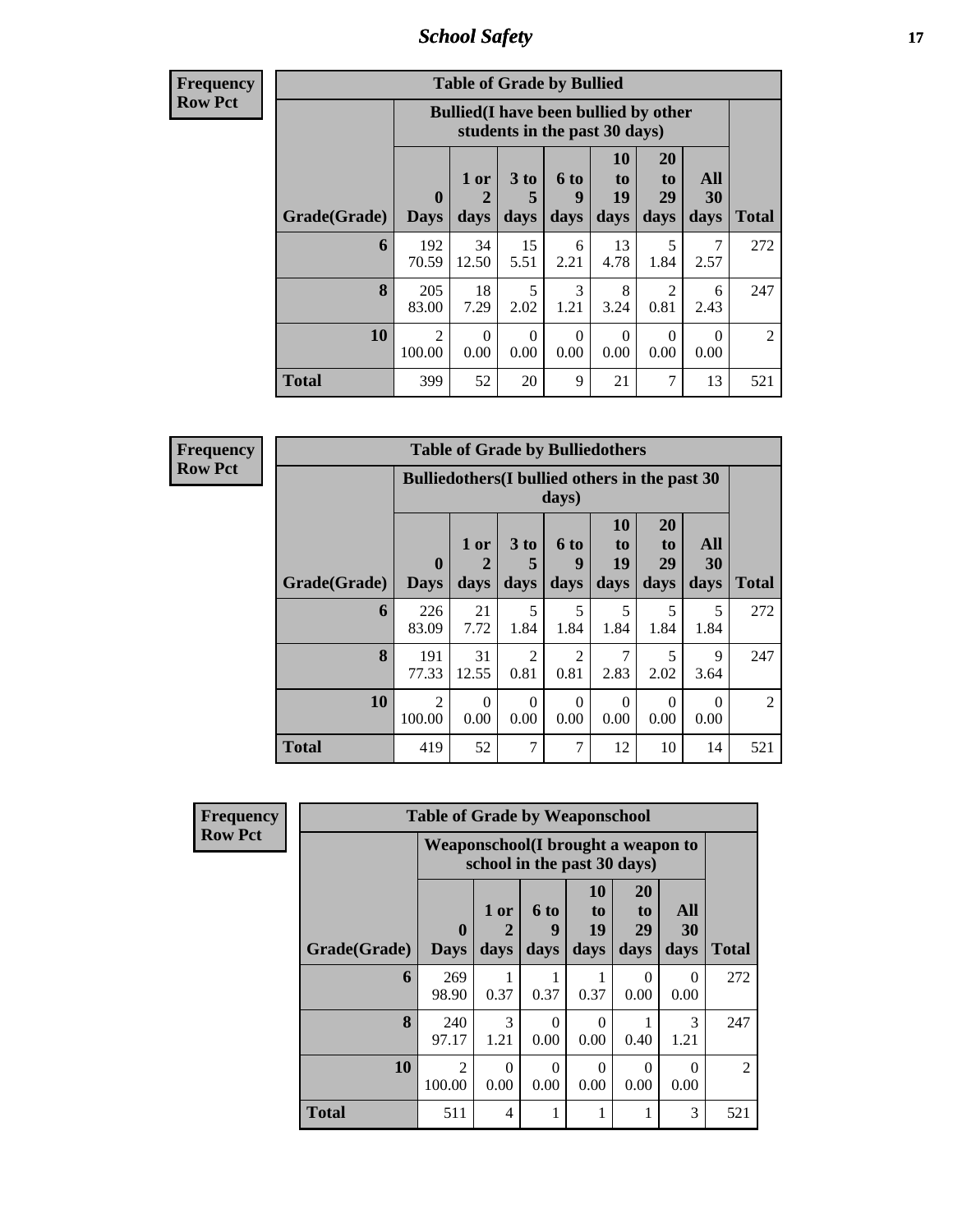*School Safety* **18**

| <b>Frequency</b> |
|------------------|
| Row Pct          |

| <b>Table of Grade by Absentunsafe</b> |                  |                                                                                 |                         |                          |                        |                        |                   |                             |  |  |  |
|---------------------------------------|------------------|---------------------------------------------------------------------------------|-------------------------|--------------------------|------------------------|------------------------|-------------------|-----------------------------|--|--|--|
|                                       |                  | Absentunsafe(I have missed school because<br>I felt unsafe in the past 30 days) |                         |                          |                        |                        |                   |                             |  |  |  |
| Grade(Grade)                          | 0<br><b>Days</b> | 1 or<br>days                                                                    | 3 <sub>to</sub><br>days | <b>6 to</b><br>9<br>days | 10<br>to<br>19<br>days | 20<br>to<br>29<br>days | All<br>30<br>days | <b>Total</b>                |  |  |  |
| 6                                     | 263<br>96.69     | 4<br>1.47                                                                       | 3<br>1.10               | $\Omega$<br>0.00         | 0.37                   | 0.37                   | 0<br>0.00         | 272                         |  |  |  |
| 8                                     | 236<br>95.55     | 4<br>1.62                                                                       | $\mathfrak{D}$<br>0.81  | 3<br>1.21                | $\Omega$<br>0.00       | 1<br>0.40              | 0.40              | 247                         |  |  |  |
| 10                                    | 2<br>100.00      | $\Omega$<br>0.00                                                                | $\Omega$<br>0.00        | $\Omega$<br>0.00         | 0<br>0.00              | 0<br>0.00              | 0<br>0.00         | $\mathcal{D}_{\mathcal{L}}$ |  |  |  |
| <b>Total</b>                          | 501              | 8                                                                               | 5                       | 3                        |                        | $\overline{2}$         |                   | 521                         |  |  |  |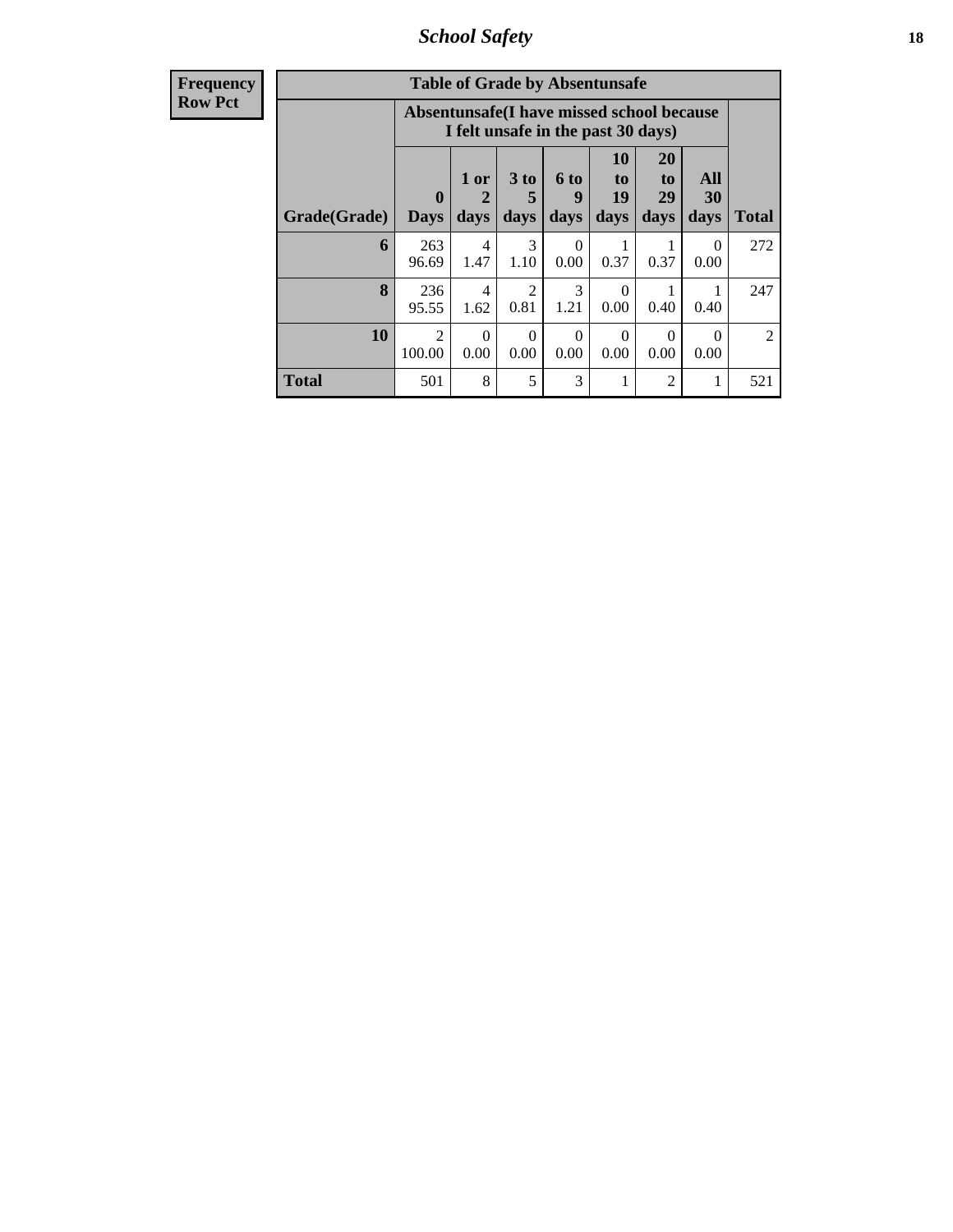## *Drug Use During Last 30 Days* **19**

### **Frequency Row Pct**

| <b>Table of Grade by Alcohol</b> |                          |                  |                        |                  |                  |                                    |                     |       |  |  |  |
|----------------------------------|--------------------------|------------------|------------------------|------------------|------------------|------------------------------------|---------------------|-------|--|--|--|
|                                  |                          |                  |                        |                  |                  | Alcohol(Alcohol use, past 30 days) |                     |       |  |  |  |
| Grade(Grade)                     | <b>Did</b><br>not<br>use | $1 - 2$<br>days  | $3 - 5$<br>days        | $6-9$<br>days    | $10-19$<br>days  | 20-29<br>days                      | <b>Every</b><br>day | Total |  |  |  |
| 6                                | 262<br>96.32             | 6<br>2.21        | 0.37                   | 0.37             | 0.37             | 0<br>0.00                          | 0.37                | 272   |  |  |  |
| 8                                | 213<br>86.23             | 7<br>2.83        | $\mathfrak{D}$<br>0.81 | 7<br>2.83        | 5<br>2.02        | 8<br>3.24                          | 5<br>2.02           | 247   |  |  |  |
| 10                               | 1<br>50.00               | $\Omega$<br>0.00 | 50.00                  | $\Omega$<br>0.00 | $\Omega$<br>0.00 | 0<br>0.00                          | $\Omega$<br>0.00    | 2     |  |  |  |
| <b>Total</b>                     | 476                      | 13               | 4                      | 8                | 6                | 8                                  | 6                   | 521   |  |  |  |

**Frequency Row Pct**

|              | <b>Table of Grade by Cigarettes</b> |                                                |                  |                          |                          |                      |                  |              |  |  |  |  |
|--------------|-------------------------------------|------------------------------------------------|------------------|--------------------------|--------------------------|----------------------|------------------|--------------|--|--|--|--|
|              |                                     | Cigarettes (Smoking tobacco use, past 30 days) |                  |                          |                          |                      |                  |              |  |  |  |  |
| Grade(Grade) | Did<br>not<br><b>use</b>            | $1 - 2$<br>days                                | $3 - 5$<br>days  | $6-9$<br>days            | $10-19$<br>days          | $20 - 29$<br>days    | Every<br>day     | <b>Total</b> |  |  |  |  |
| 6            | 269<br>98.90                        | 3<br>1.10                                      | $\theta$<br>0.00 | $\left( \right)$<br>0.00 | 0.00                     | $\mathbf{0}$<br>0.00 | $\theta$<br>0.00 | 272          |  |  |  |  |
| 8            | 220<br>89.07                        | 12<br>4.86                                     | 4<br>1.62        | 0.40                     | 3<br>1.21                | 0.40                 | 6<br>2.43        | 247          |  |  |  |  |
| 10           | 50.00                               | 50.00                                          | $\theta$<br>0.00 | 0<br>0.00                | $\left( \right)$<br>0.00 | $\theta$<br>0.00     | $\theta$<br>0.00 | 2            |  |  |  |  |
| Total        | 490                                 | 16                                             | $\overline{4}$   |                          | 3                        |                      | 6                | 521          |  |  |  |  |

| Frequency      | <b>Table of Grade by Smokeless</b> |                                 |                  |                 |                  |                                        |                     |                |  |  |  |
|----------------|------------------------------------|---------------------------------|------------------|-----------------|------------------|----------------------------------------|---------------------|----------------|--|--|--|
| <b>Row Pct</b> |                                    |                                 |                  |                 | past 30 days)    | <b>Smokeless</b> (Chewing tobacco use, |                     |                |  |  |  |
|                | Grade(Grade)                       | <b>Did</b><br>not<br><b>use</b> | $1 - 2$<br>days  | $3 - 5$<br>days | $6 - 9$<br>days  | $10-19$<br>days                        | <b>Every</b><br>day | <b>Total</b>   |  |  |  |
|                | 6                                  | 270<br>99.26                    | 0<br>0.00        | 0.37            | $\theta$<br>0.00 | 0.37                                   | 0<br>0.00           | 272            |  |  |  |
|                | 8                                  | 239<br>96.76                    | 4<br>1.62        | 0<br>0.00       | 0.40             | 0.40                                   | 2<br>0.81           | 247            |  |  |  |
|                | 10                                 | 50.00                           | $\Omega$<br>0.00 | 0<br>0.00       | 0<br>0.00        | 0<br>0.00                              | 50.00               | $\overline{2}$ |  |  |  |
|                | <b>Total</b>                       | 510                             | 4                |                 |                  | $\overline{c}$                         | 3                   | 521            |  |  |  |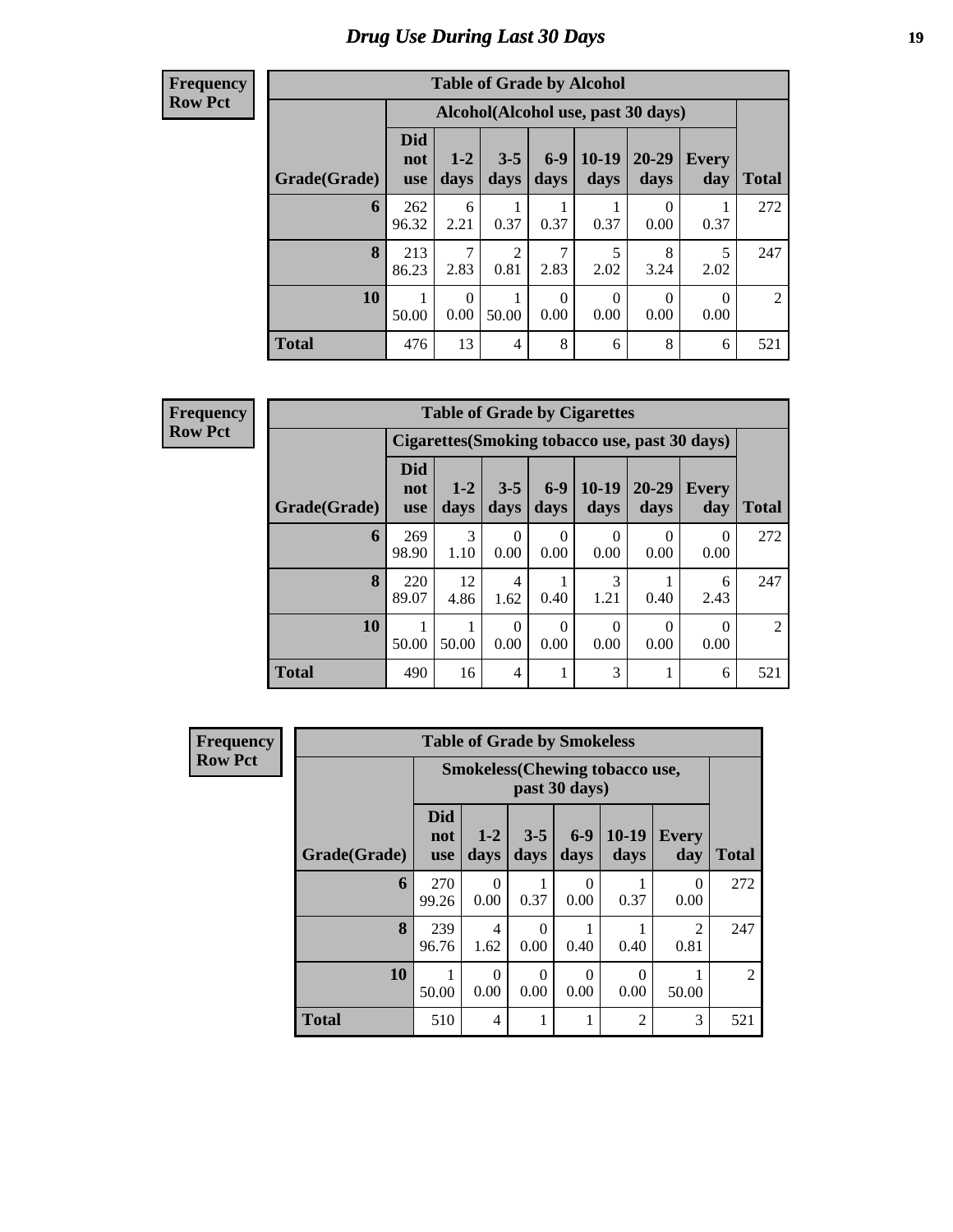## *Drug Use During Last 30 Days* 20

## $Row$

| <b>Frequency</b> |              |                                 |                                            |                 | <b>Table of Grade by Marijuana</b> |                     |                |  |
|------------------|--------------|---------------------------------|--------------------------------------------|-----------------|------------------------------------|---------------------|----------------|--|
| <b>Row Pct</b>   |              |                                 | Marijuana (Marijuana use,<br>past 30 days) |                 |                                    |                     |                |  |
|                  | Grade(Grade) | <b>Did</b><br>not<br><b>use</b> | $1-2$<br>days                              | $3 - 5$<br>days | $10-19$<br>days                    | <b>Every</b><br>day | <b>Total</b>   |  |
|                  | 6            | 269<br>98.90                    | 2<br>0.74                                  | 0<br>0.00       | 0<br>0.00                          | 0.37                | 272            |  |
|                  | 8            | 225<br>91.09                    | 8<br>3.24                                  | 5<br>2.02       | 3<br>1.21                          | 6<br>2.43           | 247            |  |
|                  | 10           | 50.00                           | 50.00                                      | 0<br>0.00       | 0<br>0.00                          | 0<br>0.00           | $\overline{2}$ |  |
|                  | <b>Total</b> | 495                             | 11                                         | 5               | 3                                  | 7                   | 521            |  |

| Frequency      | <b>Table of Grade by Cocaine</b> |                                 |                                               |                           |                |  |  |  |  |  |
|----------------|----------------------------------|---------------------------------|-----------------------------------------------|---------------------------|----------------|--|--|--|--|--|
| <b>Row Pct</b> |                                  |                                 | <b>Cocaine</b> (Cocaine<br>use, past 30 days) |                           |                |  |  |  |  |  |
|                | Grade(Grade)                     | <b>Did</b><br>not<br><b>use</b> | $1 - 2$<br>days                               | <b>Every</b><br>day       | <b>Total</b>   |  |  |  |  |  |
|                | 6                                | 272<br>100.00                   | 0<br>0.00                                     | $\mathbf{\Omega}$<br>0.00 | 272            |  |  |  |  |  |
|                | 8                                | 241<br>97.57                    | 4<br>1.62                                     | $\mathfrak{D}$<br>0.81    | 247            |  |  |  |  |  |
|                | 10                               | $\mathfrak{D}$<br>100.00        | 0<br>0.00                                     | $\mathbf{\Omega}$<br>0.00 | $\overline{2}$ |  |  |  |  |  |
|                | <b>Total</b>                     | 515                             | 4                                             | $\overline{2}$            | 521            |  |  |  |  |  |

| <b>Frequency</b> | <b>Table of Grade by Inhalants</b>     |                                 |                  |           |                        |                   |                     |                |  |  |  |
|------------------|----------------------------------------|---------------------------------|------------------|-----------|------------------------|-------------------|---------------------|----------------|--|--|--|
| <b>Row Pct</b>   | Inhalants (Inhalant use, past 30 days) |                                 |                  |           |                        |                   |                     |                |  |  |  |
|                  | Grade(Grade)                           | <b>Did</b><br>not<br><b>use</b> | $1 - 2$<br>days  | days      | $3-5$   10-19<br>days  | $20 - 29$<br>days | <b>Every</b><br>day | <b>Total</b>   |  |  |  |
|                  | 6                                      | 265<br>97.43                    | 3<br>1.10        | 0.37      | 2<br>0.74              | 0.37              | $\Omega$<br>0.00    | 272            |  |  |  |
|                  | 8                                      | 234<br>94.74                    | 2.83             | 0<br>0.00 | $\overline{c}$<br>0.81 | 0.40              | 3<br>1.21           | 247            |  |  |  |
|                  | 10                                     | 2<br>100.00                     | $\Omega$<br>0.00 | 0<br>0.00 | 0<br>0.00              | $\Omega$<br>0.00  | 0<br>0.00           | $\overline{2}$ |  |  |  |
|                  | <b>Total</b>                           | 501                             | 10               |           | 4                      | $\overline{2}$    | 3                   | 521            |  |  |  |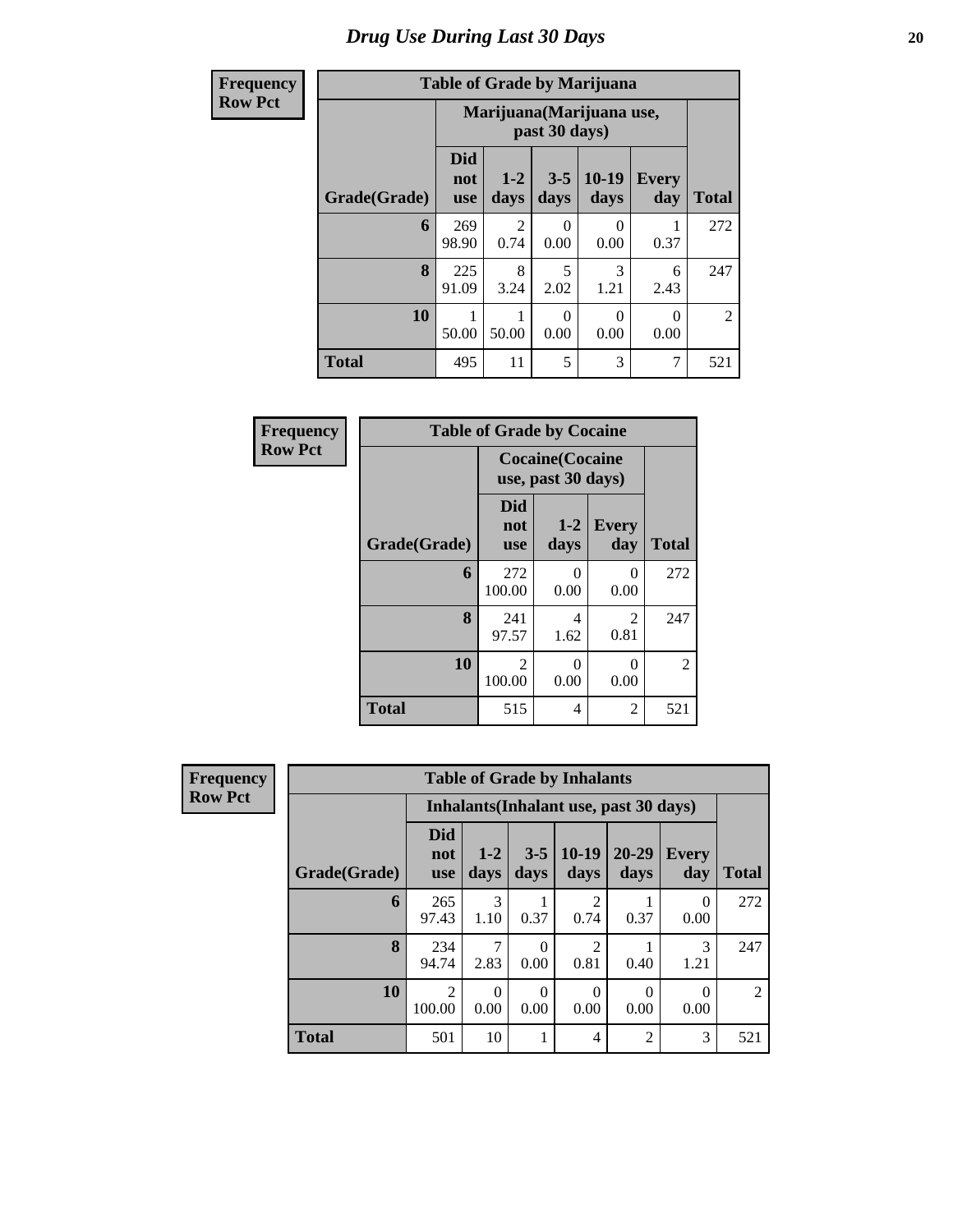| <b>Frequency</b> |
|------------------|
| <b>Row Pct</b>   |

| <b>Table of Grade by Steroids</b> |                          |                                      |                  |                  |                  |                   |                  |              |  |  |
|-----------------------------------|--------------------------|--------------------------------------|------------------|------------------|------------------|-------------------|------------------|--------------|--|--|
|                                   |                          | Steroids (Steroid use, past 30 days) |                  |                  |                  |                   |                  |              |  |  |
| Grade(Grade)                      | Did<br>not<br><b>use</b> | $1 - 2$<br>days                      | $3 - 5$<br>days  | $6-9$<br>days    | $10-19$<br>days  | $20 - 29$<br>days | Every<br>day     | <b>Total</b> |  |  |
| 6                                 | 271<br>99.63             | 0<br>0.00                            | 0.37             | 0<br>0.00        | 0<br>0.00        | 0<br>0.00         | $\theta$<br>0.00 | 272          |  |  |
| 8                                 | 239<br>96.76             | 3<br>1.21                            | $\Omega$<br>0.00 | 0.40             | 0.40             | 0.40              | 2<br>0.81        | 247          |  |  |
| 10                                | $\overline{2}$<br>100.00 | 0<br>0.00                            | $\Omega$<br>0.00 | $\Omega$<br>0.00 | $\theta$<br>0.00 | $\Omega$<br>0.00  | 0<br>0.00        | 2            |  |  |
| <b>Total</b>                      | 512                      | 3                                    |                  |                  | 1                |                   | $\overline{c}$   | 521          |  |  |

| Frequency      | <b>Table of Grade by Ecstasy</b> |                                 |                                       |                     |                |  |  |  |  |
|----------------|----------------------------------|---------------------------------|---------------------------------------|---------------------|----------------|--|--|--|--|
| <b>Row Pct</b> |                                  |                                 | Ecstasy(Ecstasy use,<br>past 30 days) |                     |                |  |  |  |  |
|                | Grade(Grade)                     | <b>Did</b><br>not<br><b>use</b> | $1 - 2$<br>days                       | <b>Every</b><br>day | <b>Total</b>   |  |  |  |  |
|                | 6                                | 272<br>100.00                   | 0<br>0.00                             | 0<br>0.00           | 272            |  |  |  |  |
|                | 8                                | 242<br>97.98                    | 3<br>1.21                             | 2<br>0.81           | 247            |  |  |  |  |
|                | 10                               | $\mathfrak{D}$<br>100.00        | 0<br>0.00                             | $\Omega$<br>0.00    | $\overline{2}$ |  |  |  |  |
|                | <b>Total</b>                     | 516                             | 3                                     | 2                   | 521            |  |  |  |  |

| <b>Frequency</b> | <b>Table of Grade by Meth</b> |                                                    |            |                     |                |  |  |
|------------------|-------------------------------|----------------------------------------------------|------------|---------------------|----------------|--|--|
| <b>Row Pct</b>   |                               | <b>Meth</b> (Methamphetamine<br>use, past 30 days) |            |                     |                |  |  |
|                  | Grade(Grade)                  | Did not<br><b>use</b>                              | $1-2$ days | <b>Every</b><br>day | <b>Total</b>   |  |  |
|                  | 6                             | 271<br>99.63                                       | 0.37       | 0<br>0.00           | 272            |  |  |
|                  | 8                             | 241<br>97.57                                       | 4<br>1.62  | 2<br>0.81           | 247            |  |  |
|                  | 10                            | $\mathfrak{D}$<br>100.00                           | 0<br>0.00  | $\Omega$<br>0.00    | $\overline{2}$ |  |  |
|                  | <b>Total</b>                  | 514                                                | 5          | $\overline{c}$      | 521            |  |  |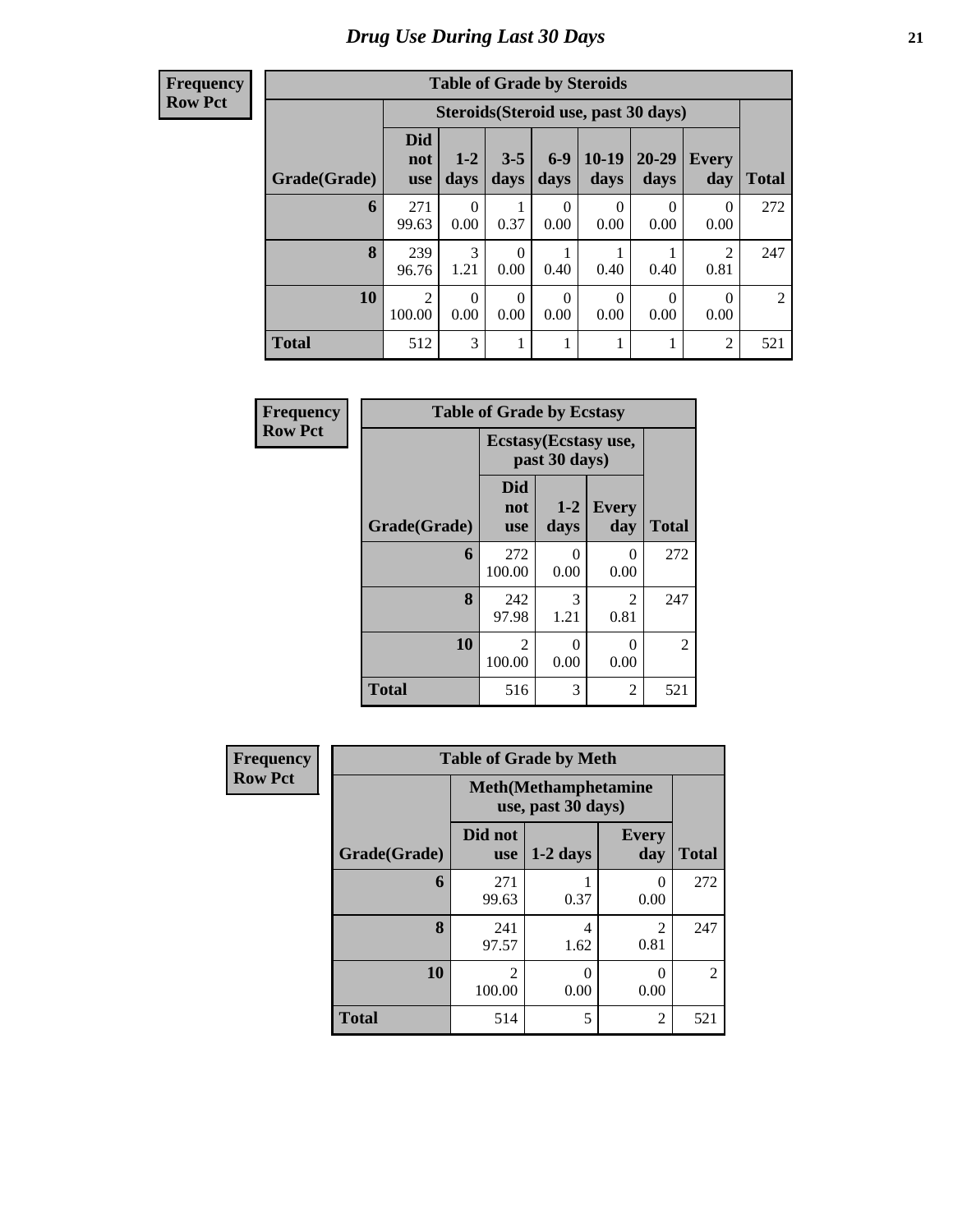## *Drug Use During Last 30 Days* **22**

| <b>Frequency</b> | <b>Table of Grade by Hallucinogens</b> |                       |                                                   |                        |                |  |  |  |
|------------------|----------------------------------------|-----------------------|---------------------------------------------------|------------------------|----------------|--|--|--|
| <b>Row Pct</b>   |                                        |                       | Hallucinogens (Hallucinogen<br>use, past 30 days) |                        |                |  |  |  |
|                  | Grade(Grade)                           | Did not<br><b>use</b> | $1-2$ days                                        | <b>Every</b><br>day    | <b>Total</b>   |  |  |  |
|                  | 6                                      | 272<br>100.00         | 0.00                                              | 0<br>0.00              | 272            |  |  |  |
|                  | 8                                      | 242<br>97.98          | 3<br>1.21                                         | $\mathfrak{D}$<br>0.81 | 247            |  |  |  |
|                  | 10                                     | 2<br>100.00           | 0<br>0.00                                         | 0.00                   | $\overline{2}$ |  |  |  |
|                  | <b>Total</b>                           | 516                   | 3                                                 | $\overline{2}$         | 521            |  |  |  |

| Frequency      | <b>Table of Grade by Prescription</b> |                                 |                                                                                |                 |               |                  |                  |                |  |  |
|----------------|---------------------------------------|---------------------------------|--------------------------------------------------------------------------------|-----------------|---------------|------------------|------------------|----------------|--|--|
| <b>Row Pct</b> |                                       |                                 | <b>Prescription</b> (Prescription drugs not<br>prescribed to me, past 30 days) |                 |               |                  |                  |                |  |  |
|                | Grade(Grade)                          | <b>Did</b><br>not<br><b>use</b> | $1 - 2$<br>days                                                                | $3 - 5$<br>days | $6-9$<br>days | $10-19$<br>days  | Every<br>day     | <b>Total</b>   |  |  |
|                | 6                                     | 265<br>97.43                    | 6<br>2.21                                                                      | 0<br>0.00       | 0.37          | $\theta$<br>0.00 | $\Omega$<br>0.00 | 272            |  |  |
|                | 8                                     | 234<br>94.74                    | 6<br>2.43                                                                      | 4<br>1.62       | 0<br>0.00     | 0.40             | 2<br>0.81        | 247            |  |  |
|                | 10                                    | 50.00                           | 50.00                                                                          | 0<br>0.00       | 0<br>0.00     | $\Omega$<br>0.00 | 0<br>0.00        | $\overline{2}$ |  |  |
|                | <b>Total</b>                          | 500                             | 13                                                                             | 4               |               |                  | $\overline{2}$   | 521            |  |  |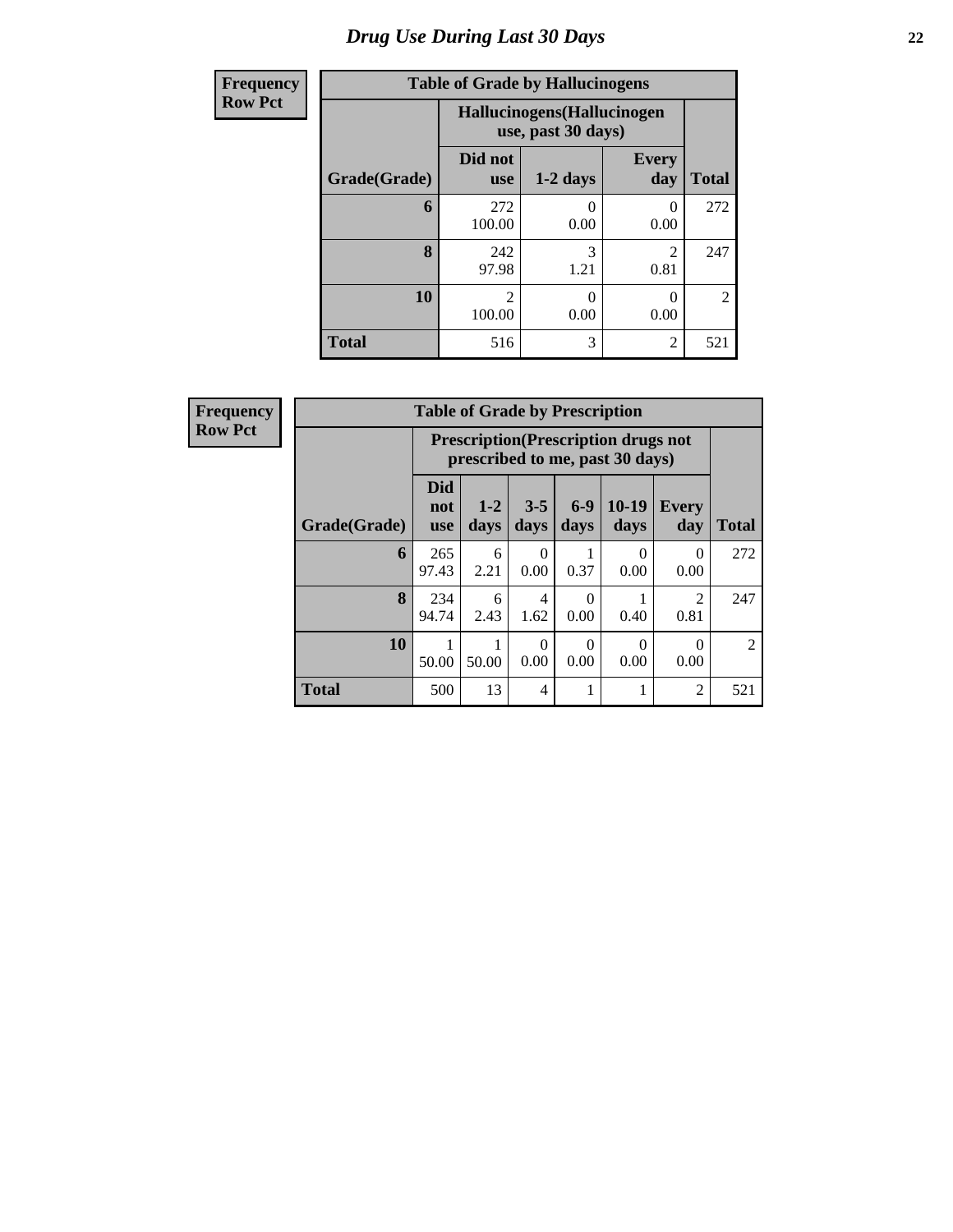### **Frequency Col Pct**

| <b>Table of Alcoholease by Grade</b> |              |              |           |       |  |  |  |
|--------------------------------------|--------------|--------------|-----------|-------|--|--|--|
| Alcoholease(It is                    | Grade(Grade) |              |           |       |  |  |  |
| easy to get alcohol)                 | 6            | 8            | 10        | Total |  |  |  |
| <b>Strongly Agree</b>                | 39<br>14.34  | 47<br>19.03  | 0<br>0.00 | 86    |  |  |  |
| <b>Somewhat Agree</b>                | 50<br>18.38  | 63<br>25.51  | 50.00     | 114   |  |  |  |
| <b>Somewhat Disagree</b>             | 29<br>10.66  | 31<br>12.55  | 0.00      | 60    |  |  |  |
| <b>Strongly Disagree</b>             | 154<br>56.62 | 106<br>42.91 | 50.00     | 261   |  |  |  |
| <b>Total</b>                         | 272          | 247          | 2         | 521   |  |  |  |

#### **Frequency Col Pct Table of Cigarettesease by Grade Cigarettesease(It is easy to get smoking tobacco) Grade(Grade) 6 8 10 Total Strongly Agree** 39 14.34 55 22.27 0 0.00 94 **Somewhat Agree** 43 15.81 37 14.98 1 50.00 81 **Somewhat Disagree** 26 9.56 33 13.36 1 50.00 60 **Strongly Disagree** 164 60.29 122 49.39 0 0.00 286 **Total** 272 247 2 521

| <b>Frequency</b> | <b>Table of Smokelessease by Grade</b>             |              |              |                          |              |
|------------------|----------------------------------------------------|--------------|--------------|--------------------------|--------------|
| <b>Col Pct</b>   | <b>Smokelessease</b> (It is<br>easy to get chewing | Grade(Grade) |              |                          |              |
|                  | tobacco)                                           | 6            | 8            | <b>10</b>                | <b>Total</b> |
|                  | <b>Strongly Agree</b>                              | 31<br>11.40  | 27<br>10.93  | $\Omega$<br>0.00         | 58           |
|                  | <b>Somewhat Agree</b>                              | 35<br>12.87  | 31<br>12.55  | $\mathfrak{D}$<br>100.00 | 68           |
|                  | <b>Somewhat Disagree</b>                           | 30<br>11.03  | 33<br>13.36  | $\Omega$<br>0.00         | 63           |
|                  | <b>Strongly Disagree</b>                           | 176<br>64.71 | 156<br>63.16 | $\Omega$<br>0.00         | 332          |
|                  | Total                                              | 272          | 247          | 2                        | 521          |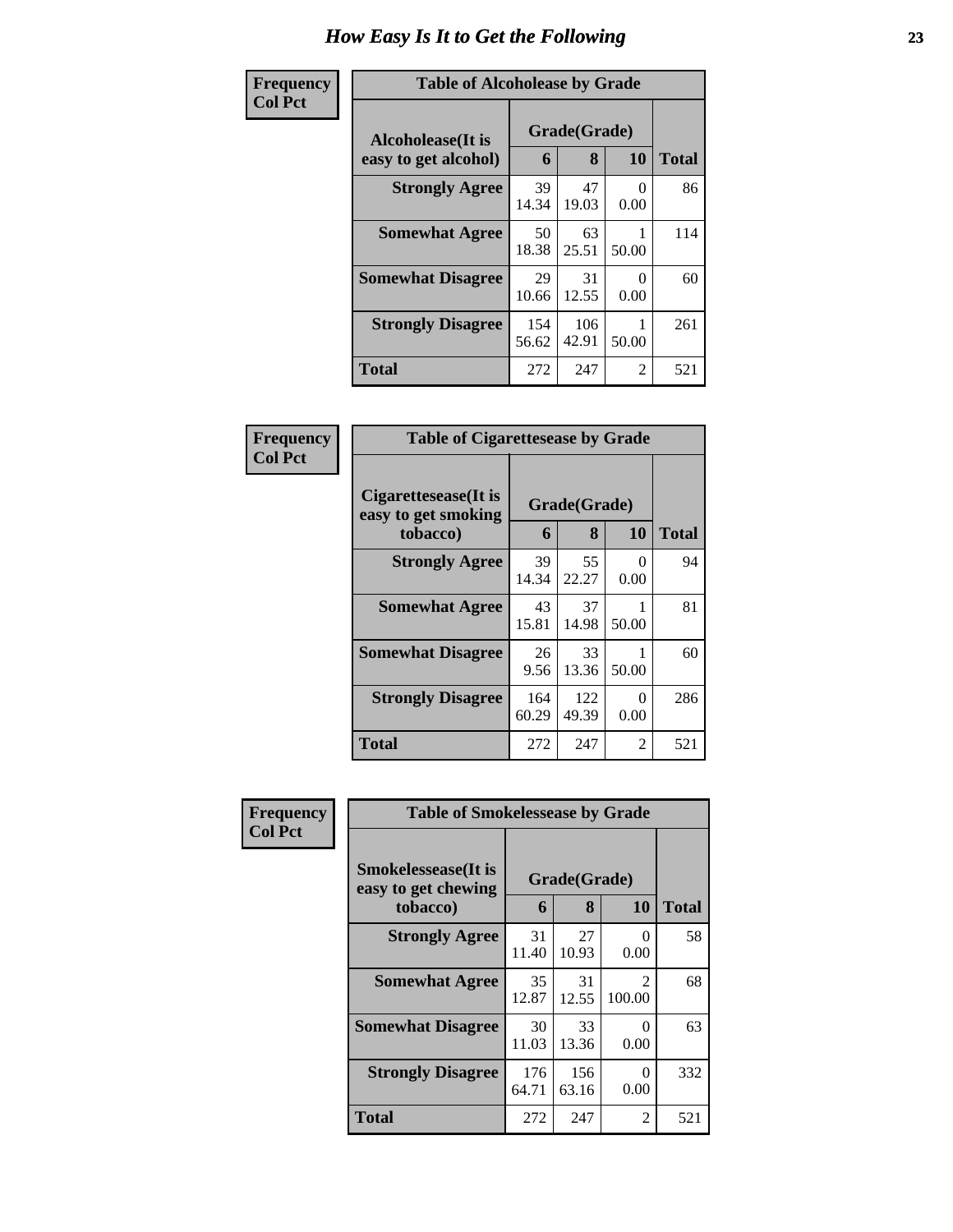### **Frequency Col Pct**

| <b>Table of Marijuanaease by Grade</b>             |              |              |           |              |  |  |  |  |
|----------------------------------------------------|--------------|--------------|-----------|--------------|--|--|--|--|
| Marijuanaease(It is<br>Grade(Grade)<br>easy to get |              |              |           |              |  |  |  |  |
| marijuana)                                         | 6            | 8            | 10        | <b>Total</b> |  |  |  |  |
| <b>Strongly Agree</b>                              | 23<br>8.46   | 46<br>18.62  | 0<br>0.00 | 69           |  |  |  |  |
| <b>Somewhat Agree</b>                              | 28<br>10.29  | 35<br>14.17  | 50.00     | 64           |  |  |  |  |
| <b>Somewhat Disagree</b>                           | 35<br>12.87  | 30<br>12.15  | 50.00     | 66           |  |  |  |  |
| <b>Strongly Disagree</b>                           | 186<br>68.38 | 136<br>55.06 | 0<br>0.00 | 322          |  |  |  |  |
| Total                                              | 272          | 247          | 2         | 521          |  |  |  |  |

### **Frequency Col Pct**

г

| <b>Table of Cocaineease by Grade</b> |                   |              |                |     |  |  |  |  |
|--------------------------------------|-------------------|--------------|----------------|-----|--|--|--|--|
| Cocaineease(It is                    | Grade(Grade)<br>6 | <b>Total</b> |                |     |  |  |  |  |
| easy to get cocaine)                 |                   | 8            | 10             |     |  |  |  |  |
| <b>Strongly Agree</b>                | 15<br>5.51        | 21<br>8.50   | $_{0}$<br>0.00 | 36  |  |  |  |  |
| <b>Somewhat Agree</b>                | 25<br>9.19        | 25<br>10.12  | 50.00          | 51  |  |  |  |  |
| <b>Somewhat Disagree</b>             | 34<br>12.50       | 35<br>14.17  | 50.00          | 70  |  |  |  |  |
| <b>Strongly Disagree</b>             | 198<br>72.79      | 166<br>67.21 | 0<br>0.00      | 364 |  |  |  |  |
| <b>Total</b>                         | 272               | 247          | 2              | 521 |  |  |  |  |

| Frequency      | <b>Table of Inhalantsease by Grade</b>                   |              |                   |           |              |  |  |
|----------------|----------------------------------------------------------|--------------|-------------------|-----------|--------------|--|--|
| <b>Col Pct</b> | <b>Inhalantsease</b> (It is<br>easy to get<br>inhalants) | 6            | Grade(Grade)<br>8 | 10        | <b>Total</b> |  |  |
|                | <b>Strongly Agree</b>                                    | 51<br>18.75  | 60<br>24.29       | 0<br>0.00 | 111          |  |  |
|                | <b>Somewhat Agree</b>                                    | 31<br>11.40  | 27<br>10.93       | 50.00     | 59           |  |  |
|                | <b>Somewhat Disagree</b>                                 | 26<br>9.56   | 26<br>10.53       | 50.00     | 53           |  |  |
|                | <b>Strongly Disagree</b>                                 | 164<br>60.29 | 134<br>54.25      | 0<br>0.00 | 298          |  |  |
|                | <b>Total</b>                                             | 272          | 247               | 2         | 521          |  |  |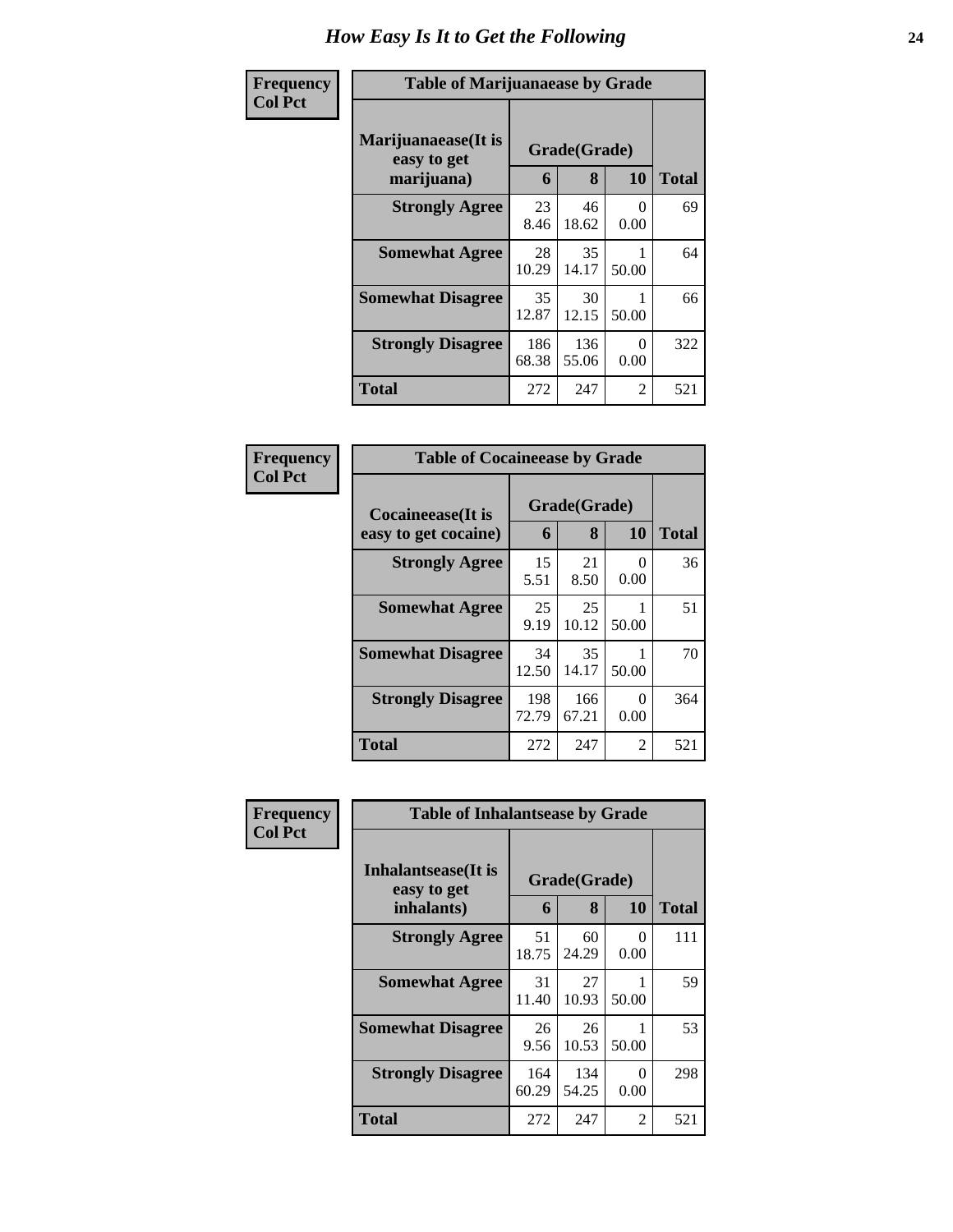### **Frequency Col Pct**

| <b>Table of Steroidsease by Grade</b> |              |              |           |              |  |  |  |  |  |
|---------------------------------------|--------------|--------------|-----------|--------------|--|--|--|--|--|
| Steroidsease(It is                    |              | Grade(Grade) |           |              |  |  |  |  |  |
| easy to get steroids)                 | 6            | 8            | 10        | <b>Total</b> |  |  |  |  |  |
| <b>Strongly Agree</b>                 | 31<br>11.40  | 17<br>6.88   | 0<br>0.00 | 48           |  |  |  |  |  |
| <b>Somewhat Agree</b>                 | 36<br>13.24  | 27<br>10.93  | 50.00     | 64           |  |  |  |  |  |
| <b>Somewhat Disagree</b>              | 22<br>8.09   | 34<br>13.77  | 50.00     | 57           |  |  |  |  |  |
| <b>Strongly Disagree</b>              | 183<br>67.28 | 169<br>68.42 | 0<br>0.00 | 352          |  |  |  |  |  |
| Total                                 | 272          | 247          | 2         | 521          |  |  |  |  |  |

| Frequency      | <b>Table of Ecstasyease by Grade</b>              |                   |              |                           |     |  |  |
|----------------|---------------------------------------------------|-------------------|--------------|---------------------------|-----|--|--|
| <b>Col Pct</b> | <b>Ecstasyease</b> (It is<br>easy to get ecstasy) | Grade(Grade)<br>6 | <b>Total</b> |                           |     |  |  |
|                | <b>Strongly Agree</b>                             | 17<br>6.25        | 15<br>6.07   | $\mathbf{\Omega}$<br>0.00 | 32  |  |  |
|                | <b>Somewhat Agree</b>                             | 22<br>8.09        | 24<br>9.72   | 50.00                     | 47  |  |  |
|                | <b>Somewhat Disagree</b>                          | 30<br>11.03       | 35<br>14.17  | 50.00                     | 66  |  |  |
|                | <b>Strongly Disagree</b>                          | 203<br>74.63      | 173<br>70.04 | 0<br>0.00                 | 376 |  |  |
|                | <b>Total</b>                                      | 272               | 247          | 2                         | 521 |  |  |

| Frequency      | <b>Table of Methease by Grade</b>                          |              |                   |                  |              |
|----------------|------------------------------------------------------------|--------------|-------------------|------------------|--------------|
| <b>Col Pct</b> | <b>Methease</b> (It is easy<br>to get<br>methamphetamines) | 6            | Grade(Grade)<br>8 | <b>10</b>        | <b>Total</b> |
|                | <b>Strongly Agree</b>                                      | 20<br>7.35   | 14<br>5.67        | $\Omega$<br>0.00 | 34           |
|                | <b>Somewhat Agree</b>                                      | 30<br>11.03  | 22<br>8.91        | $\Omega$<br>0.00 | 52           |
|                | <b>Somewhat Disagree</b>                                   | 31<br>11.40  | 33<br>13.36       | 2<br>100.00      | 66           |
|                | <b>Strongly Disagree</b>                                   | 191<br>70.22 | 178<br>72.06      | $\Omega$<br>0.00 | 369          |
|                | <b>Total</b>                                               | 272          | 247               | 2                | 521          |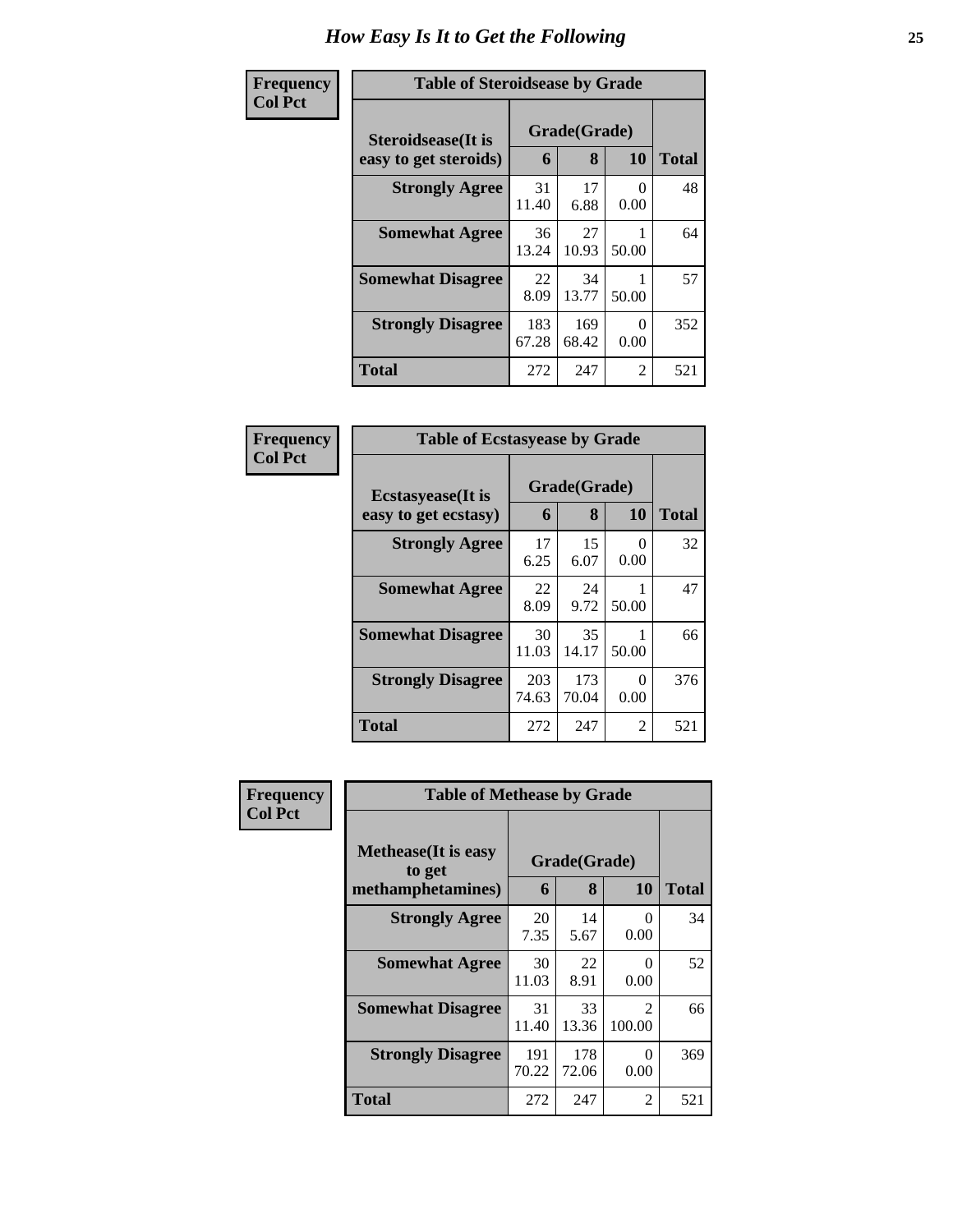| <b>Frequency</b> | <b>Table of Hallucinogensease by Grade</b>               |              |                   |           |              |  |  |  |
|------------------|----------------------------------------------------------|--------------|-------------------|-----------|--------------|--|--|--|
| <b>Col Pct</b>   | Hallucinogensease(It<br>is easy to get<br>hallucinogens) | 6            | Grade(Grade)<br>8 | 10        | <b>Total</b> |  |  |  |
|                  | <b>Strongly Agree</b>                                    | 12<br>4.41   | 13<br>5.26        | 0<br>0.00 | 25           |  |  |  |
|                  | <b>Somewhat Agree</b>                                    | 24<br>8.82   | 18<br>7.29        | 50.00     | 43           |  |  |  |
|                  | <b>Somewhat Disagree</b>                                 | 30<br>11.03  | 29<br>11.74       | 50.00     | 60           |  |  |  |
|                  | <b>Strongly Disagree</b>                                 | 206<br>75.74 | 187<br>75.71      | 0<br>0.00 | 393          |  |  |  |
|                  | Total                                                    | 272          | 247               | 2         | 521          |  |  |  |

| <b>Frequency<br/>Col Pct</b> |
|------------------------------|
|                              |

| <b>Table of Prescriptionease by Grade</b>                                                |              |              |                  |       |  |  |  |  |  |
|------------------------------------------------------------------------------------------|--------------|--------------|------------------|-------|--|--|--|--|--|
| <b>Prescriptionease</b> (It<br>is easy to get<br>prescription drugs<br>not prescribed to |              | Grade(Grade) |                  |       |  |  |  |  |  |
| me)                                                                                      | 6            | 8            | 10               | Total |  |  |  |  |  |
| <b>Strongly Agree</b>                                                                    | 49<br>18.01  | 71<br>28.74  | $\Omega$<br>0.00 | 120   |  |  |  |  |  |
| <b>Somewhat Agree</b>                                                                    | 40<br>14.71  | 29<br>11.74  | 1<br>50.00       | 70    |  |  |  |  |  |
| <b>Somewhat Disagree</b>                                                                 | 31<br>11.40  | 29<br>11.74  | 50.00            | 61    |  |  |  |  |  |
| <b>Strongly Disagree</b>                                                                 | 152<br>55.88 | 118<br>47.77 | 0<br>0.00        | 270   |  |  |  |  |  |
| Total                                                                                    | 272          | 247          | 2                | 521   |  |  |  |  |  |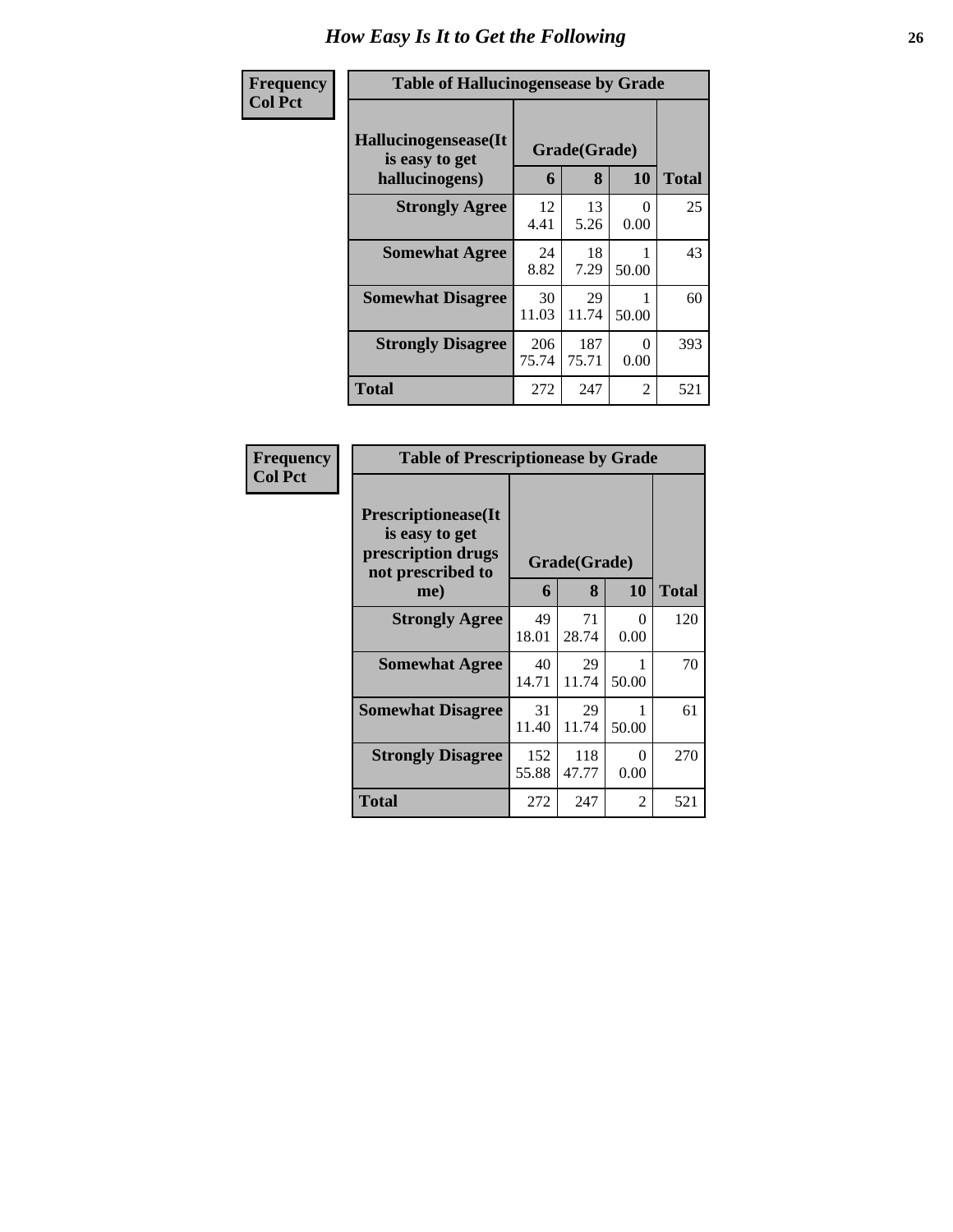### *Age at Onset of Use* **27** *Results for "Age at Onset of Use" questions exclude students who said they did not use that substance*

| <b>Frequency</b> | <b>Table of Grade by Alcoholinit</b> |                  |                                                  |                  |                           |             |                  |                  |                  |              |  |  |
|------------------|--------------------------------------|------------------|--------------------------------------------------|------------------|---------------------------|-------------|------------------|------------------|------------------|--------------|--|--|
| <b>Row Pct</b>   |                                      |                  | Alcoholinit (I started using alcohol when I was) |                  |                           |             |                  |                  |                  |              |  |  |
|                  | Grade(Grade)   younger               | <b>8 or</b>      | 9                                                | <b>10</b>        | <b>11</b>                 | 12          | 13               | 14               | 15               | <b>Total</b> |  |  |
|                  | 6                                    | 10<br>40.00      | 4.00                                             | 2<br>8.00        | 6<br>24.00                | 4<br>16.00  | 2<br>8.00        | $\Omega$<br>0.00 | $\Omega$<br>0.00 | 25           |  |  |
|                  | 8                                    | 11<br>17.74      | 3<br>4.84                                        | 4<br>6.45        | 5<br>8.06                 | 13<br>20.97 | 17<br>27.42      | 11.29            | 2<br>3.23        | 62           |  |  |
|                  | 10                                   | $\theta$<br>0.00 | $\overline{0}$<br>0.00                           | $\theta$<br>0.00 | $\theta$<br>0.00          | 0<br>0.00   | $\Omega$<br>0.00 | 100.00           | $\Omega$<br>0.00 | 1            |  |  |
|                  | <b>Total</b>                         | 21               | $\overline{4}$                                   | 6                | 11                        | 17          | 19               | 8                | $\overline{2}$   | 88           |  |  |
|                  |                                      |                  |                                                  |                  | Frequency Missing $= 433$ |             |                  |                  |                  |              |  |  |

**Frequen Row Pct**

| $\overline{\textbf{cy}}$ | <b>Table of Grade by Cigarettesinit</b> |                         |                                                          |               |               |               |                  |                |              |  |  |  |
|--------------------------|-----------------------------------------|-------------------------|----------------------------------------------------------|---------------|---------------|---------------|------------------|----------------|--------------|--|--|--|
|                          |                                         |                         | Cigarettesinit (I started smoking tobacco when<br>I was) |               |               |               |                  |                |              |  |  |  |
|                          | Grade(Grade)                            | 8 or<br>younger         | 10                                                       | <b>11</b>     | <b>12</b>     | 13            | 14               | 15             | <b>Total</b> |  |  |  |
|                          | 6                                       | $\overline{c}$<br>18.18 | 3<br>27.27                                               | 4<br>36.36    | 9.09          | 9.09          | $\Omega$<br>0.00 | 0<br>0.00      | 11           |  |  |  |
|                          | 8                                       | $\overline{4}$<br>10.53 | 6<br>15.79                                               | 3<br>7.89     | 9<br>23.68    | 8<br>21.05    | 6<br>15.79       | 2<br>5.26      | 38           |  |  |  |
|                          | 10                                      | $\Omega$<br>٠           | $\theta$                                                 | $\Omega$      | $\Omega$<br>٠ | $\Omega$<br>٠ | $\theta$         | $\Omega$<br>٠  | $\Omega$     |  |  |  |
|                          | <b>Total</b>                            | 6                       | 9                                                        | $\mathcal{I}$ | 10            | 9             | 6                | $\overline{2}$ | 49           |  |  |  |
|                          |                                         |                         | Frequency Missing $= 472$                                |               |               |               |                  |                |              |  |  |  |

| Frequency      |              | <b>Table of Grade by Smokelessinit</b>  |                |             |                                             |                  |                  |              |
|----------------|--------------|-----------------------------------------|----------------|-------------|---------------------------------------------|------------------|------------------|--------------|
| <b>Row Pct</b> |              | Smokelessinit(I started chewing tobacco |                | when I was) |                                             |                  |                  |              |
|                | Grade(Grade) | 8 or<br>younger                         | 9              | <b>10</b>   | <b>12</b>                                   | 13               | 14               | <b>Total</b> |
|                | 6            | 0<br>0.00                               | 33.33          | 33.33       | $\mathcal{L}$<br>0.00                       | 33.33            | $\Omega$<br>0.00 | 3            |
|                | 8            | $\mathfrak{D}$<br>33.33                 | 16.67          | 0<br>0.00   | $\mathfrak{D}$<br>33.33                     | 0.00             | 16.67            | 6            |
|                | 10           | $\Omega$<br>0.00                        | 0<br>0.00      | 0<br>0.00   | 0.00                                        | $\Omega$<br>0.00 | 100.00           |              |
|                | <b>Total</b> | $\mathfrak{D}$                          | $\mathfrak{D}$ |             | $\mathfrak{D}$                              |                  | $\overline{2}$   | 10           |
|                |              |                                         |                |             | <b>Frequency Missing <math>= 511</math></b> |                  |                  |              |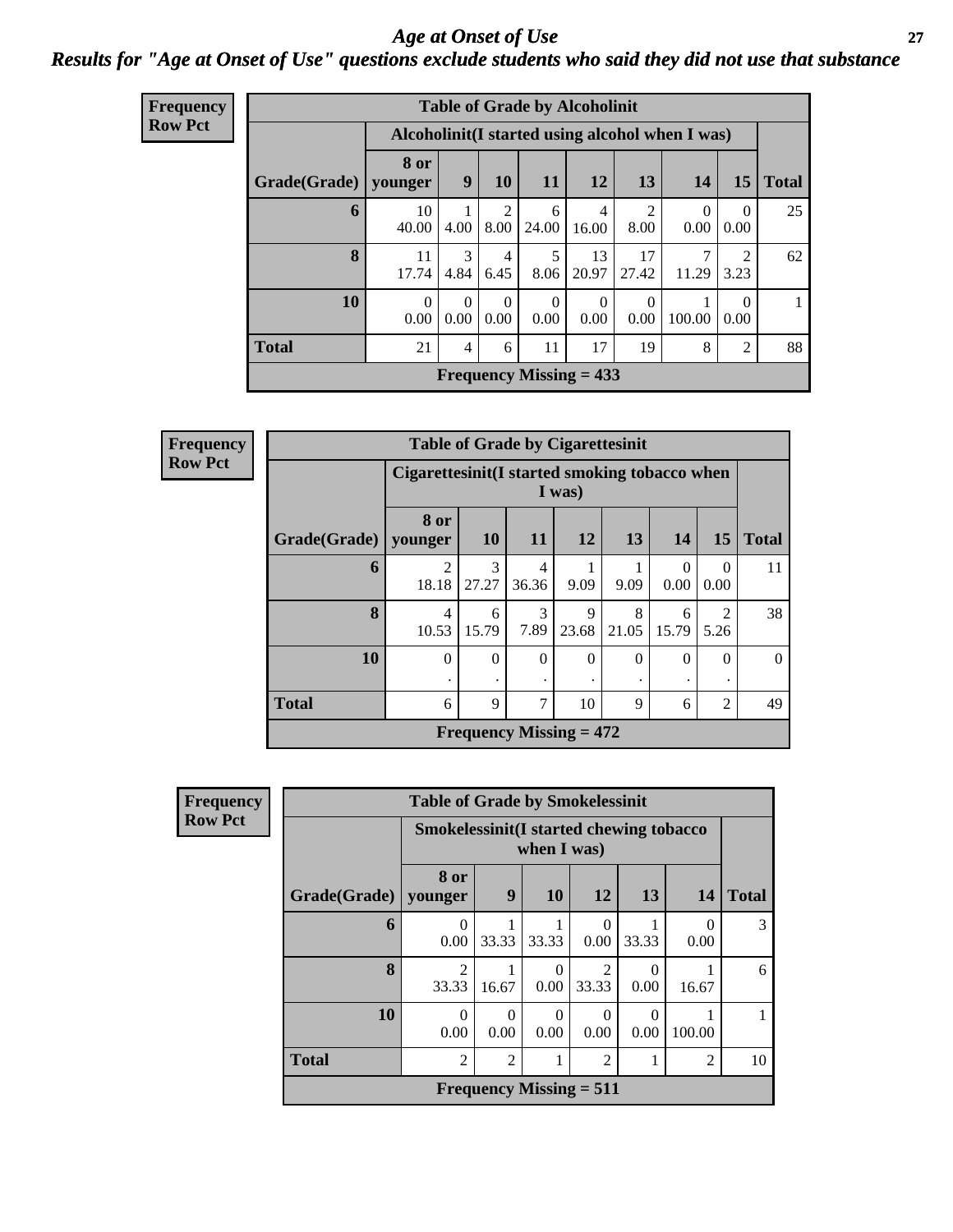### *Age at Onset of Use* **28**

### *Results for "Age at Onset of Use" questions exclude students who said they did not use that substance*

| Frequency      | <b>Table of Grade by Marijuanainit</b> |                        |                        |                                          |                  |                  |                  |            |              |  |  |  |
|----------------|----------------------------------------|------------------------|------------------------|------------------------------------------|------------------|------------------|------------------|------------|--------------|--|--|--|
| <b>Row Pct</b> |                                        |                        |                        | Marijuanainit (I started using marijuana | when I was)      |                  |                  |            |              |  |  |  |
|                | Grade(Grade)   younger                 | 8 or                   | 10                     | <b>11</b>                                | 12               | 13               | 14               | 15         | <b>Total</b> |  |  |  |
|                | 6                                      | 0<br>0.00              | $\Omega$<br>0.00       | 100.00                                   | $\theta$<br>0.00 | $\Omega$<br>0.00 | $\Omega$<br>0.00 | 0.00       | 1            |  |  |  |
|                | 8                                      | $\overline{2}$<br>8.00 | $\overline{2}$<br>8.00 | 5<br>20.00                               | 7<br>28.00       | 5<br>20.00       | 4.00             | 3<br>12.00 | 25           |  |  |  |
|                | 10                                     | $\Omega$               | $\Omega$               | $\Omega$                                 | $\Omega$         | $\Omega$         | $\Omega$         | $\Omega$   | $\Omega$     |  |  |  |
|                | <b>Total</b>                           | $\overline{2}$         | $\overline{2}$         | 6                                        | 7                | 5                |                  | 3          | 26           |  |  |  |
|                |                                        |                        |                        | <b>Frequency Missing = 495</b>           |                  |                  |                  |            |              |  |  |  |

| <b>Frequency</b> | <b>Table of Grade by Cocaineinit</b> |                                     |                     |       |           |              |  |  |  |  |
|------------------|--------------------------------------|-------------------------------------|---------------------|-------|-----------|--------------|--|--|--|--|
| <b>Row Pct</b>   |                                      | <b>Cocaineinit</b> (I started using | cocaine when I was) |       |           |              |  |  |  |  |
|                  | Grade(Grade)   younger               | 8 or                                | 12                  | 14    | <b>15</b> | <b>Total</b> |  |  |  |  |
|                  | 6                                    | $\Omega$                            | 0                   | 0     | 0         | $\Omega$     |  |  |  |  |
|                  | 8                                    | $\mathfrak{D}$<br>50.00             | 25.00               | 25.00 | 0.00      | 4            |  |  |  |  |
|                  | 10                                   | 0<br>0.00                           | 0.00                | 0.00  | 100.00    |              |  |  |  |  |
|                  | <b>Total</b>                         | $\mathfrak{D}$                      |                     |       |           | 5            |  |  |  |  |
|                  |                                      | Frequency Missing $= 516$           |                     |       |           |              |  |  |  |  |

| Frequency      | <b>Table of Grade by Inhalantsinit</b> |                                          |                           |             |                         |                         |                  |              |  |  |  |
|----------------|----------------------------------------|------------------------------------------|---------------------------|-------------|-------------------------|-------------------------|------------------|--------------|--|--|--|
| <b>Row Pct</b> |                                        | Inhalantsinit (I started using inhalants |                           | when I was) |                         |                         |                  |              |  |  |  |
|                | Grade(Grade)                           | 8 or<br>younger                          | 9                         | 10          | 11                      | 12                      | 13               | <b>Total</b> |  |  |  |
|                | 6                                      | 3<br>33.33                               | 11.11                     | 11.11       | $\mathfrak{D}$<br>22.22 | $\mathfrak{D}$<br>22.22 | $\Omega$<br>0.00 | $\mathbf Q$  |  |  |  |
|                | 8                                      | 3<br>27.27                               | 3<br>27.27                | 0<br>0.00   | 9.09                    | 3<br>27.27              | 9.09             | 11           |  |  |  |
|                | 10                                     | $\Omega$<br>٠                            | $\Omega$<br>٠             | $\Omega$    | $\theta$                | $\Omega$                | $\Omega$<br>٠    | $\theta$     |  |  |  |
|                | <b>Total</b>                           | 6                                        | $\overline{4}$            |             | 3                       | 5                       |                  | 20           |  |  |  |
|                |                                        |                                          | Frequency Missing $= 501$ |             |                         |                         |                  |              |  |  |  |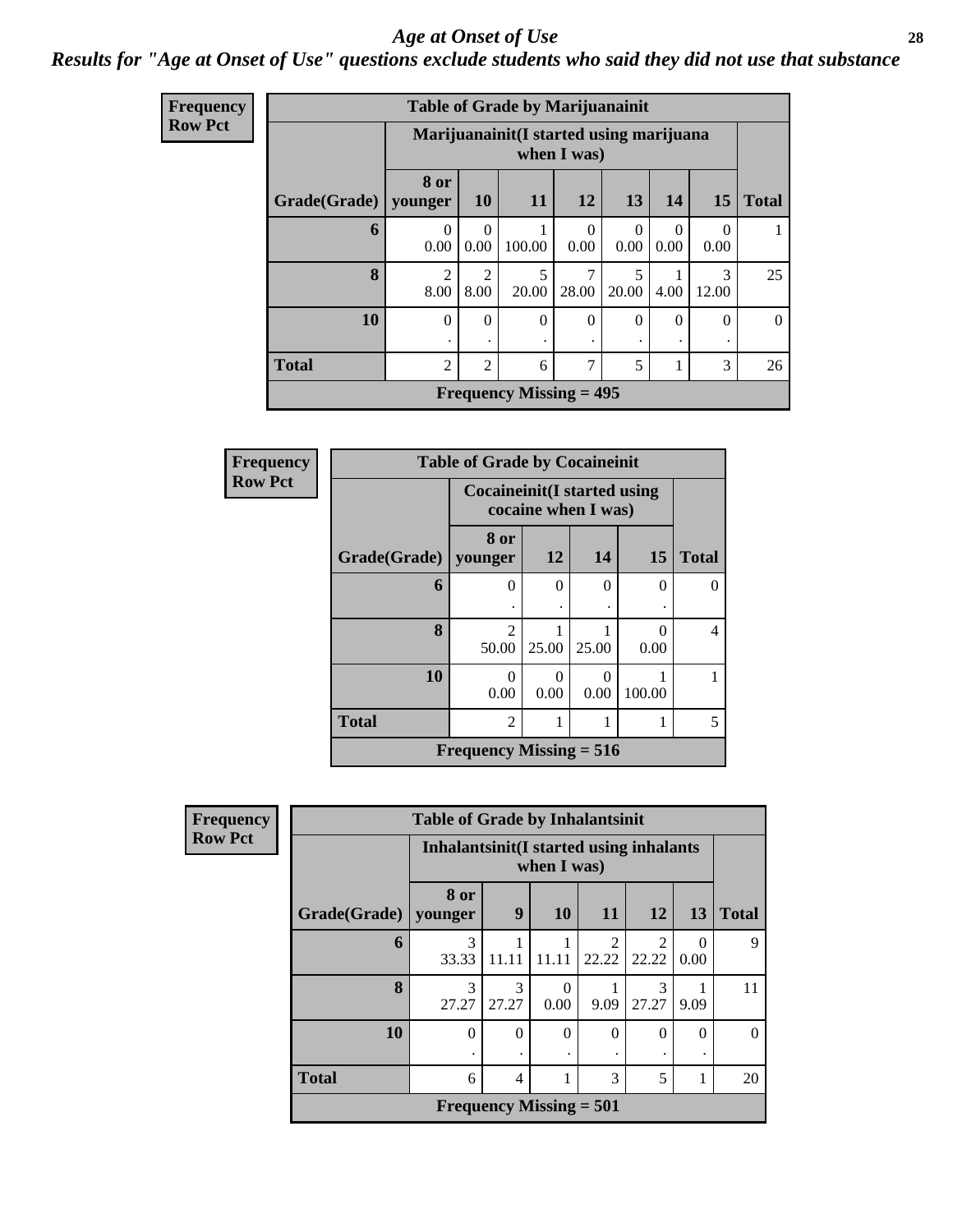### *Age at Onset of Use* **29**

*Results for "Age at Onset of Use" questions exclude students who said they did not use that substance*

| <b>Frequency</b> | <b>Table of Grade by Steroidsinit</b> |                                                                |           |                           |              |  |  |
|------------------|---------------------------------------|----------------------------------------------------------------|-----------|---------------------------|--------------|--|--|
| <b>Row Pct</b>   |                                       | <b>Steroidsinit(I started</b><br>using steroids when I<br>was) |           |                           |              |  |  |
|                  | Grade(Grade)   younger                | 8 or                                                           | <b>12</b> | 13                        | <b>Total</b> |  |  |
|                  | 6                                     | 100.00                                                         | 0<br>0.00 | $\mathbf{\Omega}$<br>0.00 |              |  |  |
|                  | 8                                     | 3<br>60.00                                                     | 20.00     | 20.00                     | 5            |  |  |
|                  | 10                                    | 0                                                              | 0         | $\theta$<br>٠             | $\theta$     |  |  |
|                  | <b>Total</b>                          | 4                                                              | 1         | 1                         | 6            |  |  |
|                  |                                       | Frequency Missing $= 515$                                      |           |                           |              |  |  |

| <b>Frequency</b> | <b>Table of Grade by Ecstasyinit</b> |                                                            |           |           |                                      |              |  |
|------------------|--------------------------------------|------------------------------------------------------------|-----------|-----------|--------------------------------------|--------------|--|
| <b>Row Pct</b>   |                                      | <b>Ecstasyinit</b> (I started using<br>ecstasy when I was) |           |           |                                      |              |  |
|                  | Grade(Grade)   younger               | 8 or                                                       | <b>10</b> | 12        | 15                                   | <b>Total</b> |  |
|                  | 6                                    | 0<br>0.00                                                  | 100.00    | 0<br>0.00 | 0<br>0.00                            |              |  |
|                  | 8                                    | 3<br>50.00                                                 | 0.00      | 16.67     | $\mathcal{D}_{\mathcal{A}}$<br>33.33 | 6            |  |
|                  | 10                                   | 0                                                          | 0         | $\theta$  | 0                                    | 0            |  |
|                  | <b>Total</b>                         | 3                                                          |           |           |                                      |              |  |
|                  |                                      | <b>Frequency Missing <math>= 514</math></b>                |           |           |                                      |              |  |

| Frequency      | <b>Table of Grade by Methinit</b> |                           |                |  |  |  |
|----------------|-----------------------------------|---------------------------|----------------|--|--|--|
| <b>Row Pct</b> |                                   |                           |                |  |  |  |
|                | Grade(Grade)                      | 8 or younger              | <b>Total</b>   |  |  |  |
|                | 6                                 | 0                         | $\theta$       |  |  |  |
|                | 8                                 | $\mathfrak{D}$<br>100.00  | $\overline{2}$ |  |  |  |
|                | 10                                | 0                         | $\theta$       |  |  |  |
|                | <b>Total</b>                      | 2                         | 2              |  |  |  |
|                |                                   | Frequency Missing $= 519$ |                |  |  |  |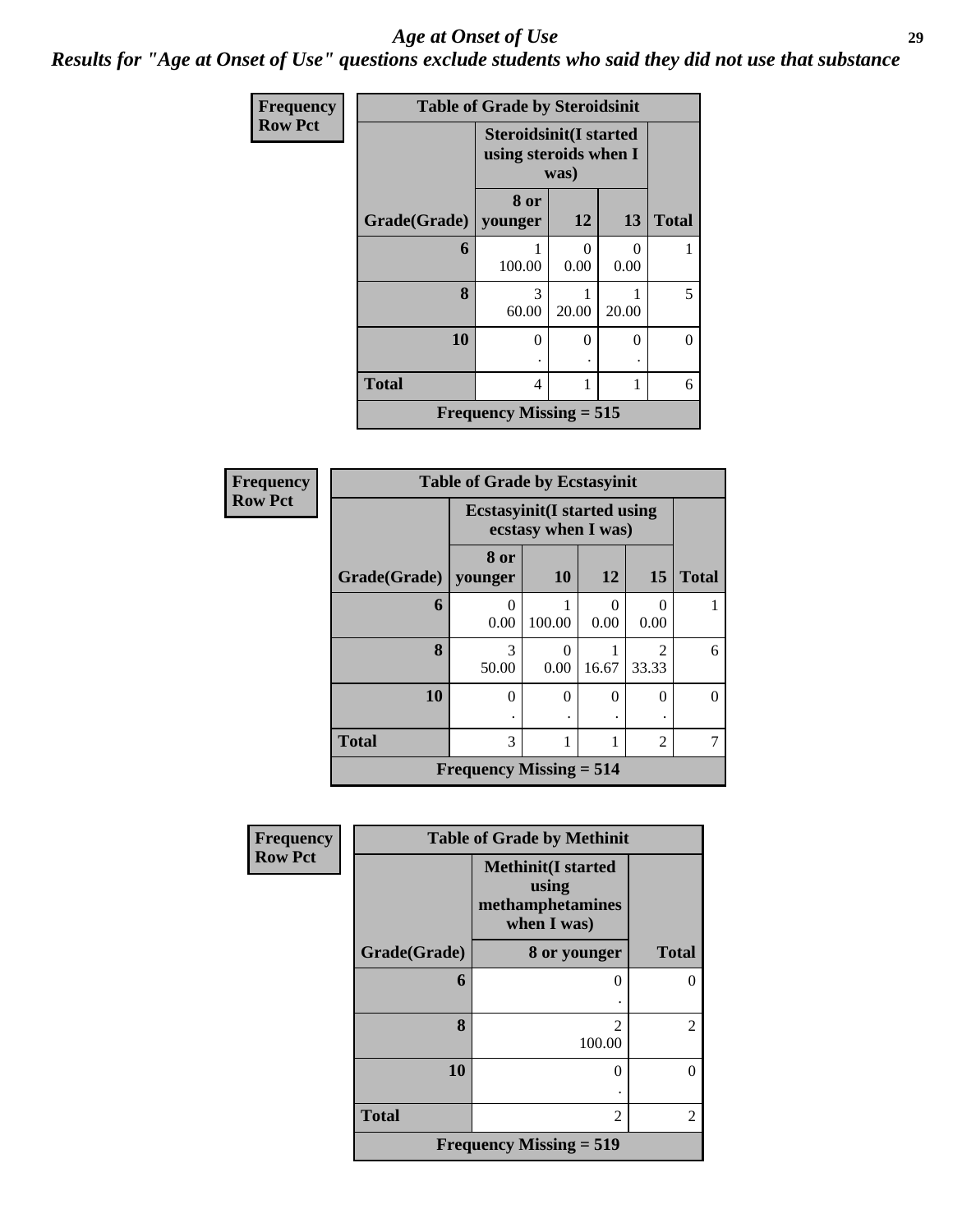### Age at Onset of Use **30**

*Results for "Age at Onset of Use" questions exclude students who said they did not use that substance*

| Frequency      | <b>Table of Grade by Hallucinogensinit</b> |                                                                      |                |  |  |  |
|----------------|--------------------------------------------|----------------------------------------------------------------------|----------------|--|--|--|
| <b>Row Pct</b> |                                            | Hallucinogensinit(I<br>started using<br>hallucinogens<br>when I was) |                |  |  |  |
|                | Grade(Grade)                               | 8 or younger                                                         | <b>Total</b>   |  |  |  |
|                | 6                                          | 100.00                                                               |                |  |  |  |
|                | 8                                          | $\mathfrak{D}$<br>100.00                                             | $\overline{c}$ |  |  |  |
|                | 10                                         | 0                                                                    | $\theta$       |  |  |  |
|                | <b>Total</b>                               | 3                                                                    | 3              |  |  |  |
|                |                                            | Frequency Missing $= 518$                                            |                |  |  |  |

| <b>Frequency</b> | <b>Table of Grade by Prescriptioninit</b> |                 |                                                                                                 |                         |                         |            |            |                         |              |
|------------------|-------------------------------------------|-----------------|-------------------------------------------------------------------------------------------------|-------------------------|-------------------------|------------|------------|-------------------------|--------------|
| <b>Row Pct</b>   |                                           |                 | <b>Prescriptioninit (I started using prescription</b><br>drugs not prescribed to me when I was) |                         |                         |            |            |                         |              |
|                  | Grade(Grade)                              | 8 or<br>younger | 9                                                                                               | <b>10</b>               | <b>11</b>               | <b>12</b>  | 13         | 14                      | <b>Total</b> |
|                  | 6                                         | 5<br>41.67      | 8.33                                                                                            | $\overline{c}$<br>16.67 | 3<br>25.00              | 8.33       | 0.00       | $\Omega$<br>0.00        | 12           |
|                  | 8                                         | 4<br>22.22      | 4<br>22.22                                                                                      | 5.56                    | $\overline{2}$<br>11.11 | 3<br>16.67 | 2<br>11.11 | $\mathfrak{D}$<br>11.11 | 18           |
|                  | 10                                        | $\Omega$        | $\Omega$                                                                                        | $\theta$                | $\theta$                | $\Omega$   | 0          | $\Omega$                |              |
|                  | <b>Total</b>                              | 9               | 5                                                                                               | 3                       | 5                       | 4          | 2          | $\overline{2}$          | 30           |
|                  |                                           |                 | <b>Frequency Missing = 491</b>                                                                  |                         |                         |            |            |                         |              |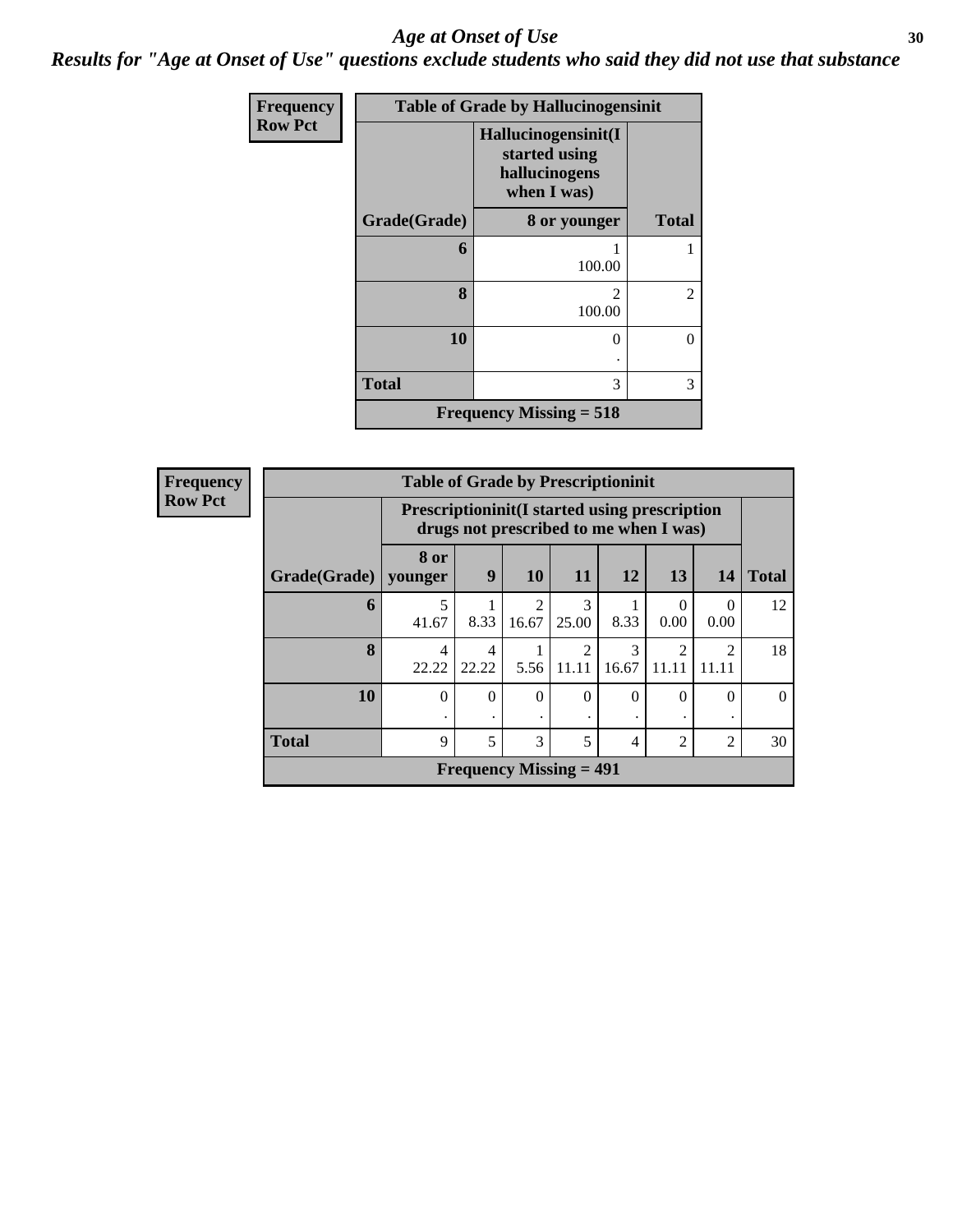| Frequency      | <b>Table of Alcoholharm by Grade</b>          |              |                   |                  |              |
|----------------|-----------------------------------------------|--------------|-------------------|------------------|--------------|
| <b>Col Pct</b> | Alcoholharm(I<br>think alcohol is<br>harmful) | 6            | Grade(Grade)<br>8 | 10               | <b>Total</b> |
|                | <b>Strongly Agree</b>                         | 214<br>78.68 | 140<br>56.68      | 50.00            | 355          |
|                | <b>Somewhat Agree</b>                         | 27<br>9.93   | 46<br>18.62       | 50.00            | 74           |
|                | <b>Somewhat Disagree</b>                      | 5<br>1.84    | 25<br>10.12       | $\Omega$<br>0.00 | 30           |
|                | <b>Strongly Disagree</b>                      | 26<br>9.56   | 36<br>14.57       | $\Omega$<br>0.00 | 62           |
|                | Total                                         | 272          | 247               | 2                | 521          |

### **Frequency Col Pct**

| <b>Table of Cigarettesharm by Grade</b>                  |                   |              |             |     |  |  |  |
|----------------------------------------------------------|-------------------|--------------|-------------|-----|--|--|--|
| Cigarettesharm(I<br>think smoking<br>tobacco is harmful) | Grade(Grade)<br>6 | <b>Total</b> |             |     |  |  |  |
| <b>Strongly Agree</b>                                    | 235<br>86.40      | 189<br>76.52 | 2<br>100.00 | 426 |  |  |  |
| <b>Somewhat Agree</b>                                    | 10<br>3.68        | 19<br>7.69   | 0<br>0.00   | 29  |  |  |  |
| <b>Somewhat Disagree</b>                                 | 0.37              | 7<br>2.83    | ∩<br>0.00   | 8   |  |  |  |
| <b>Strongly Disagree</b>                                 | 26<br>9.56        | 32<br>12.96  | 0<br>0.00   | 58  |  |  |  |
| Total                                                    | 272               | 247          | 2           | 521 |  |  |  |

| Frequency      | <b>Table of Smokelessharm by Grade</b>                                                  |                        |              |                          |              |  |
|----------------|-----------------------------------------------------------------------------------------|------------------------|--------------|--------------------------|--------------|--|
| <b>Col Pct</b> | Smokelessharm(I<br>Grade(Grade)<br>think chewing<br>10<br>8<br>tobacco is harmful)<br>6 |                        |              |                          | <b>Total</b> |  |
|                | <b>Strongly Agree</b>                                                                   | 225<br>82.72           | 188<br>76.11 | $\mathfrak{D}$<br>100.00 | 415          |  |
|                | <b>Somewhat Agree</b>                                                                   | 18<br>6.62             | 20<br>8.10   | 0<br>0.00                | 38           |  |
|                | <b>Somewhat Disagree</b>                                                                | $\mathfrak{D}$<br>0.74 | 4<br>1.62    | 0<br>0.00                | 6            |  |
|                | <b>Strongly Disagree</b>                                                                | 27<br>9.93             | 35<br>14.17  | $\Omega$<br>0.00         | 62           |  |
|                | <b>Total</b>                                                                            | 272                    | 247          | 2                        | 521          |  |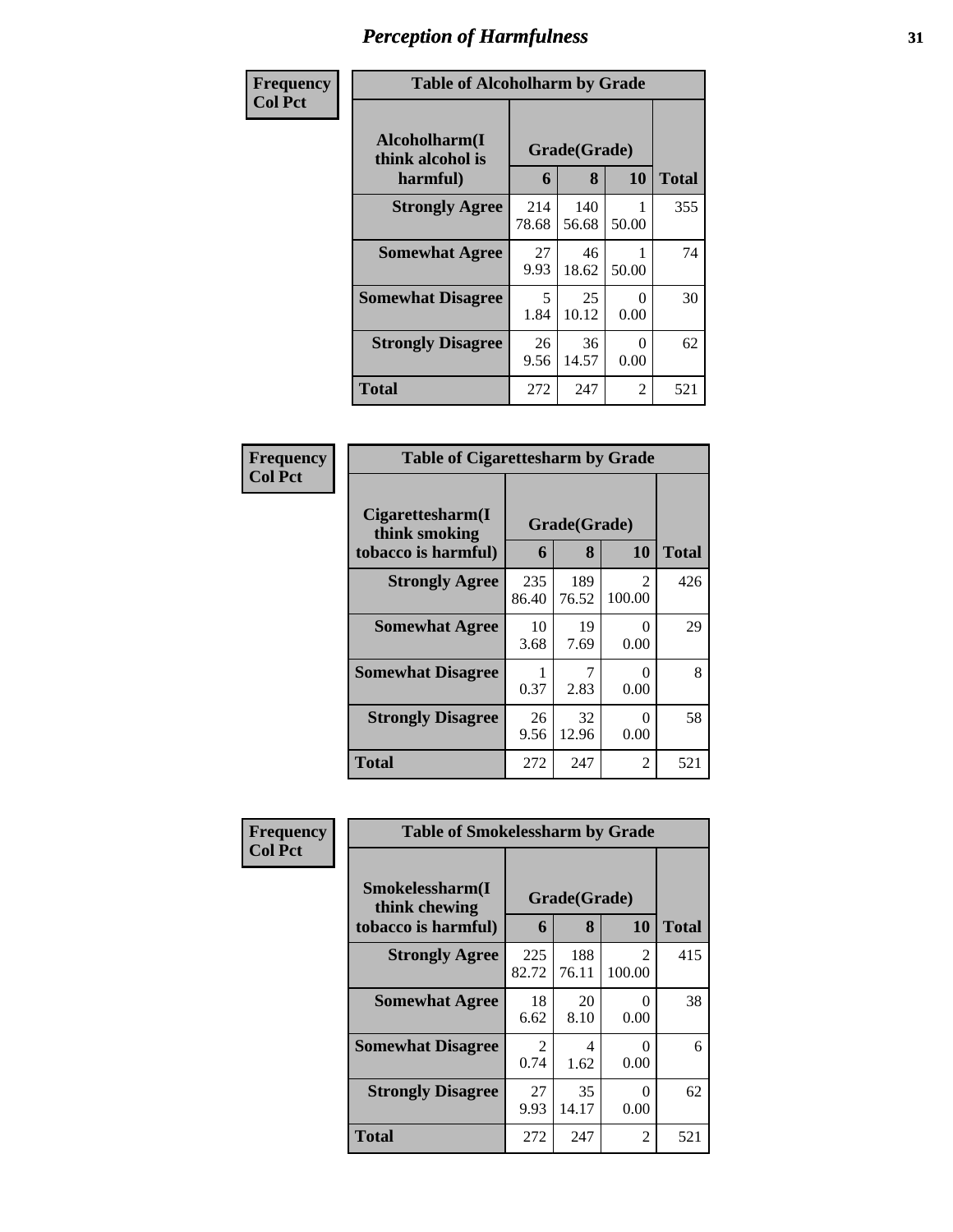| Frequency      | <b>Table of Marijuanaharm by Grade</b> |                       |              |                         |              |  |
|----------------|----------------------------------------|-----------------------|--------------|-------------------------|--------------|--|
| <b>Col Pct</b> | Marijuanaharm(I<br>think marijuana is  | Grade(Grade)          |              |                         |              |  |
|                | harmful)                               | 6                     | 8            | 10                      | <b>Total</b> |  |
|                | <b>Strongly Agree</b>                  | 233<br>85.66          | 175<br>70.85 | $\mathcal{L}$<br>100.00 | 410          |  |
|                | <b>Somewhat Agree</b>                  | 9<br>3.31             | 21<br>8.50   | 0<br>0.00               | 30           |  |
|                | <b>Somewhat Disagree</b>               | $\mathcal{E}$<br>1.10 | 10<br>4.05   | 0<br>0.00               | 13           |  |
|                | <b>Strongly Disagree</b>               | 27<br>9.93            | 41<br>16.60  | 0<br>0.00               | 68           |  |
|                | <b>Total</b>                           | 272                   | 247          | 2                       | 521          |  |

| <b>Frequency</b><br>Col Pct |
|-----------------------------|
|                             |

| <b>Table of Cocaineharm by Grade</b>          |                   |              |                          |     |  |  |  |
|-----------------------------------------------|-------------------|--------------|--------------------------|-----|--|--|--|
| Cocaineharm(I<br>think cocaine is<br>harmful) | Grade(Grade)<br>6 | <b>Total</b> |                          |     |  |  |  |
| <b>Strongly Agree</b>                         | 240<br>88.24      | 201<br>81.38 | $\mathfrak{D}$<br>100.00 | 443 |  |  |  |
| <b>Somewhat Agree</b>                         | 5<br>1.84         | 8<br>3.24    | 0<br>0.00                | 13  |  |  |  |
| <b>Somewhat Disagree</b>                      | 0.37              | 3<br>1.21    | 0<br>0.00                | 4   |  |  |  |
| <b>Strongly Disagree</b>                      | 26<br>9.56        | 35<br>14.17  | 0<br>0.00                | 61  |  |  |  |
| <b>Total</b>                                  | 272               | 247          | 2                        | 521 |  |  |  |

| Frequency      | <b>Table of Inhalantsharm by Grade</b>  |              |              |                                       |              |  |  |
|----------------|-----------------------------------------|--------------|--------------|---------------------------------------|--------------|--|--|
| <b>Col Pct</b> | Inhalantsharm(I)<br>think inhalants are | Grade(Grade) |              |                                       |              |  |  |
|                | harmful)                                | 6            | 8            | 10                                    | <b>Total</b> |  |  |
|                | <b>Strongly Agree</b>                   | 220<br>80.88 | 180<br>72.87 | $\mathcal{D}_{\mathcal{L}}$<br>100.00 | 402          |  |  |
|                | <b>Somewhat Agree</b>                   | 23<br>8.46   | 18<br>7.29   | 0<br>0.00                             | 41           |  |  |
|                | <b>Somewhat Disagree</b>                | 3<br>1.10    | 12<br>4.86   | 0<br>0.00                             | 15           |  |  |
|                | <b>Strongly Disagree</b>                | 26<br>9.56   | 37<br>14.98  | 0<br>0.00                             | 63           |  |  |
|                | <b>Total</b>                            | 272          | 247          | 2                                     | 521          |  |  |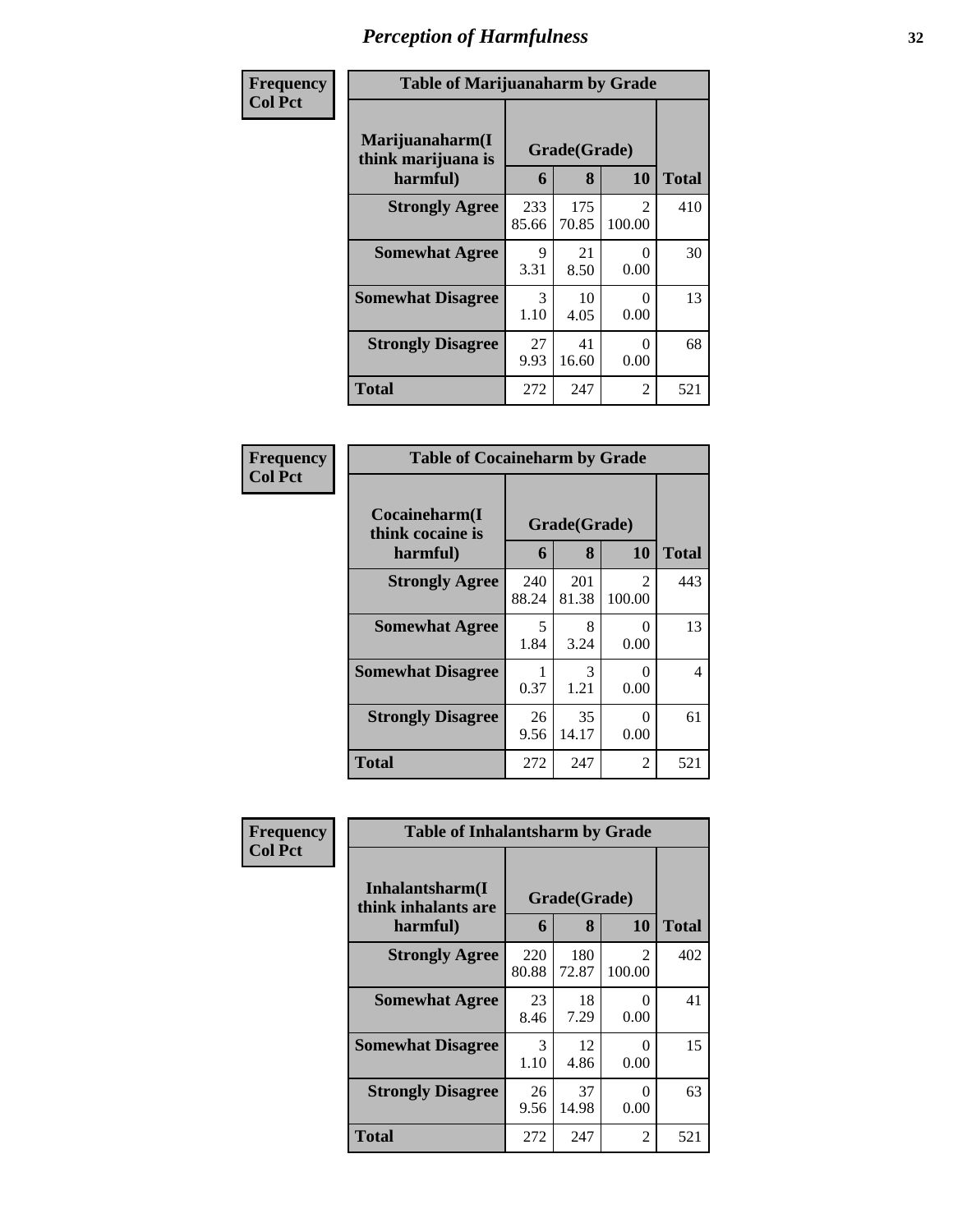| Frequency      | <b>Table of Steroidsharm by Grade</b>            |              |                   |                         |              |  |  |
|----------------|--------------------------------------------------|--------------|-------------------|-------------------------|--------------|--|--|
| <b>Col Pct</b> | Steroidsharm(I<br>think steroids are<br>harmful) | 6            | Grade(Grade)<br>8 | 10                      | <b>Total</b> |  |  |
|                | <b>Strongly Agree</b>                            | 214<br>78.68 | 178<br>72.06      | $\mathcal{L}$<br>100.00 | 394          |  |  |
|                | <b>Somewhat Agree</b>                            | 22<br>8.09   | 22<br>8.91        | 0<br>0.00               | 44           |  |  |
|                | <b>Somewhat Disagree</b>                         | 11<br>4.04   | 8<br>3.24         | 0<br>0.00               | 19           |  |  |
|                | <b>Strongly Disagree</b>                         | 25<br>9.19   | 39<br>15.79       | 0<br>0.00               | 64           |  |  |
|                | <b>Total</b>                                     | 272          | 247               | 2                       | 521          |  |  |

| Frequency<br>Col Pct |
|----------------------|
|                      |

| <b>Table of Ecstasyharm by Grade</b>          |                   |              |             |     |  |  |  |
|-----------------------------------------------|-------------------|--------------|-------------|-----|--|--|--|
| Ecstasyharm(I<br>think ecstasy is<br>harmful) | Grade(Grade)<br>6 | <b>Total</b> |             |     |  |  |  |
| <b>Strongly Agree</b>                         | 233<br>85.66      | 186<br>75.30 | 2<br>100.00 | 421 |  |  |  |
| <b>Somewhat Agree</b>                         | 12<br>4.41        | 15<br>6.07   | 0<br>0.00   | 27  |  |  |  |
| <b>Somewhat Disagree</b>                      | 3<br>1.10         | 7<br>2.83    | 0<br>0.00   | 10  |  |  |  |
| <b>Strongly Disagree</b>                      | 24<br>8.82        | 39<br>15.79  | 0<br>0.00   | 63  |  |  |  |
| <b>Total</b>                                  | 272               | 247          | 2           | 521 |  |  |  |

| Frequency      | <b>Table of Methharm by Grade</b>            |                        |              |                          |              |  |  |  |
|----------------|----------------------------------------------|------------------------|--------------|--------------------------|--------------|--|--|--|
| <b>Col Pct</b> | <b>Methharm</b> (I think<br>methamphetamines |                        | Grade(Grade) |                          |              |  |  |  |
|                | are harmful)                                 | 6                      | 8            | <b>10</b>                | <b>Total</b> |  |  |  |
|                | <b>Strongly Agree</b>                        | 231<br>84.93           | 196<br>79.35 | $\mathfrak{D}$<br>100.00 | 429          |  |  |  |
|                | <b>Somewhat Agree</b>                        | 14<br>5.15             | 12<br>4.86   | ∩<br>0.00                | 26           |  |  |  |
|                | <b>Somewhat Disagree</b>                     | $\mathfrak{D}$<br>0.74 | 3<br>1.21    | ∩<br>0.00                | 5            |  |  |  |
|                | <b>Strongly Disagree</b>                     | 25<br>9.19             | 36<br>14.57  | ∩<br>0.00                | 61           |  |  |  |
|                | <b>Total</b>                                 | 272                    | 247          | 2                        | 521          |  |  |  |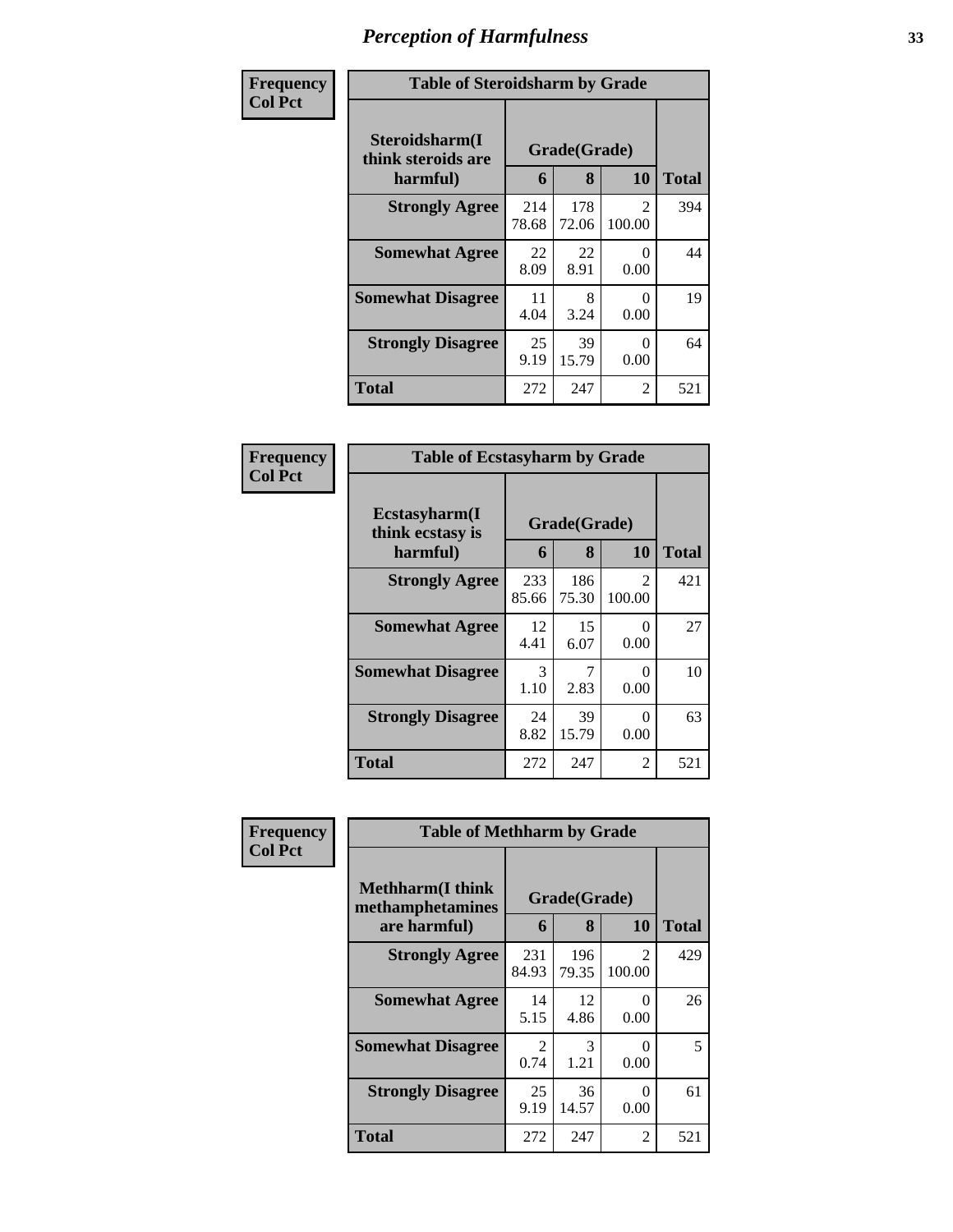| Frequency      | <b>Table of Hallucinogensharm by Grade</b>                 |              |                       |                          |              |  |
|----------------|------------------------------------------------------------|--------------|-----------------------|--------------------------|--------------|--|
| <b>Col Pct</b> | Hallucinogensharm(I<br>think hallucinogens<br>are harmful) | 6            | Grade(Grade)<br>8     | 10                       | <b>Total</b> |  |
|                | <b>Strongly Agree</b>                                      | 234<br>86.03 | 195<br>78.95          | $\mathfrak{D}$<br>100.00 | 431          |  |
|                | <b>Somewhat Agree</b>                                      | 10<br>3.68   | 15<br>6.07            | 0<br>0.00                | 25           |  |
|                | <b>Somewhat Disagree</b>                                   | 3<br>1.10    | $\mathcal{D}$<br>0.81 | $\Omega$<br>0.00         | 5            |  |
|                | <b>Strongly Disagree</b>                                   | 25<br>9.19   | 35<br>14.17           | $\Omega$<br>0.00         | 60           |  |
|                | <b>Total</b>                                               | 272          | 247                   | $\overline{2}$           | 521          |  |

| Frequency      | <b>Table of Prescriptionharm by Grade</b>                                                 |              |                   |                         |              |
|----------------|-------------------------------------------------------------------------------------------|--------------|-------------------|-------------------------|--------------|
| <b>Col Pct</b> | Prescriptionharm(I<br>think prescription<br>drugs not<br>prescribed to me<br>are harmful) | 6            | Grade(Grade)<br>8 | 10                      | <b>Total</b> |
|                | <b>Strongly Agree</b>                                                                     | 208<br>76.47 | 162<br>65.59      | $\mathcal{L}$<br>100.00 | 372          |
|                | <b>Somewhat Agree</b>                                                                     | 28<br>10.29  | 28<br>11.34       | 0<br>0.00               | 56           |
|                | <b>Somewhat Disagree</b>                                                                  | 11<br>4.04   | 17<br>6.88        | 0<br>0.00               | 28           |
|                | <b>Strongly Disagree</b>                                                                  | 25<br>9.19   | 40<br>16.19       | 0<br>0.00               | 65           |
|                | Total                                                                                     | 272          | 247               | 2                       | 521          |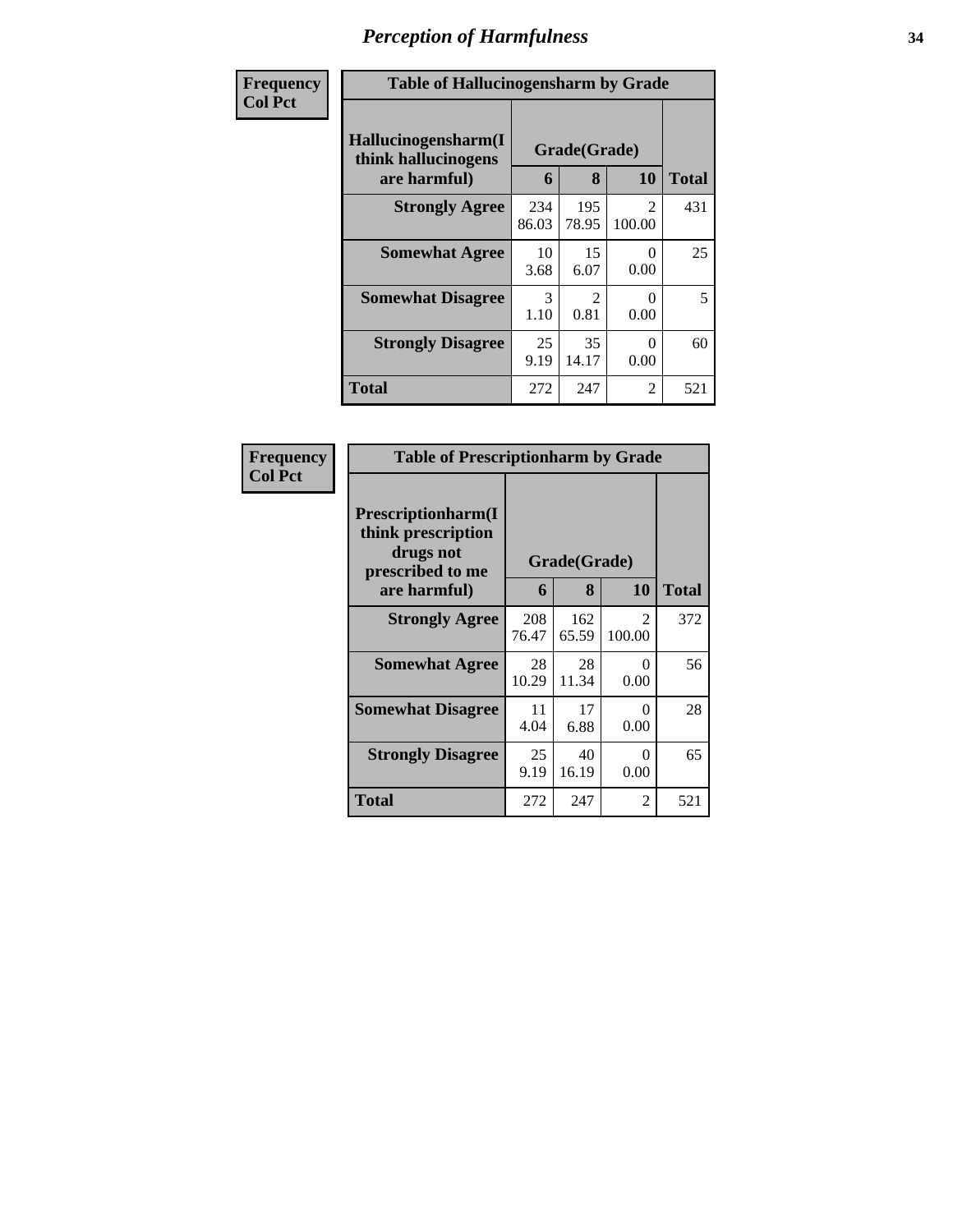## *Disapproval by Adults* **35**

| Frequency      | <b>Table of Alcoholadult by Grade</b>                                 |              |                   |                          |              |  |
|----------------|-----------------------------------------------------------------------|--------------|-------------------|--------------------------|--------------|--|
| <b>Col Pct</b> | <b>Alcoholadult</b> (Adults<br>would disapprove if<br>I used alcohol) | 6            | Grade(Grade)<br>8 | 10                       | <b>Total</b> |  |
|                | <b>Strongly Agree</b>                                                 | 208<br>76.47 | 134<br>54.25      | $\mathfrak{D}$<br>100.00 | 344          |  |
|                | <b>Somewhat Agree</b>                                                 | 24<br>8.82   | 44<br>17.81       | 0<br>0.00                | 68           |  |
|                | <b>Somewhat Disagree</b>                                              | 11<br>4.04   | 33<br>13.36       | $\Omega$<br>0.00         | 44           |  |
|                | <b>Strongly Disagree</b>                                              | 29<br>10.66  | 36<br>14.57       | $\Omega$<br>0.00         | 65           |  |
|                | <b>Total</b>                                                          | 272          | 247               | $\overline{2}$           | 521          |  |

| Frequency      | <b>Table of Tobaccoadult by Grade</b>                         |              |                   |                          |              |
|----------------|---------------------------------------------------------------|--------------|-------------------|--------------------------|--------------|
| <b>Col Pct</b> | Tobaccoadult(Adults<br>would disapprove if<br>I used tobacco) | 6            | Grade(Grade)<br>8 | 10                       | <b>Total</b> |
|                | <b>Strongly Agree</b>                                         | 226<br>83.09 | 178<br>72.06      | $\mathfrak{D}$<br>100.00 | 406          |
|                | <b>Somewhat Agree</b>                                         | 10<br>3.68   | 17<br>6.88        | 0<br>0.00                | 27           |
|                | <b>Somewhat Disagree</b>                                      | 3<br>1.10    | 2.83              | 0<br>0.00                | 10           |
|                | <b>Strongly Disagree</b>                                      | 33<br>12.13  | 45<br>18.22       | 0<br>0.00                | 78           |
|                | <b>Total</b>                                                  | 272          | 247               | 2                        | 521          |

| Frequency      | <b>Table of Marijuanaadult by Grade</b>        |              |                     |                          |              |  |
|----------------|------------------------------------------------|--------------|---------------------|--------------------------|--------------|--|
| <b>Col Pct</b> | Marijuanaadult(Adults<br>would disapprove if I |              | Grade(Grade)        |                          |              |  |
|                | used marijuana)                                | 6            | 8                   | 10                       | <b>Total</b> |  |
|                | <b>Strongly Agree</b>                          | 233<br>85.66 | 181<br>73.28        | $\mathfrak{D}$<br>100.00 | 416          |  |
|                | <b>Somewhat Agree</b>                          | 6<br>2.21    | 11<br>4.45          | 0<br>0.00                | 17           |  |
|                | <b>Somewhat Disagree</b>                       | 0<br>0.00    | $\mathbf Q$<br>3.64 | 0<br>0.00                | $\mathbf Q$  |  |
|                | <b>Strongly Disagree</b>                       | 33<br>12.13  | 46<br>18.62         | 0<br>0.00                | 79           |  |
|                | <b>Total</b>                                   | 272          | 247                 | 2                        | 521          |  |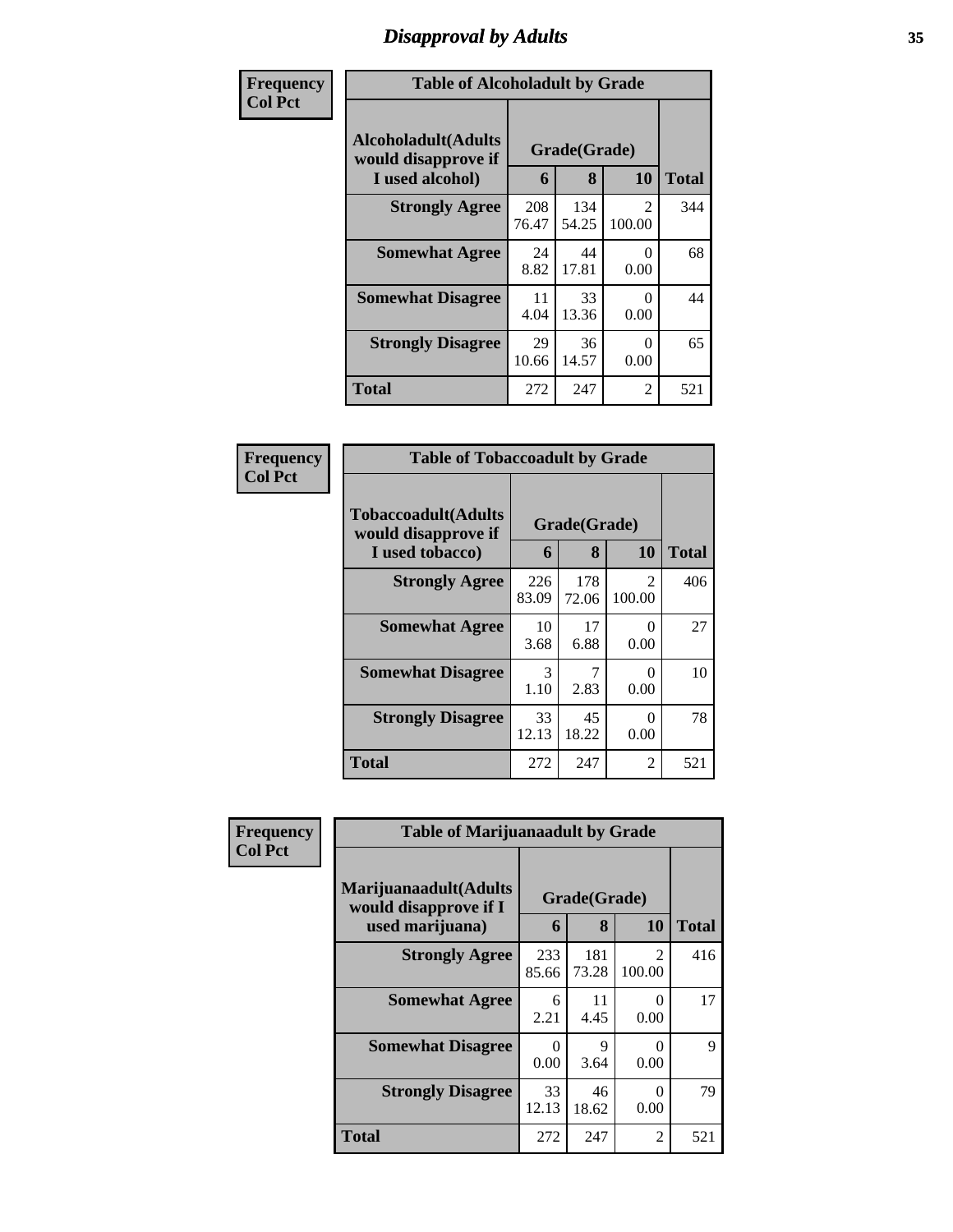## *Disapproval by Adults* **36**

| Frequency      | <b>Table of Otherdrugadult by Grade</b>                                     |              |                   |                           |              |
|----------------|-----------------------------------------------------------------------------|--------------|-------------------|---------------------------|--------------|
| <b>Col Pct</b> | <b>Otherdrugadult</b> (Adults<br>would disapprove if I<br>used other drugs) | 6            | Grade(Grade)<br>8 | 10                        | <b>Total</b> |
|                | <b>Strongly Agree</b>                                                       | 232<br>85.29 | 189<br>76.52      | 2<br>100.00               | 423          |
|                | <b>Somewhat Agree</b>                                                       | 4<br>1.47    | 2.83              | 0<br>0.00                 | 11           |
|                | <b>Somewhat Disagree</b>                                                    | 0.37         | 5<br>2.02         | $\mathbf{\Omega}$<br>0.00 | 6            |
|                | <b>Strongly Disagree</b>                                                    | 35<br>12.87  | 46<br>18.62       | 0<br>0.00                 | 81           |
|                | <b>Total</b>                                                                | 272          | 247               | 2                         | 521          |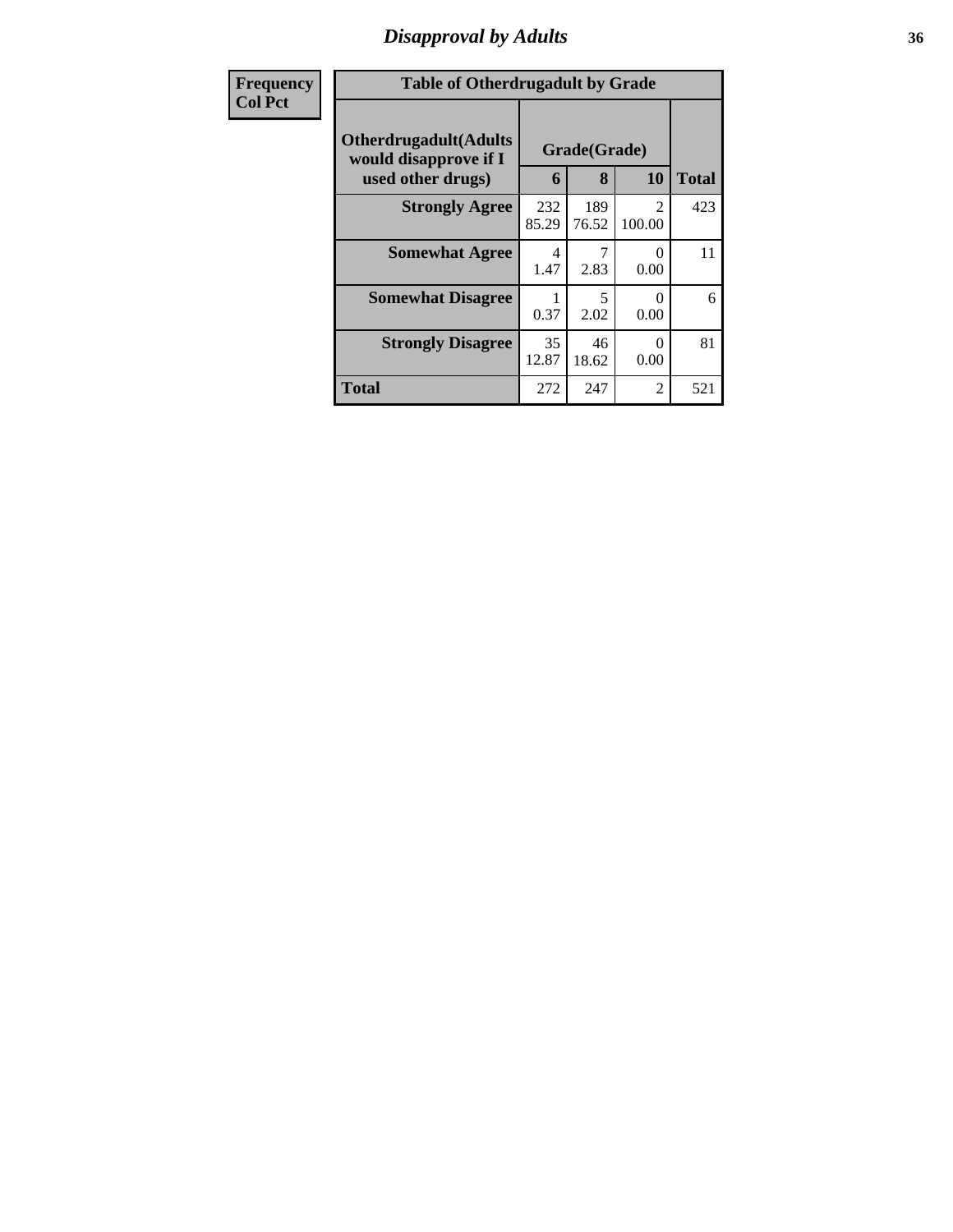### *Disapproval by Peers* **37**

| Frequency      | <b>Table of Alcoholpeer by Grade</b>                    |              |              |                  |              |  |
|----------------|---------------------------------------------------------|--------------|--------------|------------------|--------------|--|
| <b>Col Pct</b> | Alcoholpeer(My<br>friends would<br>disapprove if I used |              | Grade(Grade) |                  |              |  |
|                | alcohol)                                                | 6            | 8            | 10               | <b>Total</b> |  |
|                | <b>Strongly Agree</b>                                   | 179<br>65.81 | 82<br>33.20  | 50.00            | 262          |  |
|                | <b>Somewhat Agree</b>                                   | 44<br>16.18  | 51<br>20.65  | 0<br>0.00        | 95           |  |
|                | <b>Somewhat Disagree</b>                                | 18<br>6.62   | 47<br>19.03  | 50.00            | 66           |  |
|                | <b>Strongly Disagree</b>                                | 31<br>11.40  | 67<br>27.13  | $\theta$<br>0.00 | 98           |  |
|                | Total                                                   | 272          | 247          | 2                | 521          |  |

| Frequency      | <b>Table of Tobaccopeer by Grade</b>                    |              |              |           |              |  |  |
|----------------|---------------------------------------------------------|--------------|--------------|-----------|--------------|--|--|
| <b>Col Pct</b> | Tobaccopeer(My<br>friends would<br>disapprove if I used |              | Grade(Grade) |           |              |  |  |
|                | tobacco)                                                | 6            | 8            | 10        | <b>Total</b> |  |  |
|                | <b>Strongly Agree</b>                                   | 197<br>72.43 | 109<br>44.13 | 50.00     | 307          |  |  |
|                | <b>Somewhat Agree</b>                                   | 33<br>12.13  | 43<br>17.41  | 0<br>0.00 | 76           |  |  |
|                | <b>Somewhat Disagree</b>                                | 5<br>1.84    | 39<br>15.79  | 50.00     | 45           |  |  |
|                | <b>Strongly Disagree</b>                                | 37<br>13.60  | 56<br>22.67  | 0<br>0.00 | 93           |  |  |
|                | Total                                                   | 272          | 247          | 2         | 521          |  |  |

| <b>Frequency</b> | <b>Table of Marijuanapeer by Grade</b>                    |              |              |           |              |
|------------------|-----------------------------------------------------------|--------------|--------------|-----------|--------------|
| <b>Col Pct</b>   | Marijuanapeer(My<br>friends would<br>disapprove if I used |              | Grade(Grade) |           |              |
|                  | marijuana)                                                | 6            | 8            | <b>10</b> | <b>Total</b> |
|                  | <b>Strongly Agree</b>                                     | 204<br>75.00 | 114<br>46.15 | 50.00     | 319          |
|                  | <b>Somewhat Agree</b>                                     | 27<br>9.93   | 43<br>17.41  | 50.00     | 71           |
|                  | <b>Somewhat Disagree</b>                                  | 7<br>2.57    | 30<br>12.15  | 0.00      | 37           |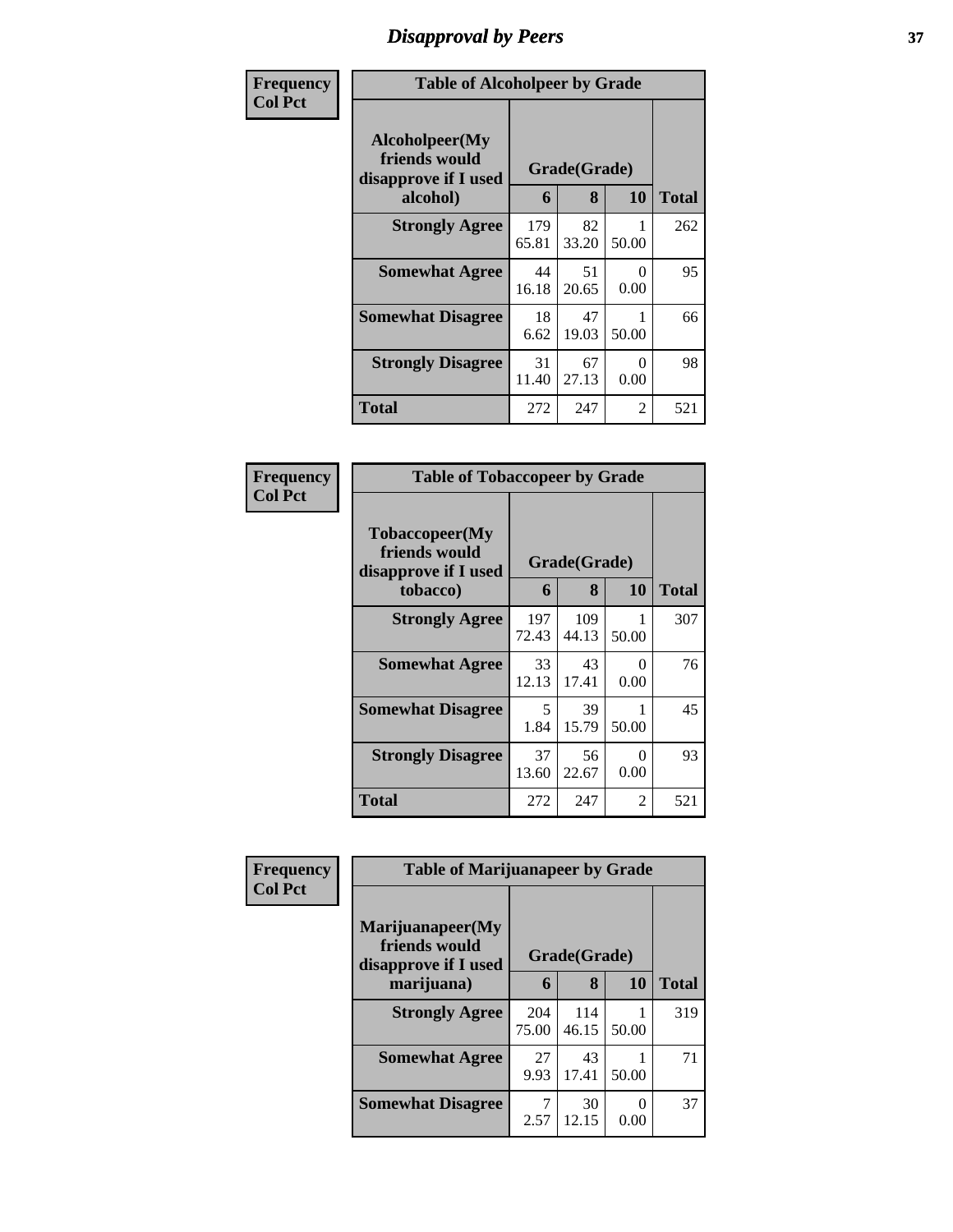# *Disapproval by Peers* **38**

| <b>Frequency</b> | <b>Table of Marijuanapeer by Grade</b>                                  |                              |             |      |              |
|------------------|-------------------------------------------------------------------------|------------------------------|-------------|------|--------------|
| <b>Col Pct</b>   | Marijuanapeer(My<br>friends would<br>disapprove if I used<br>marijuana) | Grade(Grade)<br>8<br>10<br>6 |             |      | <b>Total</b> |
|                  | <b>Strongly Disagree</b>                                                | 34<br>12.50                  | 60<br>24.29 | 0.00 | 94           |
|                  | Total                                                                   | 272                          | 247         | 2    | $52^\circ$   |

| <b>Frequency</b> | <b>Table of Otherdrugpeer by Grade</b>                                    |                              |              |                          |              |  |  |
|------------------|---------------------------------------------------------------------------|------------------------------|--------------|--------------------------|--------------|--|--|
| <b>Col Pct</b>   | Otherdrugpeer(My<br>friends would<br>disapprove if I used<br>other drugs) | Grade(Grade)<br>8<br>10<br>6 |              |                          | <b>Total</b> |  |  |
|                  | <b>Strongly Agree</b>                                                     | 201<br>73.90                 | 130<br>52.63 | $\overline{c}$<br>100.00 | 333          |  |  |
|                  | <b>Somewhat Agree</b>                                                     | 30<br>11.03                  | 35<br>14.17  | 0<br>0.00                | 65           |  |  |
|                  | <b>Somewhat Disagree</b>                                                  | 7<br>2.57                    | 21<br>8.50   | ∩<br>0.00                | 28           |  |  |
|                  | <b>Strongly Disagree</b>                                                  | 34<br>12.50                  | 61<br>24.70  | 0<br>0.00                | 95           |  |  |
|                  | Total                                                                     | 272                          | 247          | $\overline{c}$           | 521          |  |  |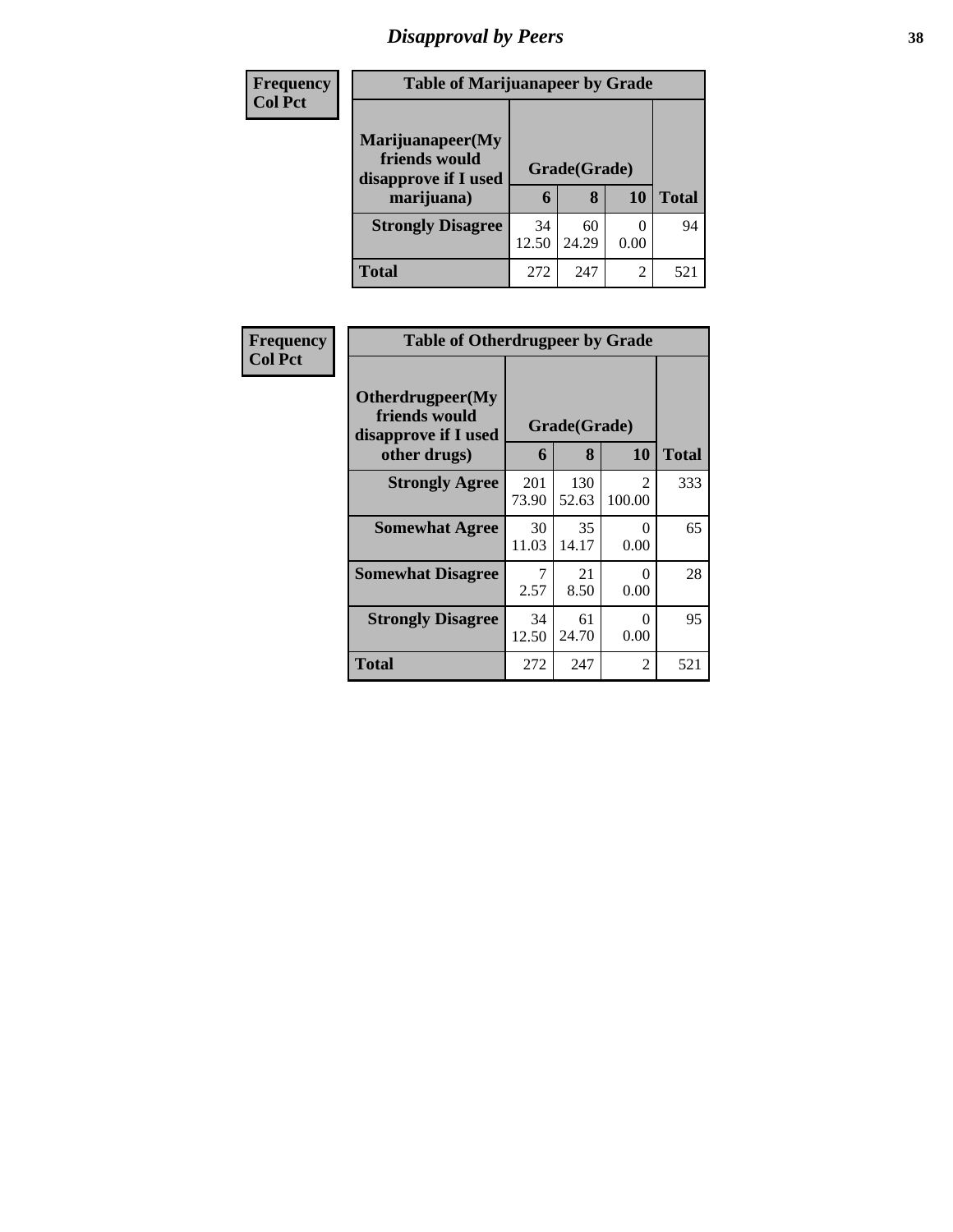| <b>Frequency</b> | <b>Table of Alcohollocation1 by Grade</b> |              |              |                |              |  |
|------------------|-------------------------------------------|--------------|--------------|----------------|--------------|--|
| <b>Col Pct</b>   | <b>Alcohollocation1(Places</b>            |              | Grade(Grade) |                |              |  |
|                  | <b>Friends Use Alcohol)</b>               | 6            | 8            | 10             | <b>Total</b> |  |
|                  |                                           | 36<br>13.24  | 100<br>40.49 | 50.00          | 137          |  |
|                  | Do Not Use                                | 236<br>86.76 | 147<br>59.51 | 50.00          | 384          |  |
|                  | <b>Total</b>                              | 272          | 247          | $\overline{2}$ | 521          |  |

| Frequency      | <b>Table of Alcohollocation2 by Grade</b> |              |              |             |              |  |
|----------------|-------------------------------------------|--------------|--------------|-------------|--------------|--|
| <b>Col Pct</b> | <b>Alcohollocation2(Places</b>            |              | Grade(Grade) |             |              |  |
|                | <b>Friends Use Alcohol)</b>               | 6            | 8            | 10          | <b>Total</b> |  |
|                |                                           | 256<br>94.12 | 189<br>76.52 | 2<br>100.00 | 447          |  |
|                | Home                                      | 16<br>5.88   | 58<br>23.48  | 0.00        | 74           |  |
|                | <b>Total</b>                              | 272          | 247          | 2           | 521          |  |

| Frequency<br><b>Col Pct</b> | <b>Table of Alcohollocation3 by Grade</b> |              |              |                          |              |  |
|-----------------------------|-------------------------------------------|--------------|--------------|--------------------------|--------------|--|
|                             | <b>Alcohollocation3(Places</b>            |              | Grade(Grade) |                          |              |  |
|                             | <b>Friends Use Alcohol)</b>               | 6            | 8            | 10                       | <b>Total</b> |  |
|                             |                                           | 270<br>99.26 | 242<br>97.98 | $\mathfrak{D}$<br>100.00 | 514          |  |
|                             | <b>School</b>                             | 2<br>0.74    | 2.02         | 0.00                     |              |  |
|                             | <b>Total</b>                              | 272          | 247          | 2                        | 521          |  |

| Frequency      | <b>Table of Alcohollocation4 by Grade</b> |              |              |                |              |  |  |
|----------------|-------------------------------------------|--------------|--------------|----------------|--------------|--|--|
| <b>Col Pct</b> | <b>Alcohollocation4(Places</b>            |              | Grade(Grade) |                |              |  |  |
|                | <b>Friends Use Alcohol)</b>               | 6            | 8            | <b>10</b>      | <b>Total</b> |  |  |
|                |                                           | 268<br>98.53 | 239<br>96.76 | 2<br>100.00    | 509          |  |  |
|                | Car                                       | 4<br>1.47    | 8<br>3.24    | 0.00           | 12           |  |  |
|                | <b>Total</b>                              | 272          | 247          | $\overline{2}$ | 521          |  |  |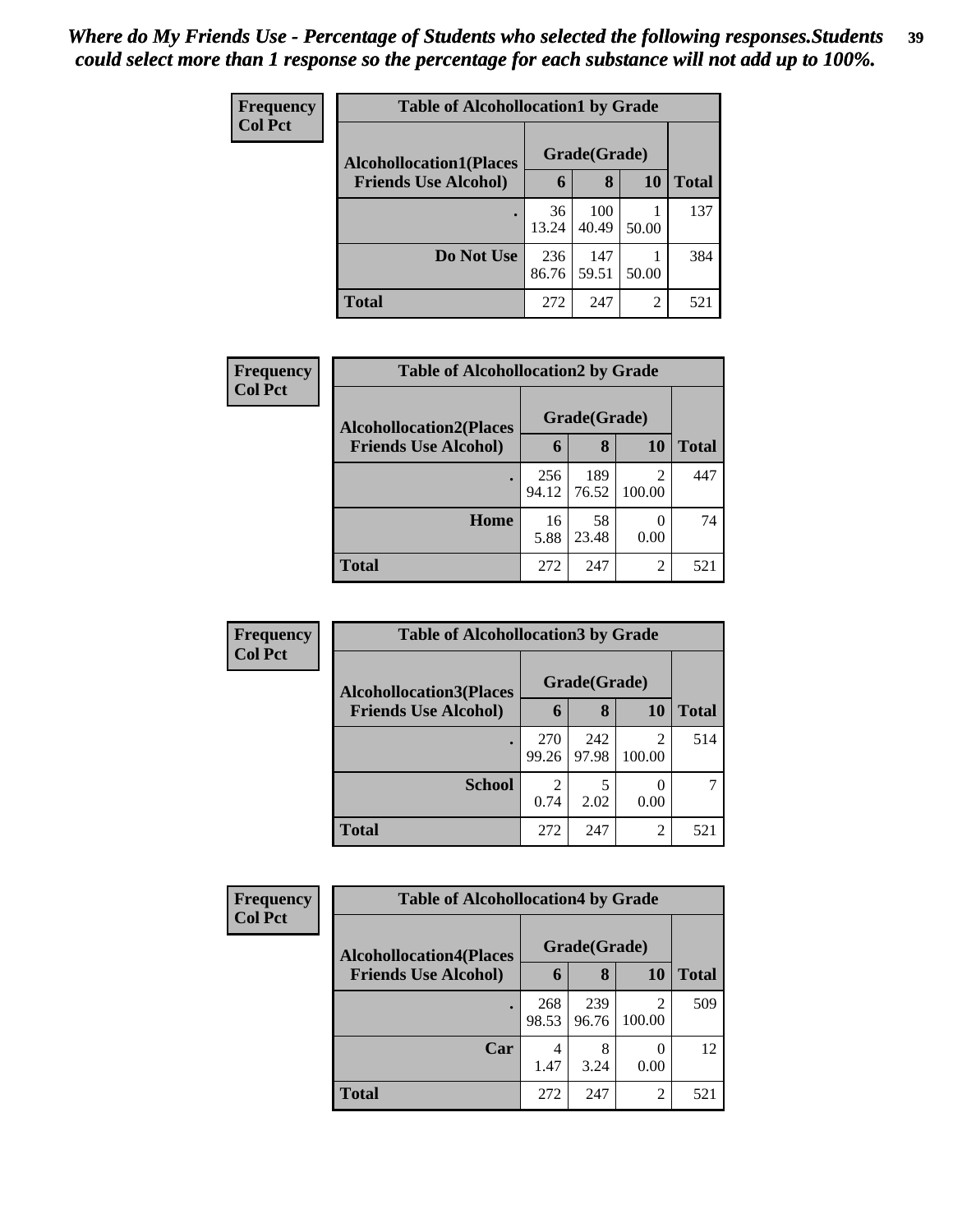| <b>Frequency</b> | <b>Table of Alcohollocation5 by Grade</b> |              |              |       |              |  |  |
|------------------|-------------------------------------------|--------------|--------------|-------|--------------|--|--|
| <b>Col Pct</b>   | <b>Alcohollocation5</b> (Places           |              | Grade(Grade) |       |              |  |  |
|                  | <b>Friends Use Alcohol)</b>               | 6            | 8            | 10    | <b>Total</b> |  |  |
|                  |                                           | 257<br>94.49 | 189<br>76.52 | 50.00 | 447          |  |  |
|                  | <b>Friend's House</b>                     | 15<br>5.51   | 58<br>23.48  | 50.00 | 74           |  |  |
|                  | <b>Total</b>                              | 272          | 247          | 2     | 521          |  |  |

| Frequency      | <b>Table of Alcohollocation6 by Grade</b> |              |              |                |              |  |
|----------------|-------------------------------------------|--------------|--------------|----------------|--------------|--|
| <b>Col Pct</b> | <b>Alcohollocation6(Places</b>            |              | Grade(Grade) |                |              |  |
|                | <b>Friends Use Alcohol)</b>               | 6            | 8            | 10             | <b>Total</b> |  |
|                |                                           | 256<br>94.12 | 203<br>82.19 | 50.00          | 460          |  |
|                | <b>Other</b>                              | 16<br>5.88   | 44<br>17.81  | 50.00          | 61           |  |
|                | <b>Total</b>                              | 272          | 247          | $\overline{2}$ | 521          |  |

| <b>Frequency</b> | <b>Table of Tobaccolocation1 by Grade</b> |              |              |                |              |  |
|------------------|-------------------------------------------|--------------|--------------|----------------|--------------|--|
| <b>Col Pct</b>   | <b>Tobaccolocation1(Places</b>            |              | Grade(Grade) |                |              |  |
|                  | <b>Friends Use Tobacco)</b>               | 6            | 8            | 10             | <b>Total</b> |  |
|                  |                                           | 25<br>9.19   | 57<br>23.08  | 50.00          | 83           |  |
|                  | Do Not Use                                | 247<br>90.81 | 190<br>76.92 | 50.00          | 438          |  |
|                  | <b>Total</b>                              | 272          | 247          | $\overline{2}$ | 521          |  |

| <b>Frequency</b>            | <b>Table of Tobaccolocation2 by Grade</b> |              |              |              |     |
|-----------------------------|-------------------------------------------|--------------|--------------|--------------|-----|
| <b>Col Pct</b>              | <b>Tobaccolocation2(Places</b>            | Grade(Grade) |              |              |     |
| <b>Friends Use Tobacco)</b> | 6                                         | 8            | 10           | <b>Total</b> |     |
|                             |                                           | 260<br>95.59 | 214<br>86.64 | 100.00       | 476 |
|                             | Home                                      | 12<br>4.41   | 33<br>13.36  | 0.00         | 45  |
|                             | <b>Total</b>                              | 272          | 247          | 2            | 521 |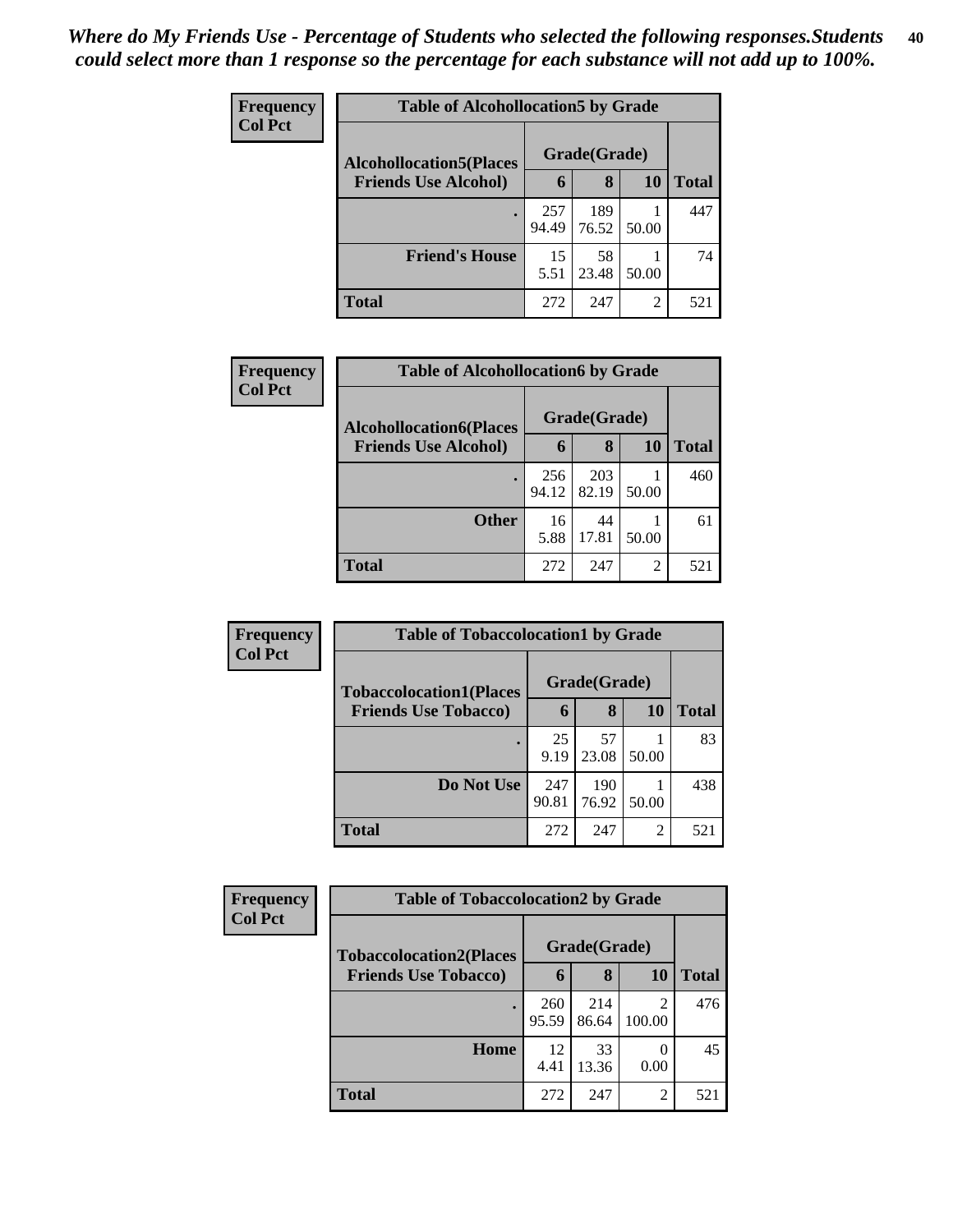| <b>Frequency</b> | <b>Table of Tobaccolocation 3 by Grade</b>                    |                        |              |        |       |  |
|------------------|---------------------------------------------------------------|------------------------|--------------|--------|-------|--|
| <b>Col Pct</b>   | <b>Tobaccolocation3(Places</b><br><b>Friends Use Tobacco)</b> |                        | Grade(Grade) |        |       |  |
|                  |                                                               | 6                      | 8            | 10     | Total |  |
|                  |                                                               | 270<br>99.26           | 239<br>96.76 | 100.00 | 511   |  |
|                  | <b>School</b>                                                 | $\mathfrak{D}$<br>0.74 | 8<br>3.24    | 0.00   | 10    |  |
|                  | <b>Total</b>                                                  | 272                    | 247          | 2      | 521   |  |

| <b>Frequency</b> | <b>Table of Tobaccolocation4 by Grade</b>                     |                |       |           |       |  |  |
|------------------|---------------------------------------------------------------|----------------|-------|-----------|-------|--|--|
| <b>Col Pct</b>   | <b>Tobaccolocation4(Places</b><br><b>Friends Use Tobacco)</b> | Grade(Grade)   |       |           |       |  |  |
|                  |                                                               | 6              | 8     | <b>10</b> | Total |  |  |
|                  | $\bullet$                                                     | 270            | 234   | 2         | 506   |  |  |
|                  |                                                               | 99.26          | 94.74 | 100.00    |       |  |  |
|                  | Car                                                           | $\mathfrak{D}$ | 13    |           | 15    |  |  |
|                  |                                                               | 0.74           | 5.26  | 0.00      |       |  |  |
|                  | <b>Total</b>                                                  | 272            | 247   | 2         | 521   |  |  |

| <b>Frequency</b> | <b>Table of Tobaccolocation5 by Grade</b>                     |              |              |             |              |
|------------------|---------------------------------------------------------------|--------------|--------------|-------------|--------------|
| <b>Col Pct</b>   | <b>Tobaccolocation5(Places</b><br><b>Friends Use Tobacco)</b> |              | Grade(Grade) |             |              |
|                  |                                                               | 6            | 8            | 10          | <b>Total</b> |
|                  |                                                               | 263<br>96.69 | 213<br>86.23 | ◠<br>100.00 | 478          |
|                  | <b>Friend's House</b>                                         | 9<br>3.31    | 34<br>13.77  | 0.00        | 43           |
|                  | <b>Total</b>                                                  | 272          | 247          | ↑           | 521          |

| Frequency      | <b>Table of Tobaccolocation6 by Grade</b> |              |              |                |              |  |  |  |
|----------------|-------------------------------------------|--------------|--------------|----------------|--------------|--|--|--|
| <b>Col Pct</b> | <b>Tobaccolocation6(Places</b>            |              | Grade(Grade) |                |              |  |  |  |
|                | <b>Friends Use Tobacco)</b>               | 6            | 8            | 10             | <b>Total</b> |  |  |  |
|                |                                           | 259<br>95.22 | 214<br>86.64 | 50.00          | 474          |  |  |  |
|                | <b>Other</b>                              | 13<br>4.78   | 33<br>13.36  | 50.00          | 47           |  |  |  |
|                | <b>Total</b>                              | 272          | 247          | $\overline{2}$ | 521          |  |  |  |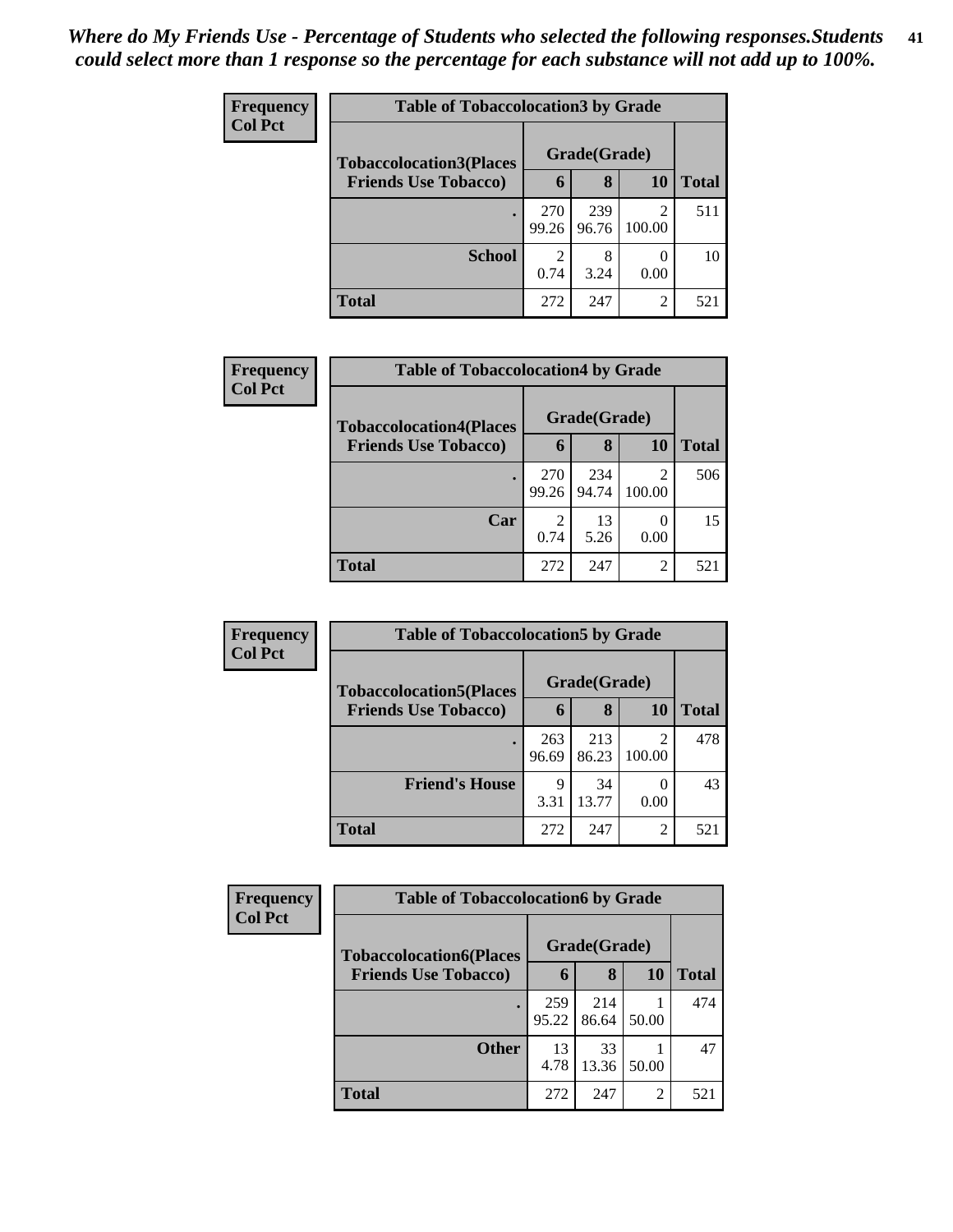| <b>Frequency</b>               | <b>Table of Marijuanalocation1 by Grade</b> |              |              |                          |     |  |  |
|--------------------------------|---------------------------------------------|--------------|--------------|--------------------------|-----|--|--|
| <b>Col Pct</b>                 | <b>Marijuanalocation1(Places</b>            | Grade(Grade) |              |                          |     |  |  |
| <b>Friends Use Marijuana</b> ) | 6                                           | 8            | 10           | <b>Total</b>             |     |  |  |
|                                |                                             | 17<br>6.25   | 60<br>24.29  | 0.00                     | 77  |  |  |
|                                | Do Not Use                                  | 255<br>93.75 | 187<br>75.71 | $\overline{2}$<br>100.00 | 444 |  |  |
|                                | <b>Total</b>                                | 272          | 247          | 2                        | 521 |  |  |

| <b>Frequency</b>               | <b>Table of Marijuanalocation2 by Grade</b> |              |              |              |     |  |
|--------------------------------|---------------------------------------------|--------------|--------------|--------------|-----|--|
| <b>Col Pct</b>                 | <b>Marijuanalocation2(Places</b>            |              | Grade(Grade) |              |     |  |
| <b>Friends Use Marijuana</b> ) | 6                                           | 8            | 10           | <b>Total</b> |     |  |
|                                |                                             | 265<br>97.43 | 217<br>87.85 | 2<br>100.00  | 484 |  |
|                                | Home                                        | 2.57         | 30<br>12.15  | 0.00         | 37  |  |
|                                | <b>Total</b>                                | 272          | 247          | 2            | 521 |  |

| Frequency                      | <b>Table of Marijuanalocation3 by Grade</b> |                        |              |              |     |  |  |  |
|--------------------------------|---------------------------------------------|------------------------|--------------|--------------|-----|--|--|--|
| <b>Col Pct</b>                 | <b>Marijuanalocation3</b> (Places           |                        | Grade(Grade) |              |     |  |  |  |
| <b>Friends Use Marijuana</b> ) | 6                                           | 8                      | 10           | <b>Total</b> |     |  |  |  |
|                                |                                             | 270<br>99.26           | 237<br>95.95 | 2<br>100.00  | 509 |  |  |  |
|                                | <b>School</b>                               | $\overline{c}$<br>0.74 | 10<br>4.05   | 0<br>0.00    | 12  |  |  |  |
|                                | <b>Total</b>                                | 272                    | 247          | 2            | 521 |  |  |  |

| <b>Frequency</b> | <b>Table of Marijuanalocation4 by Grade</b> |              |              |        |              |  |  |
|------------------|---------------------------------------------|--------------|--------------|--------|--------------|--|--|
| <b>Col Pct</b>   | <b>Marijuanalocation4(Places</b>            |              | Grade(Grade) |        |              |  |  |
|                  | <b>Friends Use Marijuana</b> )              | 6            | 8            | 10     | <b>Total</b> |  |  |
|                  |                                             | 268<br>98.53 | 231<br>93.52 | 100.00 | 501          |  |  |
|                  | Car                                         | 4<br>1.47    | 16<br>6.48   | 0.00   | 20           |  |  |
|                  | Total                                       | 272          | 247          | 2      | 521          |  |  |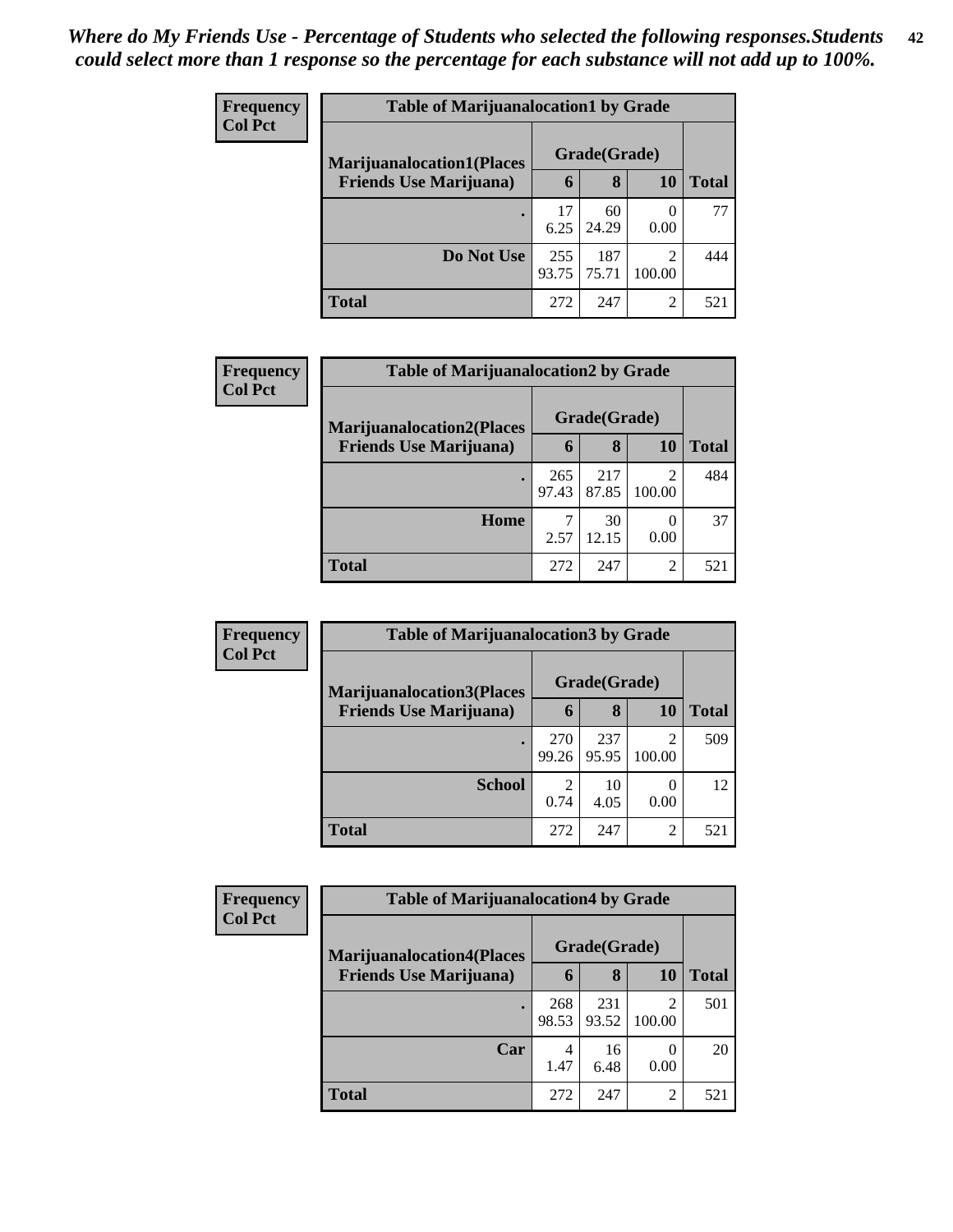| <b>Frequency</b> | <b>Table of Marijuanalocation5 by Grade</b> |              |              |        |       |
|------------------|---------------------------------------------|--------------|--------------|--------|-------|
| <b>Col Pct</b>   | <b>Marijuanalocation5</b> (Places           |              | Grade(Grade) |        |       |
|                  | <b>Friends Use Marijuana</b> )              | 6            | 8            | 10     | Total |
|                  |                                             | 267<br>98.16 | 214<br>86.64 | 100.00 | 483   |
|                  | <b>Friend's House</b>                       | 1.84         | 33<br>13.36  | 0.00   | 38    |
|                  | Total                                       | 272          | 247          | 2      | 521   |

| Frequency                                                                            | <b>Table of Marijuanalocation6 by Grade</b> |              |              |                          |              |  |  |  |
|--------------------------------------------------------------------------------------|---------------------------------------------|--------------|--------------|--------------------------|--------------|--|--|--|
| <b>Col Pct</b><br><b>Marijuanalocation6(Places</b><br><b>Friends Use Marijuana</b> ) | Grade(Grade)                                |              |              |                          |              |  |  |  |
|                                                                                      |                                             | 6            | 8            | 10                       | <b>Total</b> |  |  |  |
|                                                                                      |                                             | 263<br>96.69 | 219<br>88.66 | $\overline{2}$<br>100.00 | 484          |  |  |  |
|                                                                                      | <b>Other</b>                                | 9<br>3.31    | 28<br>11.34  | 0<br>0.00                | 37           |  |  |  |
|                                                                                      | <b>Total</b>                                | 272          | 247          | 2                        | 521          |  |  |  |

| Frequency      | <b>Table of Otherdruglocation1 by Grade</b>                          |              |              |                  |              |  |
|----------------|----------------------------------------------------------------------|--------------|--------------|------------------|--------------|--|
| <b>Col Pct</b> | <b>Otherdruglocation1(Places</b><br><b>Friends Use Other Illegal</b> |              | Grade(Grade) |                  |              |  |
|                | Drugs)                                                               | 6            | 8            | 10               | <b>Total</b> |  |
|                |                                                                      | 13<br>4.78   | 47<br>19.03  | $\Omega$<br>0.00 | 60           |  |
|                | Do Not Use                                                           | 259<br>95.22 | 200<br>80.97 | っ<br>100.00      | 461          |  |
|                | <b>Total</b>                                                         | 272          | 247          | $\overline{2}$   | 521          |  |

| Frequency      | <b>Table of Otherdruglocation2 by Grade</b>                          |              |              |             |              |
|----------------|----------------------------------------------------------------------|--------------|--------------|-------------|--------------|
| <b>Col Pct</b> | <b>Otherdruglocation2(Places</b><br><b>Friends Use Other Illegal</b> |              | Grade(Grade) |             |              |
|                | Drugs)                                                               | 6            | 8            | 10          | <b>Total</b> |
|                | ٠                                                                    | 267<br>98.16 | 224<br>90.69 | ∍<br>100.00 | 493          |
|                | Home                                                                 | 5<br>1.84    | 23<br>9.31   | 0.00        | 28           |
|                | Total                                                                | 272          | 247          | 2           | 521          |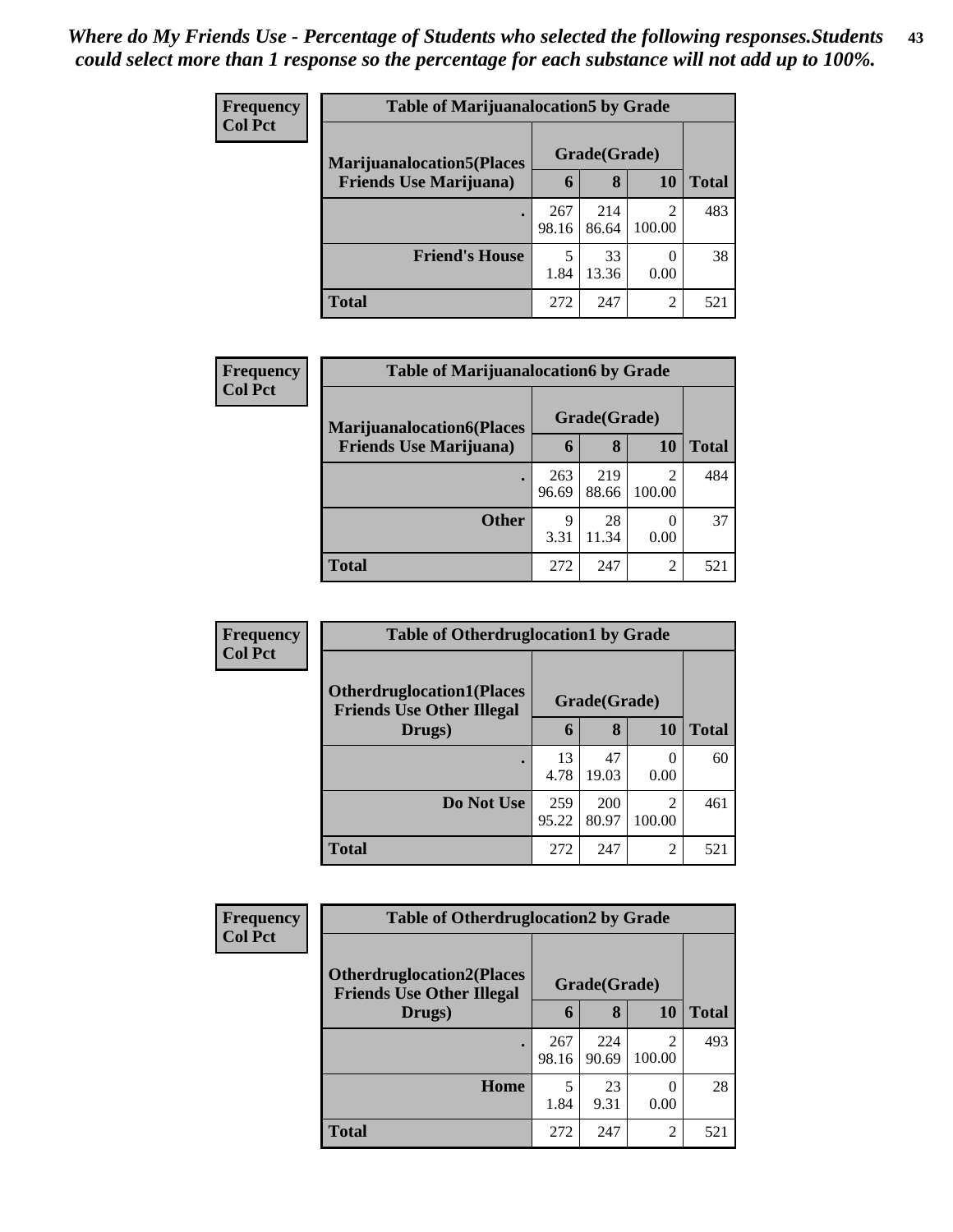| <b>Frequency</b> | <b>Table of Otherdruglocation 3 by Grade</b>                          |              |              |                          |              |  |
|------------------|-----------------------------------------------------------------------|--------------|--------------|--------------------------|--------------|--|
| <b>Col Pct</b>   | <b>Otherdruglocation3(Places)</b><br><b>Friends Use Other Illegal</b> |              | Grade(Grade) |                          |              |  |
|                  | Drugs)                                                                | 6            | 8            | 10                       | <b>Total</b> |  |
|                  | $\bullet$                                                             | 268<br>98.53 | 238<br>96.36 | $\mathfrak{D}$<br>100.00 | 508          |  |
|                  | <b>School</b>                                                         | 4<br>1.47    | Q<br>3.64    | 0<br>0.00                | 13           |  |
|                  | <b>Total</b>                                                          | 272          | 247          | $\overline{2}$           | 521          |  |

| <b>Frequency</b><br><b>Col Pct</b> | <b>Table of Otherdruglocation4 by Grade</b>                           |              |              |                          |              |  |  |
|------------------------------------|-----------------------------------------------------------------------|--------------|--------------|--------------------------|--------------|--|--|
|                                    | <b>Otherdruglocation4(Places)</b><br><b>Friends Use Other Illegal</b> |              | Grade(Grade) |                          |              |  |  |
|                                    | Drugs)                                                                | 6            | 8            | 10                       | <b>Total</b> |  |  |
|                                    |                                                                       | 269<br>98.90 | 239<br>96.76 | $\mathfrak{D}$<br>100.00 | 510          |  |  |
|                                    | Car                                                                   | 3<br>1.10    | 8<br>3.24    | 0.00                     | 11           |  |  |
|                                    | <b>Total</b>                                                          | 272          | 247          | $\overline{2}$           | 521          |  |  |

| Frequency      | <b>Table of Otherdruglocation5 by Grade</b>                           |              |              |                |              |
|----------------|-----------------------------------------------------------------------|--------------|--------------|----------------|--------------|
| <b>Col Pct</b> | <b>Otherdruglocation5</b> (Places<br><b>Friends Use Other Illegal</b> |              | Grade(Grade) |                |              |
|                | Drugs)                                                                | 6            | 8            | 10             | <b>Total</b> |
|                |                                                                       | 268<br>98.53 | 225<br>91.09 | っ<br>100.00    | 495          |
|                | <b>Friend's House</b>                                                 | 4<br>1.47    | 22<br>8.91   | 0.00           | 26           |
|                | Total                                                                 | 272          | 247          | $\overline{c}$ | 521          |

| Frequency      | <b>Table of Otherdruglocation6 by Grade</b>                          |              |              |                             |              |  |
|----------------|----------------------------------------------------------------------|--------------|--------------|-----------------------------|--------------|--|
| <b>Col Pct</b> | <b>Otherdruglocation6(Places</b><br><b>Friends Use Other Illegal</b> |              | Grade(Grade) |                             |              |  |
|                | Drugs)                                                               | 6            | 8            | 10                          | <b>Total</b> |  |
|                |                                                                      | 262<br>96.32 | 218<br>88.26 | ി<br>100.00                 | 482          |  |
|                | <b>Other</b>                                                         | 10<br>3.68   | 29<br>11.74  | 0.00                        | 39           |  |
|                | <b>Total</b>                                                         | 272          | 247          | $\mathcal{D}_{\mathcal{L}}$ | 521          |  |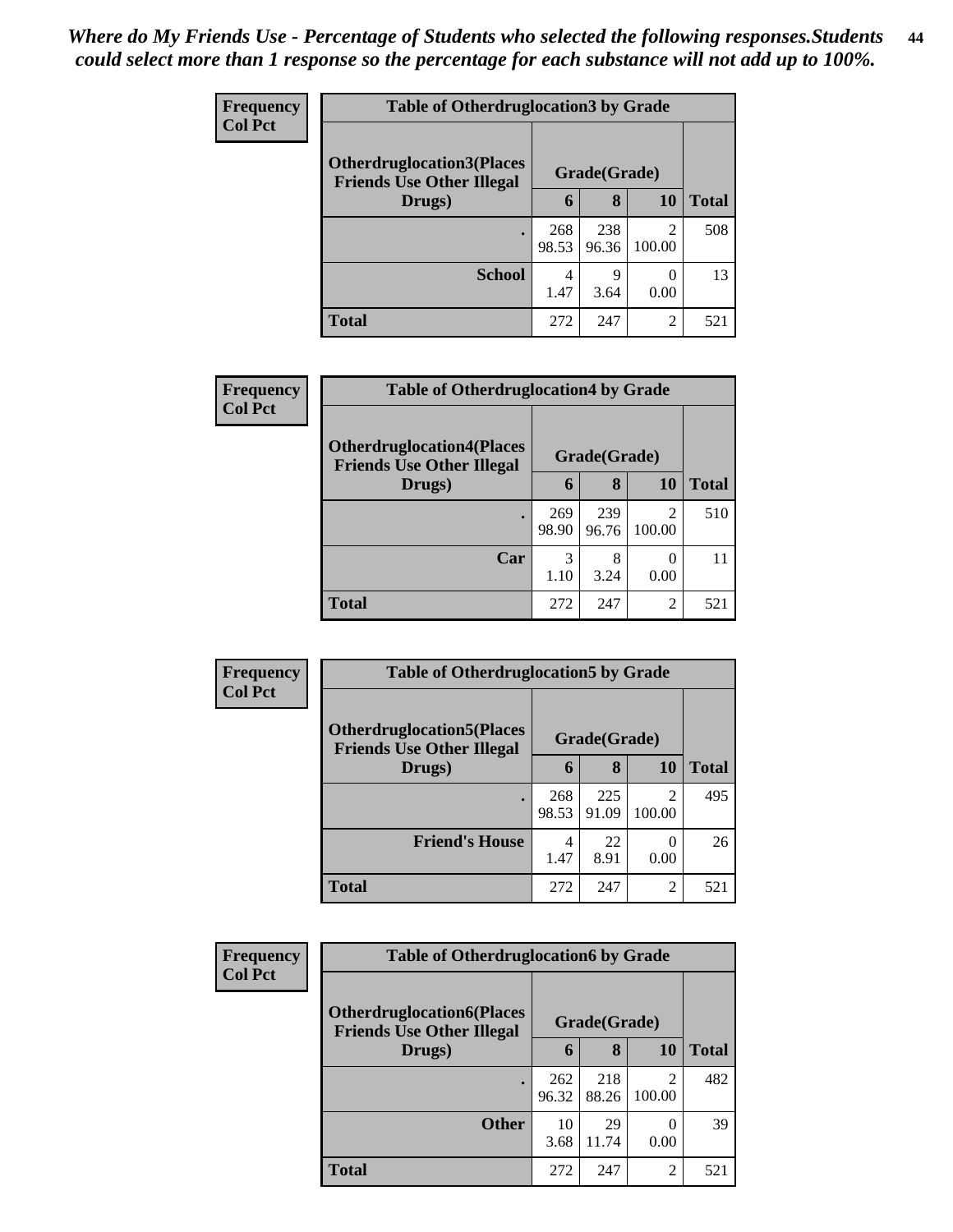| <b>Frequency</b> | <b>Table of Alcoholtime1 by Grade</b>           |              |              |       |              |
|------------------|-------------------------------------------------|--------------|--------------|-------|--------------|
| <b>Col Pct</b>   | <b>Alcoholtime1(Times</b><br><b>Friends Use</b> | Grade(Grade) |              |       |              |
|                  | Alcohol)                                        | 6            | 8            | 10    | <b>Total</b> |
|                  |                                                 | 29<br>10.66  | 100<br>40.49 | 50.00 | 130          |
|                  | Do Not Use                                      | 243<br>89.34 | 147<br>59.51 | 50.00 | 391          |
|                  | <b>Total</b>                                    | 272          | 247          | 2     | 521          |

| <b>Frequency</b> | <b>Table of Alcoholtime2 by Grade</b>           |              |              |                          |              |  |  |  |  |
|------------------|-------------------------------------------------|--------------|--------------|--------------------------|--------------|--|--|--|--|
| <b>Col Pct</b>   | <b>Alcoholtime2(Times</b><br><b>Friends Use</b> | Grade(Grade) |              |                          |              |  |  |  |  |
|                  | Alcohol)                                        | 6            | 8            | 10                       | <b>Total</b> |  |  |  |  |
|                  |                                                 | 267<br>98.16 | 240<br>97.17 | $\mathfrak{D}$<br>100.00 | 509          |  |  |  |  |
|                  | <b>On Way to School</b>                         | 5<br>1.84    | 2.83         | $\Omega$<br>0.00         | 12           |  |  |  |  |
|                  | <b>Total</b>                                    | 272          | 247          | 2                        | 521          |  |  |  |  |

| <b>Frequency</b><br><b>Col Pct</b> | <b>Table of Alcoholtime3 by Grade</b>           |              |              |             |              |
|------------------------------------|-------------------------------------------------|--------------|--------------|-------------|--------------|
|                                    | <b>Alcoholtime3(Times</b><br><b>Friends Use</b> |              | Grade(Grade) |             |              |
|                                    | Alcohol)                                        | 6            | 8            | 10          | <b>Total</b> |
|                                    | ٠                                               | 269<br>98.90 | 241<br>97.57 | 2<br>100.00 | 512          |
|                                    | <b>During School</b>                            | 3<br>1.10    | 6<br>2.43    | 0.00        | 9            |
|                                    | <b>Total</b>                                    | 272          | 247          | 2           | 521          |

| Frequency      | <b>Table of Alcoholtime4 by Grade</b> |              |              |                |              |
|----------------|---------------------------------------|--------------|--------------|----------------|--------------|
| <b>Col Pct</b> | <b>Alcoholtime4(Times</b>             |              | Grade(Grade) |                |              |
|                | <b>Friends Use Alcohol)</b>           | 6            | 8            | 10             | <b>Total</b> |
|                |                                       | 265<br>97.43 | 239<br>96.76 | 100.00         | 506          |
|                | <b>On Way Home From School</b>        | 7<br>2.57    | 8<br>3.24    | 0.00           | 15           |
|                | <b>Total</b>                          | 272          | 247          | $\mathfrak{D}$ | 521          |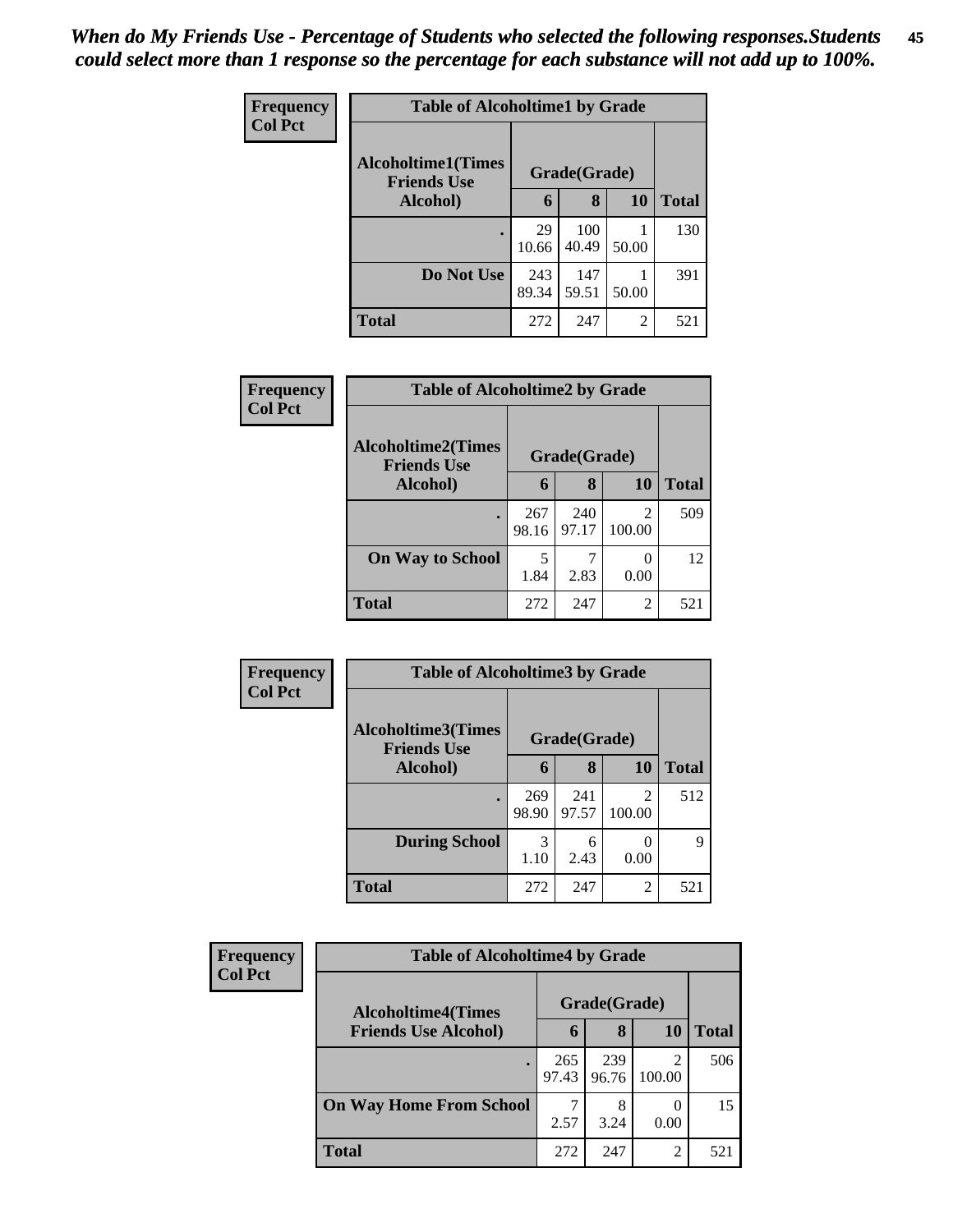| Frequency      | <b>Table of Alcoholtime5 by Grade</b>           |              |              |                |              |  |
|----------------|-------------------------------------------------|--------------|--------------|----------------|--------------|--|
| <b>Col Pct</b> | <b>Alcoholtime5(Times</b><br><b>Friends Use</b> | Grade(Grade) |              |                |              |  |
|                | Alcohol)                                        | 6            | 8            | 10             | <b>Total</b> |  |
|                | $\bullet$                                       | 262<br>96.32 | 203<br>82.19 | 2<br>100.00    | 467          |  |
|                | <b>Weeknights</b>                               | 10<br>3.68   | 44<br>17.81  | 0.00           | 54           |  |
|                | <b>Total</b>                                    | 272          | 247          | $\overline{c}$ | 521          |  |

| Frequency      |                                                 | <b>Table of Alcoholtime6 by Grade</b> |              |       |              |  |  |
|----------------|-------------------------------------------------|---------------------------------------|--------------|-------|--------------|--|--|
| <b>Col Pct</b> | <b>Alcoholtime6(Times</b><br><b>Friends Use</b> | Grade(Grade)                          |              |       |              |  |  |
|                | Alcohol)                                        | 6                                     | 8            | 10    | <b>Total</b> |  |  |
|                |                                                 | 246<br>90.44                          | 154<br>62.35 | 50.00 | 401          |  |  |
|                | Weekends                                        | 26<br>9.56                            | 93<br>37.65  | 50.00 | 120          |  |  |
|                | <b>Total</b>                                    | 272                                   | 247          | 2     | 521          |  |  |

| <b>Frequency</b> | <b>Table of Tobaccotime1 by Grade</b>           |              |              |                |              |
|------------------|-------------------------------------------------|--------------|--------------|----------------|--------------|
| <b>Col Pct</b>   | <b>Tobaccotime1(Times</b><br><b>Friends Use</b> |              | Grade(Grade) |                |              |
|                  | <b>Tobacco</b> )                                | 6            | 8            | 10             | <b>Total</b> |
|                  |                                                 | 21<br>7.72   | 53<br>21.46  | 50.00          | 75           |
|                  | Do Not Use                                      | 251<br>92.28 | 194<br>78.54 | 50.00          | 446          |
|                  | <b>Total</b>                                    | 272          | 247          | $\overline{2}$ | 521          |

| Frequency      | <b>Table of Tobaccotime2 by Grade</b>           |              |              |                          |              |
|----------------|-------------------------------------------------|--------------|--------------|--------------------------|--------------|
| <b>Col Pct</b> | <b>Tobaccotime2(Times</b><br><b>Friends Use</b> |              | Grade(Grade) |                          |              |
|                | <b>Tobacco</b> )                                | 6            | 8            | <b>10</b>                | <b>Total</b> |
|                | $\bullet$                                       | 268<br>98.53 | 238<br>96.36 | $\mathfrak{D}$<br>100.00 | 508          |
|                | <b>On Way to School</b>                         | 4<br>1.47    | 3.64         | 0.00                     | 13           |
|                | <b>Total</b>                                    | 272          | 247          | $\overline{2}$           | 521          |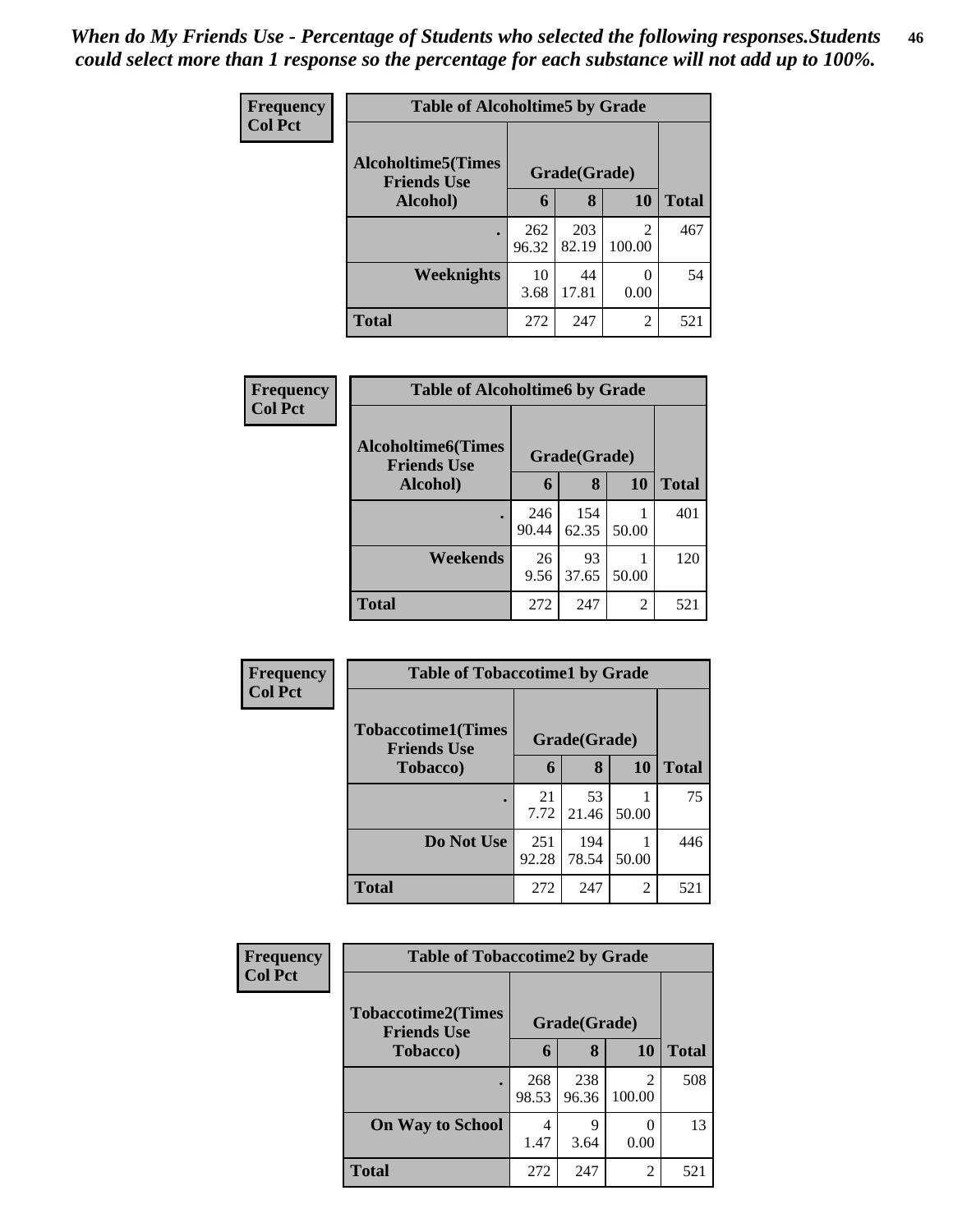| <b>Frequency</b> |                                                 | <b>Table of Tobaccotime3 by Grade</b> |              |                          |              |  |  |
|------------------|-------------------------------------------------|---------------------------------------|--------------|--------------------------|--------------|--|--|
| <b>Col Pct</b>   | <b>Tobaccotime3(Times</b><br><b>Friends Use</b> |                                       | Grade(Grade) |                          |              |  |  |
|                  | <b>Tobacco</b> )                                | 6                                     | 8            | 10                       | <b>Total</b> |  |  |
|                  |                                                 | 270<br>99.26                          | 242<br>97.98 | $\overline{2}$<br>100.00 | 514          |  |  |
|                  | <b>During School</b>                            | $\overline{2}$<br>0.74                | 5<br>2.02    | 0.00                     |              |  |  |
|                  | <b>Total</b>                                    | 272                                   | 247          | $\mathfrak{D}$           | 521          |  |  |

| <b>Frequency</b> | <b>Table of Tobaccotime4 by Grade</b> |              |              |                          |              |
|------------------|---------------------------------------|--------------|--------------|--------------------------|--------------|
| <b>Col Pct</b>   | <b>Tobaccotime4(Times</b>             |              | Grade(Grade) |                          |              |
|                  | <b>Friends Use Tobacco)</b>           | 6            | 8            | 10                       | <b>Total</b> |
|                  |                                       | 265<br>97.43 | 239<br>96.76 | $\mathfrak{D}$<br>100.00 | 506          |
|                  | <b>On Way Home From School</b>        | 2.57         | 8<br>3.24    | 0.00                     | 15           |
|                  | <b>Total</b>                          | 272          | 247          | 2                        | 521          |

| <b>Frequency</b> | <b>Table of Tobaccotime5 by Grade</b>            |              |              |       |              |
|------------------|--------------------------------------------------|--------------|--------------|-------|--------------|
| <b>Col Pct</b>   | <b>Tobaccotime5</b> (Times<br><b>Friends Use</b> |              | Grade(Grade) |       |              |
|                  | <b>Tobacco</b> )                                 | 6            | 8            | 10    | <b>Total</b> |
|                  |                                                  | 258<br>94.85 | 221<br>89.47 | 50.00 | 480          |
|                  | Weeknights                                       | 14<br>5.15   | 26<br>10.53  | 50.00 | 41           |
|                  | <b>Total</b>                                     | 272          | 247          | 2     | 521          |

| <b>Frequency</b> | <b>Table of Tobaccotime6 by Grade</b>           |              |              |           |              |  |
|------------------|-------------------------------------------------|--------------|--------------|-----------|--------------|--|
| <b>Col Pct</b>   | <b>Tobaccotime6(Times</b><br><b>Friends Use</b> |              | Grade(Grade) |           |              |  |
|                  | <b>Tobacco</b> )                                | 6            | 8            | <b>10</b> | <b>Total</b> |  |
|                  |                                                 | 258<br>94.85 | 204<br>82.59 | 50.00     | 463          |  |
|                  | Weekends                                        | 14<br>5.15   | 43<br>17.41  | 50.00     | 58           |  |
|                  | <b>Total</b>                                    | 272          | 247          | 2         | 521          |  |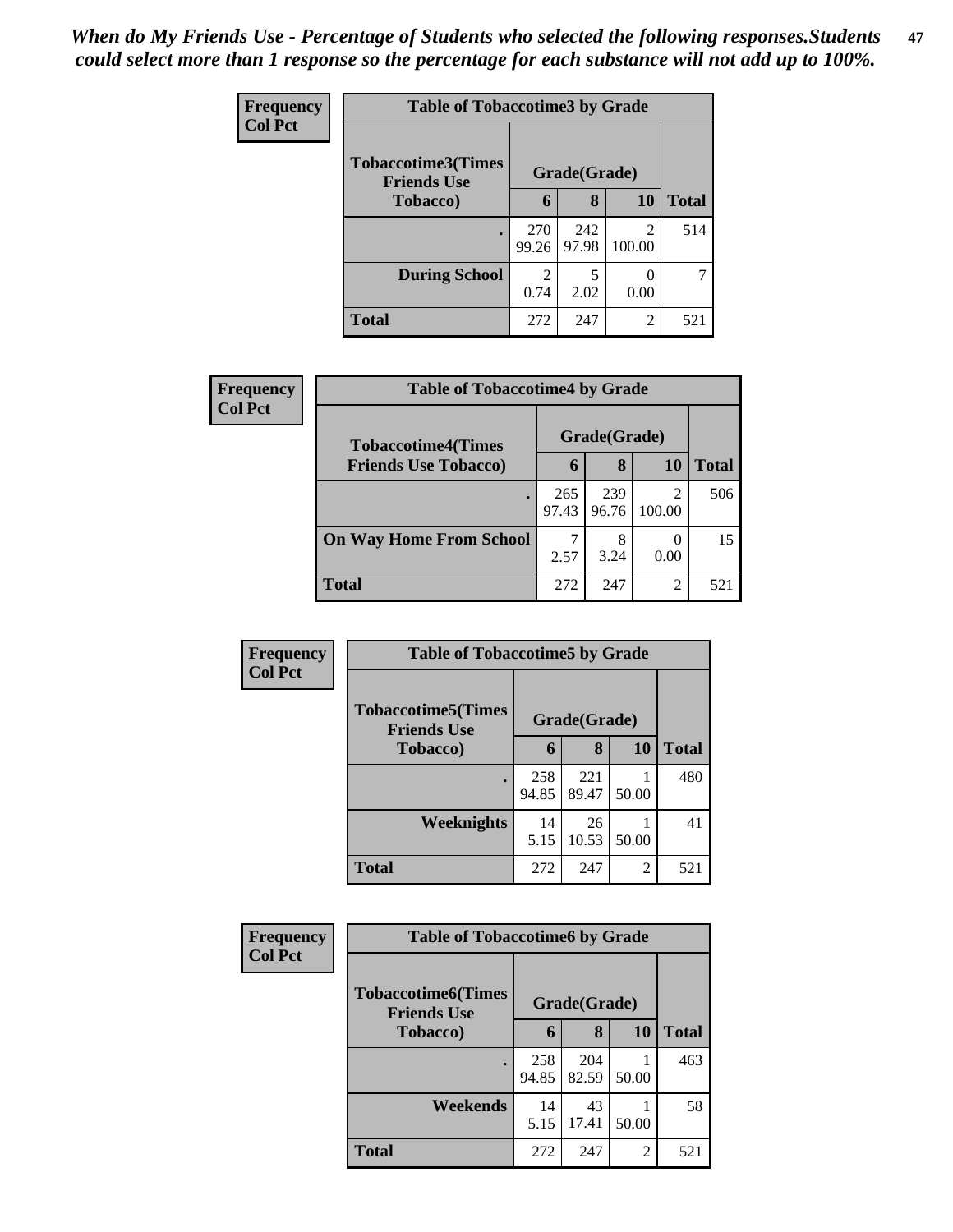| <b>Frequency</b> | <b>Table of Marijuanatime1 by Grade</b>           |              |              |                                       |              |
|------------------|---------------------------------------------------|--------------|--------------|---------------------------------------|--------------|
| <b>Col Pct</b>   | <b>Marijuanatime1(Times</b><br><b>Friends Use</b> |              | Grade(Grade) |                                       |              |
|                  | Marijuana)                                        | 6            | 8            | 10                                    | <b>Total</b> |
|                  |                                                   | 17<br>6.25   | 67<br>27.13  | 0.00                                  | 84           |
|                  | Do Not Use                                        | 255<br>93.75 | 180<br>72.87 | $\mathcal{D}_{\mathcal{L}}$<br>100.00 | 437          |
|                  | <b>Total</b>                                      | 272          | 247          | $\overline{2}$                        | 521          |

| Frequency      | <b>Table of Marijuanatime2 by Grade</b>            |              |              |                |              |
|----------------|----------------------------------------------------|--------------|--------------|----------------|--------------|
| <b>Col Pct</b> | <b>Marijuanatime2</b> (Times<br><b>Friends Use</b> |              | Grade(Grade) |                |              |
|                | Marijuana)                                         | 6            | 8            | 10             | <b>Total</b> |
|                |                                                    | 269<br>98.90 | 239<br>96.76 | っ<br>100.00    | 510          |
|                | <b>On Way to School</b>                            | 3<br>1.10    | 8<br>3.24    | 0.00           | 11           |
|                | <b>Total</b>                                       | 272          | 247          | $\mathfrak{D}$ | 521          |

| Frequency      | <b>Table of Marijuanatime3 by Grade</b>            |              |              |                          |              |
|----------------|----------------------------------------------------|--------------|--------------|--------------------------|--------------|
| <b>Col Pct</b> | <b>Marijuanatime3</b> (Times<br><b>Friends Use</b> |              | Grade(Grade) |                          |              |
|                | Marijuana)                                         | 6            | 8            | 10                       | <b>Total</b> |
|                |                                                    | 269<br>98.90 | 239<br>96.76 | $\mathfrak{D}$<br>100.00 | 510          |
|                | <b>During School</b>                               | 3<br>1.10    | 8<br>3.24    | 0.00                     | 11           |
|                | <b>Total</b>                                       | 272          | 247          | $\overline{c}$           | 521          |

| Frequency      | <b>Table of Marijuanatime4 by Grade</b> |              |              |                |              |
|----------------|-----------------------------------------|--------------|--------------|----------------|--------------|
| <b>Col Pct</b> | <b>Marijuanatime4(Times</b>             |              | Grade(Grade) |                |              |
|                | <b>Friends Use Marijuana</b> )          | 6            | 8            | 10             | <b>Total</b> |
|                |                                         | 266<br>97.79 | 236<br>95.55 | 100.00         | 504          |
|                | <b>On Way Home From School</b>          | 6<br>2.21    | 4.45         | 0.00           | 17           |
|                | <b>Total</b>                            | 272          | 247          | $\overline{2}$ | 521          |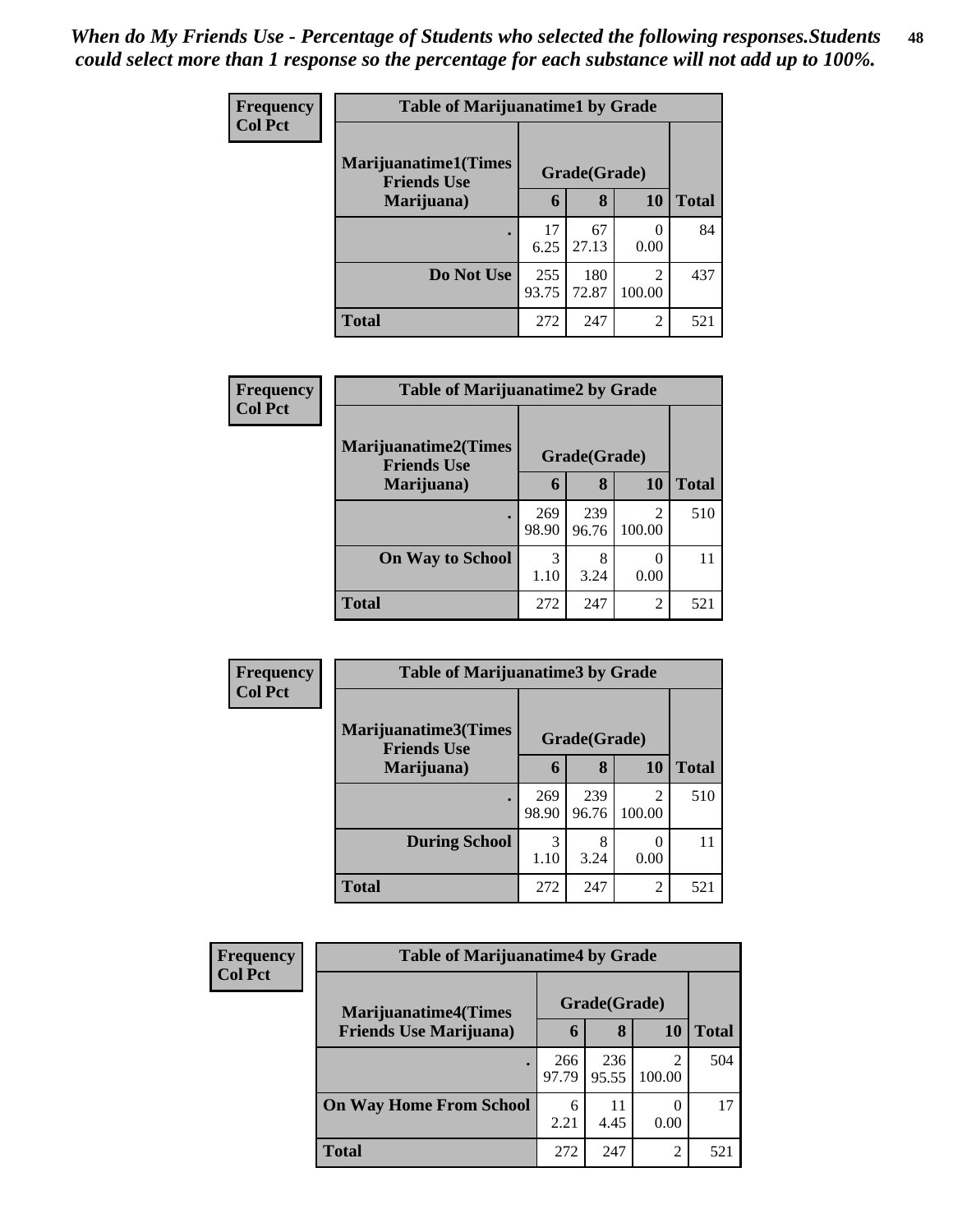| <b>Frequency</b> | <b>Table of Marijuanatime5 by Grade</b>            |              |              |                                       |              |
|------------------|----------------------------------------------------|--------------|--------------|---------------------------------------|--------------|
| <b>Col Pct</b>   | <b>Marijuanatime5</b> (Times<br><b>Friends Use</b> |              | Grade(Grade) |                                       |              |
|                  | Marijuana)                                         | 6            | 8            | 10                                    | <b>Total</b> |
|                  |                                                    | 264<br>97.06 | 212<br>85.83 | $\mathcal{D}_{\mathcal{L}}$<br>100.00 | 478          |
|                  | <b>Weeknights</b>                                  | 8<br>2.94    | 35<br>14.17  | 0.00                                  | 43           |
|                  | <b>Total</b>                                       | 272          | 247          | $\mathfrak{D}$                        | 521          |

| Frequency      | <b>Table of Marijuanatime6 by Grade</b>           |              |              |                          |              |
|----------------|---------------------------------------------------|--------------|--------------|--------------------------|--------------|
| <b>Col Pct</b> | <b>Marijuanatime6(Times</b><br><b>Friends Use</b> |              | Grade(Grade) |                          |              |
|                | Marijuana)                                        | 6            | 8            | 10                       | <b>Total</b> |
|                |                                                   | 256<br>94.12 | 191<br>77.33 | $\mathfrak{D}$<br>100.00 | 449          |
|                | Weekends                                          | 16<br>5.88   | 56<br>22.67  | 0.00                     | 72           |
|                | <b>Total</b>                                      | 272          | 247          | 2                        | 521          |

| <b>Frequency</b> | <b>Table of Otherdrugtime1 by Grade</b>                  |              |              |                          |              |
|------------------|----------------------------------------------------------|--------------|--------------|--------------------------|--------------|
| <b>Col Pct</b>   | <b>Otherdrugtime1</b> (Times<br><b>Friends Use Other</b> |              | Grade(Grade) |                          |              |
|                  | <b>Illegal Drugs</b> )                                   | 6            | 8            | <b>10</b>                | <b>Total</b> |
|                  |                                                          | 11<br>4.04   | 43<br>17.41  | $\left( \right)$<br>0.00 | 54           |
|                  | Do Not Use                                               | 261<br>95.96 | 204<br>82.59 | $\mathfrak{D}$<br>100.00 | 467          |
|                  | <b>Total</b>                                             | 272          | 247          | $\overline{2}$           | 521          |

| <b>Frequency</b> | <b>Table of Otherdrugtime2 by Grade</b>                 |              |              |                |              |
|------------------|---------------------------------------------------------|--------------|--------------|----------------|--------------|
| <b>Col Pct</b>   | <b>Otherdrugtime2(Times</b><br><b>Friends Use Other</b> | Grade(Grade) |              |                |              |
|                  | <b>Illegal Drugs</b> )                                  | 6            | 8            | 10             | <b>Total</b> |
|                  |                                                         | 269<br>98.90 | 239<br>96.76 | 2<br>100.00    | 510          |
|                  | <b>On Way to School</b>                                 | 3<br>1.10    | 8<br>3.24    | 0<br>0.00      | 11           |
|                  | <b>Total</b>                                            | 272          | 247          | $\overline{c}$ | 521          |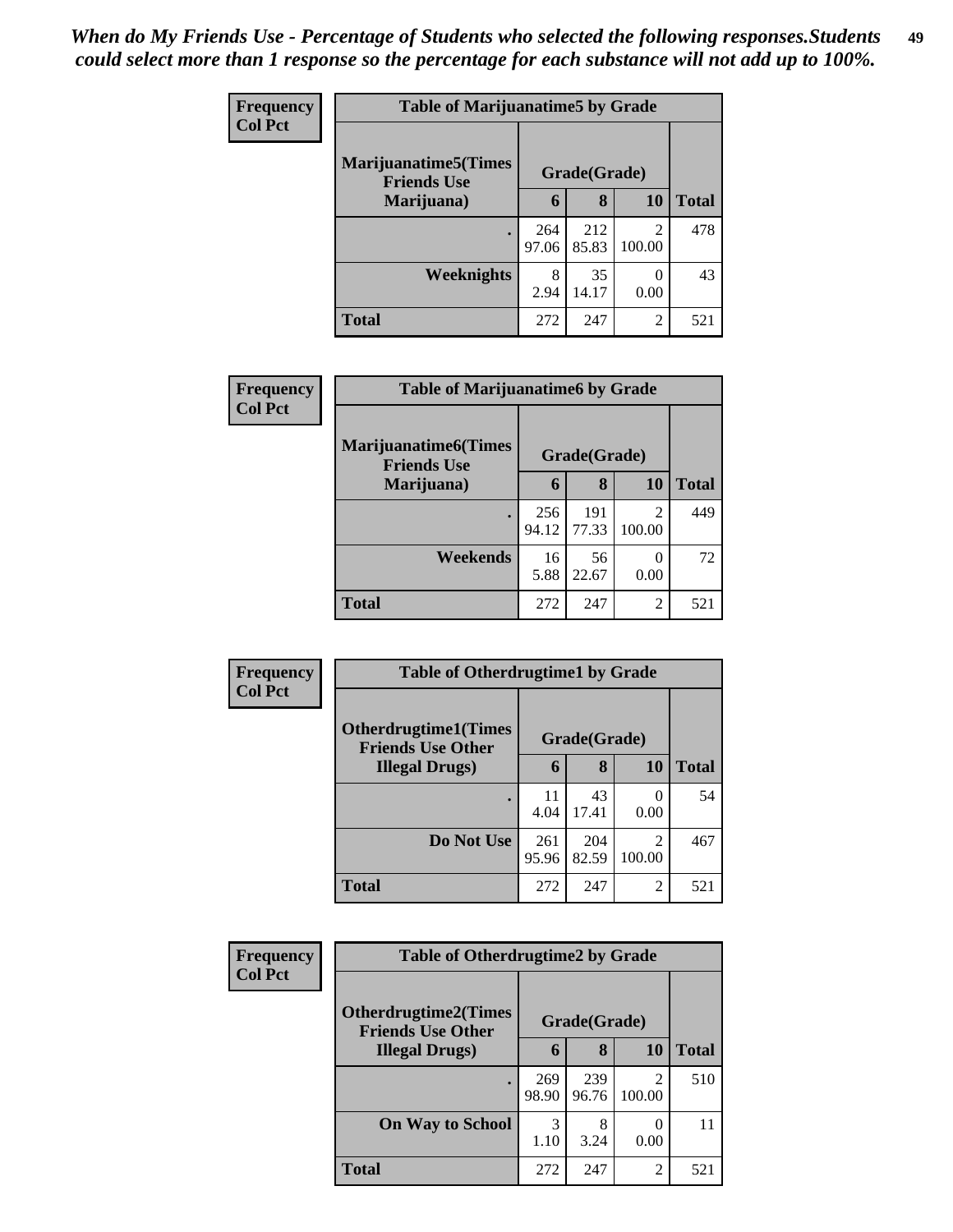| <b>Frequency</b> | <b>Table of Otherdrugtime3 by Grade</b>          |              |              |                          |              |
|------------------|--------------------------------------------------|--------------|--------------|--------------------------|--------------|
| <b>Col Pct</b>   | Otherdrugtime3(Times<br><b>Friends Use Other</b> | Grade(Grade) |              |                          |              |
|                  | <b>Illegal Drugs</b> )                           | 6            | 8            | 10                       | <b>Total</b> |
|                  |                                                  | 269<br>98.90 | 241<br>97.57 | $\mathfrak{D}$<br>100.00 | 512          |
|                  | <b>During School</b>                             | 3<br>1.10    | 6<br>2.43    | 0.00                     | 9            |
|                  | <b>Total</b>                                     | 272          | 247          | $\mathfrak{D}$           | 521          |

| Frequency      | <b>Table of Otherdrugtime4 by Grade</b>                         |              |              |                          |              |
|----------------|-----------------------------------------------------------------|--------------|--------------|--------------------------|--------------|
| <b>Col Pct</b> | <b>Otherdrugtime4(Times</b><br><b>Friends Use Other Illegal</b> |              | Grade(Grade) |                          |              |
|                | Drugs)                                                          | $\mathbf b$  | 8            | 10                       | <b>Total</b> |
|                | $\bullet$                                                       | 269<br>98.90 | 239<br>96.76 | $\mathfrak{D}$<br>100.00 | 510          |
|                | <b>On Way Home From School</b>                                  | 3<br>1.10    | 8<br>3.24    | 0.00                     | 11           |
|                | <b>Total</b>                                                    | 272          | 247          | 2                        | 521          |

| Frequency<br><b>Col Pct</b> | <b>Table of Otherdrugtime5 by Grade</b>                  |              |              |                          |              |
|-----------------------------|----------------------------------------------------------|--------------|--------------|--------------------------|--------------|
|                             | <b>Otherdrugtime5</b> (Times<br><b>Friends Use Other</b> |              | Grade(Grade) |                          |              |
|                             | <b>Illegal Drugs</b> )                                   | 6            | 8            | 10                       | <b>Total</b> |
|                             |                                                          | 268<br>98.53 | 224<br>90.69 | $\overline{2}$<br>100.00 | 494          |
|                             | Weeknights                                               | 4<br>1.47    | 23<br>9.31   | 0<br>0.00                | 27           |
|                             | <b>Total</b>                                             | 272          | 247          | $\overline{2}$           | 521          |

| <b>Frequency</b> | <b>Table of Otherdrugtime6 by Grade</b>                  |              |              |                          |              |
|------------------|----------------------------------------------------------|--------------|--------------|--------------------------|--------------|
| <b>Col Pct</b>   | <b>Otherdrugtime6</b> (Times<br><b>Friends Use Other</b> |              | Grade(Grade) |                          |              |
|                  | <b>Illegal Drugs</b> )                                   | 6            | 8            | 10                       | <b>Total</b> |
|                  |                                                          | 264<br>97.06 | 209<br>84.62 | $\mathfrak{D}$<br>100.00 | 475          |
|                  | Weekends                                                 | 8<br>2.94    | 38<br>15.38  | 0<br>0.00                | 46           |
|                  | <b>Total</b>                                             | 272          | 247          | $\overline{2}$           | 521          |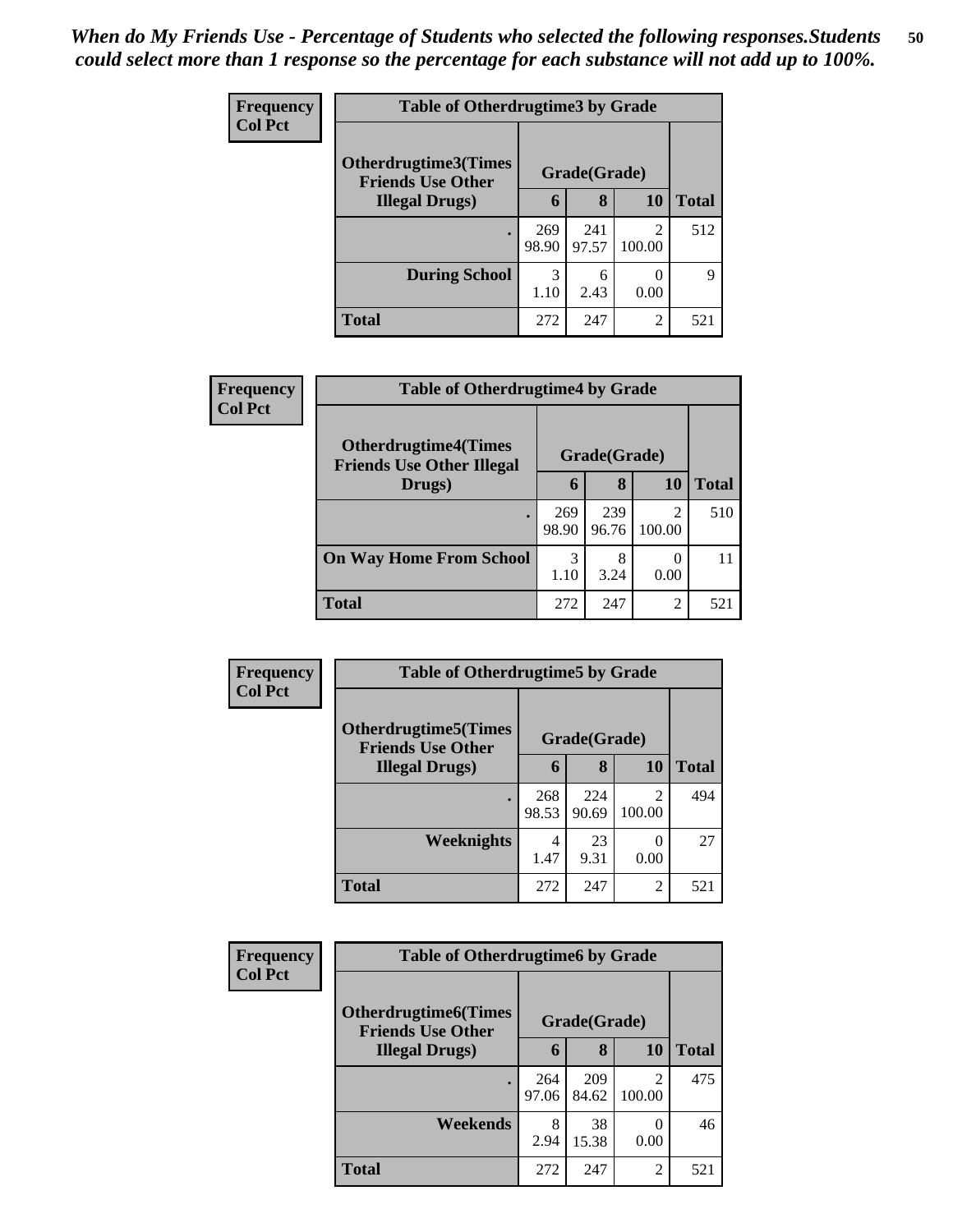| Frequency      | <b>Table of Educationalcohol by Grade</b>                                                                          |              |              |             |              |
|----------------|--------------------------------------------------------------------------------------------------------------------|--------------|--------------|-------------|--------------|
| <b>Col Pct</b> | <b>Educationalcohol</b> (I<br>have been taught<br>about alcohol,<br>tobacco,<br>and other drugs<br>within the last |              | Grade(Grade) |             |              |
|                | year at school)                                                                                                    | 6            | 8            | 10          | <b>Total</b> |
|                | Yes                                                                                                                | 249<br>91.54 | 192<br>77.73 | 2<br>100.00 | 443          |
|                | N <sub>0</sub>                                                                                                     | 23<br>8.46   | 55<br>22.27  | 0<br>0.00   | 78           |
|                | <b>Total</b>                                                                                                       | 272          | 247          | 2           | 521          |

| Frequency<br><b>Col Pct</b> | <b>Table of Eversmoked by Grade</b> |              |              |           |              |
|-----------------------------|-------------------------------------|--------------|--------------|-----------|--------------|
|                             | Eversmoked(I)<br>have smoked        | Grade(Grade) |              |           |              |
|                             | a cigarette)                        | 6            | 8            | <b>10</b> | <b>Total</b> |
|                             | <b>Yes</b>                          | 24<br>8.82   | 65<br>26.32  | 50.00     | 90           |
|                             | N <sub>0</sub>                      | 248<br>91.18 | 182<br>73.68 | 50.00     | 431          |
|                             | <b>Total</b>                        | 272          | 247          | 2         | 521          |

| Frequency      | <b>Table of Drovedrinking by Grade</b>  |          |               |                |                |
|----------------|-----------------------------------------|----------|---------------|----------------|----------------|
| <b>Col Pct</b> |                                         |          |               |                |                |
|                | Drovedrinking(In                        |          |               |                |                |
|                | the past 30 days I<br>have driven a car |          |               |                |                |
|                | or other vehicle<br>while I was         |          | Grade(Grade)  |                |                |
|                | drinking alcohol)                       | 6        | 8             | 10             | <b>Total</b>   |
|                | N <sub>0</sub>                          | $\theta$ | $\Omega$      | $\mathfrak{D}$ | $\mathfrak{D}$ |
|                |                                         |          |               | 100.00         |                |
|                | <b>Total</b>                            | 0        | $\mathcal{O}$ | 2              | $\overline{2}$ |
|                | Frequency Missing $= 519$               |          |               |                |                |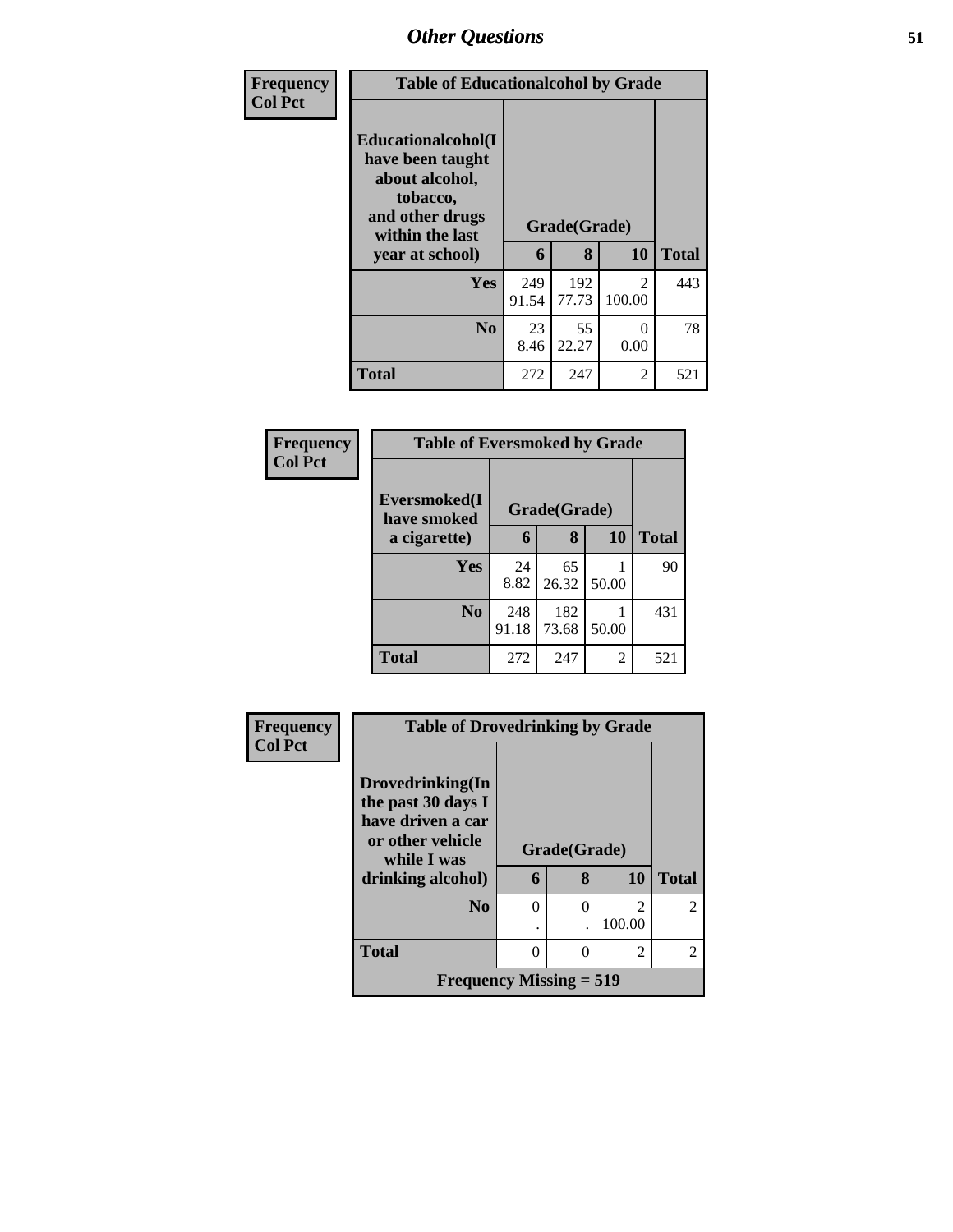| Frequency      | <b>Table of Rodedrinking by Grade</b>                                                                                  |              |                   |                         |              |
|----------------|------------------------------------------------------------------------------------------------------------------------|--------------|-------------------|-------------------------|--------------|
| <b>Col Pct</b> | Rodedrinking(In<br>the past 30 days<br>I have ridden in<br>a car with a<br>driver who had<br>been drinking<br>alcohol) | 6            | Grade(Grade)<br>8 | 10                      | <b>Total</b> |
|                | <b>Yes</b>                                                                                                             | 29<br>10.66  | 36<br>14.57       | $\Omega$<br>0.00        | 65           |
|                | N <sub>o</sub>                                                                                                         | 243<br>89.34 | 211<br>85.43      | $\mathcal{L}$<br>100.00 | 456          |
|                | <b>Total</b>                                                                                                           | 272          | 247               | 2                       | 521          |

| Frequency      | <b>Table of Drugsschool by Grade</b>                                                                                                   |              |                   |             |              |
|----------------|----------------------------------------------------------------------------------------------------------------------------------------|--------------|-------------------|-------------|--------------|
| <b>Col Pct</b> | <b>Drugsschool</b> (During<br>the past 12 months,<br>I have been offered,<br>sold,<br>or given illegal<br>drugs on school<br>property) | 6            | Grade(Grade)<br>8 | 10          | <b>Total</b> |
|                | <b>Yes</b>                                                                                                                             | 9<br>3.31    | 35<br>14.17       | 0<br>0.00   | 44           |
|                | N <sub>0</sub>                                                                                                                         | 263<br>96.69 | 212<br>85.83      | 2<br>100.00 | 477          |
|                | <b>Total</b>                                                                                                                           | 272          | 247               | 2           | 521          |

| Frequency      | <b>Table of Helpbullied by Grade</b>                                   |              |                   |                  |              |
|----------------|------------------------------------------------------------------------|--------------|-------------------|------------------|--------------|
| <b>Col Pct</b> | $Helpb$ ullied $(I$<br>would help<br>someone who was<br>being bullied) | 6            | Grade(Grade)<br>8 | 10               | <b>Total</b> |
|                | <b>Strongly Agree</b>                                                  | 169<br>62.13 | 117<br>47.37      | $\Omega$<br>0.00 | 286          |
|                | <b>Somewhat Agree</b>                                                  | 76<br>27.94  | 91<br>36.84       | 2<br>100.00      | 169          |
|                | <b>Somewhat Disagree</b>                                               | 13<br>4.78   | 22<br>8.91        | 0<br>0.00        | 35           |
|                | <b>Strongly Disagree</b>                                               | 14<br>5.15   | 17<br>6.88        | 0<br>0.00        | 31           |
|                | <b>Total</b>                                                           | 272          | 247               | 2                | 521          |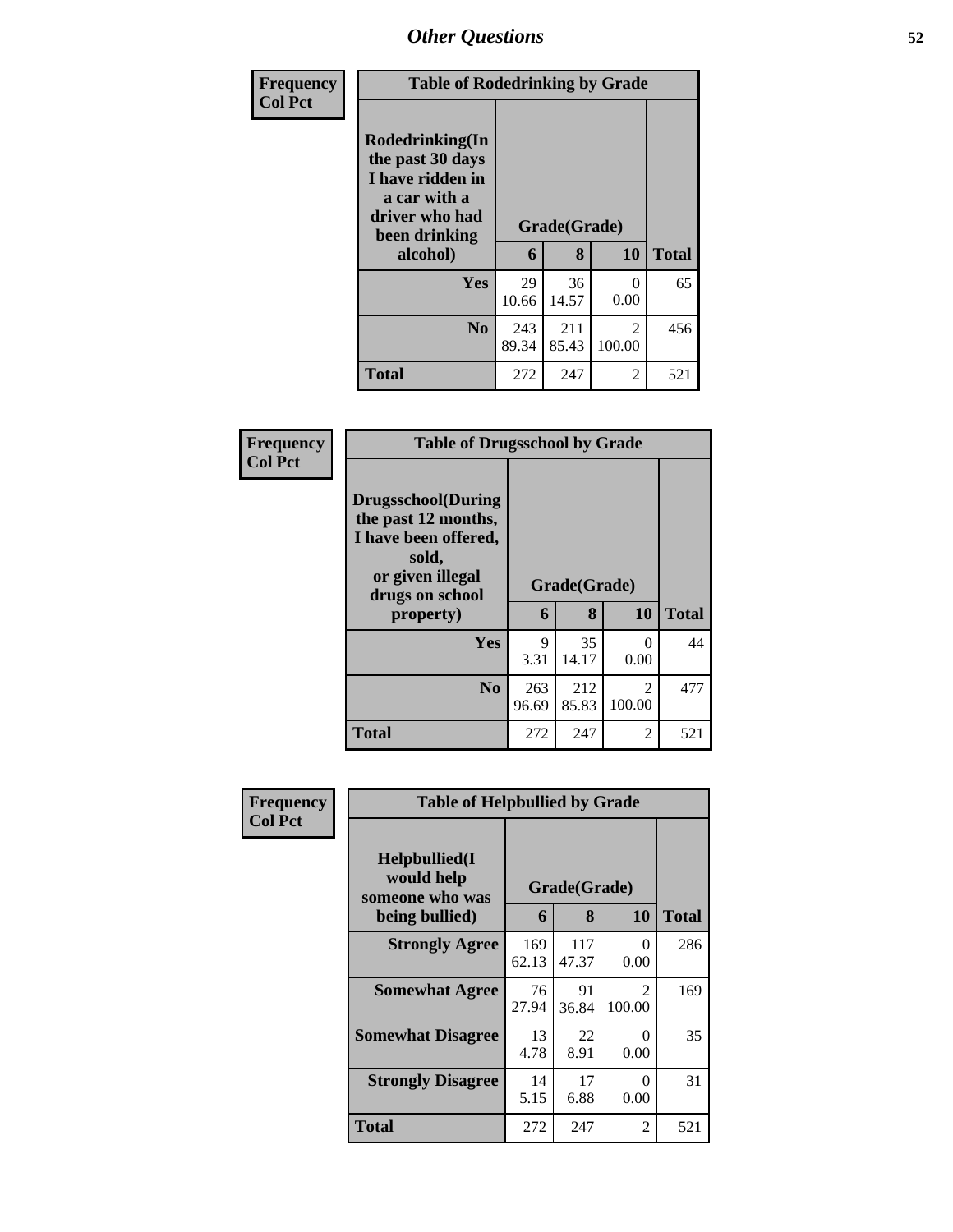| <b>Frequency</b><br>Row Pct |
|-----------------------------|

| <b>Table of Grade by Bingedrinking</b> |                             |                                                                                                         |                              |                   |                        |                        |                   |                |
|----------------------------------------|-----------------------------|---------------------------------------------------------------------------------------------------------|------------------------------|-------------------|------------------------|------------------------|-------------------|----------------|
|                                        |                             | Bingedrinking(I have drunk five or more<br>drinks of alcohol at one sitting during the<br>last 30 days) |                              |                   |                        |                        |                   |                |
| Grade(Grade)                           | $\mathbf{0}$<br><b>Days</b> | 1 or<br>2<br>days                                                                                       | 3 <sub>to</sub><br>5<br>days | 6 to<br>9<br>days | 10<br>to<br>19<br>days | 20<br>to<br>29<br>days | All<br>30<br>days | Total          |
| 6                                      | 267<br>98.16                | 3<br>1.10                                                                                               | $\Omega$<br>0.00             | 0<br>0.00         | 0.37                   | 0.37                   | $\theta$<br>0.00  | 272            |
| 8                                      | 231<br>93.52                | 5<br>2.02                                                                                               | $\mathfrak{D}$<br>0.81       | 2<br>0.81         | 0<br>0.00              | 4<br>1.62              | 3<br>1.21         | 247            |
| 10                                     | 50.00                       | $\Omega$<br>0.00                                                                                        | 50.00                        | $\Omega$<br>0.00  | 0<br>0.00              | $\Omega$<br>0.00       | 0<br>0.00         | $\mathfrak{D}$ |
| <b>Total</b>                           | 499                         | 8                                                                                                       | 3                            | $\overline{2}$    | 1                      | 5                      | 3                 | 521            |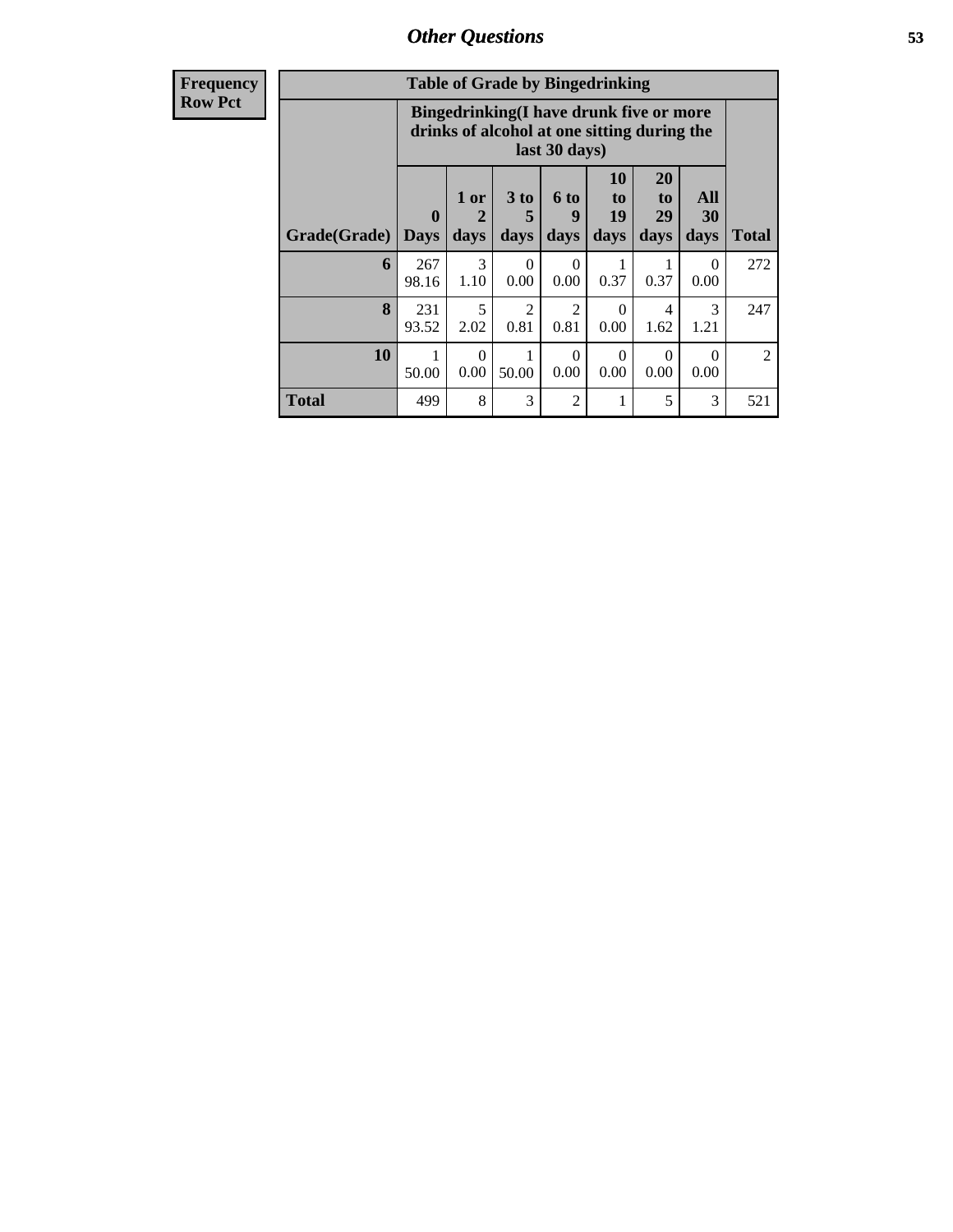### *Nutrition* **54**

**Frequency Row Pct**

| <b>Table of Grade by Dairy</b> |                          |                                                                 |                                    |                                    |              |  |
|--------------------------------|--------------------------|-----------------------------------------------------------------|------------------------------------|------------------------------------|--------------|--|
|                                |                          | Dairy (I eat at least 3 servings of dairy<br>products each day) |                                    |                                    |              |  |
| Grade(Grade)                   | <b>Strongly</b><br>Agree | <b>Somewhat</b><br>Agree                                        | <b>Somewhat</b><br><b>Disagree</b> | <b>Strongly</b><br><b>Disagree</b> | <b>Total</b> |  |
| 6                              | 113<br>41.54             | 114<br>41.91                                                    | 31<br>11.40                        | 14<br>5.15                         | 272          |  |
| 8                              | 73<br>29.55              | 114<br>46.15                                                    | 35<br>14.17                        | 25<br>10.12                        | 247          |  |
| 10                             | 0<br>0.00                | $\mathfrak{D}$<br>100.00                                        | 0<br>0.00                          | 0<br>0.00                          | 2            |  |
| <b>Total</b>                   | 186                      | 230                                                             | 66                                 | 39                                 | 521          |  |

**Frequency Row Pct**

| $\overline{7}$ | <b>Table of Grade by Fruitveg</b> |                          |                                                                          |                                        |                                    |                |  |  |
|----------------|-----------------------------------|--------------------------|--------------------------------------------------------------------------|----------------------------------------|------------------------------------|----------------|--|--|
|                |                                   |                          | Fruitveg(I eat at least 5 servings of fruits<br>and vegetables each day) |                                        |                                    |                |  |  |
|                | Grade(Grade)                      | <b>Strongly</b><br>Agree | Agree                                                                    | Somewhat   Somewhat<br><b>Disagree</b> | <b>Strongly</b><br><b>Disagree</b> | <b>Total</b>   |  |  |
|                | 6                                 | 92<br>33.82              | 86<br>31.62                                                              | 59<br>21.69                            | 35<br>12.87                        | 272            |  |  |
|                | 8                                 | 45<br>18.22              | 84<br>34.01                                                              | 69<br>27.94                            | 49<br>19.84                        | 247            |  |  |
|                | 10                                | 0.00                     | 0.00                                                                     | $\overline{2}$<br>100.00               | 0.00                               | $\overline{2}$ |  |  |
|                | <b>Total</b>                      | 137                      | 170                                                                      | 130                                    | 84                                 | 521            |  |  |

**Frequency Row Pct**

| <b>Table of Grade by Cafeteriahealthy</b> |                          |                                                                       |                                    |                                    |              |  |  |
|-------------------------------------------|--------------------------|-----------------------------------------------------------------------|------------------------------------|------------------------------------|--------------|--|--|
|                                           |                          | Cafeteriahealthy (School meals in my<br>school cafeteria are healthy) |                                    |                                    |              |  |  |
| Grade(Grade)                              | <b>Strongly</b><br>Agree | <b>Somewhat</b><br>Agree                                              | <b>Somewhat</b><br><b>Disagree</b> | <b>Strongly</b><br><b>Disagree</b> | <b>Total</b> |  |  |
| 6                                         | 69<br>25.37              | 119<br>43.75                                                          | 48<br>17.65                        | 36<br>13.24                        | 272          |  |  |
| 8                                         | 25<br>10.12              | 60<br>24.29                                                           | 68<br>27.53                        | 94<br>38.06                        | 247          |  |  |
| 10                                        | 0<br>0.00                | 50.00                                                                 | 0<br>0.00                          | 50.00                              | 2            |  |  |
| <b>Total</b>                              | 94                       | 180                                                                   | 116                                | 131                                | 521          |  |  |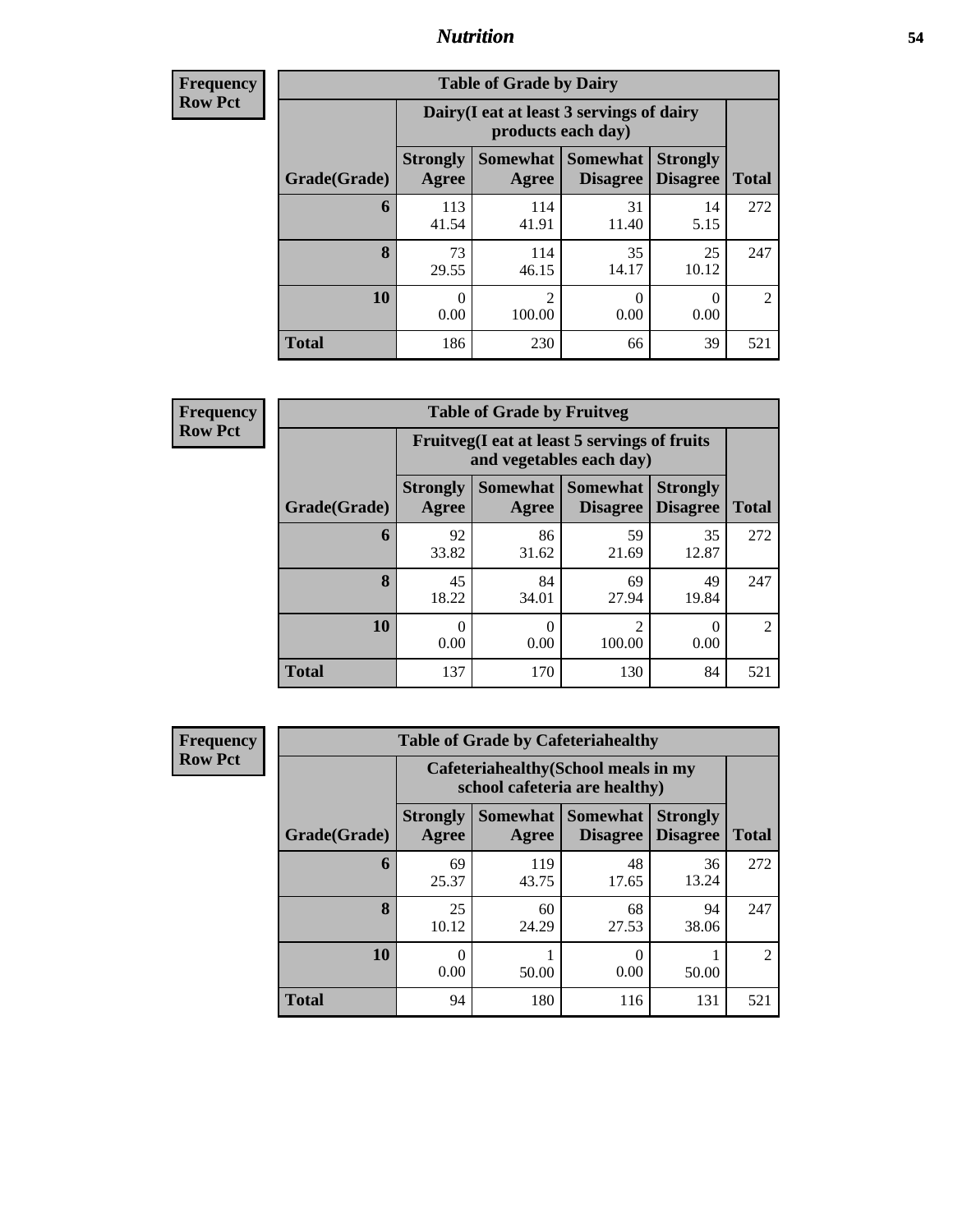### *Nutrition* **55**

| <b>Frequency</b> |
|------------------|
| Row Pct          |

| <b>Table of Grade by Cafeterianutrition</b> |                          |                                                                                           |                                    |                                    |                |  |  |
|---------------------------------------------|--------------------------|-------------------------------------------------------------------------------------------|------------------------------------|------------------------------------|----------------|--|--|
|                                             |                          | <b>Cafeterianutrition</b> (Facts about nutrition<br>are available in my school cafeteria) |                                    |                                    |                |  |  |
| Grade(Grade)                                | <b>Strongly</b><br>Agree | Somewhat  <br>Agree                                                                       | <b>Somewhat</b><br><b>Disagree</b> | <b>Strongly</b><br><b>Disagree</b> | <b>Total</b>   |  |  |
| 6                                           | 124<br>45.59             | 85<br>31.25                                                                               | 37<br>13.60                        | 26<br>9.56                         | 272            |  |  |
| 8                                           | 72<br>29.15              | 82<br>33.20                                                                               | 43<br>17.41                        | 50<br>20.24                        | 247            |  |  |
| 10                                          | 0<br>0.00                | 50.00                                                                                     | 50.00                              | 0<br>0.00                          | $\mathfrak{D}$ |  |  |
| <b>Total</b>                                | 196                      | 168                                                                                       | 81                                 | 76                                 | 521            |  |  |

**Frequency Row Pct**

| <b>Table of Grade by Schoollunch</b> |                          |                                                                 |                                 |                                    |                |  |  |
|--------------------------------------|--------------------------|-----------------------------------------------------------------|---------------------------------|------------------------------------|----------------|--|--|
|                                      |                          | Schoollunch(I eat school lunch three or<br>more times per week) |                                 |                                    |                |  |  |
| Grade(Grade)                         | <b>Strongly</b><br>Agree | Agree                                                           | Somewhat   Somewhat<br>Disagree | <b>Strongly</b><br><b>Disagree</b> | <b>Total</b>   |  |  |
| 6                                    | 177<br>65.07             | 34<br>12.50                                                     | 20<br>7.35                      | 41<br>15.07                        | 272            |  |  |
| 8                                    | 141<br>57.09             | 58<br>23.48                                                     | 15<br>6.07                      | 33<br>13.36                        | 247            |  |  |
| 10                                   | 50.00                    | ∩<br>0.00                                                       | 0.00                            | 50.00                              | $\overline{2}$ |  |  |
| <b>Total</b>                         | 319                      | 92                                                              | 35                              | 75                                 | 521            |  |  |

| <b>Frequency</b> |
|------------------|
| <b>Row Pct</b>   |

| <b>Table of Grade by Foodchoices</b> |                          |                                                                     |                                    |                                    |                             |  |  |
|--------------------------------------|--------------------------|---------------------------------------------------------------------|------------------------------------|------------------------------------|-----------------------------|--|--|
|                                      |                          | Foodchoices (I make healthy food choices in<br>my school cafeteria) |                                    |                                    |                             |  |  |
| Grade(Grade)                         | <b>Strongly</b><br>Agree | Somewhat  <br>Agree                                                 | <b>Somewhat</b><br><b>Disagree</b> | <b>Strongly</b><br><b>Disagree</b> | <b>Total</b>                |  |  |
| 6                                    | 102<br>37.50             | 101<br>37.13                                                        | 35<br>12.87                        | 34<br>12.50                        | 272                         |  |  |
| 8                                    | 44<br>17.81              | 81<br>32.79                                                         | 69<br>27.94                        | 53<br>21.46                        | 247                         |  |  |
| 10                                   | 0<br>0.00                | 50.00                                                               | 50.00                              | 0<br>0.00                          | $\mathcal{D}_{\mathcal{L}}$ |  |  |
| <b>Total</b>                         | 146                      | 183                                                                 | 105                                | 87                                 | 521                         |  |  |

٦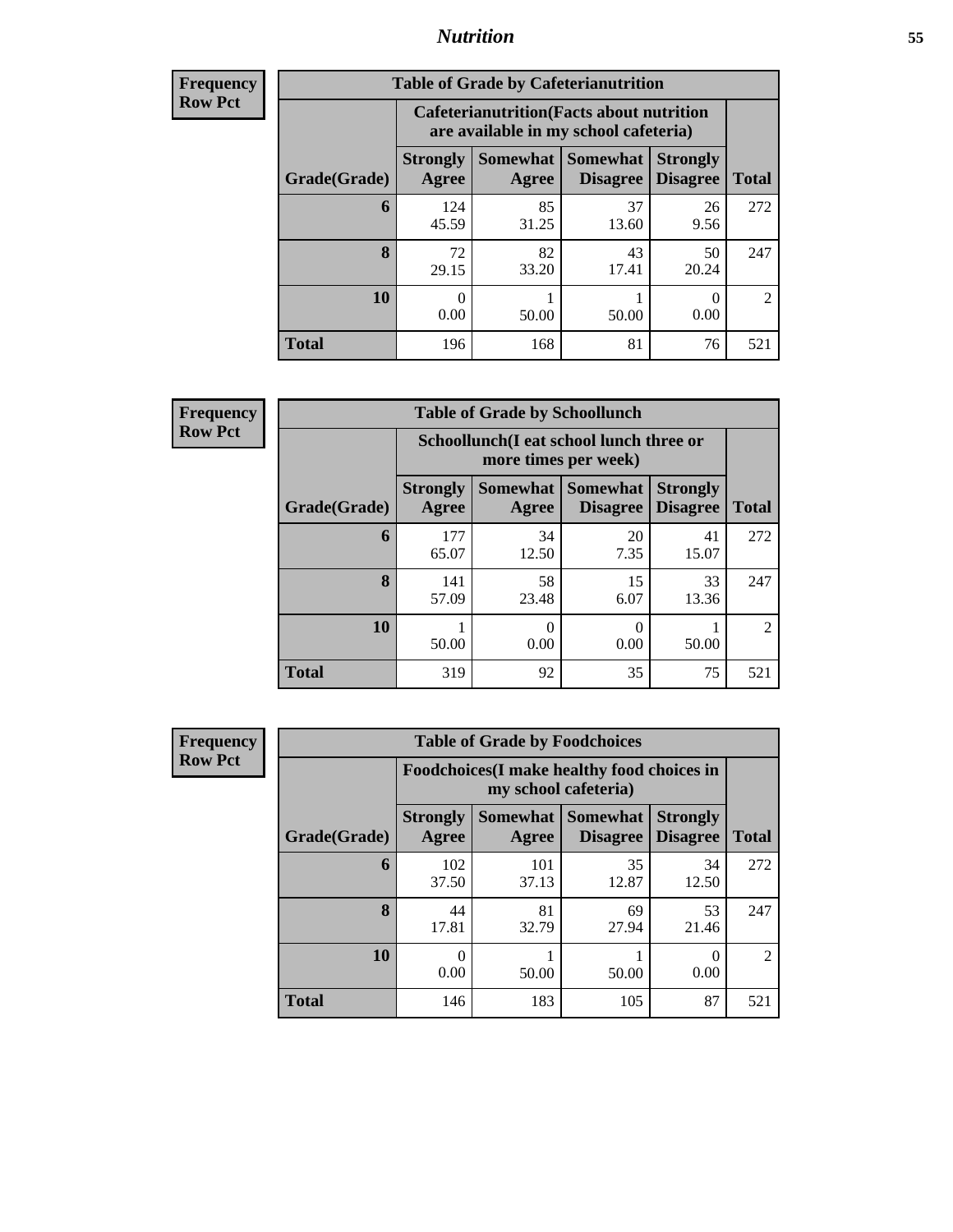### *Nutrition* **56**

| <b>Frequency</b><br>Row Pct |
|-----------------------------|
|                             |

| <b>Table of Grade by Wholewheat</b> |                                                                                                             |             |                                        |                                    |                |  |  |
|-------------------------------------|-------------------------------------------------------------------------------------------------------------|-------------|----------------------------------------|------------------------------------|----------------|--|--|
|                                     | Wholewheat (There are whole wheat and<br>multigrain breads and cereals available in<br>my school cafeteria) |             |                                        |                                    |                |  |  |
| Grade(Grade)                        | <b>Strongly</b><br>Agree                                                                                    | Agree       | Somewhat   Somewhat<br><b>Disagree</b> | <b>Strongly</b><br><b>Disagree</b> | <b>Total</b>   |  |  |
| 6                                   | 143<br>52.57                                                                                                | 75<br>27.57 | 31<br>11.40                            | 23<br>8.46                         | 272            |  |  |
| 8                                   | 66<br>26.72                                                                                                 | 88<br>35.63 | 40<br>16.19                            | 53<br>21.46                        | 247            |  |  |
| 10                                  | $\mathbf{0}$<br>0.00                                                                                        | 50.00       | 50.00                                  | 0<br>0.00                          | $\overline{2}$ |  |  |
| <b>Total</b>                        | 209                                                                                                         | 164         | 72                                     | 76                                 | 521            |  |  |

**Frequency Row Pct**

| <b>Table of Grade by Healthyvending</b>                                                                                                       |                          |             |                                          |                                    |               |  |
|-----------------------------------------------------------------------------------------------------------------------------------------------|--------------------------|-------------|------------------------------------------|------------------------------------|---------------|--|
| Healthyvending (If only healthy snacks and<br>beverages were available in the vending<br>machines during the school day,<br>I would buy them) |                          |             |                                          |                                    |               |  |
| Grade(Grade)                                                                                                                                  | <b>Strongly</b><br>Agree | Agree       | Somewhat   Somewhat  <br><b>Disagree</b> | <b>Strongly</b><br><b>Disagree</b> | <b>Total</b>  |  |
| 6                                                                                                                                             | 129<br>47.43             | 88<br>32.35 | 22<br>8.09                               | 33<br>12.13                        | 272           |  |
| 8                                                                                                                                             | 71<br>28.74              | 79<br>31.98 | 42<br>17.00                              | 55<br>22.27                        | 247           |  |
| 10                                                                                                                                            | $\mathcal{O}$<br>0.00    | 50.00       | 50.00                                    | 0<br>0.00                          | $\mathcal{D}$ |  |
| <b>Total</b>                                                                                                                                  | 200                      | 168         | 65                                       | 88                                 | 521           |  |

**Frequency Row Pct**

| <b>Table of Grade by Schoolbreakfast</b> |                          |                                                                                                                                         |             |             |                |  |  |  |
|------------------------------------------|--------------------------|-----------------------------------------------------------------------------------------------------------------------------------------|-------------|-------------|----------------|--|--|--|
|                                          |                          | Schoolbreakfast (If breakfast were<br>available at school,<br>but outside the cafeteria,<br>I would eat breakfast at school more often) |             |             |                |  |  |  |
| Grade(Grade)                             | <b>Strongly</b><br>Agree | Somewhat<br>Somewhat  <br><b>Strongly</b><br><b>Disagree</b><br><b>Total</b><br><b>Disagree</b><br>Agree                                |             |             |                |  |  |  |
| 6                                        | 125<br>45.96             | 66<br>24.26                                                                                                                             | 34<br>12.50 | 47<br>17.28 | 272            |  |  |  |
| 8                                        | 81<br>32.79              | 77<br>31.17                                                                                                                             | 31<br>12.55 | 58<br>23.48 | 247            |  |  |  |
| 10                                       | 0<br>0.00                | 50.00                                                                                                                                   | 50.00       | 0<br>0.00   | $\mathfrak{D}$ |  |  |  |
| <b>Total</b>                             | 206                      | 144                                                                                                                                     | 66          | 105         | 521            |  |  |  |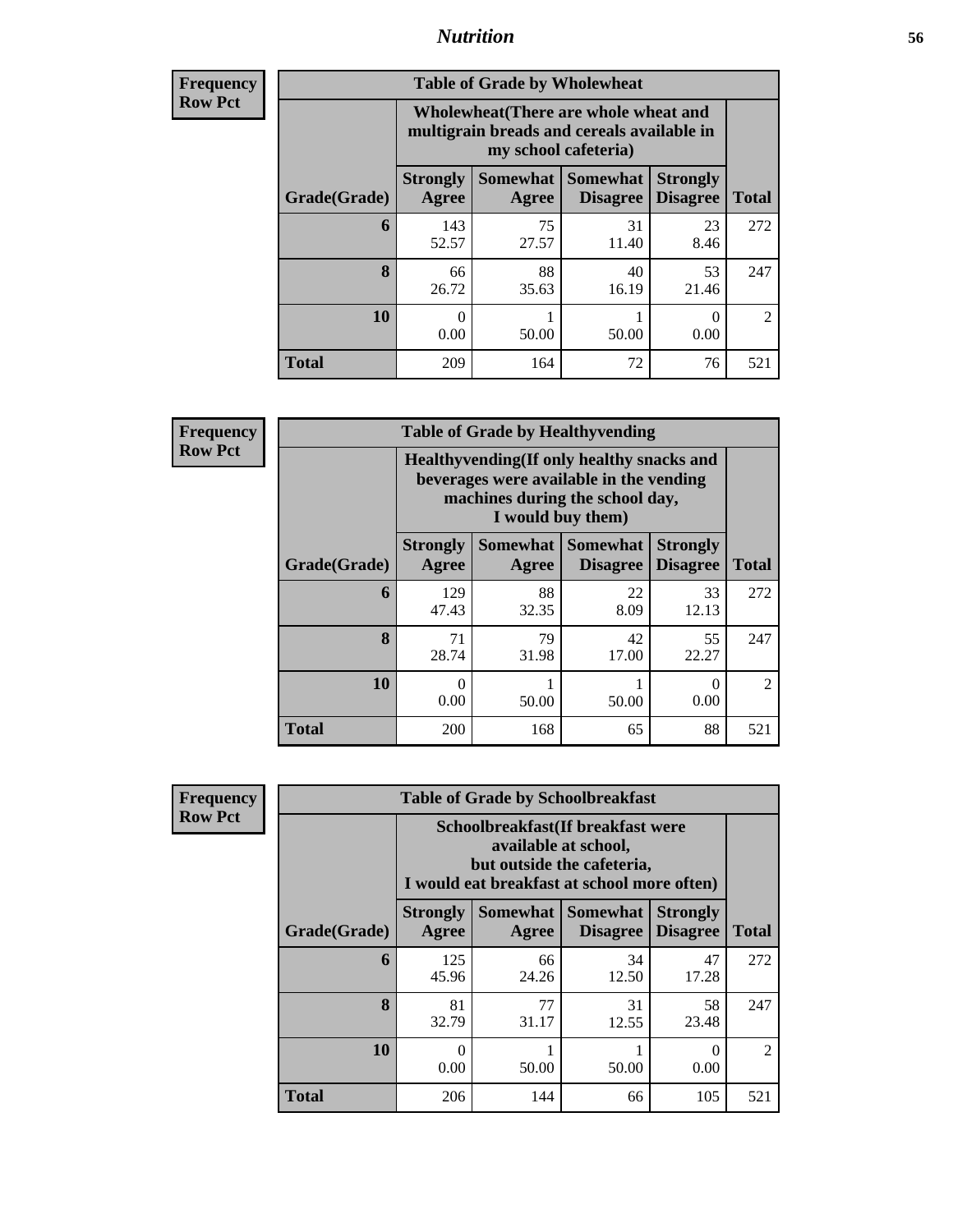| Frequency      | <b>Table of Educationaids by Grade</b>                                                                    |              |                   |                          |              |
|----------------|-----------------------------------------------------------------------------------------------------------|--------------|-------------------|--------------------------|--------------|
| <b>Col Pct</b> | <b>Educationaids</b> (I<br>have been<br>taught about<br><b>HIV/AIDS</b> at<br>school in the<br>past year) | 6            | Grade(Grade)<br>8 | 10                       | <b>Total</b> |
|                | Yes                                                                                                       | 146<br>53.68 | 158<br>63.97      | $\mathfrak{D}$<br>100.00 | 306          |
|                | N <sub>0</sub>                                                                                            | 126<br>46.32 | 89<br>36.03       | $\Omega$<br>0.00         | 215          |
|                | <b>Total</b>                                                                                              | 272          | 247               | $\overline{2}$           | 521          |

| <b>Frequency</b> | <b>Table of Educationcharacter by Grade</b>                                          |              |              |                          |              |  |
|------------------|--------------------------------------------------------------------------------------|--------------|--------------|--------------------------|--------------|--|
| <b>Col Pct</b>   | Educationcharacter(I<br>have been taught<br>about character<br>education in the past | Grade(Grade) |              |                          |              |  |
|                  | year at school)                                                                      | 6            | 8            | 10                       | <b>Total</b> |  |
|                  | <b>Yes</b>                                                                           | 231<br>84.93 | 171<br>69.23 | $\mathfrak{D}$<br>100.00 | 404          |  |
|                  | N <sub>0</sub>                                                                       | 41<br>15.07  | 76<br>30.77  | 0<br>0.00                | 117          |  |
|                  | <b>Total</b>                                                                         | 272          | 247          | $\overline{c}$           | 521          |  |

| Frequency      | <b>Table of Gradcoach1 by Grade</b>              |              |              |                |              |
|----------------|--------------------------------------------------|--------------|--------------|----------------|--------------|
| <b>Col Pct</b> | Gradcoach1(I<br>know who my<br><b>Graduation</b> | Grade(Grade) |              |                |              |
|                | Coach is)                                        | 6            | 8            | 10             | <b>Total</b> |
|                | Yes                                              | 41<br>15.07  | 44<br>17.81  | 50.00          | 86           |
|                | N <sub>0</sub>                                   | 231<br>84.93 | 203<br>82.19 | 50.00          | 435          |
|                | <b>Total</b>                                     | 272          | 247          | $\overline{2}$ | 521          |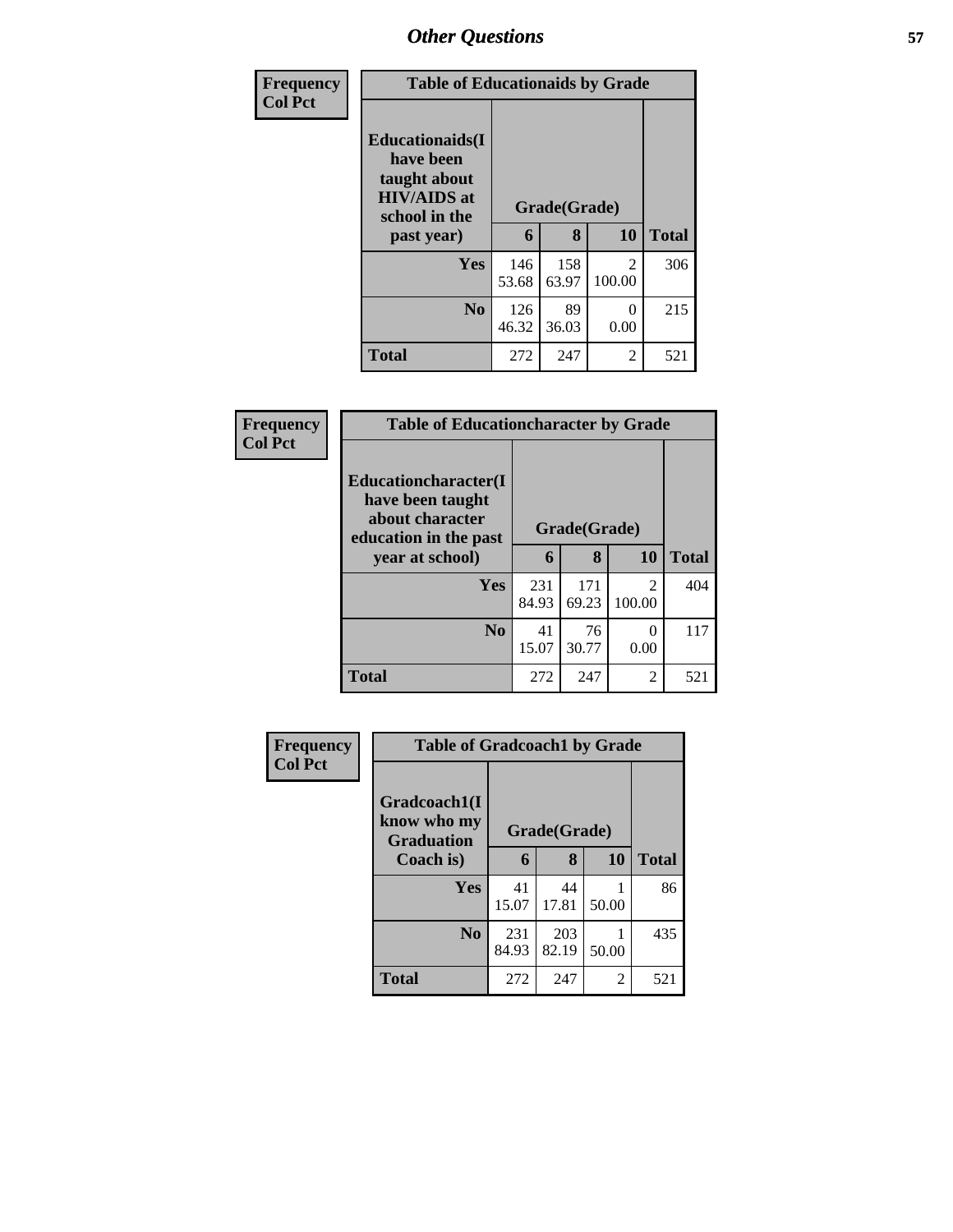| <b>Frequency</b> | <b>Table of Gradcoach2 by Grade</b>                       |              |              |             |              |
|------------------|-----------------------------------------------------------|--------------|--------------|-------------|--------------|
| <b>Col Pct</b>   | Gradcoach2(I<br>have<br>contacted my<br><b>Graduation</b> | Grade(Grade) |              |             |              |
|                  | Coach)                                                    | 6            | 8            | 10          | <b>Total</b> |
|                  | Yes                                                       | 20<br>7.35   | 21<br>8.50   | 0.00        | 41           |
|                  | N <sub>0</sub>                                            | 252<br>92.65 | 226<br>91.50 | 2<br>100.00 | 480          |
|                  | Total                                                     | 272          | 247          | 2           | 521          |

| Frequency<br><b>Col Pct</b> | <b>Table of Gradcoach3 by Grade</b>                                         |              |              |                          |              |
|-----------------------------|-----------------------------------------------------------------------------|--------------|--------------|--------------------------|--------------|
|                             | Gradcoach3(I<br>have received<br>assistance<br>from my<br><b>Graduation</b> |              | Grade(Grade) |                          |              |
|                             | Coach)                                                                      | 6            | 8            | 10                       | <b>Total</b> |
|                             | Yes                                                                         | 17<br>6.25   | 19<br>7.69   | 0<br>0.00                | 36           |
|                             | N <sub>0</sub>                                                              | 116<br>42.65 | 81<br>32.79  | 0<br>0.00                | 197          |
|                             | Don't know                                                                  | 139<br>51.10 | 147<br>59.51 | $\mathfrak{D}$<br>100.00 | 288          |
|                             | Total                                                                       | 272          | 247          | 2                        | 521          |

| Frequency<br><b>Col Pct</b> | <b>Table of Selfharm by Grade</b>                                                                                                                                          |              |              |             |              |
|-----------------------------|----------------------------------------------------------------------------------------------------------------------------------------------------------------------------|--------------|--------------|-------------|--------------|
|                             | <b>Selfharm</b> (During<br>the past 12<br>months,<br>I harmed myself<br>on purpose<br><b>Suicideconsider</b><br>During the past<br>12 months,<br>I seriously<br>considered |              | Grade(Grade) |             |              |
|                             | suicide)                                                                                                                                                                   | 6            | 8            | 10          | <b>Total</b> |
|                             | Yes                                                                                                                                                                        | 25<br>9.19   | 43<br>17.41  | 0<br>0.00   | 68           |
|                             | N <sub>0</sub>                                                                                                                                                             | 247<br>90.81 | 204<br>82.59 | 2<br>100.00 | 453          |
|                             | Total                                                                                                                                                                      | 272          | 247          | 2           | 521          |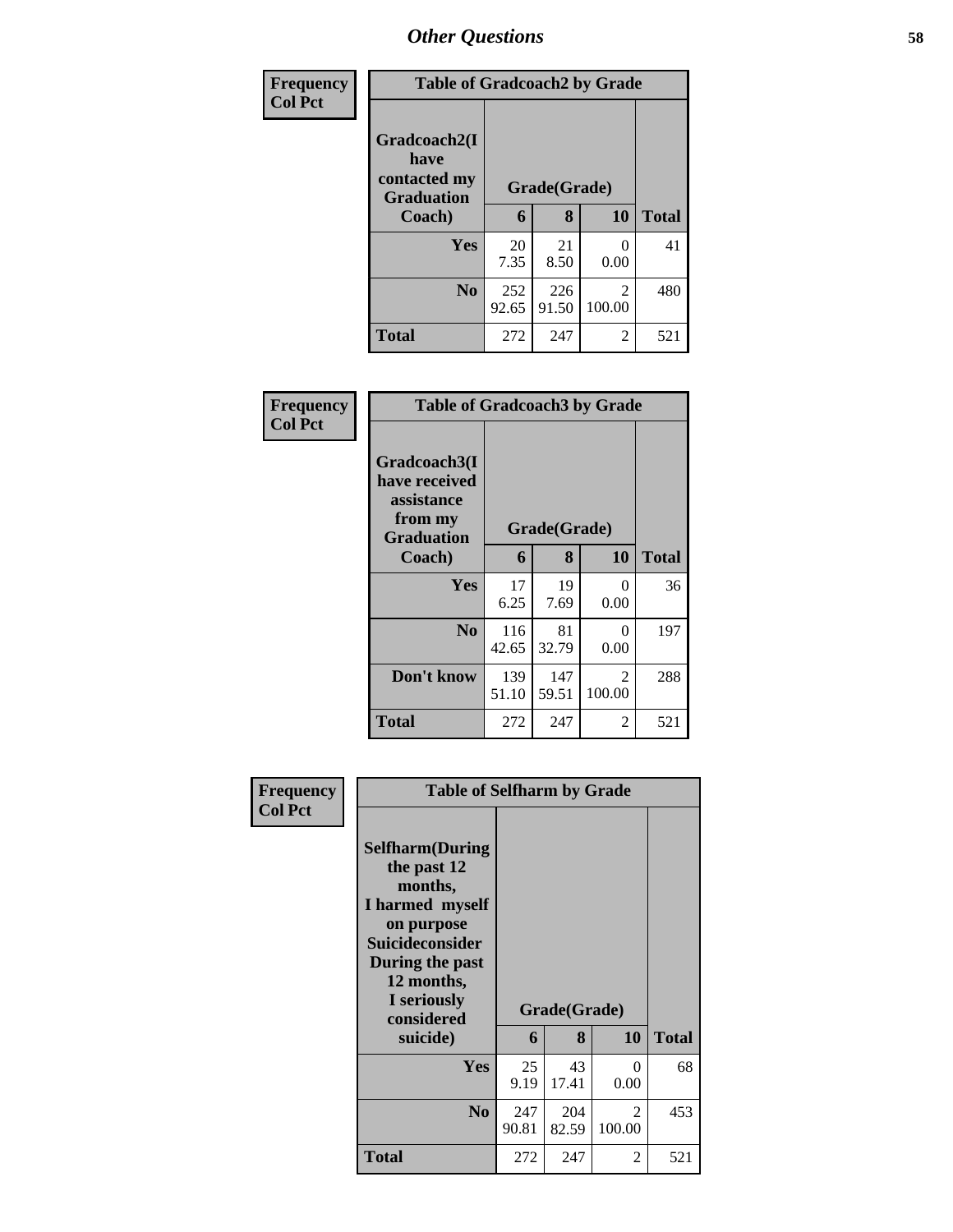| <b>Frequency</b> | <b>Table of Suicideconsider by Grade</b> |              |              |           |              |
|------------------|------------------------------------------|--------------|--------------|-----------|--------------|
| <b>Col Pct</b>   |                                          | Grade(Grade) |              |           |              |
|                  | Suicideconsider                          | 6            | 8            | <b>10</b> | <b>Total</b> |
|                  | Yes                                      | 23<br>8.46   | 34<br>13.77  | 0.00      | 57           |
|                  | N <sub>0</sub>                           | 249<br>91.54 | 213<br>86.23 | 100.00    | 464          |
|                  | <b>Total</b>                             | 272          | 247          | 2         | 521          |

| Frequency      | <b>Table of Suicideattempt by Grade</b>              |              |              |                          |              |
|----------------|------------------------------------------------------|--------------|--------------|--------------------------|--------------|
| <b>Col Pct</b> | Suicideattempt(I<br>have attempted<br>suicide in the | Grade(Grade) |              |                          |              |
|                | last year)                                           | 6            | 8            | <b>10</b>                | <b>Total</b> |
|                | Yes                                                  | 16<br>5.88   | 20<br>8.10   | 0<br>0.00                | 36           |
|                | N <sub>0</sub>                                       | 256<br>94.12 | 227<br>91.90 | $\mathfrak{D}$<br>100.00 | 485          |
|                | <b>Total</b>                                         | 272          | 247          | 2                        | 521          |

| <b>Frequency</b> |
|------------------|
| <b>Col Pct</b>   |

| <b>Table of Instantmessaged by Grade</b>               |              |              |       |              |  |  |  |
|--------------------------------------------------------|--------------|--------------|-------|--------------|--|--|--|
| Instantmessaged(I<br>have instant<br>messaged people I | Grade(Grade) |              |       |              |  |  |  |
| do not even know)                                      | 6            | 8            | 10    | <b>Total</b> |  |  |  |
| Yes                                                    | 27<br>9.93   | 78<br>31.58  | 50.00 | 106          |  |  |  |
| $\bf No$                                               | 245<br>90.07 | 169<br>68.42 | 50.00 | 415          |  |  |  |
| <b>Total</b>                                           | 272          | 247          | 2     | 521          |  |  |  |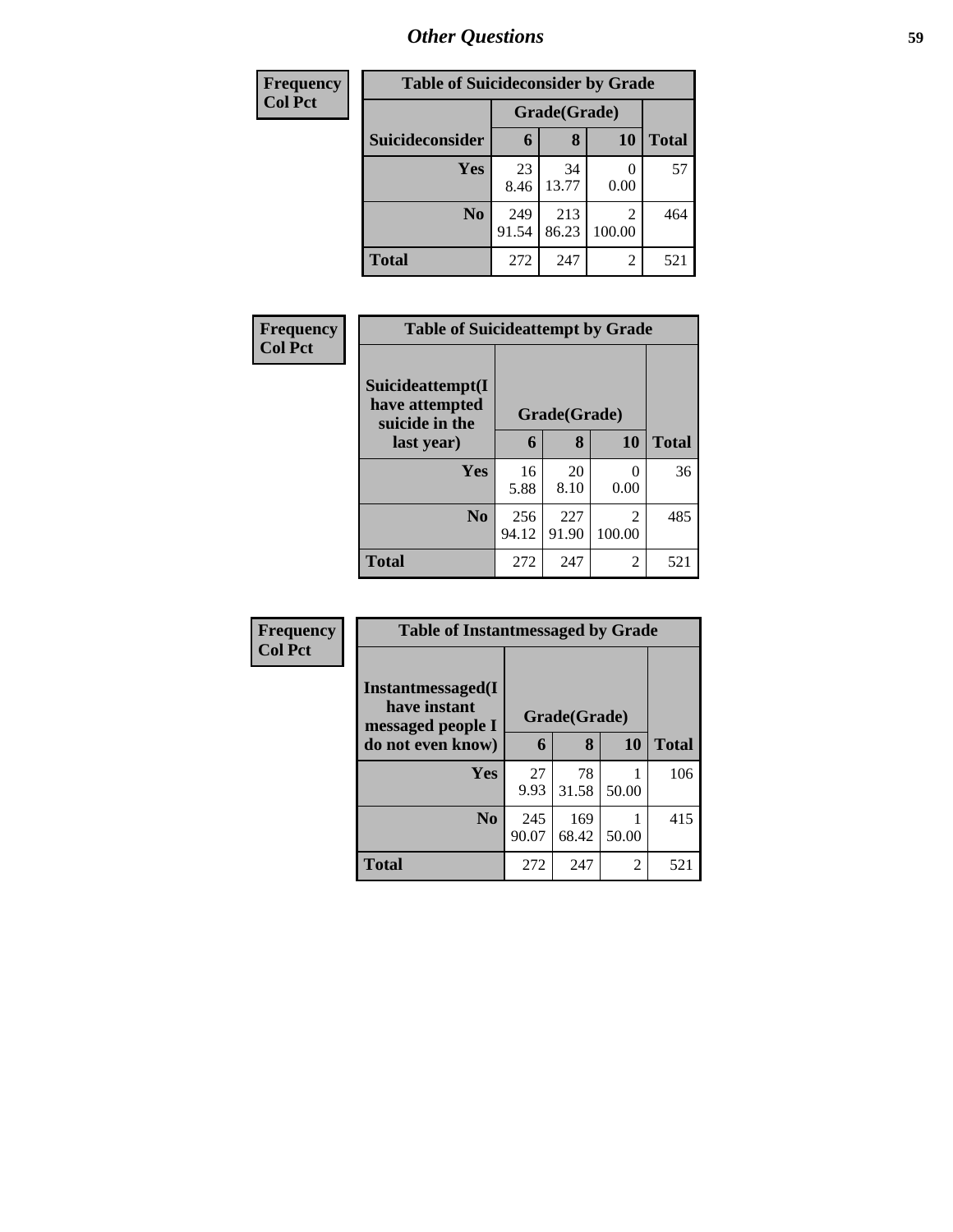| Frequency      | <b>Table of Getsalong by Grade</b>                             |              |                   |                         |              |
|----------------|----------------------------------------------------------------|--------------|-------------------|-------------------------|--------------|
| <b>Col Pct</b> | Getsalong(I get<br>along with other<br>students and<br>adults) | 6            | Grade(Grade)<br>8 | 10                      | <b>Total</b> |
|                | <b>Strongly Agree</b>                                          | 127<br>46.69 | 95<br>38.46       | $\mathcal{L}$<br>100.00 | 224          |
|                | <b>Somewhat Agree</b>                                          | 111<br>40.81 | 124<br>50.20      | 0<br>0.00               | 235          |
|                | <b>Somewhat Disagree</b>                                       | 20<br>7.35   | 14<br>5.67        | $\Omega$<br>0.00        | 34           |
|                | <b>Strongly Disagree</b>                                       | 14<br>5.15   | 14<br>5.67        | 0<br>0.00               | 28           |
|                | Total                                                          | 272          | 247               | 2                       | 521          |

| Frequency      | <b>Table of Safehome by Grade</b> |              |                   |                          |              |  |
|----------------|-----------------------------------|--------------|-------------------|--------------------------|--------------|--|
| <b>Col Pct</b> | Safehome(I feel<br>safe at home)  | 6            | Grade(Grade)<br>8 | <b>10</b>                | <b>Total</b> |  |
|                |                                   |              |                   |                          |              |  |
|                | <b>Strongly Agree</b>             | 184<br>67.65 | 168<br>68.02      | $\mathfrak{D}$<br>100.00 | 354          |  |
|                | <b>Somewhat Agree</b>             | 55<br>20.22  | 57<br>23.08       | 0<br>0.00                | 112          |  |
|                | <b>Somewhat Disagree</b>          | 18<br>6.62   | 15<br>6.07        | 0<br>0.00                | 33           |  |
|                | <b>Strongly Disagree</b>          | 15<br>5.51   | 2.83              | 0<br>0.00                | 22           |  |
|                | <b>Total</b>                      | 272          | 247               | $\overline{2}$           | 521          |  |

| Frequency      | <b>Table of Adulttalk by Grade</b>                                                                |              |                   |                          |              |  |
|----------------|---------------------------------------------------------------------------------------------------|--------------|-------------------|--------------------------|--------------|--|
| <b>Col Pct</b> | <b>Adulttalk(I</b><br>know an<br>adult at<br>school that<br>I can talk<br>with if I<br>need help) | 6            | Grade(Grade)<br>8 | 10                       | <b>Total</b> |  |
|                | <b>Yes</b>                                                                                        | 199<br>73.16 | 170<br>68.83      | $\mathfrak{D}$<br>100.00 | 371          |  |
|                | N <sub>0</sub>                                                                                    | 73<br>26.84  | 77<br>31.17       | 0<br>0.00                | 150          |  |
|                | <b>Total</b>                                                                                      | 272          | 247               | 2                        | 521          |  |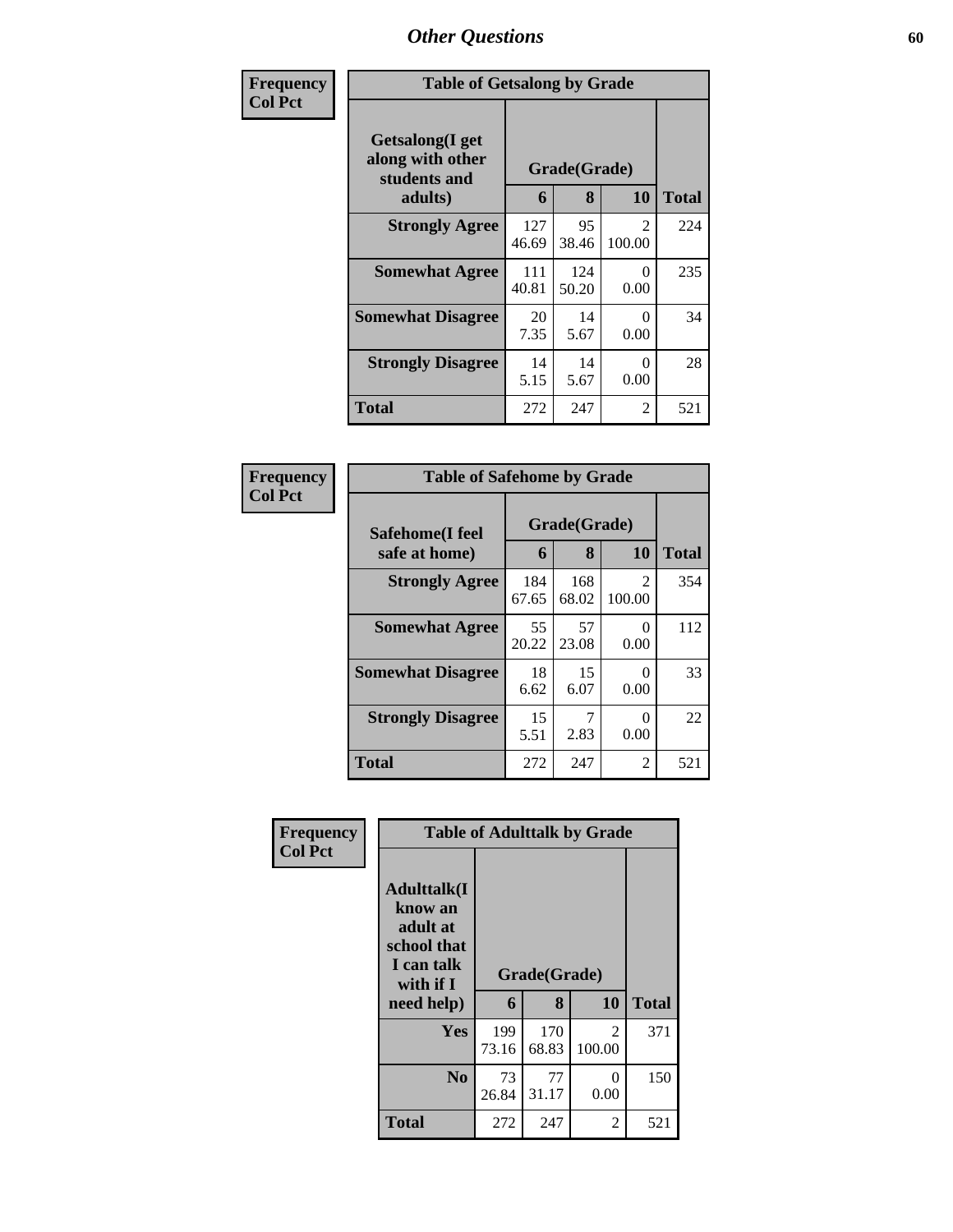**Frequency Row Pct**

| <b>Table of Grade by Tytime</b> |             |                                                                                        |            |                      |                      |                   |                |
|---------------------------------|-------------|----------------------------------------------------------------------------------------|------------|----------------------|----------------------|-------------------|----------------|
|                                 |             | Tytime(On an average school day,<br>how much unsupervised time do I spend watching TV) |            |                      |                      |                   |                |
| Grade(Grade)                    | None        | <b>Less that</b><br>hour/day                                                           | hour/day   | $2 - 3$<br>hours/day | $4 - 5$<br>hours/day | $6+$<br>hours/day | <b>Total</b>   |
| 6                               | 30<br>11.03 | 47<br>17.28                                                                            | 26<br>9.56 | 72<br>26.47          | 28<br>10.29          | 69<br>25.37       | 272            |
| 8                               | 32<br>12.96 | 28<br>11.34                                                                            | 21<br>8.50 | 72<br>29.15          | 34<br>13.77          | 60<br>24.29       | 247            |
| 10                              | 50.00       | 50.00                                                                                  | 0<br>0.00  | 0.00                 | 0.00                 | 0.00              | $\mathfrak{D}$ |
| <b>Total</b>                    | 63          | 76                                                                                     | 47         | 144                  | 62                   | 129               | 521            |

**Frequency**

**Row Pct**

| <b>Table of Grade by Computertime</b> |             |                                                                                                   |             |                      |                      |                   |                |
|---------------------------------------|-------------|---------------------------------------------------------------------------------------------------|-------------|----------------------|----------------------|-------------------|----------------|
|                                       |             | Computertime (On an average school day,<br>how much unsupervised time do I spend on the computer) |             |                      |                      |                   |                |
| Grade(Grade)                          | None        | <b>Less that</b><br>hour/day                                                                      | hour/day    | $2 - 3$<br>hours/day | $4 - 5$<br>hours/day | $6+$<br>hours/day | <b>Total</b>   |
| 6                                     | 68<br>25.00 | 58<br>21.32                                                                                       | 46<br>16.91 | 50<br>18.38          | 16<br>5.88           | 34<br>12.50       | 272            |
| 8                                     | 39<br>15.79 | 50<br>20.24                                                                                       | 17<br>6.88  | 64<br>25.91          | 35<br>14.17          | 42<br>17.00       | 247            |
| 10                                    | 0.00        | 50.00                                                                                             | 0<br>0.00   | 50.00                | 0.00                 | 0.00              | $\mathfrak{D}$ |
| <b>Total</b>                          | 107         | 109                                                                                               | 63          | 115                  | 51                   | 76                | 521            |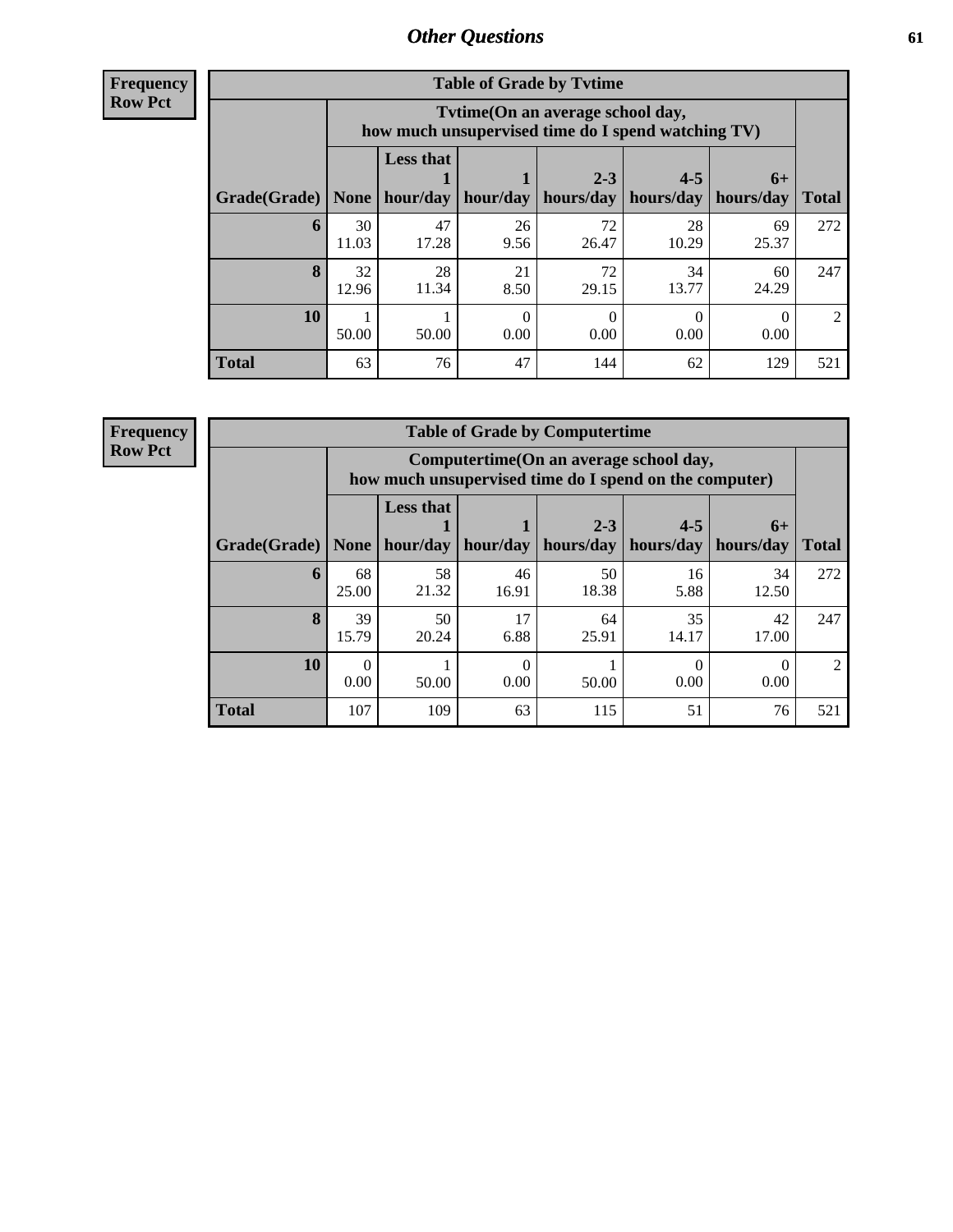### *Questions about Driving Laws* **62** *Driving Questions were asked only of high school students.*

| Frequency      | <b>Table of Grade by License1</b> |                                                                                                                                                                    |                |  |
|----------------|-----------------------------------|--------------------------------------------------------------------------------------------------------------------------------------------------------------------|----------------|--|
| <b>Row Pct</b> |                                   | <b>License1(During</b><br>the first 6<br>months of<br>driving with a<br>provisional<br>license,<br>the only<br>passengers who<br>can ride with<br>the driver are:) |                |  |
|                | Grade(Grade)                      | Family<br><b>Members</b>                                                                                                                                           | <b>Total</b>   |  |
|                | 6                                 | 0                                                                                                                                                                  | $\Omega$       |  |
|                | 8                                 | 0                                                                                                                                                                  | $\overline{0}$ |  |
|                | 10                                | $\mathfrak{D}$<br>100.00                                                                                                                                           | 2              |  |
|                | <b>Total</b>                      | $\mathfrak{D}$                                                                                                                                                     | 2              |  |
|                |                                   | <b>Frequency Missing <math>= 519</math></b>                                                                                                                        |                |  |

| Frequency      | <b>Table of Grade by License2</b> |                         |                                                                                                                         |              |
|----------------|-----------------------------------|-------------------------|-------------------------------------------------------------------------------------------------------------------------|--------------|
| <b>Row Pct</b> |                                   |                         | License2(17 yr<br>old drivers<br>with a<br>provisional<br>driver's<br>license cannot<br>drive between<br>the hours of:) |              |
|                | Grade(Grade)                      | 1am<br>to<br><b>6am</b> | N <sub>0</sub><br>curfew<br>for $17$<br>year<br>olds                                                                    | <b>Total</b> |
|                | 6                                 | 0                       | 0                                                                                                                       | $\theta$     |
|                | 8                                 | 0                       | 0                                                                                                                       | $\theta$     |
|                | 10                                | 1<br>50.00              | 1<br>50.00                                                                                                              | 2            |
|                | <b>Total</b>                      | 1                       | 1                                                                                                                       | 2            |
|                |                                   |                         | <b>Frequency Missing <math>= 519</math></b>                                                                             |              |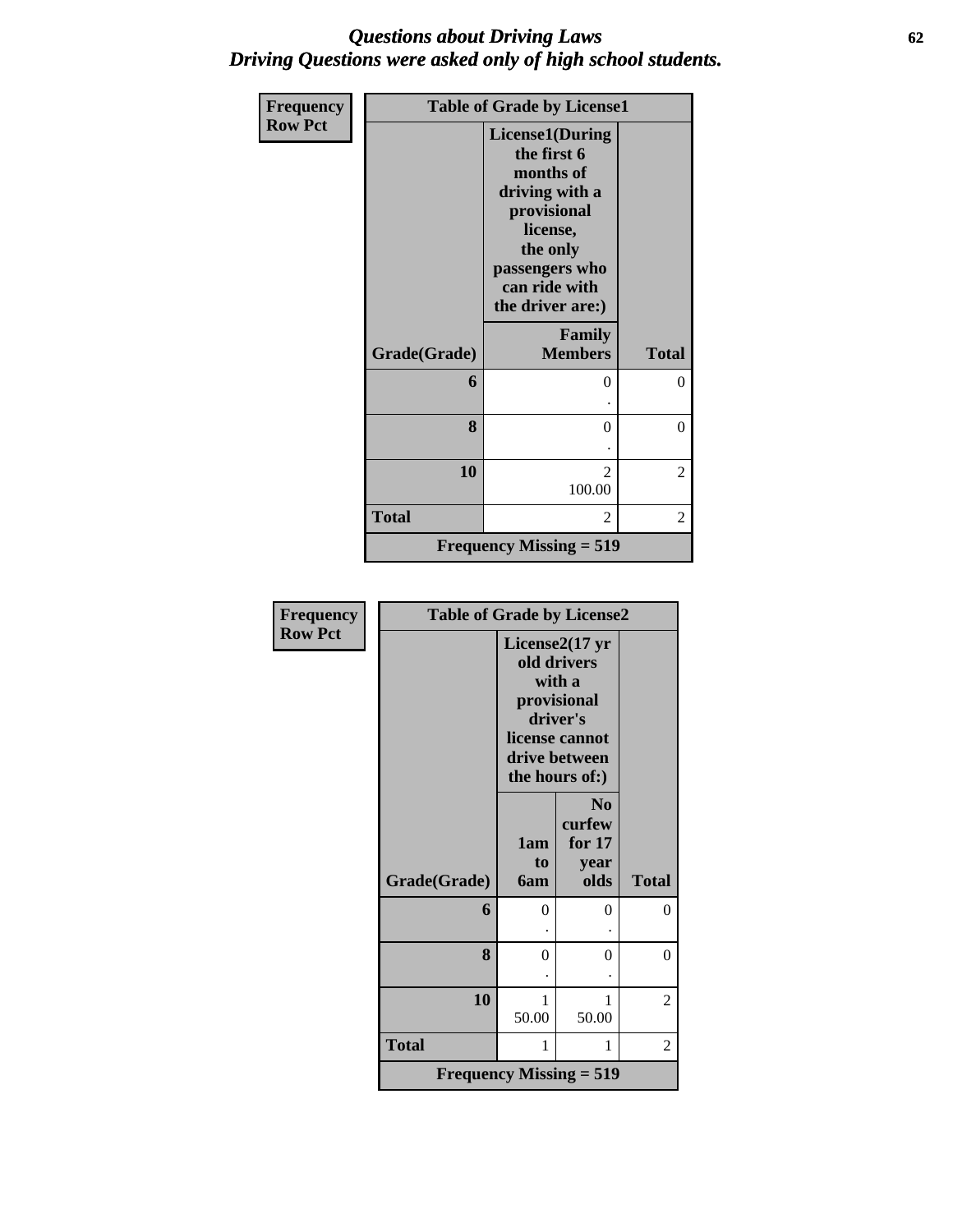### *Questions about Driving Laws* **63** *Driving Questions were asked only of high school students.*

| <b>Frequency</b> | <b>Table of Grade by License3</b> |                                                                                                          |       |              |
|------------------|-----------------------------------|----------------------------------------------------------------------------------------------------------|-------|--------------|
| <b>Row Pct</b>   |                                   | License3(For<br>drivers under<br>the age of 21,<br>what level of<br>alcohol is<br>considered<br>$DUI$ ?) |       |              |
|                  | Grade(Grade)                      | 0.02                                                                                                     | 0.08  | <b>Total</b> |
|                  | 6                                 | $\theta$                                                                                                 | 0     | 0            |
|                  |                                   |                                                                                                          |       |              |
|                  | 8                                 | 0                                                                                                        | 0     | 0            |
|                  |                                   |                                                                                                          |       |              |
|                  | 10                                | 1<br>50.00                                                                                               | 50.00 | 2            |
|                  | <b>Total</b>                      | 1                                                                                                        | 1     | 2            |
|                  | Frequency Missing $= 519$         |                                                                                                          |       |              |

| <b>Frequency</b> | <b>Table of Grade by License4</b> |                                                                                                                                           |              |                |
|------------------|-----------------------------------|-------------------------------------------------------------------------------------------------------------------------------------------|--------------|----------------|
| <b>Row Pct</b>   |                                   | License4(A<br>driver under<br>21<br>automatically<br>loses his/her<br>license if<br>caught<br>exceeding the<br>posted speet<br>limit by:) |              |                |
|                  | Grade(Grade)                      | $25+$<br>mph                                                                                                                              | $35+$<br>mph | <b>Total</b>   |
|                  | 6                                 | $\theta$                                                                                                                                  | $\Omega$     | $\theta$       |
|                  | 8                                 | 0                                                                                                                                         | 0            | $\theta$       |
|                  | 10                                | 1<br>50.00                                                                                                                                | 1<br>50.00   | 2              |
|                  | <b>Total</b>                      | 1                                                                                                                                         | 1            | $\overline{2}$ |
|                  |                                   | Frequency Missing $= 519$                                                                                                                 |              |                |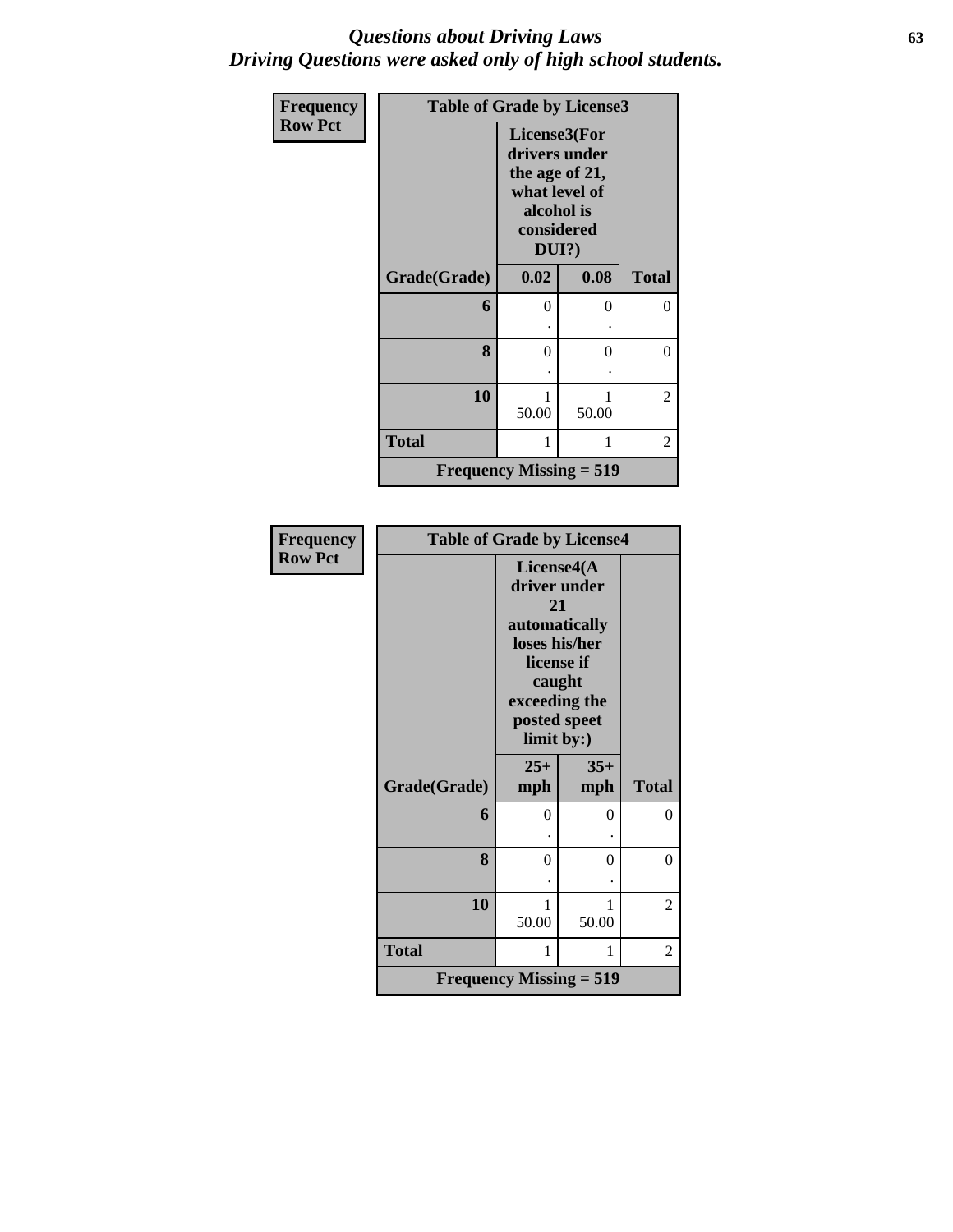### *Questions about Driving Laws* **64** *Driving Questions were asked only of high school students.*

| <b>Frequency</b> |              | <b>Table of Grade by License5</b>                                                                                                                                         |              |
|------------------|--------------|---------------------------------------------------------------------------------------------------------------------------------------------------------------------------|--------------|
| <b>Row Pct</b>   |              | License5(A<br>Georgia<br>teenager<br>with family<br>connections<br>or a good<br>lawyer can<br>break a<br>teen<br>driving law<br>and keep<br>their<br>driver's<br>license) |              |
|                  | Grade(Grade) | N <sub>0</sub>                                                                                                                                                            | <b>Total</b> |
|                  | 6            | $\theta$                                                                                                                                                                  | 0            |
|                  | 8            | $\theta$                                                                                                                                                                  | $\theta$     |
|                  | 10           | $\overline{2}$<br>100.00                                                                                                                                                  | 2            |
|                  | <b>Total</b> | 2                                                                                                                                                                         | 2            |
|                  |              | <b>Frequency Missing = 519</b>                                                                                                                                            |              |

| <b>Frequency</b> |              | <b>Table of Grade by License6</b>                                                                                                  |                |
|------------------|--------------|------------------------------------------------------------------------------------------------------------------------------------|----------------|
| <b>Row Pct</b>   |              | License <sub>6</sub> (I<br>know a<br>friend or<br>classmate<br>that<br>broke a<br>teen<br>driving<br>law,<br>but was<br>allowed to |                |
|                  |              | keep<br>his/her<br>license)                                                                                                        |                |
|                  | Grade(Grade) | N <sub>0</sub>                                                                                                                     | <b>Total</b>   |
|                  | 6            | 0                                                                                                                                  | 0              |
|                  | 8            | $\theta$                                                                                                                           | $\theta$       |
|                  | 10           | 2<br>100.00                                                                                                                        | $\overline{c}$ |
|                  | <b>Total</b> | 2                                                                                                                                  | 2              |
|                  |              | <b>Frequency Missing = 519</b>                                                                                                     |                |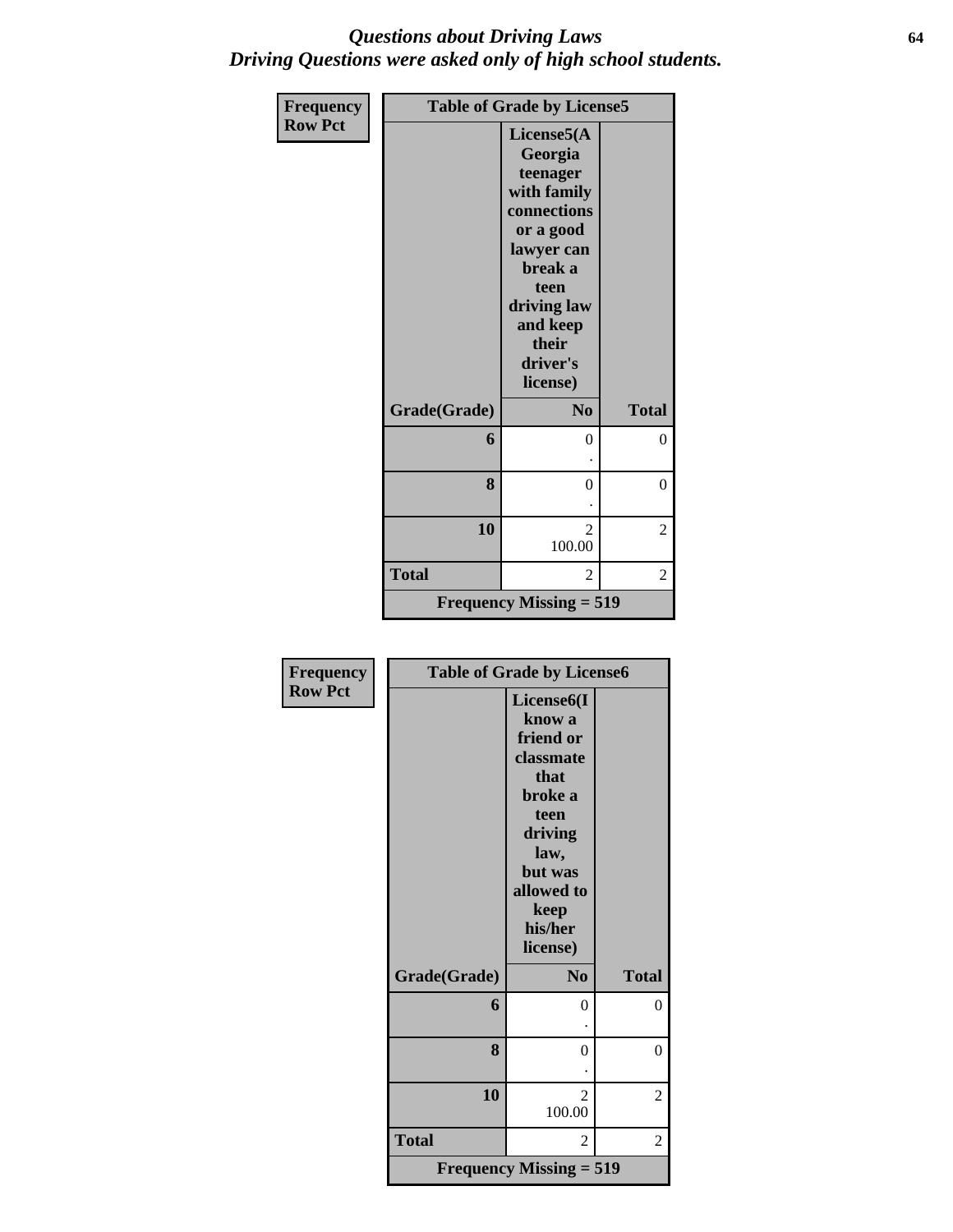### *Questions about Driving Laws* **65** *Driving Questions were asked only of high school students.*

| <b>Frequency</b> |                           | <b>Table of Grade by License7</b>                                                                                     |                  |  |  |
|------------------|---------------------------|-----------------------------------------------------------------------------------------------------------------------|------------------|--|--|
| <b>Row Pct</b>   |                           | License7(A<br>student<br>under the<br>age of 18<br>cam loser<br>his/her<br>driving<br>privileges<br>if he or<br>she:) |                  |  |  |
|                  | Grade(Grade)              | All of the<br>above                                                                                                   | <b>Total</b>     |  |  |
|                  | 6                         | 0                                                                                                                     | $\theta$         |  |  |
|                  | 8                         | 0                                                                                                                     | $\boldsymbol{0}$ |  |  |
|                  | 10                        | $\overline{\mathcal{L}}$<br>100.00                                                                                    | $\overline{c}$   |  |  |
|                  | <b>Total</b>              | $\overline{2}$                                                                                                        | 2                |  |  |
|                  | Frequency Missing $= 519$ |                                                                                                                       |                  |  |  |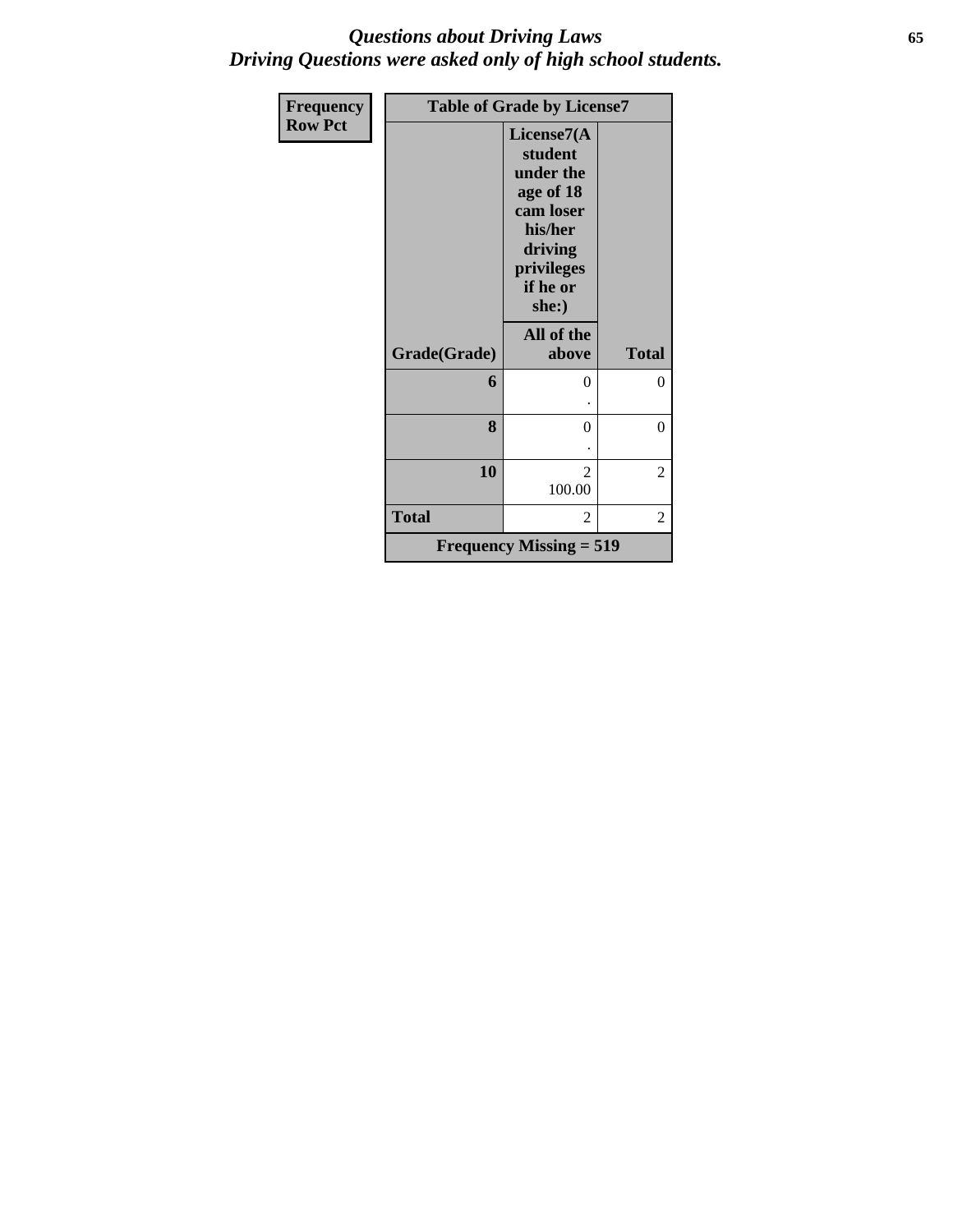# *Select Results by Gender* **66**

| Frequency      | <b>Table of SchoolClimate2 by Gender</b>          |                                 |              |              |  |
|----------------|---------------------------------------------------|---------------------------------|--------------|--------------|--|
| <b>Col Pct</b> | SchoolClimate2(I<br>feel successful at<br>school) | Gender(Gender)<br><b>Female</b> | <b>Male</b>  | <b>Total</b> |  |
|                | <b>Strongly Agree</b>                             | 120<br>44.61                    | 83<br>32.94  | 203          |  |
|                | <b>Somewhat Agree</b>                             | 120<br>44.61                    | 136<br>53.97 | 256          |  |
|                | <b>Somewhat Disagree</b>                          | 23<br>8.55                      | 23<br>9.13   | 46           |  |
|                | <b>Strongly Disagree</b>                          | 6<br>2.23                       | 10<br>3.97   | 16           |  |
|                | <b>Total</b>                                      | 269                             | 252          | 521          |  |

| Frequency      | <b>Table of SchoolClimate6 by Gender</b>                 |                                 |              |              |  |
|----------------|----------------------------------------------------------|---------------------------------|--------------|--------------|--|
| <b>Col Pct</b> | <b>SchoolClimate6(Teachers</b><br>treat me with respect) | Gender(Gender)<br><b>Female</b> | <b>Male</b>  | <b>Total</b> |  |
|                | <b>Strongly Agree</b>                                    | 138<br>51.30                    | 101<br>40.08 | 239          |  |
|                | <b>Somewhat Agree</b>                                    | 86<br>31.97                     | 85<br>33.73  | 171          |  |
|                | <b>Somewhat Disagree</b>                                 | 31<br>11.52                     | 33<br>13.10  | 64           |  |
|                | <b>Strongly Disagree</b>                                 | 14<br>5.20                      | 33<br>13.10  | 47           |  |
|                | Total                                                    | 269                             | 252          | 521          |  |

| <b>Frequency</b> | <b>Table of SchoolClimate8 by Gender</b>                                             |               |                               |              |
|------------------|--------------------------------------------------------------------------------------|---------------|-------------------------------|--------------|
| <b>Col Pct</b>   | <b>SchoolClimate8(Students</b><br>are frequently<br>recognized for good<br>behavior) | <b>Female</b> | Gender(Gender)<br><b>Male</b> | <b>Total</b> |
|                  | <b>Strongly Agree</b>                                                                | 95<br>35.32   | 63<br>25.00                   | 158          |
|                  | <b>Somewhat Agree</b>                                                                | 96<br>35.69   | 92<br>36.51                   | 188          |
|                  | <b>Somewhat Disagree</b>                                                             | 50<br>18.59   | 54<br>21.43                   | 104          |
|                  | <b>Strongly Disagree</b>                                                             | 28<br>10.41   | 43<br>17.06                   | 71           |
|                  | Total                                                                                | 269           | 252                           | 521          |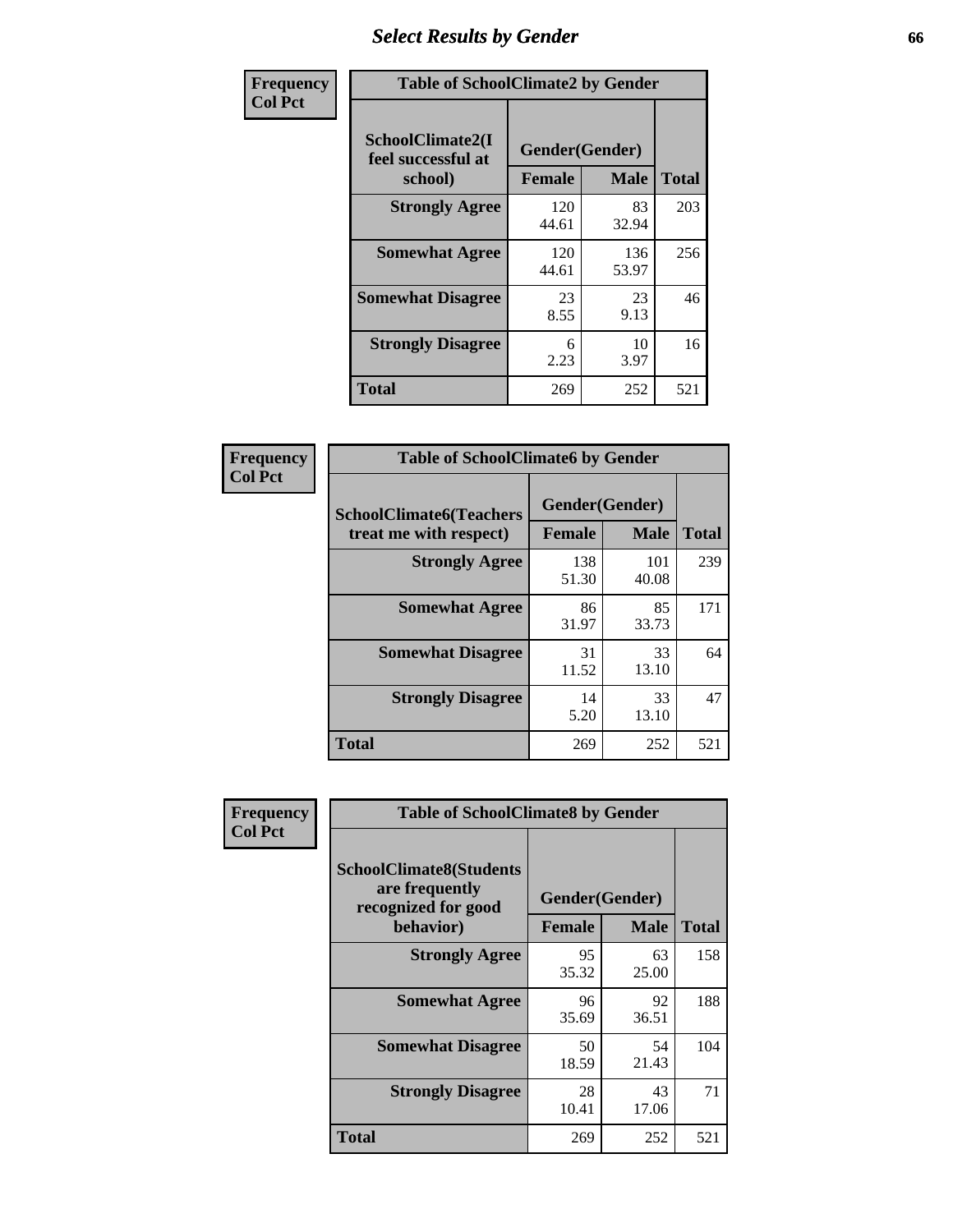## **Select Results by Gender 67**

| Frequency      | <b>Table of Gender by Dropout</b> |                                                                        |                |              |
|----------------|-----------------------------------|------------------------------------------------------------------------|----------------|--------------|
| <b>Row Pct</b> |                                   | Dropout(I<br>have<br>thought<br>about<br>dropping<br>out of<br>school) |                |              |
|                | Gender(Gender)                    | Yes                                                                    | N <sub>0</sub> | <b>Total</b> |
|                | <b>Female</b>                     | 70<br>26.02                                                            | 199<br>73.98   | 269          |
|                | <b>Male</b>                       | 72<br>28.57                                                            | 180<br>71.43   | 252          |
|                | <b>Total</b>                      | 142                                                                    | 379            | 521          |

| Frequency      | <b>Table of Gender by Dropoutreason</b> |                             |                                                                    |                          |                           |              |              |
|----------------|-----------------------------------------|-----------------------------|--------------------------------------------------------------------|--------------------------|---------------------------|--------------|--------------|
| <b>Row Pct</b> |                                         |                             | Dropoutreason(If I dropped out the<br>reason would most likely be) |                          |                           |              |              |
|                | <b>Gender</b> (Gender)                  | Won't<br><b>Drop</b><br>out | <b>Bored</b>                                                       | Family<br><b>Reasons</b> | <b>Being</b><br>  Bullied | <b>Other</b> | <b>Total</b> |
|                | <b>Female</b>                           | 154<br>57.25                | 36<br>13.38                                                        | 29<br>10.78              | 12<br>4.46                | 38<br>14.13  | 269          |
|                | <b>Male</b>                             | 124<br>49.21                | 46<br>18.25                                                        | 18<br>7.14               | 17<br>6.75                | 47<br>18.65  | 252          |
|                | <b>Total</b>                            | 278                         | 82                                                                 | 47                       | 29                        | 85           | 521          |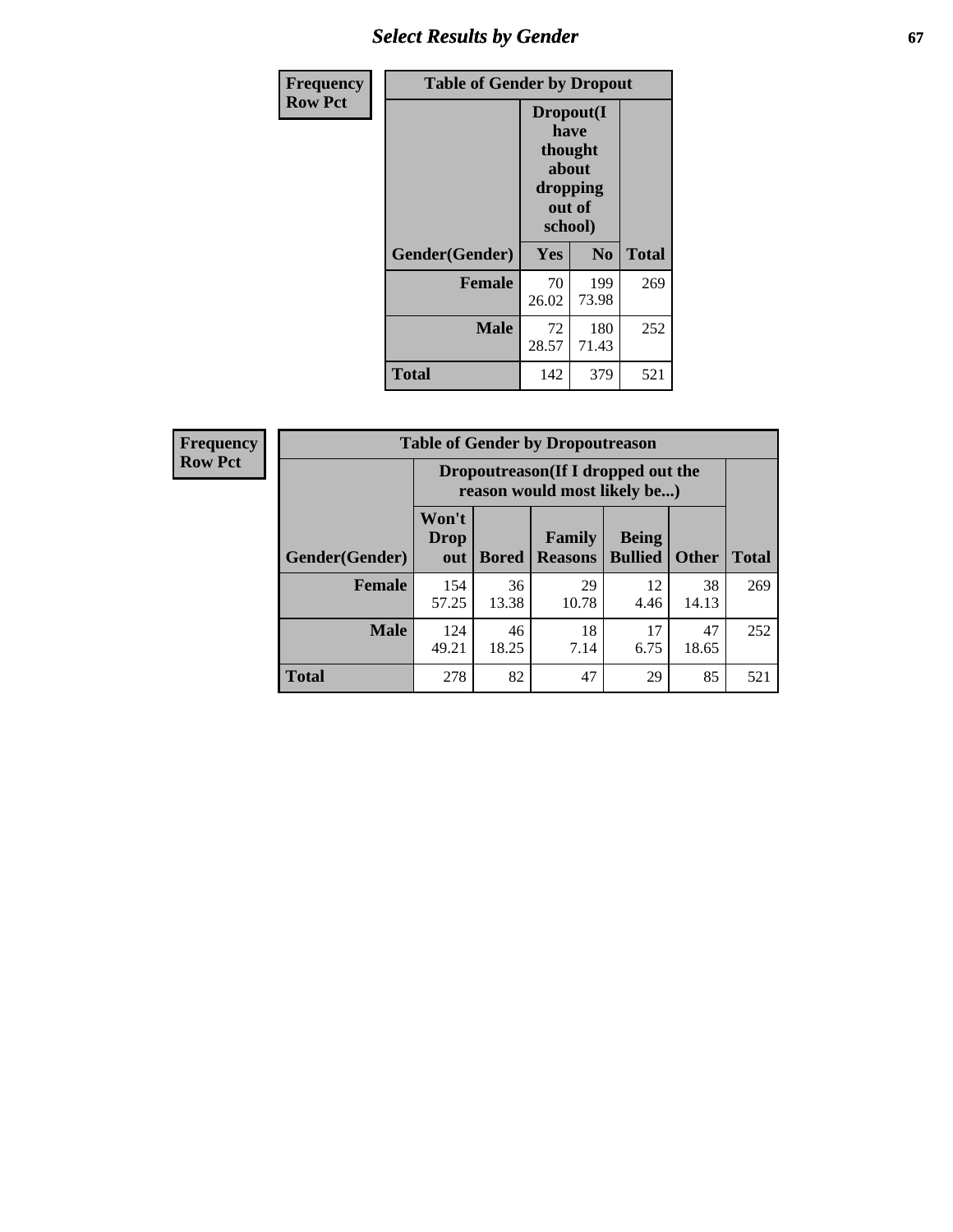*School Safety* **68**

| Frequency      | <b>Table of Gender by Bullied2</b> |                 |                |              |
|----------------|------------------------------------|-----------------|----------------|--------------|
| <b>Row Pct</b> |                                    | <b>Bullied2</b> |                |              |
|                | Gender(Gender)                     | <b>Yes</b>      | N <sub>0</sub> | <b>Total</b> |
|                | <b>Female</b>                      | 57<br>21.19     | 212<br>78.81   | 269          |
|                | <b>Male</b>                        | 65<br>25.79     | 187<br>74.21   | 252          |
|                | Total                              | 122             | 399            | 521          |

| Frequency      | <b>Table of Gender by Bulliedothers2</b> |                       |                |              |
|----------------|------------------------------------------|-----------------------|----------------|--------------|
| <b>Row Pct</b> |                                          | <b>Bulliedothers2</b> |                |              |
|                | Gender(Gender)                           | Yes                   | N <sub>0</sub> | <b>Total</b> |
|                | <b>Female</b>                            | 47<br>17.47           | 222<br>82.53   | 269          |
|                | <b>Male</b>                              | 55<br>21.83           | 197<br>78.17   | 252          |
|                | <b>Total</b>                             | 102                   | 419            | 521          |

| <b>Frequency</b> | <b>Table of Gender by Weaponschool2</b> |                      |                |              |
|------------------|-----------------------------------------|----------------------|----------------|--------------|
| <b>Row Pct</b>   |                                         | <b>Weaponschool2</b> |                |              |
|                  | Gender(Gender)                          | Yes                  | N <sub>0</sub> | <b>Total</b> |
|                  | <b>Female</b>                           | 6<br>2.23            | 263<br>97.77   | 269          |
|                  | <b>Male</b>                             | 4<br>1.59            | 248<br>98.41   | 252          |
|                  | <b>Total</b>                            | 10                   | 511            | 521          |

| Frequency      | <b>Table of Gender by Absentunsafe2</b> |               |                |              |
|----------------|-----------------------------------------|---------------|----------------|--------------|
| <b>Row Pct</b> |                                         | Absentunsafe2 |                |              |
|                | Gender(Gender)                          | Yes           | N <sub>0</sub> | <b>Total</b> |
|                | <b>Female</b>                           | 2.97          | 261<br>97.03   | 269          |
|                | <b>Male</b>                             | 12<br>4.76    | 240<br>95.24   | 252          |
|                | <b>Total</b>                            | 20            | 501            | 521          |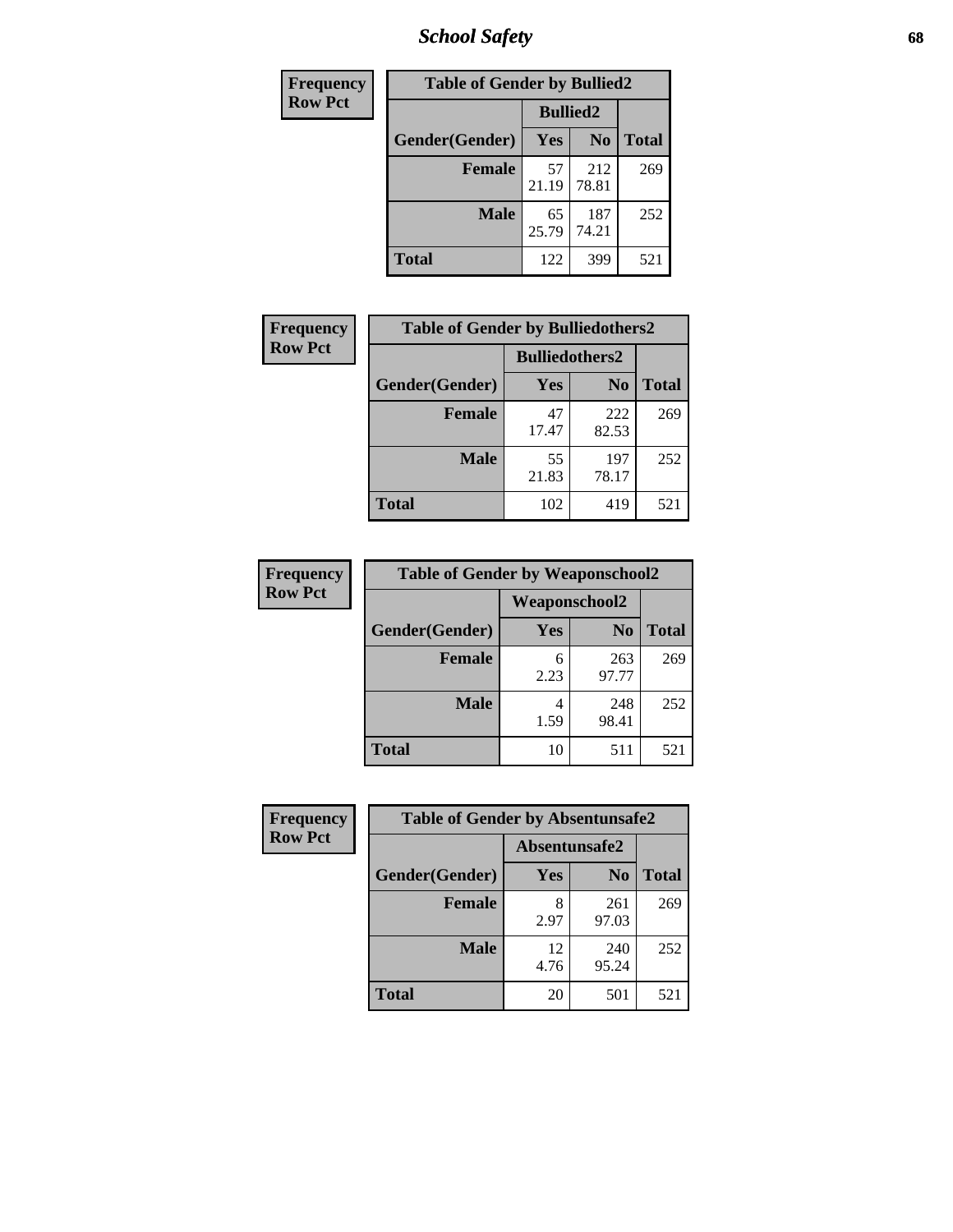*School Safety* **69**

| Frequency      | <b>Table of Gender by Gangself</b> |                                                                                                |                |              |
|----------------|------------------------------------|------------------------------------------------------------------------------------------------|----------------|--------------|
| <b>Row Pct</b> |                                    | Gangself(I<br>have<br>participated<br>in illegal gang<br>activities in<br>the past 30<br>days) |                |              |
|                | Gender(Gender)                     | Yes                                                                                            | N <sub>0</sub> | <b>Total</b> |
|                | <b>Female</b>                      | 14<br>5.20                                                                                     | 255<br>94.80   | 269          |
|                | <b>Male</b>                        | 32<br>12.70                                                                                    | 220<br>87.30   | 252          |
|                | <b>Total</b>                       | 46                                                                                             | 475            | 521          |

| Frequency      | <b>Table of Gender by Gangpeers</b> |             |                                                                                                                             |              |  |
|----------------|-------------------------------------|-------------|-----------------------------------------------------------------------------------------------------------------------------|--------------|--|
| <b>Row Pct</b> |                                     |             | <b>Gangpeers</b> (I<br>have friends<br>who have<br>participated<br>in illegal gang<br>activities in<br>the past 30<br>days) |              |  |
|                | Gender(Gender)                      | Yes         | N <sub>0</sub>                                                                                                              | <b>Total</b> |  |
|                | <b>Female</b>                       | 87<br>32.34 | 182<br>67.66                                                                                                                | 269          |  |
|                | <b>Male</b>                         | 99<br>39.29 | 153<br>60.71                                                                                                                | 252          |  |
|                | <b>Total</b>                        | 186         | 335                                                                                                                         | 521          |  |

| Frequency      | <b>Table of Gender by Pickedon2</b> |                  |                |              |
|----------------|-------------------------------------|------------------|----------------|--------------|
| <b>Row Pct</b> |                                     | <b>Pickedon2</b> |                |              |
|                | Gender(Gender)                      | Yes              | N <sub>0</sub> | <b>Total</b> |
|                | <b>Female</b>                       | 118<br>43.87     | 151<br>56.13   | 269          |
|                | <b>Male</b>                         | 119<br>47.22     | 133<br>52.78   | 252          |
|                | <b>Total</b>                        | 237              | 284            | 521          |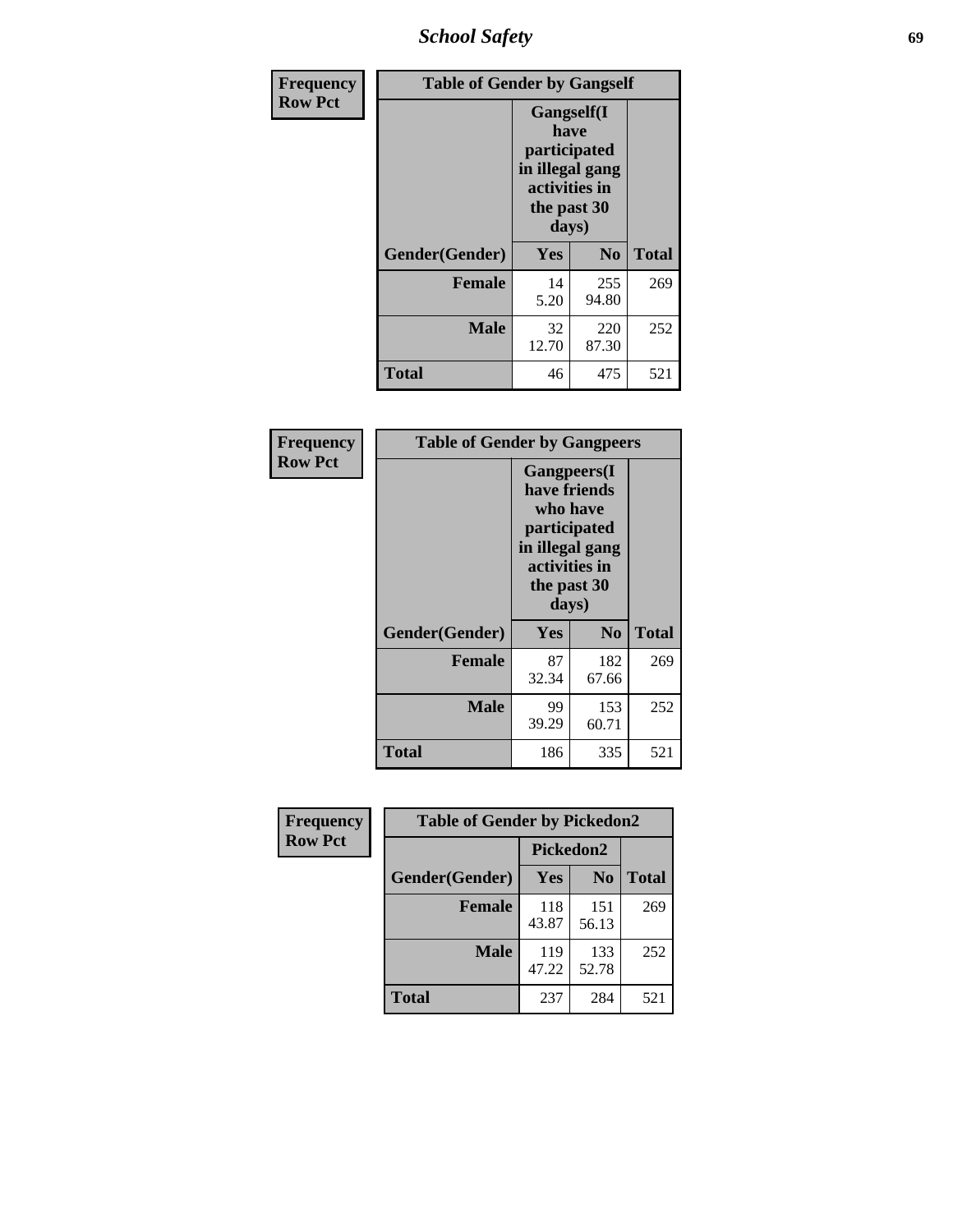*School Safety* **70**

| Frequency      | <b>Table of Gender by Safeschool2</b> |              |                |              |
|----------------|---------------------------------------|--------------|----------------|--------------|
| <b>Row Pct</b> |                                       | Safeschool2  |                |              |
|                | Gender(Gender)                        | Yes          | N <sub>0</sub> | <b>Total</b> |
|                | <b>Female</b>                         | 210<br>78.07 | 59<br>21.93    | 269          |
|                | <b>Male</b>                           | 176<br>69.84 | 76<br>30.16    | 252          |
|                | <b>Total</b>                          | 386          | 135            | 521          |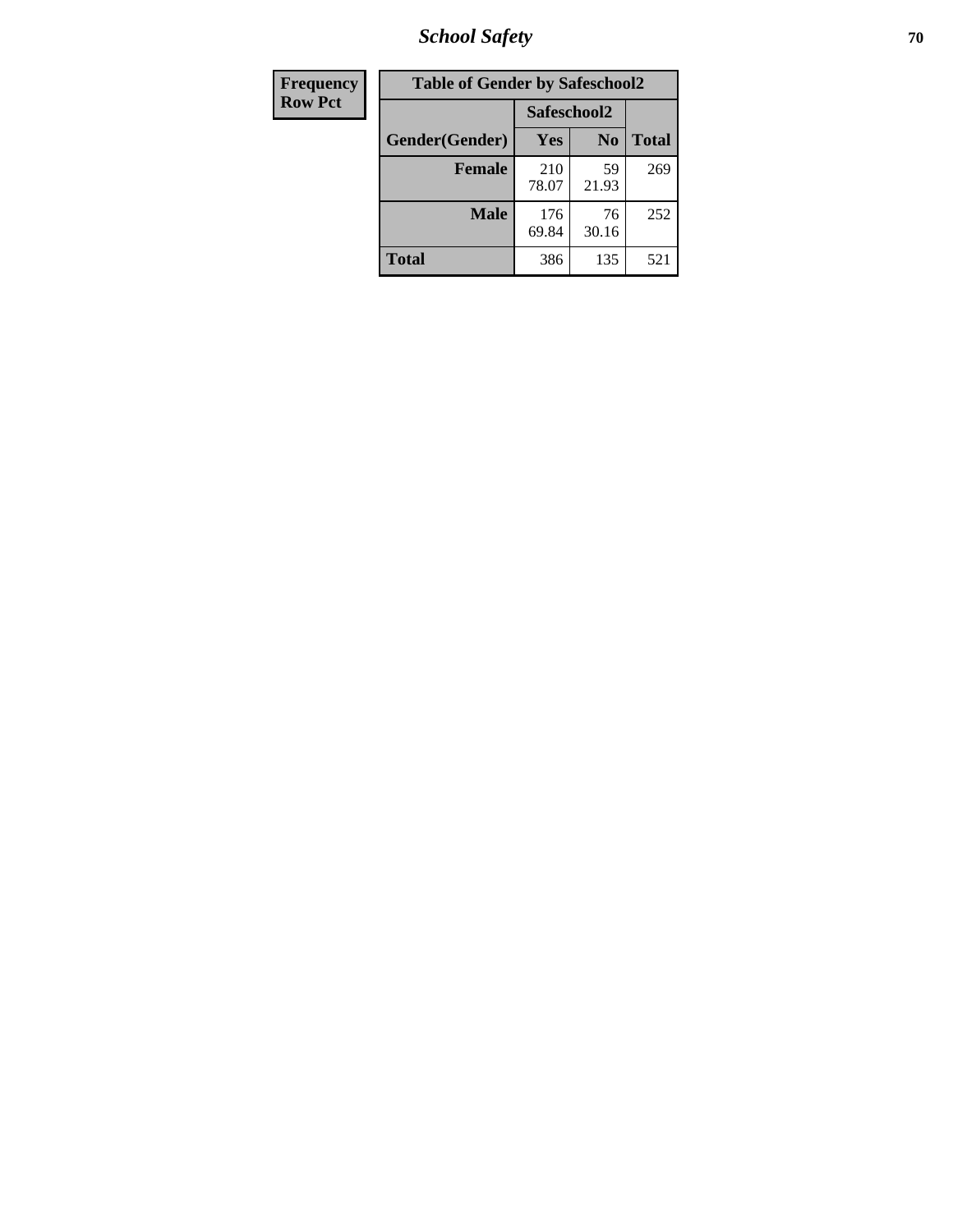# *Incidence of Drug Use* <sup>71</sup>

| <b>Frequency</b> | <b>Table of Gender by AlcoholAlt</b> |                                          |                |              |
|------------------|--------------------------------------|------------------------------------------|----------------|--------------|
| <b>Row Pct</b>   |                                      | AlcoholAlt(Alcohol<br>use, past 30 days) |                |              |
|                  | Gender(Gender)                       | <b>Yes</b>                               | N <sub>0</sub> | <b>Total</b> |
|                  | <b>Female</b>                        | 20<br>7.43                               | 249<br>92.57   | 269          |
|                  | <b>Male</b>                          | 25<br>9.92                               | 227<br>90.08   | 252          |
|                  | <b>Total</b>                         | 45                                       | 476            | 521          |

| <b>Frequency</b> | <b>Table of Gender by TobaccoAny</b> |                                          |                |              |
|------------------|--------------------------------------|------------------------------------------|----------------|--------------|
| <b>Row Pct</b>   |                                      | TobaccoAny(Tobacco<br>use, past 30 days) |                |              |
|                  | Gender(Gender)                       | Yes                                      | N <sub>0</sub> | <b>Total</b> |
|                  | Female                               | 12<br>4.46                               | 257<br>95.54   | 269          |
|                  | <b>Male</b>                          | 21<br>8.33                               | 231<br>91.67   | 252          |
|                  | <b>Total</b>                         | 33                                       | 488            | 521          |

| <b>Frequency</b> | <b>Table of Gender by MarijuanaAlt</b>       |            |                |              |
|------------------|----------------------------------------------|------------|----------------|--------------|
| <b>Row Pct</b>   | MarijuanaAlt(Marijuana<br>use, past 30 days) |            |                |              |
|                  | Gender(Gender)                               | <b>Yes</b> | N <sub>0</sub> | <b>Total</b> |
|                  | <b>Female</b>                                | 7<br>2.60  | 262<br>97.40   | 269          |
|                  | <b>Male</b>                                  | 19<br>7.54 | 233<br>92.46   | 252          |
|                  | <b>Total</b>                                 | 26         | 495            | 521          |

| <b>Frequency</b> | <b>Table of Gender by OtherDrugAny</b> |                                                      |                |              |
|------------------|----------------------------------------|------------------------------------------------------|----------------|--------------|
| <b>Row Pct</b>   |                                        | <b>OtherDrugAny(Other</b><br>drug use, past 30 days) |                |              |
|                  | Gender(Gender)                         | <b>Yes</b>                                           | N <sub>0</sub> | <b>Total</b> |
|                  | <b>Female</b>                          | 15<br>5.58                                           | 254<br>94.42   | 269          |
|                  | <b>Male</b>                            | 20<br>7.94                                           | 232<br>92.06   | 252          |
|                  | <b>Total</b>                           | 35                                                   | 486            | 521          |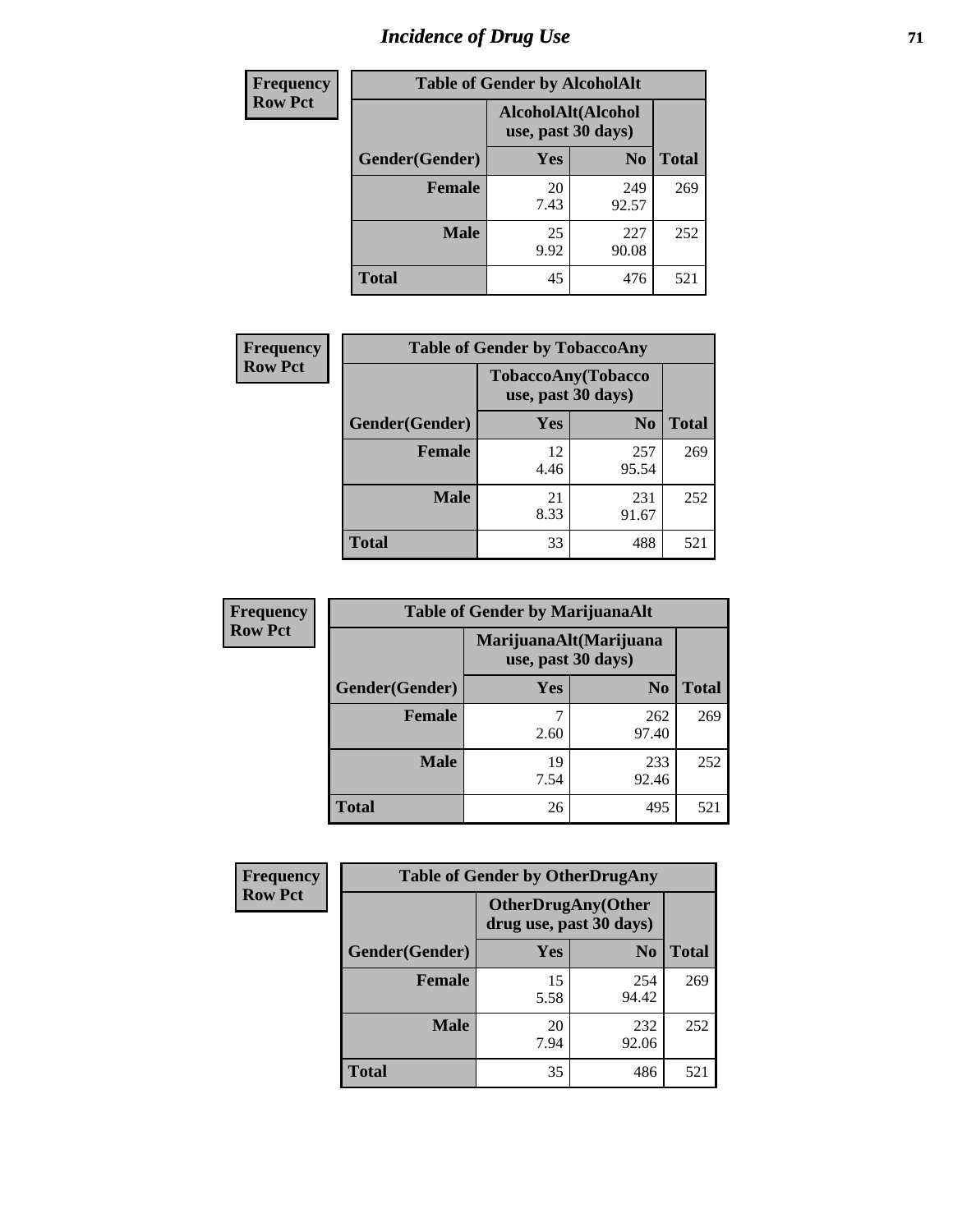### *Average Age at Onset of Use* **72** *Results for "Average Age at Onset of Use" questions exclude students who said they did not use that substance*

#### **Gender=Female**

| <b>Variable</b>                 | <b>Label</b>                                                       | <b>Mean</b> |
|---------------------------------|--------------------------------------------------------------------|-------------|
| Alcoholinit2                    | I started using alcohol when I was                                 | 11.16       |
| Cigarettesinit2                 | I started smoking tobacco when I was                               | 11.95       |
| Smokelessinit2                  | I started chewing tobacco when I was                               | 11.50       |
| Marijuanainit2                  | I started using marijuana when I was                               | 12.14       |
| Cocaineinit2                    | I started using cocaine when I was                                 |             |
| Inhalantsinit2                  | I started using inhalants when I was                               | 10.44       |
| Steroidsinit2                   | I started using steroids when I was                                | 10.25       |
| Ecstasyinit2                    | I started using ecstasy when I was                                 | 13.00       |
| Methinit2                       | I started using methamphetamines when I was                        |             |
| Hallucinogensinit2              | I started using hallucinogens when I was                           | 8.00        |
| Prescription in it <sub>2</sub> | I started using prescription drugs not prescribed to me when I was | 10.29       |

#### **Gender=Male**

| <b>Variable</b>                 | Label                                                              | <b>Mean</b> |
|---------------------------------|--------------------------------------------------------------------|-------------|
| Alcoholinit2                    | I started using alcohol when I was                                 | 11.05       |
| Cigarettesinit2                 | I started smoking tobacco when I was                               | 11.30       |
| Smokelessinit2                  | I started chewing tobacco when I was                               | 10.75       |
| Marijuanainit2                  | I started using marijuana when I was                               | 11.84       |
| Cocaineinit2                    | I started using cocaine when I was                                 | 11.40       |
| Inhalantsinit2                  | I started using inhalants when I was                               | 9.64        |
| Steroidsinit2                   | I started using steroids when I was                                | 8.00        |
| Ecstasyinit2                    | I started using ecstasy when I was                                 | 8.00        |
| Methinit2                       | I started using methamphetamines when I was                        | 8.00        |
| Hallucinogensinit2              | I started using hallucinogens when I was                           | 8.00        |
| Prescription in it <sub>2</sub> | I started using prescription drugs not prescribed to me when I was | 9.78        |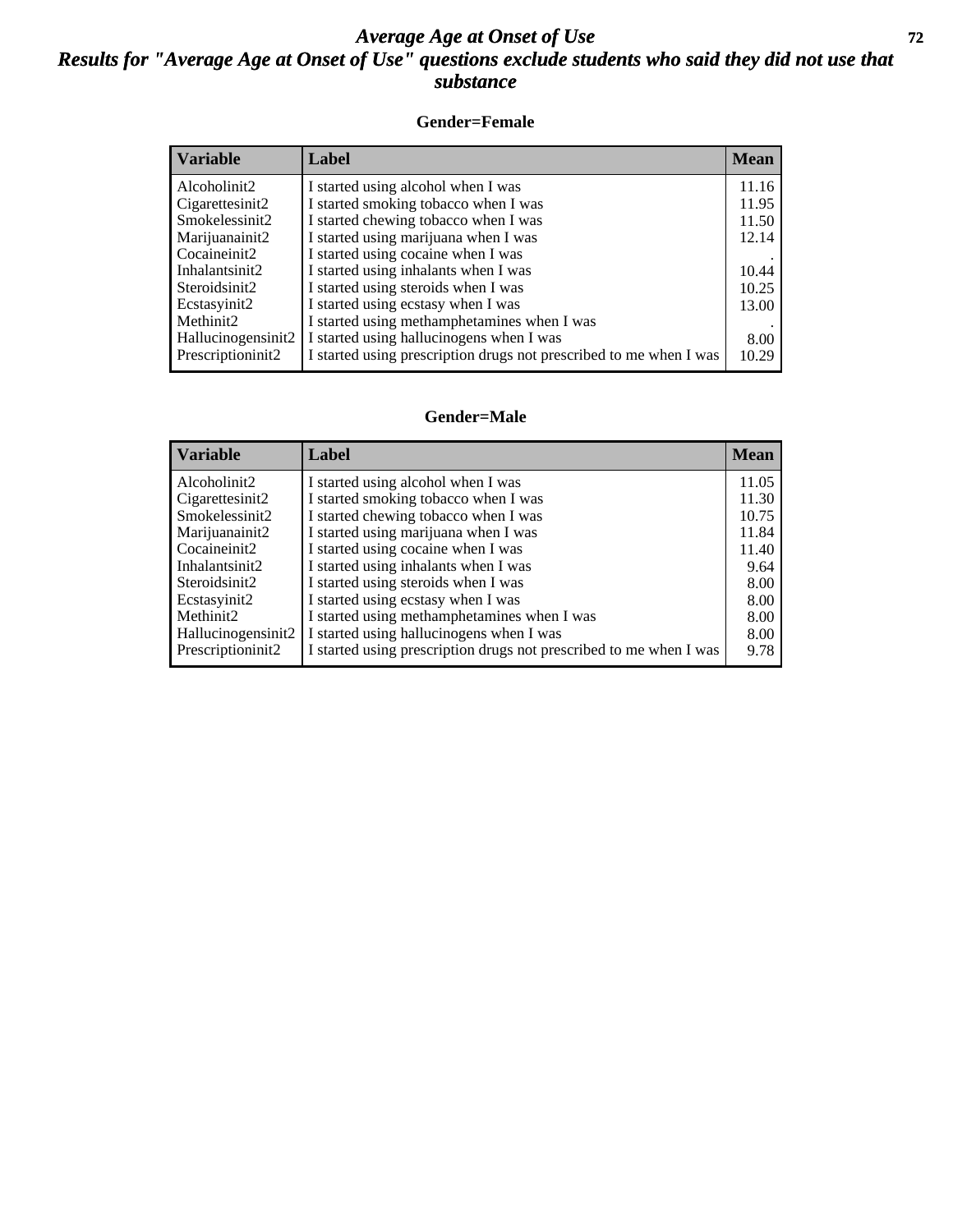# *I Think These Drugs are Harmful* **73**

| Frequency      | <b>Table of Gender by Alcoholharmdich</b> |                                                   |                |              |
|----------------|-------------------------------------------|---------------------------------------------------|----------------|--------------|
| <b>Row Pct</b> |                                           | Alcoholharmdich(I<br>think alcohol is<br>harmful) |                |              |
|                | Gender(Gender)                            | Yes                                               | N <sub>0</sub> | <b>Total</b> |
|                | <b>Female</b>                             | 223<br>82.90                                      | 46<br>17.10    | 269          |
|                | <b>Male</b>                               | 206<br>81.75                                      | 46<br>18.25    | 252          |
|                | Total                                     | 429                                               | 92             | 521          |

| Frequency      | <b>Table of Gender by Tobaccoharmdich</b> |                                                   |                |              |
|----------------|-------------------------------------------|---------------------------------------------------|----------------|--------------|
| <b>Row Pct</b> |                                           | Tobaccoharmdich(I<br>think tobacco is<br>harmful) |                |              |
|                | Gender(Gender)                            | <b>Yes</b>                                        | N <sub>0</sub> | <b>Total</b> |
|                | <b>Female</b>                             | 242<br>89.96                                      | 27<br>10.04    | 269          |
|                | <b>Male</b>                               | 218<br>86.51                                      | 34<br>13.49    | 252          |
|                | <b>Total</b>                              | 460                                               | 61             | 521          |

| Frequency      | <b>Table of Gender by Marijuanaharmdich</b> |                                                       |                |              |  |
|----------------|---------------------------------------------|-------------------------------------------------------|----------------|--------------|--|
| <b>Row Pct</b> |                                             | Marijuanaharmdich(I<br>think marijuana is<br>harmful) |                |              |  |
|                | Gender(Gender)                              | <b>Yes</b>                                            | N <sub>0</sub> | <b>Total</b> |  |
|                | <b>Female</b>                               | 233<br>86.62                                          | 36<br>13.38    | 269          |  |
|                | <b>Male</b>                                 | 207<br>82.14                                          | 45<br>17.86    | 252          |  |
|                | <b>Total</b>                                | 440                                                   | 81             | 521          |  |

| Frequency      | <b>Table of Gender by Otherdrugharmdich</b> |                                                          |                |              |
|----------------|---------------------------------------------|----------------------------------------------------------|----------------|--------------|
| <b>Row Pct</b> |                                             | Otherdrugharmdich(I<br>think other drugs are<br>harmful) |                |              |
|                | Gender(Gender)                              | <b>Yes</b>                                               | N <sub>0</sub> | <b>Total</b> |
|                | <b>Female</b>                               | 245<br>91.08                                             | 24<br>8.92     | 269          |
|                | <b>Male</b>                                 | 216<br>85.71                                             | 36<br>14.29    | 252          |
|                | <b>Total</b>                                | 461                                                      | 60             | 521          |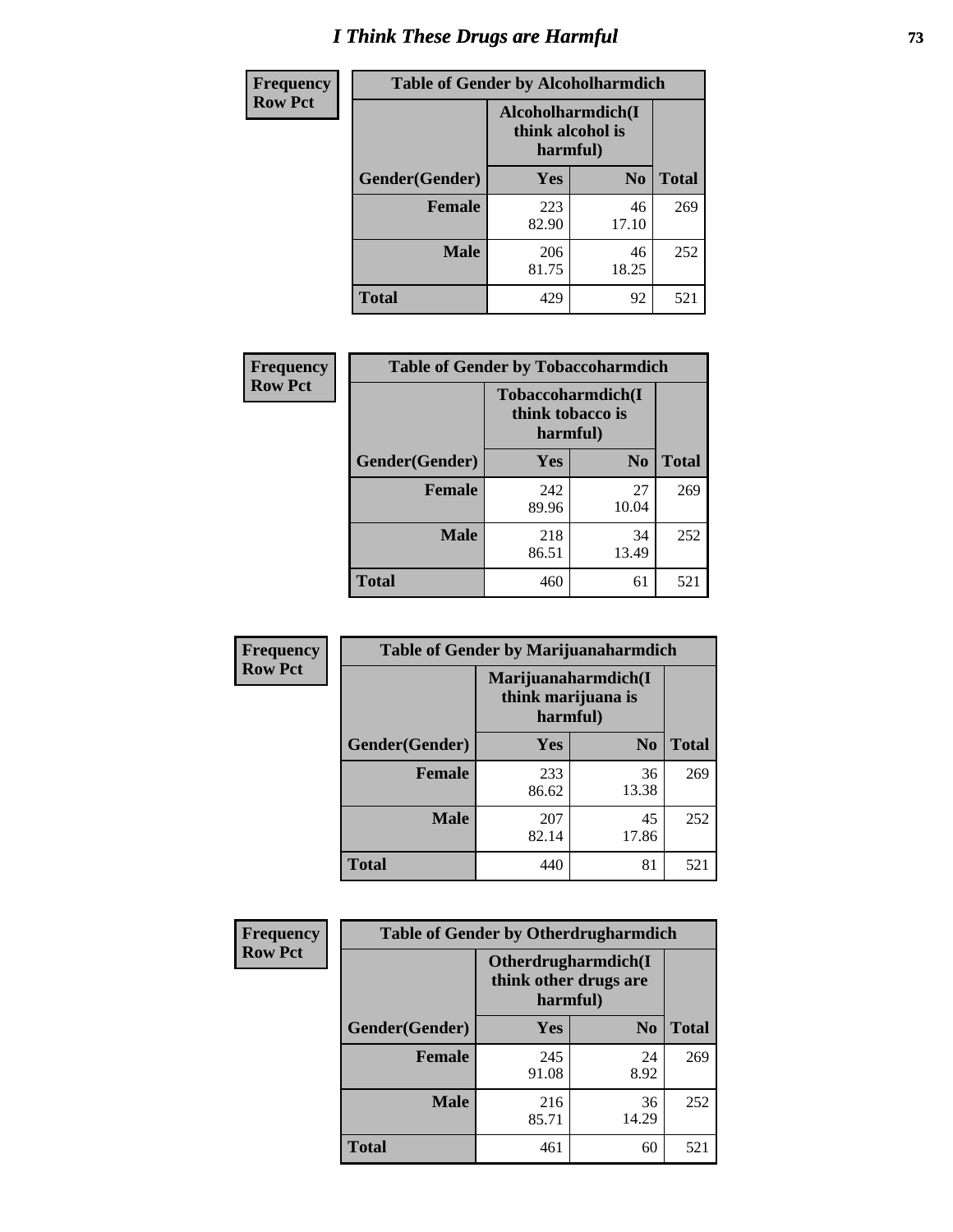| <b>Frequency</b> | <b>Table of Gender by Alcohollocation1</b> |                                                               |              |              |  |
|------------------|--------------------------------------------|---------------------------------------------------------------|--------------|--------------|--|
| <b>Row Pct</b>   |                                            | <b>Alcohollocation1(Places</b><br><b>Friends Use Alcohol)</b> |              |              |  |
|                  | Gender(Gender)                             |                                                               | Do Not Use   | <b>Total</b> |  |
|                  | <b>Female</b>                              | 76<br>28.25                                                   | 193<br>71.75 | 269          |  |
|                  | <b>Male</b>                                | 61<br>24.21                                                   | 191<br>75.79 | 252          |  |
|                  | Total                                      | 137                                                           | 384          | 521          |  |

| <b>Frequency</b> | <b>Table of Gender by Alcohollocation2</b> |              |                                                               |              |
|------------------|--------------------------------------------|--------------|---------------------------------------------------------------|--------------|
| <b>Row Pct</b>   |                                            |              | <b>Alcohollocation2(Places</b><br><b>Friends Use Alcohol)</b> |              |
|                  | Gender(Gender)                             |              | Home                                                          | <b>Total</b> |
|                  | <b>Female</b>                              | 226<br>84.01 | 43<br>15.99                                                   | 269          |
|                  | <b>Male</b>                                | 221<br>87.70 | 31<br>12.30                                                   | 252          |
|                  | <b>Total</b>                               | 447          | 74                                                            | 521          |

| Frequency      | <b>Table of Gender by Alcohollocation3</b> |                                                               |               |              |
|----------------|--------------------------------------------|---------------------------------------------------------------|---------------|--------------|
| <b>Row Pct</b> |                                            | <b>Alcohollocation3(Places</b><br><b>Friends Use Alcohol)</b> |               |              |
|                | Gender(Gender)                             |                                                               | <b>School</b> | <b>Total</b> |
|                | <b>Female</b>                              | 266<br>98.88                                                  | 3<br>1.12     | 269          |
|                | <b>Male</b>                                | 248<br>98.41                                                  | 1.59          | 252          |
|                | <b>Total</b>                               | 514                                                           |               | 521          |

| <b>Frequency</b> | <b>Table of Gender by Alcohollocation4</b> |              |                                                               |              |
|------------------|--------------------------------------------|--------------|---------------------------------------------------------------|--------------|
| <b>Row Pct</b>   |                                            |              | <b>Alcohollocation4(Places</b><br><b>Friends Use Alcohol)</b> |              |
|                  | Gender(Gender)                             |              | Car                                                           | <b>Total</b> |
|                  | <b>Female</b>                              | 261<br>97.03 | 8<br>2.97                                                     | 269          |
|                  | <b>Male</b>                                | 248<br>98.41 | 4<br>1.59                                                     | 252          |
|                  | <b>Total</b>                               | 509          | 12                                                            | 521          |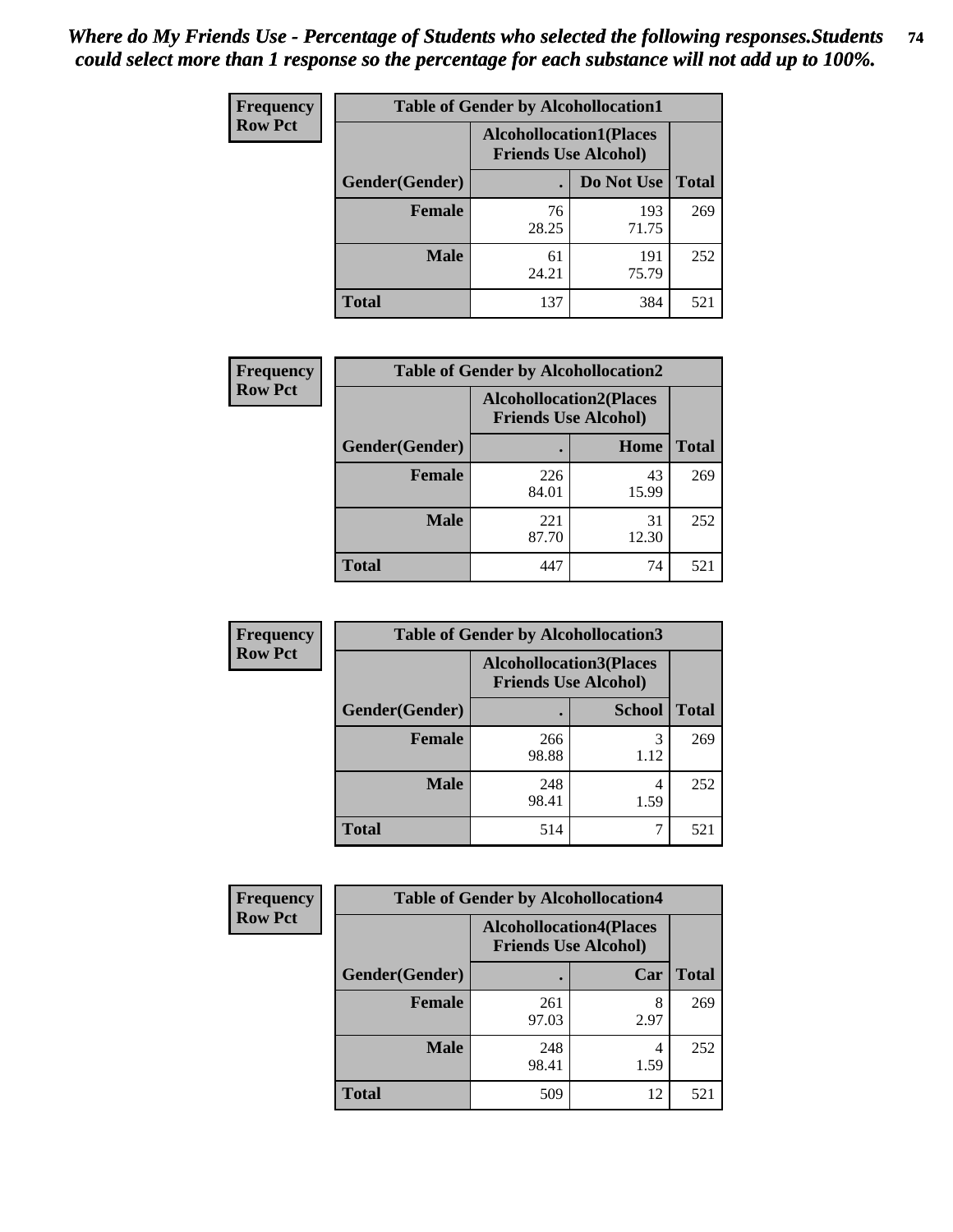| <b>Frequency</b> | <b>Table of Gender by Alcohollocation5</b> |                                                               |                          |              |
|------------------|--------------------------------------------|---------------------------------------------------------------|--------------------------|--------------|
| <b>Row Pct</b>   |                                            | <b>Alcohollocation5(Places</b><br><b>Friends Use Alcohol)</b> |                          |              |
|                  | Gender(Gender)                             |                                                               | <b>Friend's</b><br>House | <b>Total</b> |
|                  | <b>Female</b>                              | 222<br>82.53                                                  | 47<br>17.47              | 269          |
|                  | <b>Male</b>                                | 225<br>89.29                                                  | 27<br>10.71              | 252          |
|                  | <b>Total</b>                               | 447                                                           | 74                       | 521          |

| Frequency      | <b>Table of Gender by Alcohollocation6</b> |                                                               |              |              |
|----------------|--------------------------------------------|---------------------------------------------------------------|--------------|--------------|
| <b>Row Pct</b> |                                            | <b>Alcohollocation6(Places</b><br><b>Friends Use Alcohol)</b> |              |              |
|                | <b>Gender</b> (Gender)                     |                                                               | <b>Other</b> | <b>Total</b> |
|                | <b>Female</b>                              | 235<br>87.36                                                  | 34<br>12.64  | 269          |
|                | <b>Male</b>                                | 225<br>89.29                                                  | 27<br>10.71  | 252          |
|                | <b>Total</b>                               | 460                                                           | 61           | 521          |

| Frequency      | <b>Table of Gender by Tobaccolocation1</b> |                                                               |              |              |  |
|----------------|--------------------------------------------|---------------------------------------------------------------|--------------|--------------|--|
| <b>Row Pct</b> |                                            | <b>Tobaccolocation1(Places</b><br><b>Friends Use Tobacco)</b> |              |              |  |
|                | Gender(Gender)                             |                                                               | Do Not Use   | <b>Total</b> |  |
|                | Female                                     | 36<br>13.38                                                   | 233<br>86.62 | 269          |  |
|                | <b>Male</b>                                | 47<br>18.65                                                   | 205<br>81.35 | 252          |  |
|                | <b>Total</b>                               | 83                                                            | 438          | 521          |  |

| <b>Frequency</b> | <b>Table of Gender by Tobaccolocation2</b> |                                                               |             |              |
|------------------|--------------------------------------------|---------------------------------------------------------------|-------------|--------------|
| <b>Row Pct</b>   |                                            | <b>Tobaccolocation2(Places</b><br><b>Friends Use Tobacco)</b> |             |              |
|                  | Gender(Gender)                             |                                                               | <b>Home</b> | <b>Total</b> |
|                  | Female                                     | 247<br>91.82                                                  | 22<br>8.18  | 269          |
|                  | <b>Male</b>                                | 229<br>90.87                                                  | 23<br>9.13  | 252          |
|                  | <b>Total</b>                               | 476                                                           | 45          | 521          |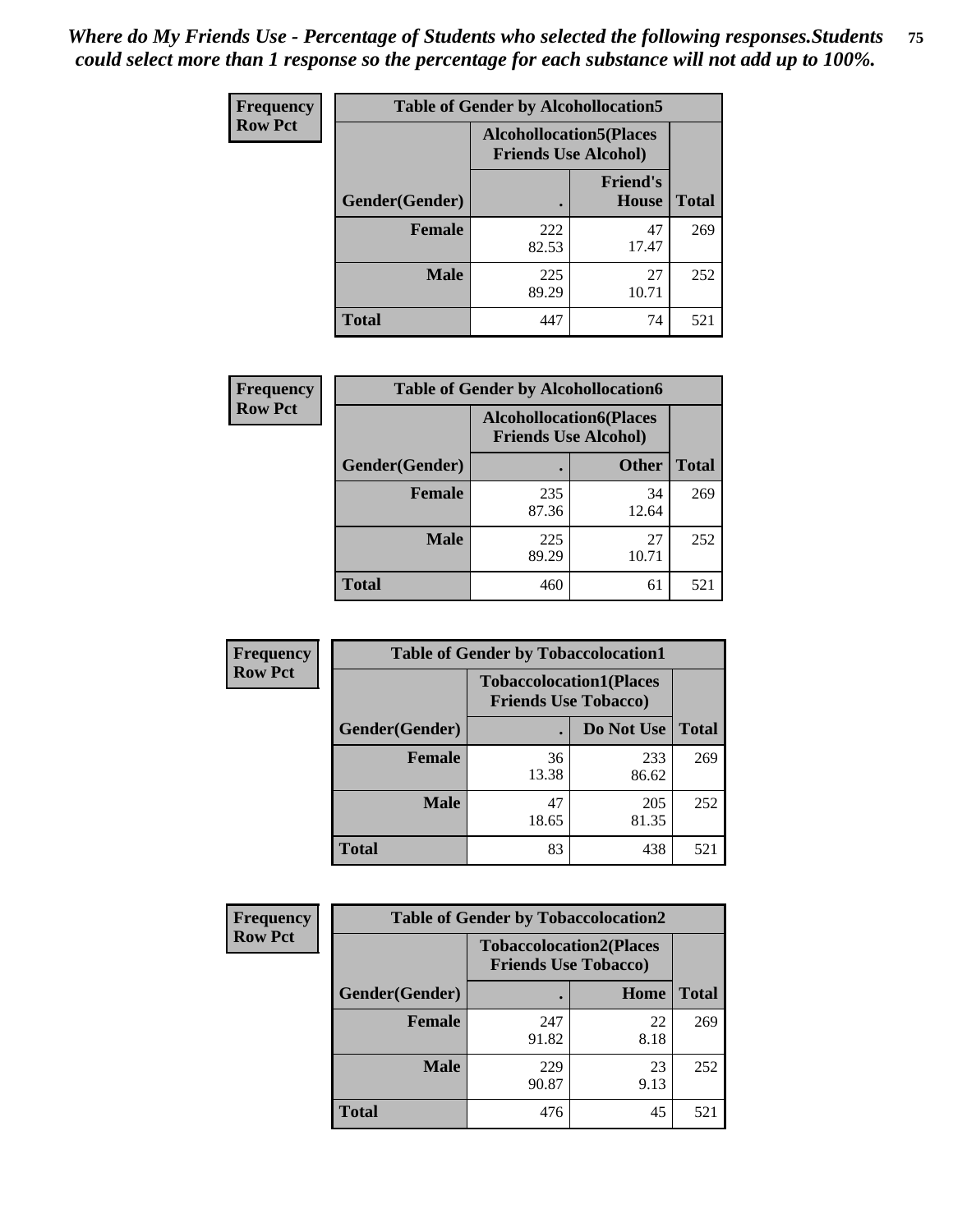| <b>Frequency</b> |                | <b>Table of Gender by Tobaccolocation3</b>                    |               |              |
|------------------|----------------|---------------------------------------------------------------|---------------|--------------|
| <b>Row Pct</b>   |                | <b>Tobaccolocation3(Places</b><br><b>Friends Use Tobacco)</b> |               |              |
|                  | Gender(Gender) |                                                               | <b>School</b> | <b>Total</b> |
|                  | Female         | 266<br>98.88                                                  | 1.12          | 269          |
|                  | <b>Male</b>    | 245<br>97.22                                                  | 2.78          | 252          |
|                  | <b>Total</b>   | 511                                                           | 10            | 521          |

| <b>Frequency</b> | <b>Table of Gender by Tobaccolocation4</b> |                                                               |      |              |
|------------------|--------------------------------------------|---------------------------------------------------------------|------|--------------|
| <b>Row Pct</b>   |                                            | <b>Tobaccolocation4(Places</b><br><b>Friends Use Tobacco)</b> |      |              |
|                  | Gender(Gender)                             |                                                               | Car  | <b>Total</b> |
|                  | <b>Female</b>                              | 262<br>97.40                                                  | 2.60 | 269          |
|                  | <b>Male</b>                                | 244<br>96.83                                                  | 3.17 | 252          |
|                  | <b>Total</b>                               | 506                                                           | 15   | 521          |

| <b>Frequency</b> | <b>Table of Gender by Tobaccolocation5</b> |                                                               |                                 |              |
|------------------|--------------------------------------------|---------------------------------------------------------------|---------------------------------|--------------|
| <b>Row Pct</b>   |                                            | <b>Tobaccolocation5(Places</b><br><b>Friends Use Tobacco)</b> |                                 |              |
|                  | Gender(Gender)                             |                                                               | <b>Friend's</b><br><b>House</b> | <b>Total</b> |
|                  | <b>Female</b>                              | 246<br>91.45                                                  | 23<br>8.55                      | 269          |
|                  | <b>Male</b>                                | 232<br>92.06                                                  | 20<br>7.94                      | 252          |
|                  | <b>Total</b>                               | 478                                                           | 43                              | 521          |

| <b>Frequency</b> | <b>Table of Gender by Tobaccolocation6</b> |                                                               |              |              |
|------------------|--------------------------------------------|---------------------------------------------------------------|--------------|--------------|
| <b>Row Pct</b>   |                                            | <b>Tobaccolocation6(Places</b><br><b>Friends Use Tobacco)</b> |              |              |
|                  | Gender(Gender)                             |                                                               | <b>Other</b> | <b>Total</b> |
|                  | Female                                     | 249<br>92.57                                                  | 20<br>7.43   | 269          |
|                  | <b>Male</b>                                | 225<br>89.29                                                  | 27<br>10.71  | 252          |
|                  | <b>Total</b>                               | 474                                                           | 47           | 521          |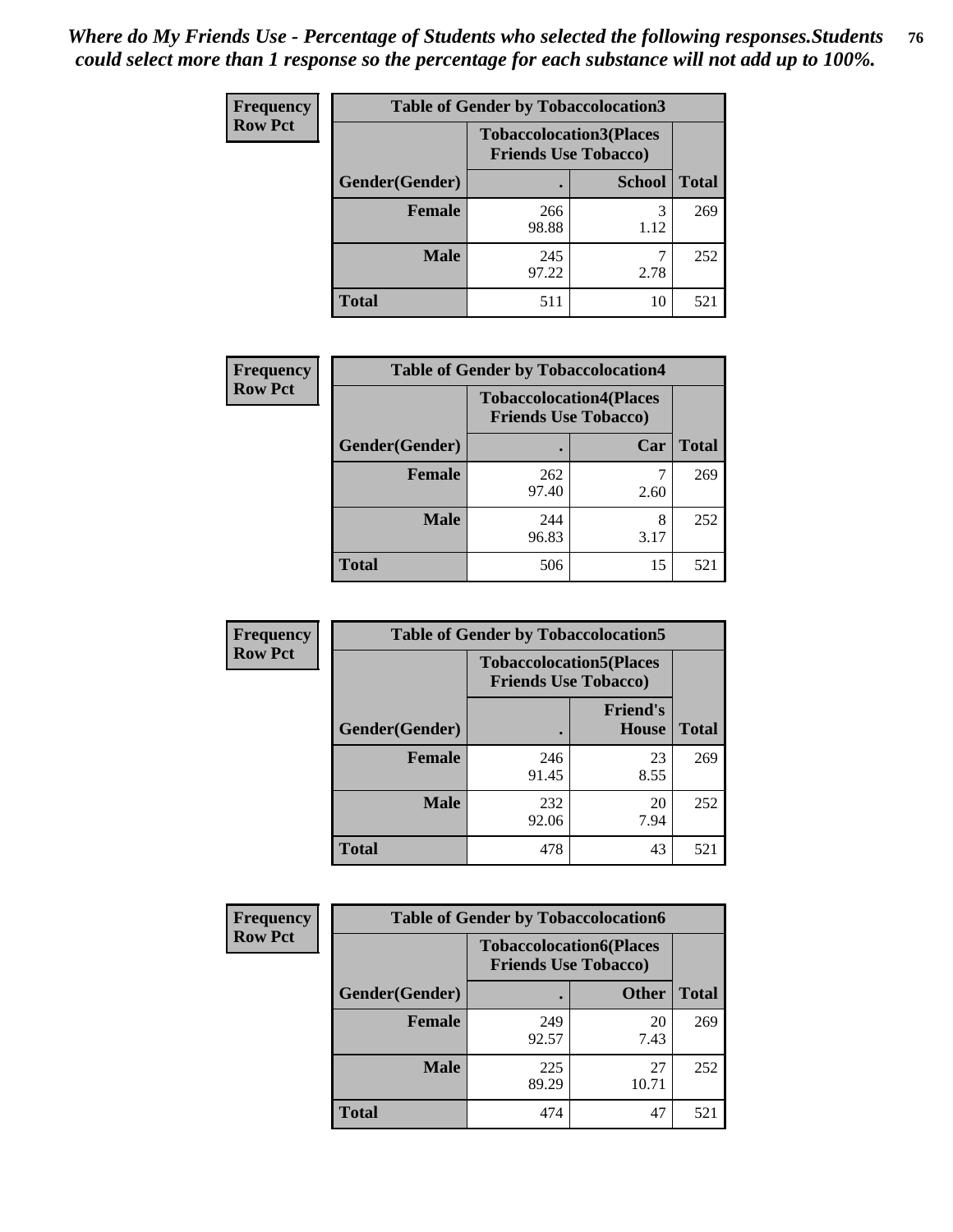| <b>Frequency</b> | <b>Table of Gender by Marijuanalocation1</b> |                                                                    |              |              |  |
|------------------|----------------------------------------------|--------------------------------------------------------------------|--------------|--------------|--|
| <b>Row Pct</b>   |                                              | <b>Marijuanalocation1(Places</b><br><b>Friends Use Marijuana</b> ) |              |              |  |
|                  | <b>Gender</b> (Gender)                       |                                                                    | Do Not Use   | <b>Total</b> |  |
|                  | <b>Female</b>                                | 28<br>10.41                                                        | 241<br>89.59 | 269          |  |
|                  | <b>Male</b>                                  | 49<br>19.44                                                        | 203<br>80.56 | 252          |  |
|                  | <b>Total</b>                                 | 77                                                                 | 444          | 521          |  |

| <b>Frequency</b> | <b>Table of Gender by Marijuanalocation2</b> |                                                                    |            |              |
|------------------|----------------------------------------------|--------------------------------------------------------------------|------------|--------------|
| <b>Row Pct</b>   |                                              | <b>Marijuanalocation2(Places</b><br><b>Friends Use Marijuana</b> ) |            |              |
|                  | Gender(Gender)                               |                                                                    | Home       | <b>Total</b> |
|                  | <b>Female</b>                                | 254<br>94.42                                                       | 15<br>5.58 | 269          |
|                  | <b>Male</b>                                  | 230<br>91.27                                                       | 22<br>8.73 | 252          |
|                  | <b>Total</b>                                 | 484                                                                | 37         | 521          |

| Frequency      |                | <b>Table of Gender by Marijuanalocation3</b> |                                                                     |              |
|----------------|----------------|----------------------------------------------|---------------------------------------------------------------------|--------------|
| <b>Row Pct</b> |                |                                              | <b>Marijuanalocation3(Places)</b><br><b>Friends Use Marijuana</b> ) |              |
|                | Gender(Gender) |                                              | <b>School</b>                                                       | <b>Total</b> |
|                | Female         | 266<br>98.88                                 | 3<br>1.12                                                           | 269          |
|                | <b>Male</b>    | 243<br>96.43                                 | Q<br>3.57                                                           | 252          |
|                | <b>Total</b>   | 509                                          | 12                                                                  | 521          |

| <b>Frequency</b> | <b>Table of Gender by Marijuanalocation4</b> |                                                                    |            |              |
|------------------|----------------------------------------------|--------------------------------------------------------------------|------------|--------------|
| <b>Row Pct</b>   |                                              | <b>Marijuanalocation4(Places</b><br><b>Friends Use Marijuana</b> ) |            |              |
|                  | Gender(Gender)                               |                                                                    | Car        | <b>Total</b> |
|                  | <b>Female</b>                                | 259<br>96.28                                                       | 10<br>3.72 | 269          |
|                  | <b>Male</b>                                  | 242<br>96.03                                                       | 10<br>3.97 | 252          |
|                  | <b>Total</b>                                 | 501                                                                | 20         | 521          |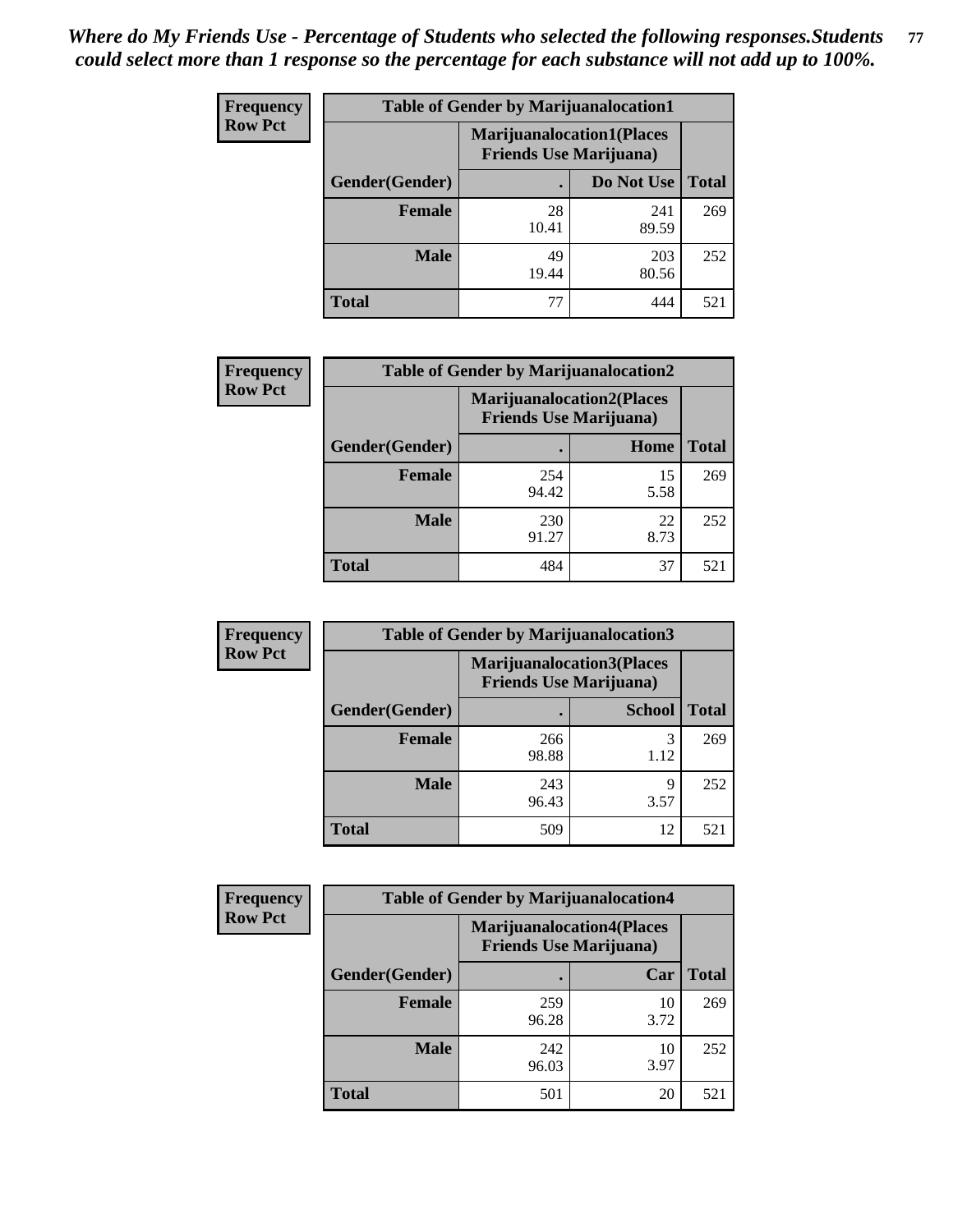| <b>Frequency</b> | <b>Table of Gender by Marijuanalocation5</b> |                                                                     |                                 |              |
|------------------|----------------------------------------------|---------------------------------------------------------------------|---------------------------------|--------------|
| <b>Row Pct</b>   |                                              | <b>Marijuanalocation5</b> (Places<br><b>Friends Use Marijuana</b> ) |                                 |              |
|                  | Gender(Gender)                               |                                                                     | <b>Friend's</b><br><b>House</b> | <b>Total</b> |
|                  | <b>Female</b>                                | 251<br>93.31                                                        | 18<br>6.69                      | 269          |
|                  | <b>Male</b>                                  | 232<br>92.06                                                        | 20<br>7.94                      | 252          |
|                  | <b>Total</b>                                 | 483                                                                 | 38                              | 521          |

| <b>Frequency</b> | <b>Table of Gender by Marijuanalocation6</b> |                                                                    |              |              |
|------------------|----------------------------------------------|--------------------------------------------------------------------|--------------|--------------|
| <b>Row Pct</b>   |                                              | <b>Marijuanalocation6(Places</b><br><b>Friends Use Marijuana</b> ) |              |              |
|                  | Gender(Gender)                               |                                                                    | <b>Other</b> | <b>Total</b> |
|                  | <b>Female</b>                                | 255<br>94.80                                                       | 14<br>5.20   | 269          |
|                  | <b>Male</b>                                  | 229<br>90.87                                                       | 23<br>9.13   | 252          |
|                  | <b>Total</b>                                 | 484                                                                | 37           | 521          |

| Frequency      | <b>Table of Gender by Otherdruglocation1</b> |                                                                                |              |              |
|----------------|----------------------------------------------|--------------------------------------------------------------------------------|--------------|--------------|
| <b>Row Pct</b> |                                              | <b>Otherdruglocation1(Places</b><br><b>Friends Use Other Illegal</b><br>Drugs) |              |              |
|                | Gender(Gender)                               |                                                                                | Do Not Use   | <b>Total</b> |
|                | Female                                       | 28<br>10.41                                                                    | 241<br>89.59 | 269          |
|                | <b>Male</b>                                  | 32<br>12.70                                                                    | 220<br>87.30 | 252          |
|                | <b>Total</b>                                 | 60                                                                             | 461          | 521          |

| Frequency      | <b>Table of Gender by Otherdruglocation2</b> |                                                                                |            |              |
|----------------|----------------------------------------------|--------------------------------------------------------------------------------|------------|--------------|
| <b>Row Pct</b> |                                              | <b>Otherdruglocation2(Places</b><br><b>Friends Use Other Illegal</b><br>Drugs) |            |              |
|                | Gender(Gender)                               |                                                                                | Home       | <b>Total</b> |
|                | Female                                       | 258<br>95.91                                                                   | 11<br>4.09 | 269          |
|                | <b>Male</b>                                  | 235<br>93.25                                                                   | 17<br>6.75 | 252          |
|                | <b>Total</b>                                 | 493                                                                            | 28         | 521          |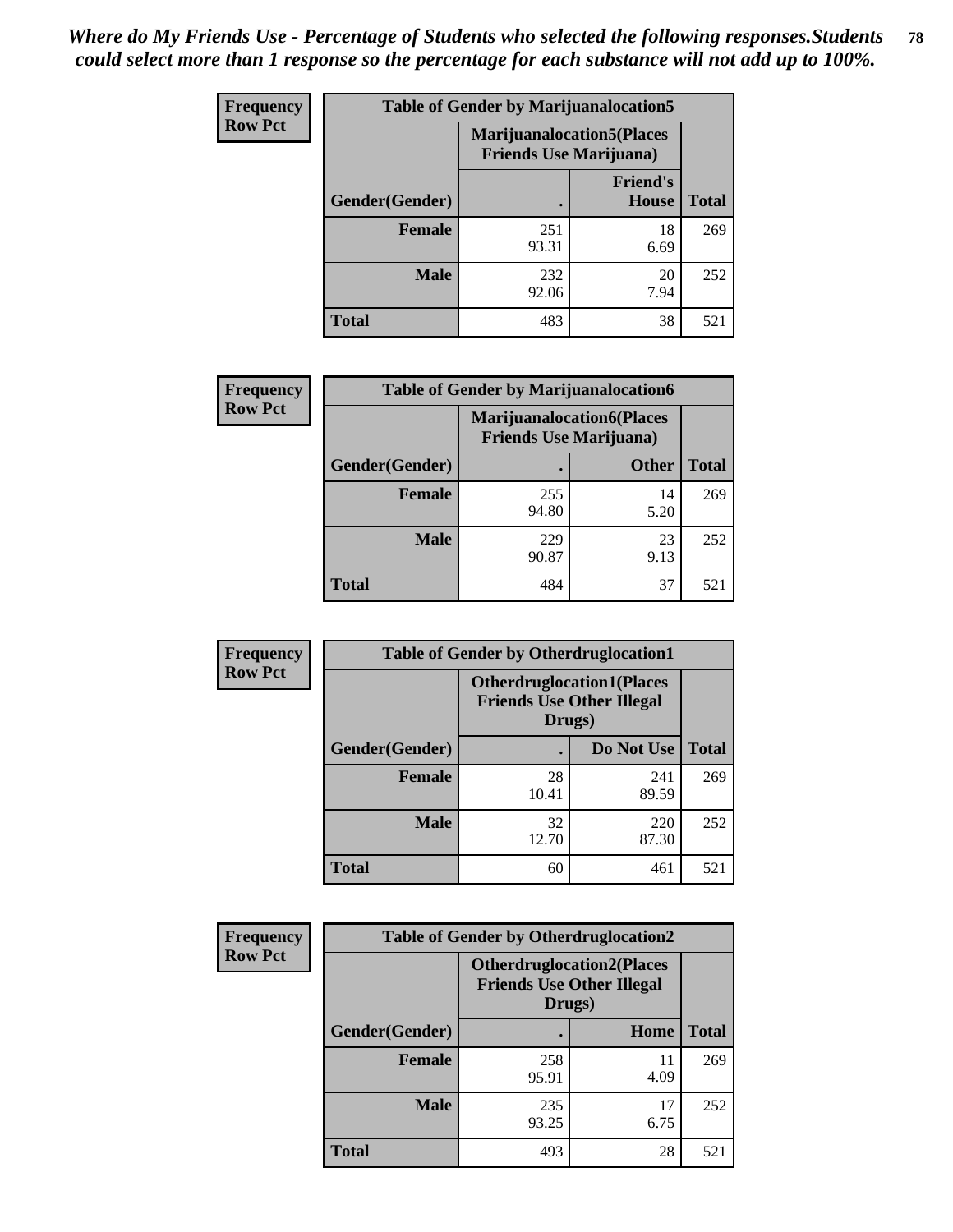| <b>Frequency</b> | <b>Table of Gender by Otherdruglocation3</b> |                                                                                |               |              |
|------------------|----------------------------------------------|--------------------------------------------------------------------------------|---------------|--------------|
| <b>Row Pct</b>   |                                              | <b>Otherdruglocation3(Places</b><br><b>Friends Use Other Illegal</b><br>Drugs) |               |              |
|                  | Gender(Gender)                               |                                                                                | <b>School</b> | <b>Total</b> |
|                  | Female                                       | 262<br>97.40                                                                   | 2.60          | 269          |
|                  | <b>Male</b>                                  | 246<br>97.62                                                                   | 6<br>2.38     | 252          |
|                  | <b>Total</b>                                 | 508                                                                            | 13            | 521          |

| <b>Frequency</b> | <b>Table of Gender by Otherdruglocation4</b> |                                            |                                  |              |
|------------------|----------------------------------------------|--------------------------------------------|----------------------------------|--------------|
| <b>Row Pct</b>   |                                              | <b>Friends Use Other Illegal</b><br>Drugs) | <b>Otherdruglocation4(Places</b> |              |
|                  | Gender(Gender)                               |                                            | Car                              | <b>Total</b> |
|                  | Female                                       | 263<br>97.77                               | 6<br>2.23                        | 269          |
|                  | <b>Male</b>                                  | 247<br>98.02                               | 5<br>1.98                        | 252          |
|                  | <b>Total</b>                                 | 510                                        | 11                               | 521          |

| Frequency      | <b>Table of Gender by Otherdruglocation5</b> |                                                                                |                                 |              |
|----------------|----------------------------------------------|--------------------------------------------------------------------------------|---------------------------------|--------------|
| <b>Row Pct</b> |                                              | <b>Otherdruglocation5(Places</b><br><b>Friends Use Other Illegal</b><br>Drugs) |                                 |              |
|                | Gender(Gender)                               |                                                                                | <b>Friend's</b><br><b>House</b> | <b>Total</b> |
|                | <b>Female</b>                                | 254<br>94.42                                                                   | 15<br>5.58                      | 269          |
|                | <b>Male</b>                                  | 241<br>95.63                                                                   | 11<br>4.37                      | 252          |
|                | <b>Total</b>                                 | 495                                                                            | 26                              | 521          |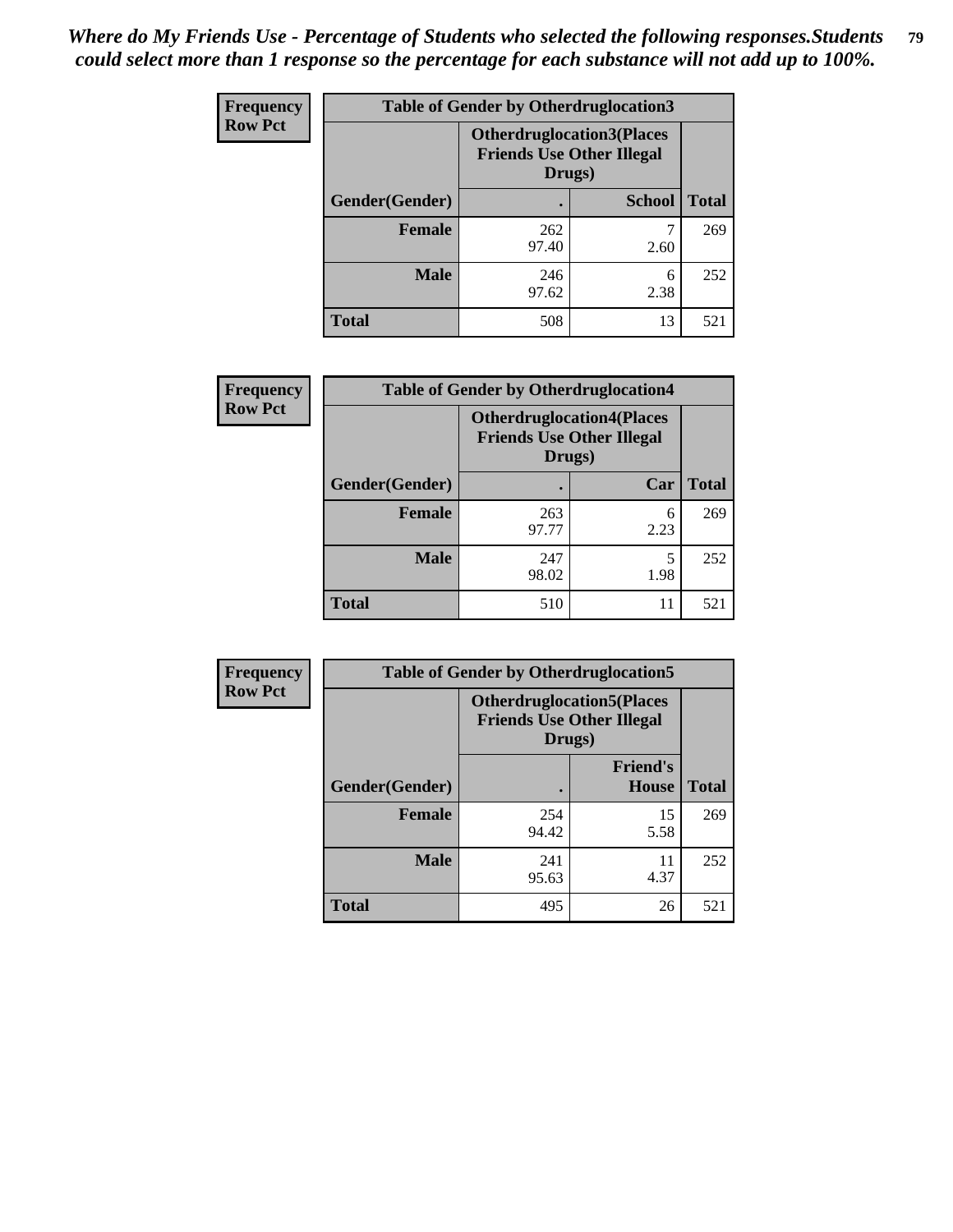| Frequency      | <b>Table of Gender by Otherdruglocation6</b> |                                            |                                  |              |
|----------------|----------------------------------------------|--------------------------------------------|----------------------------------|--------------|
| <b>Row Pct</b> |                                              | <b>Friends Use Other Illegal</b><br>Drugs) | <b>Otherdruglocation6(Places</b> |              |
|                | Gender(Gender)                               |                                            | <b>Other</b>                     | <b>Total</b> |
|                | <b>Female</b>                                | 249<br>92.57                               | 20<br>7.43                       | 269          |
|                | <b>Male</b>                                  | 233<br>92.46                               | 19<br>7.54                       | 252          |
|                | <b>Total</b>                                 | 482                                        | 39                               | 521          |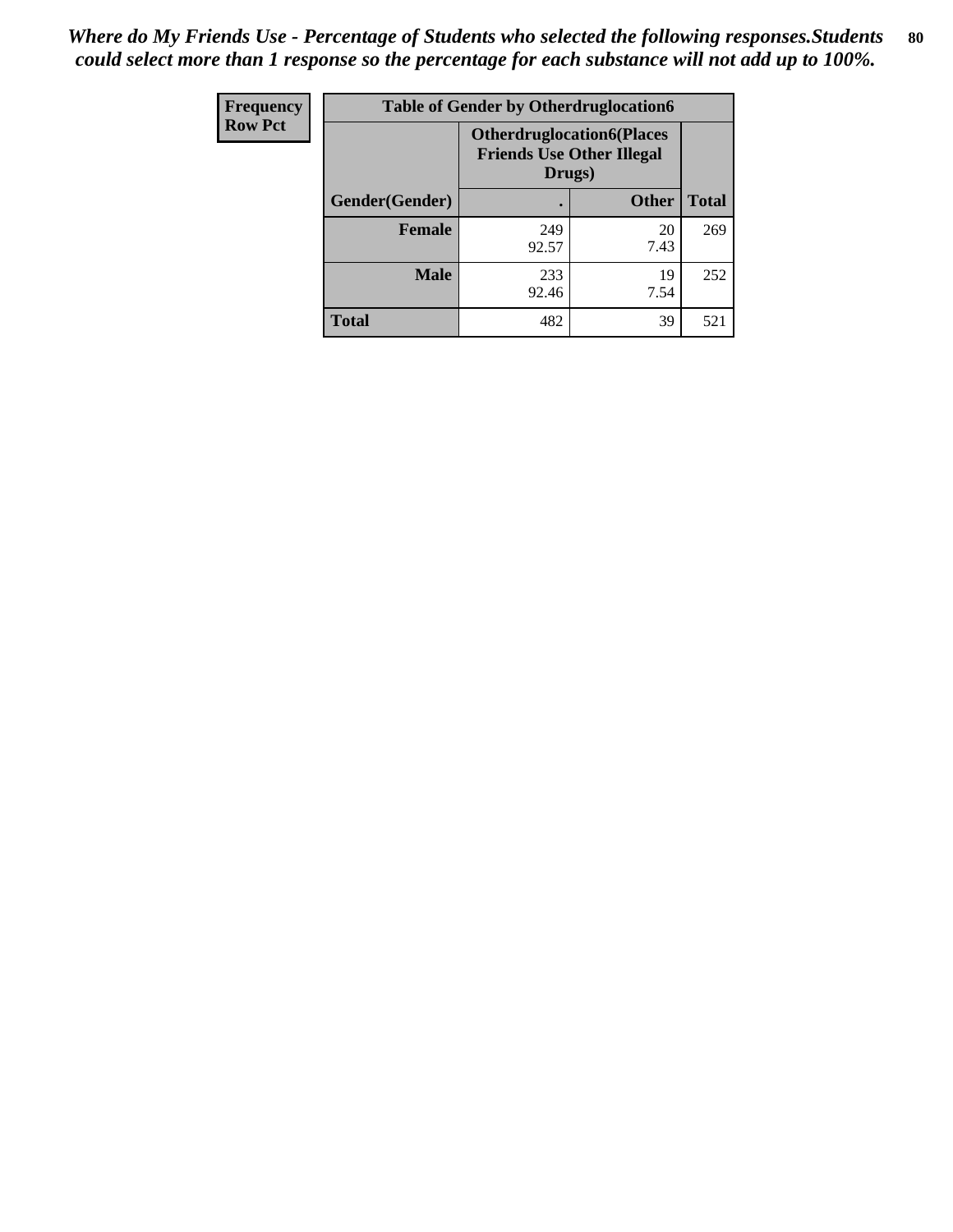| Frequency      | <b>Table of Gender by Alcoholtime1</b> |                                                          |                      |              |
|----------------|----------------------------------------|----------------------------------------------------------|----------------------|--------------|
| <b>Row Pct</b> |                                        | <b>Alcoholtime1(Times</b><br><b>Friends Use Alcohol)</b> |                      |              |
|                | Gender(Gender)                         | $\bullet$                                                | Do Not<br><b>Use</b> | <b>Total</b> |
|                | <b>Female</b>                          | 74<br>27.51                                              | 195<br>72.49         | 269          |
|                | <b>Male</b>                            | 56<br>22.22                                              | 196<br>77.78         | 252          |
|                | <b>Total</b>                           | 130                                                      | 391                  | 521          |

| <b>Frequency</b> | <b>Table of Gender by Alcoholtime2</b> |                                                          |                            |              |
|------------------|----------------------------------------|----------------------------------------------------------|----------------------------|--------------|
| <b>Row Pct</b>   |                                        | <b>Alcoholtime2(Times</b><br><b>Friends Use Alcohol)</b> |                            |              |
|                  | Gender(Gender)                         |                                                          | <b>On Way</b><br>to School | <b>Total</b> |
|                  | <b>Female</b>                          | 263<br>97.77                                             | 6<br>2.23                  | 269          |
|                  | <b>Male</b>                            | 246<br>97.62                                             | 6<br>2.38                  | 252          |
|                  | <b>Total</b>                           | 509                                                      | 12                         | 521          |

| Frequency      | <b>Table of Gender by Alcoholtime3</b> |                                                   |                                |              |
|----------------|----------------------------------------|---------------------------------------------------|--------------------------------|--------------|
| <b>Row Pct</b> |                                        | Alcoholtime3(Times<br><b>Friends Use Alcohol)</b> |                                |              |
|                | Gender(Gender)                         |                                                   | <b>During</b><br><b>School</b> | <b>Total</b> |
|                | Female                                 | 267<br>99.26                                      | 2<br>0.74                      | 269          |
|                | <b>Male</b>                            | 245<br>97.22                                      | 2.78                           | 252          |
|                | <b>Total</b>                           | 512                                               | 9                              | 521          |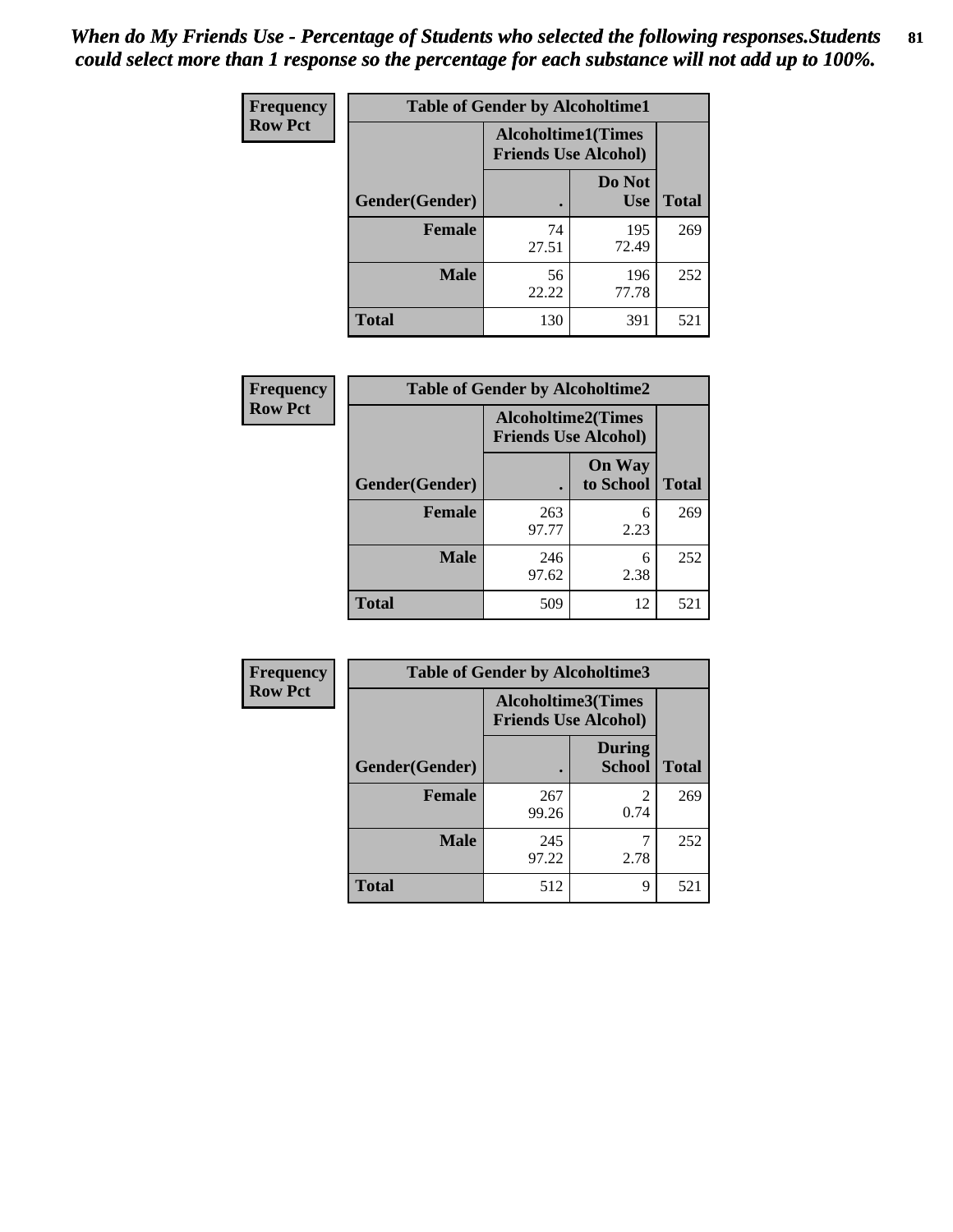*When do My Friends Use - Percentage of Students who selected the following responses.Students could select more than 1 response so the percentage for each substance will not add up to 100%.* **82**

| Frequency      | <b>Table of Gender by Alcoholtime4</b> |                                                          |                                         |              |
|----------------|----------------------------------------|----------------------------------------------------------|-----------------------------------------|--------------|
| <b>Row Pct</b> |                                        | <b>Alcoholtime4(Times</b><br><b>Friends Use Alcohol)</b> |                                         |              |
|                | Gender(Gender)                         |                                                          | <b>On Way</b><br>Home<br>From<br>School | <b>Total</b> |
|                | <b>Female</b>                          | 262<br>97.40                                             | 7<br>2.60                               | 269          |
|                | <b>Male</b>                            | 244<br>96.83                                             | 8<br>3.17                               | 252          |
|                | <b>Total</b>                           | 506                                                      | 15                                      | 521          |

| <b>Frequency</b> | <b>Table of Gender by Alcoholtime5</b> |              |                                                           |              |
|------------------|----------------------------------------|--------------|-----------------------------------------------------------|--------------|
| <b>Row Pct</b>   |                                        |              | <b>Alcoholtime5</b> (Times<br><b>Friends Use Alcohol)</b> |              |
|                  | Gender(Gender)                         |              | Weeknights                                                | <b>Total</b> |
|                  | <b>Female</b>                          | 237<br>88.10 | 32<br>11.90                                               | 269          |
|                  | <b>Male</b>                            | 230<br>91.27 | 22<br>8.73                                                | 252          |
|                  | <b>Total</b>                           | 467          | 54                                                        | 521          |

| <b>Frequency</b> |                | <b>Table of Gender by Alcoholtime6</b>                    |             |              |
|------------------|----------------|-----------------------------------------------------------|-------------|--------------|
| <b>Row Pct</b>   |                | <b>Alcoholtime6</b> (Times<br><b>Friends Use Alcohol)</b> |             |              |
|                  | Gender(Gender) |                                                           | Weekends    | <b>Total</b> |
|                  | Female         | 198<br>73.61                                              | 71<br>26.39 | 269          |
|                  | <b>Male</b>    | 203<br>80.56                                              | 49<br>19.44 | 252          |
|                  | <b>Total</b>   | 401                                                       | 120         | 521          |

| <b>Frequency</b> | <b>Table of Gender by Tobaccotime1</b> |                                                          |                      |              |
|------------------|----------------------------------------|----------------------------------------------------------|----------------------|--------------|
| <b>Row Pct</b>   |                                        | <b>Tobaccotime1(Times</b><br><b>Friends Use Tobacco)</b> |                      |              |
|                  | Gender(Gender)                         |                                                          | Do Not<br><b>Use</b> | <b>Total</b> |
|                  | <b>Female</b>                          | 34<br>12.64                                              | 235<br>87.36         | 269          |
|                  | <b>Male</b>                            | 41<br>16.27                                              | 211<br>83.73         | 252          |
|                  | <b>Total</b>                           | 75                                                       | 446                  | 521          |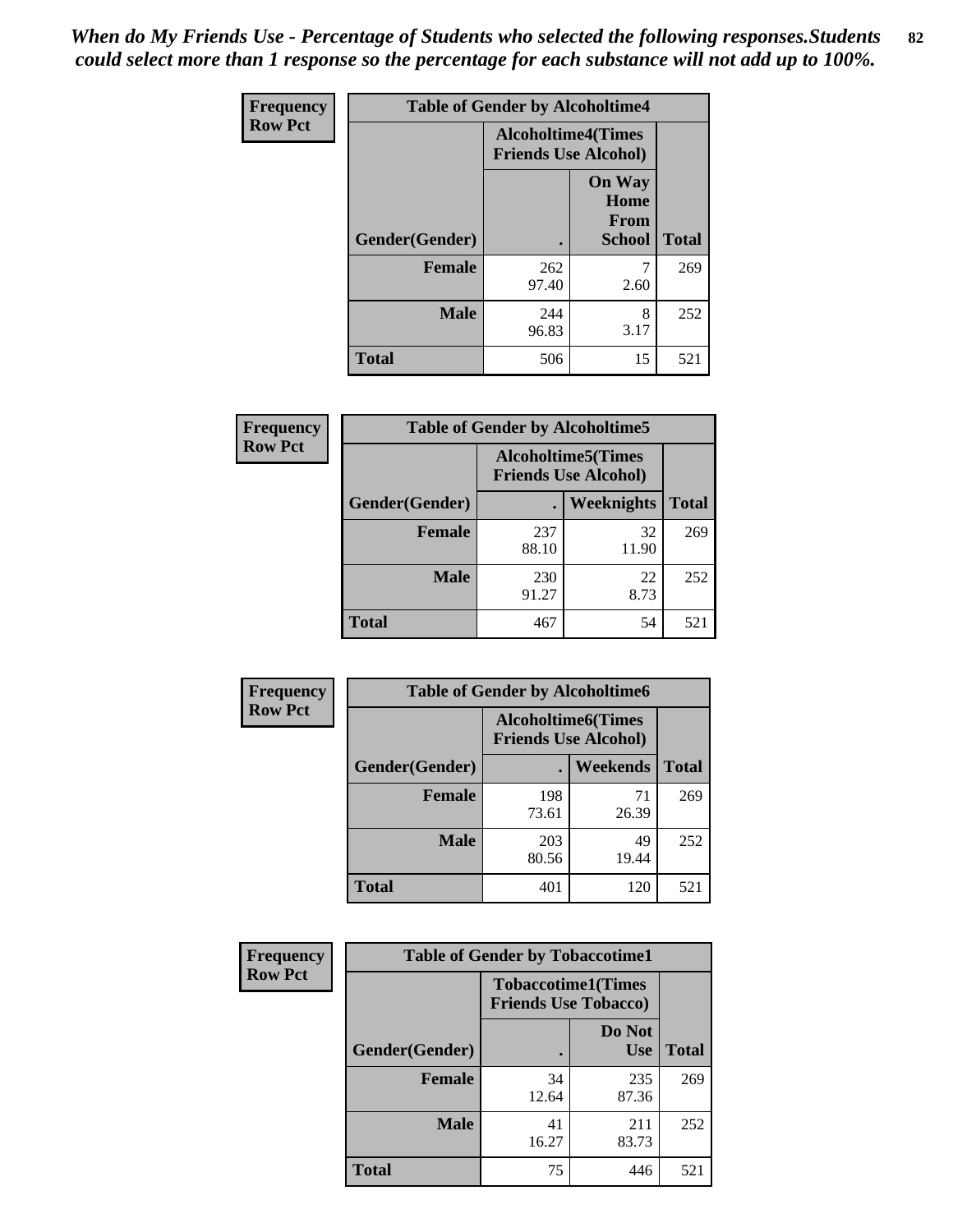*When do My Friends Use - Percentage of Students who selected the following responses.Students could select more than 1 response so the percentage for each substance will not add up to 100%.* **83**

| Frequency      | <b>Table of Gender by Tobaccotime2</b> |                                                          |                            |              |
|----------------|----------------------------------------|----------------------------------------------------------|----------------------------|--------------|
| <b>Row Pct</b> |                                        | <b>Tobaccotime2(Times</b><br><b>Friends Use Tobacco)</b> |                            |              |
|                | Gender(Gender)                         | $\bullet$                                                | <b>On Way</b><br>to School | <b>Total</b> |
|                | Female                                 | 261<br>97.03                                             | 8<br>2.97                  | 269          |
|                | <b>Male</b>                            | 247<br>98.02                                             | 5<br>1.98                  | 252          |
|                | <b>Total</b>                           | 508                                                      | 13                         | 521          |

| Frequency      |                | <b>Table of Gender by Tobaccotime3</b>                   |                                |              |
|----------------|----------------|----------------------------------------------------------|--------------------------------|--------------|
| <b>Row Pct</b> |                | <b>Tobaccotime3(Times</b><br><b>Friends Use Tobacco)</b> |                                |              |
|                | Gender(Gender) |                                                          | <b>During</b><br><b>School</b> | <b>Total</b> |
|                | <b>Female</b>  | 268<br>99.63                                             | 0.37                           | 269          |
|                | <b>Male</b>    | 246<br>97.62                                             | 6<br>2.38                      | 252          |
|                | <b>Total</b>   | 514                                                      |                                | 521          |

| Frequency      | <b>Table of Gender by Tobaccotime4</b> |                                                          |                                                |              |
|----------------|----------------------------------------|----------------------------------------------------------|------------------------------------------------|--------------|
| <b>Row Pct</b> |                                        | <b>Tobaccotime4(Times</b><br><b>Friends Use Tobacco)</b> |                                                |              |
|                | Gender(Gender)                         |                                                          | <b>On Way</b><br>Home<br>From<br><b>School</b> | <b>Total</b> |
|                | <b>Female</b>                          | 262<br>97.40                                             | 2.60                                           | 269          |
|                | <b>Male</b>                            | 244<br>96.83                                             | 8<br>3.17                                      | 252          |
|                | <b>Total</b>                           | 506                                                      | 15                                             | 521          |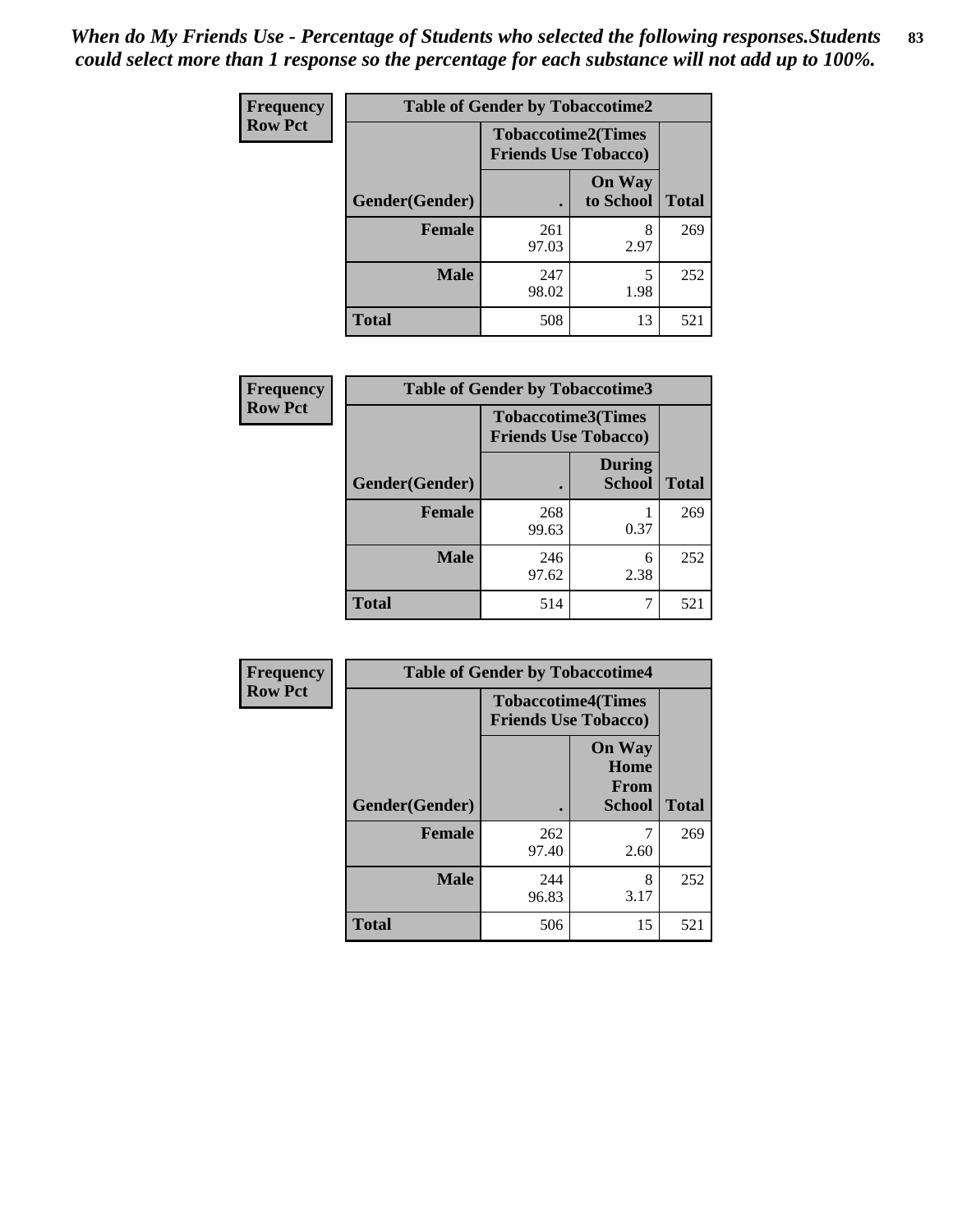| <b>Frequency</b> | <b>Table of Gender by Tobaccotime5</b> |                                                          |                   |              |  |
|------------------|----------------------------------------|----------------------------------------------------------|-------------------|--------------|--|
| <b>Row Pct</b>   |                                        | <b>Tobaccotime5(Times</b><br><b>Friends Use Tobacco)</b> |                   |              |  |
|                  | <b>Gender</b> (Gender)                 |                                                          | <b>Weeknights</b> | <b>Total</b> |  |
|                  | <b>Female</b>                          | 252<br>93.68                                             | 17<br>6.32        | 269          |  |
|                  | <b>Male</b>                            | 228<br>90.48                                             | 24<br>9.52        | 252          |  |
|                  | <b>Total</b>                           | 480                                                      | 41                | 521          |  |

| <b>Frequency</b> |                | <b>Table of Gender by Tobaccotime6</b> |                           |              |  |
|------------------|----------------|----------------------------------------|---------------------------|--------------|--|
| <b>Row Pct</b>   |                | <b>Friends Use Tobacco)</b>            | <b>Tobaccotime6(Times</b> |              |  |
|                  | Gender(Gender) |                                        | Weekends                  | <b>Total</b> |  |
|                  | <b>Female</b>  | 240<br>89.22                           | 29<br>10.78               | 269          |  |
|                  | <b>Male</b>    | 223<br>88.49                           | 29<br>11.51               | 252          |  |
|                  | <b>Total</b>   | 463                                    | 58                        | 521          |  |

| <b>Frequency</b> | <b>Table of Gender by Marijuanatime1</b> |                                |                             |              |
|------------------|------------------------------------------|--------------------------------|-----------------------------|--------------|
| <b>Row Pct</b>   |                                          | <b>Friends Use Marijuana</b> ) | <b>Marijuanatime1(Times</b> |              |
|                  | Gender(Gender)                           |                                | Do Not Use                  | <b>Total</b> |
|                  | <b>Female</b>                            | 34<br>12.64                    | 235<br>87.36                | 269          |
|                  | <b>Male</b>                              | 50<br>19.84                    | 202<br>80.16                | 252          |
|                  | <b>Total</b>                             | 84                             | 437                         | 521          |

| <b>Frequency</b> | <b>Table of Gender by Marijuanatime2</b> |                                |                             |              |
|------------------|------------------------------------------|--------------------------------|-----------------------------|--------------|
| <b>Row Pct</b>   |                                          | <b>Friends Use Marijuana</b> ) | <b>Marijuanatime2(Times</b> |              |
|                  | Gender(Gender)                           |                                | On Way to<br><b>School</b>  | <b>Total</b> |
|                  | Female                                   | 264<br>98.14                   | 1.86                        | 269          |
|                  | <b>Male</b>                              | 246<br>97.62                   | 6<br>2.38                   | 252          |
|                  | <b>Total</b>                             | 510                            | 11                          | 521          |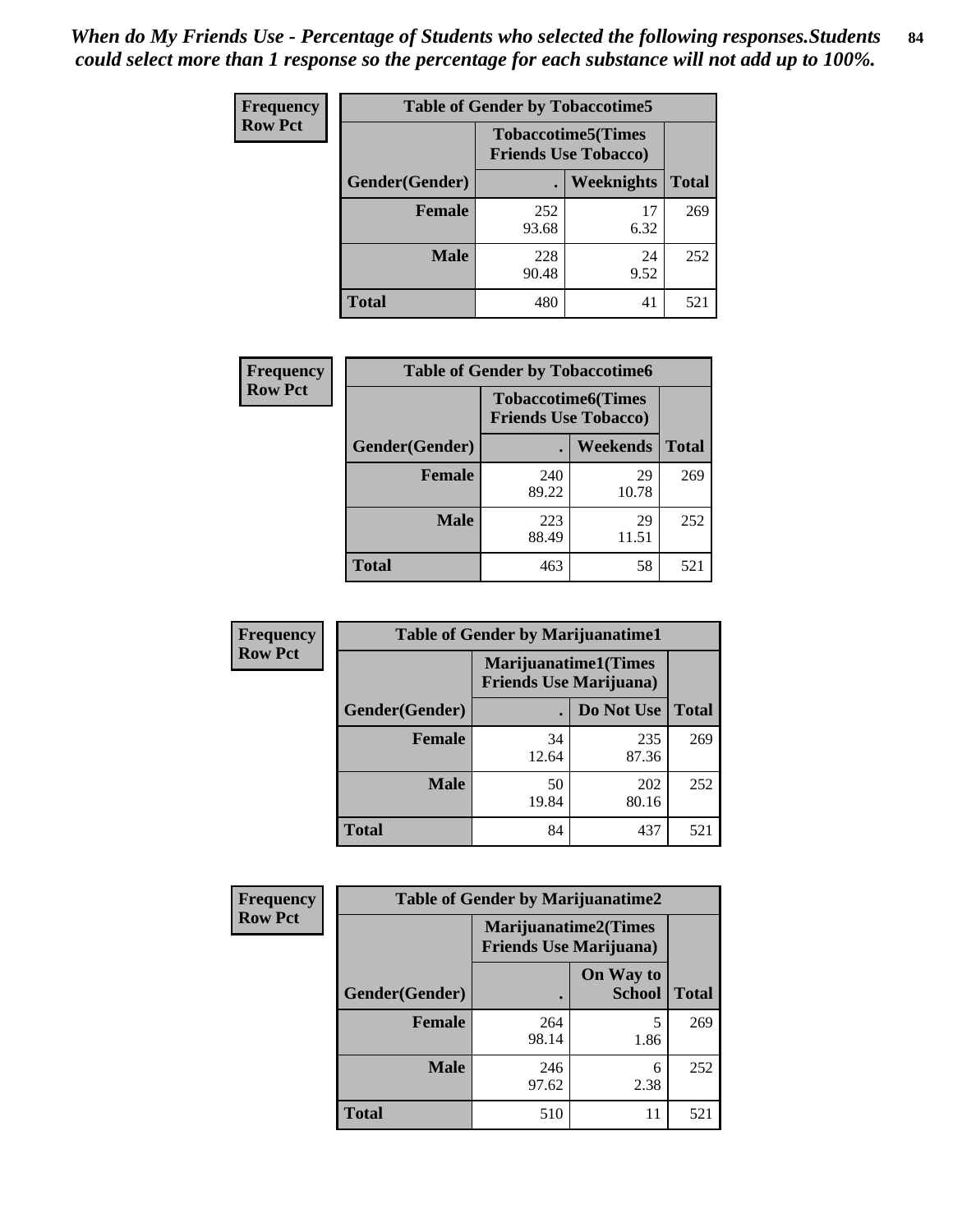*When do My Friends Use - Percentage of Students who selected the following responses.Students could select more than 1 response so the percentage for each substance will not add up to 100%.* **85**

| <b>Frequency</b> | Table of Gender by Marijuanatime3 |                                                                |                                |              |
|------------------|-----------------------------------|----------------------------------------------------------------|--------------------------------|--------------|
| <b>Row Pct</b>   |                                   | <b>Marijuanatime3</b> (Times<br><b>Friends Use Marijuana</b> ) |                                |              |
|                  | Gender(Gender)                    |                                                                | <b>During</b><br><b>School</b> | <b>Total</b> |
|                  | <b>Female</b>                     | 266<br>98.88                                                   | 3<br>1.12                      | 269          |
|                  | <b>Male</b>                       | 244<br>96.83                                                   | 8<br>3.17                      | 252          |
|                  | <b>Total</b>                      | 510                                                            | 11                             | 521          |

| Frequency      | <b>Table of Gender by Marijuanatime4</b> |                                                               |                                                |              |
|----------------|------------------------------------------|---------------------------------------------------------------|------------------------------------------------|--------------|
| <b>Row Pct</b> |                                          | <b>Marijuanatime4(Times</b><br><b>Friends Use Marijuana</b> ) |                                                |              |
|                | Gender(Gender)                           |                                                               | <b>On Way</b><br>Home<br>From<br><b>School</b> | <b>Total</b> |
|                | <b>Female</b>                            | 263<br>97.77                                                  | 6<br>2.23                                      | 269          |
|                | <b>Male</b>                              | 241<br>95.63                                                  | 11<br>4.37                                     | 252          |
|                | <b>Total</b>                             | 504                                                           | 17                                             | 521          |

| Frequency      | <b>Table of Gender by Marijuanatime5</b> |                |                                                                |              |
|----------------|------------------------------------------|----------------|----------------------------------------------------------------|--------------|
| <b>Row Pct</b> |                                          |                | <b>Marijuanatime5</b> (Times<br><b>Friends Use Marijuana</b> ) |              |
|                | Gender(Gender)                           | $\blacksquare$ | Weeknights                                                     | <b>Total</b> |
|                | <b>Female</b>                            | 252<br>93.68   | 17<br>6.32                                                     | 269          |
|                | <b>Male</b>                              | 226<br>89.68   | 26<br>10.32                                                    | 252          |
|                | <b>Total</b>                             | 478            | 43                                                             | 521          |

| <b>Frequency</b> | <b>Table of Gender by Marijuanatime6</b> |                                                               |                 |              |
|------------------|------------------------------------------|---------------------------------------------------------------|-----------------|--------------|
| <b>Row Pct</b>   |                                          | <b>Marijuanatime6(Times</b><br><b>Friends Use Marijuana</b> ) |                 |              |
|                  | Gender(Gender)                           |                                                               | <b>Weekends</b> | <b>Total</b> |
|                  | <b>Female</b>                            | 239<br>88.85                                                  | 30<br>11.15     | 269          |
|                  | <b>Male</b>                              | 210<br>83.33                                                  | 42<br>16.67     | 252          |
|                  | <b>Total</b>                             | 449                                                           | 72              | 521          |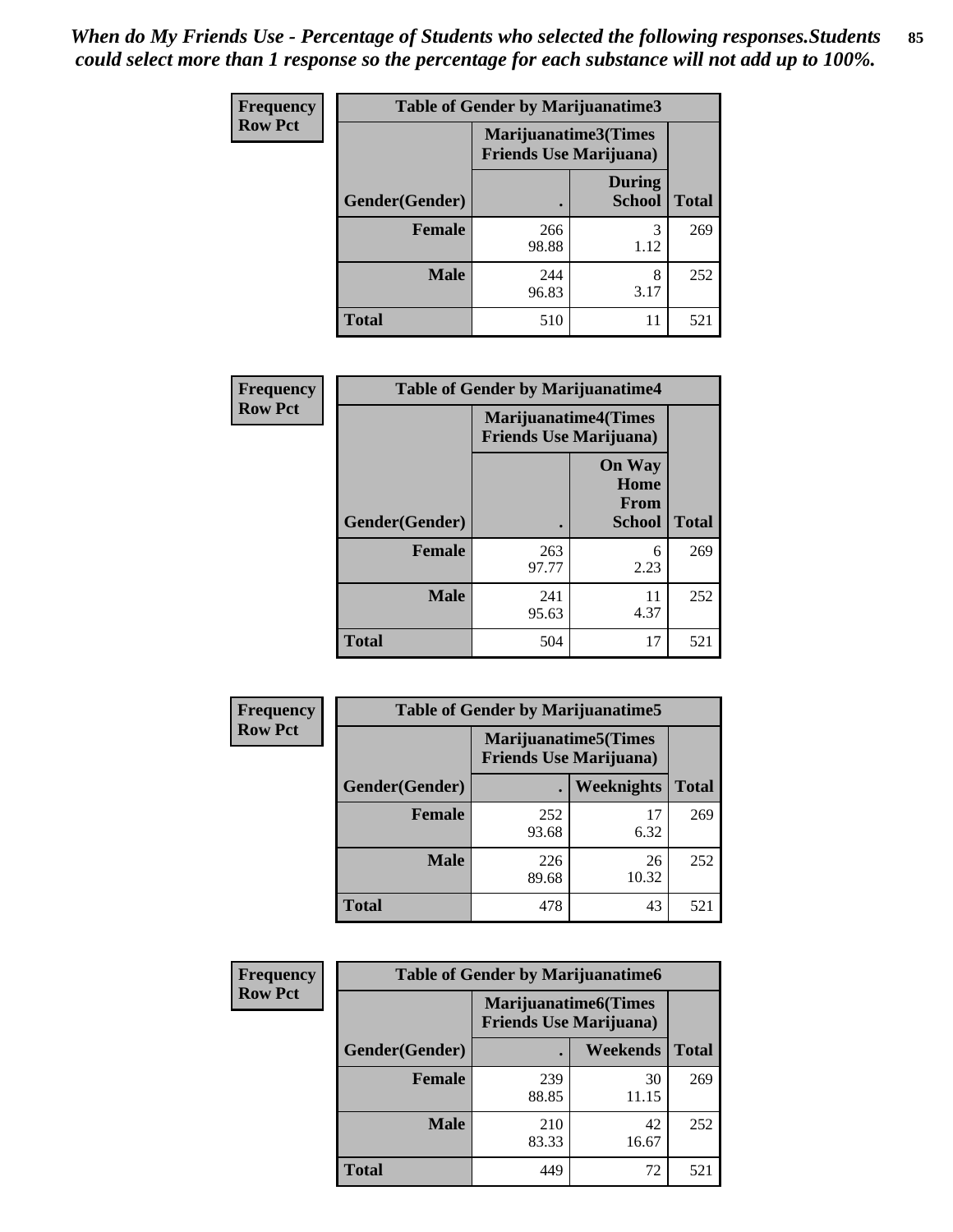| <b>Frequency</b> | <b>Table of Gender by Otherdrugtime1</b> |                                                                                    |              |              |
|------------------|------------------------------------------|------------------------------------------------------------------------------------|--------------|--------------|
| <b>Row Pct</b>   |                                          | <b>Otherdrugtime1</b> (Times<br><b>Friends Use Other</b><br><b>Illegal Drugs</b> ) |              |              |
|                  | Gender(Gender)                           |                                                                                    | Do Not Use   | <b>Total</b> |
|                  | <b>Female</b>                            | 26<br>9.67                                                                         | 243<br>90.33 | 269          |
|                  | <b>Male</b>                              | 28<br>11.11                                                                        | 224<br>88.89 | 252          |
|                  | <b>Total</b>                             | 54                                                                                 | 467          | 521          |

| Frequency      | <b>Table of Gender by Otherdrugtime2</b> |                                                                                   |                            |              |
|----------------|------------------------------------------|-----------------------------------------------------------------------------------|----------------------------|--------------|
| <b>Row Pct</b> |                                          | <b>Otherdrugtime2(Times</b><br><b>Friends Use Other</b><br><b>Illegal Drugs</b> ) |                            |              |
|                | <b>Gender</b> (Gender)                   |                                                                                   | On Way to<br><b>School</b> | <b>Total</b> |
|                | <b>Female</b>                            | 262<br>97.40                                                                      | 2.60                       | 269          |
|                | <b>Male</b>                              | 248<br>98.41                                                                      | 4<br>1.59                  | 252          |
|                | <b>Total</b>                             | 510                                                                               | 11                         | 521          |

| Frequency      | <b>Table of Gender by Otherdrugtime3</b> |                                                                            |                                |              |
|----------------|------------------------------------------|----------------------------------------------------------------------------|--------------------------------|--------------|
| <b>Row Pct</b> |                                          | Otherdrugtime3(Times<br><b>Friends Use Other</b><br><b>Illegal Drugs</b> ) |                                |              |
|                | Gender(Gender)                           |                                                                            | <b>During</b><br><b>School</b> | <b>Total</b> |
|                | <b>Female</b>                            | 265<br>98.51                                                               | 4<br>1.49                      | 269          |
|                | <b>Male</b>                              | 247<br>98.02                                                               | 5<br>1.98                      | 252          |
|                | <b>Total</b>                             | 512                                                                        | 9                              | 521          |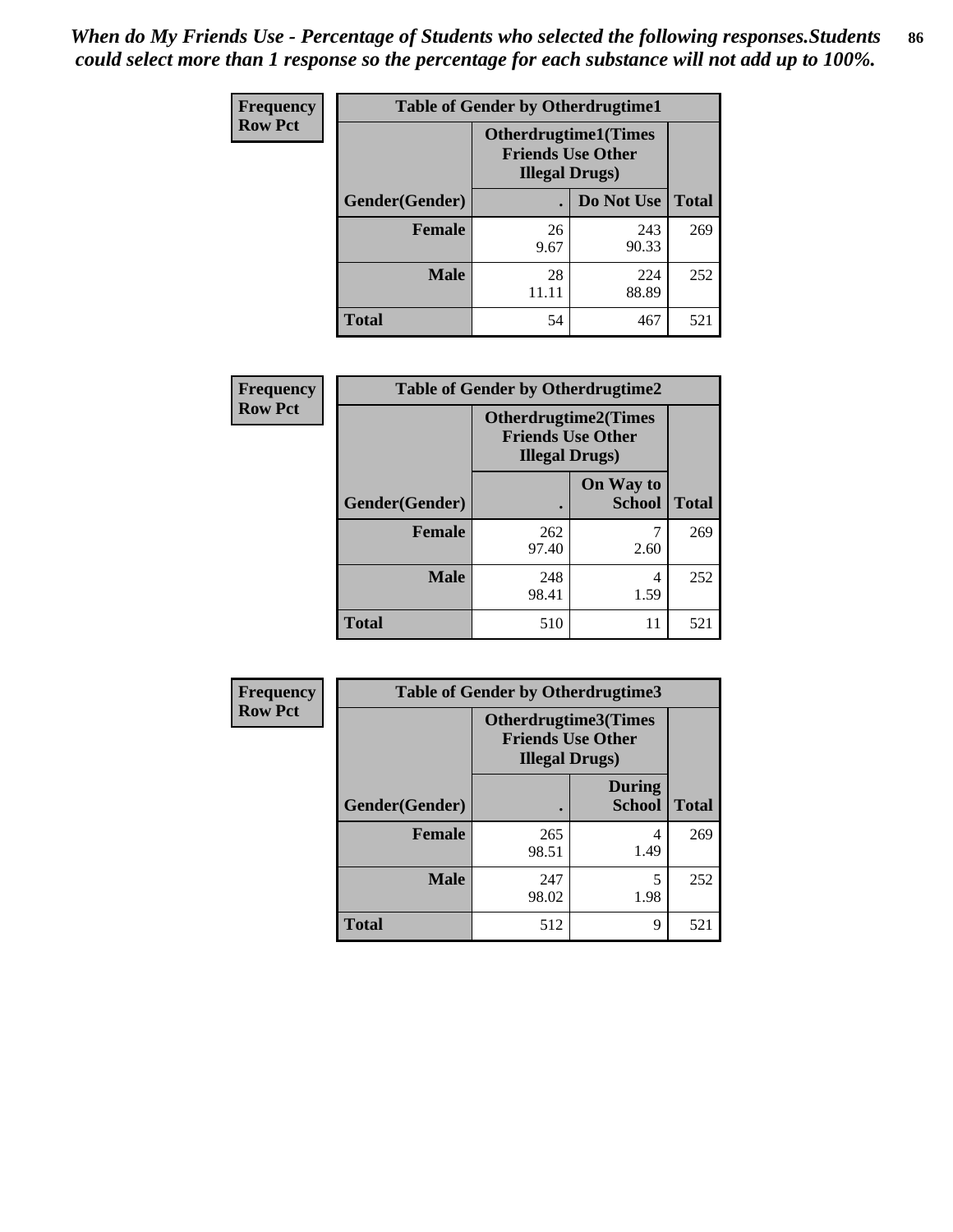*When do My Friends Use - Percentage of Students who selected the following responses.Students could select more than 1 response so the percentage for each substance will not add up to 100%.* **87**

| <b>Frequency</b> |                |                        | <b>Table of Gender by Otherdrugtime4</b>                |              |  |
|------------------|----------------|------------------------|---------------------------------------------------------|--------------|--|
| <b>Row Pct</b>   |                | <b>Illegal Drugs</b> ) | <b>Otherdrugtime4(Times</b><br><b>Friends Use Other</b> |              |  |
|                  | Gender(Gender) |                        | <b>On Way</b><br>Home<br><b>From</b><br><b>School</b>   | <b>Total</b> |  |
|                  | <b>Female</b>  | 263<br>97.77           | 6<br>2.23                                               | 269          |  |
|                  | <b>Male</b>    | 247<br>98.02           | 5<br>1.98                                               | 252          |  |
|                  | <b>Total</b>   | 510                    | 11                                                      | 521          |  |

| Frequency      | <b>Table of Gender by Otherdrugtime5</b> |                                                                                    |            |              |
|----------------|------------------------------------------|------------------------------------------------------------------------------------|------------|--------------|
| <b>Row Pct</b> |                                          | <b>Otherdrugtime5</b> (Times<br><b>Friends Use Other</b><br><b>Illegal Drugs</b> ) |            |              |
|                | Gender(Gender)                           |                                                                                    | Weeknights | <b>Total</b> |
|                | <b>Female</b>                            | 254<br>94.42                                                                       | 15<br>5.58 | 269          |
|                | <b>Male</b>                              | 240<br>95.24                                                                       | 12<br>4.76 | 252          |
|                | <b>Total</b>                             | 494                                                                                | 27         | 521          |

| <b>Frequency</b> | <b>Table of Gender by Otherdrugtime6</b> |                                                                                   |            |              |
|------------------|------------------------------------------|-----------------------------------------------------------------------------------|------------|--------------|
| <b>Row Pct</b>   |                                          | <b>Otherdrugtime6(Times</b><br><b>Friends Use Other</b><br><b>Illegal Drugs</b> ) |            |              |
|                  | Gender(Gender)                           |                                                                                   | Weekends   | <b>Total</b> |
|                  | <b>Female</b>                            | 247<br>91.82                                                                      | 22<br>8.18 | 269          |
|                  | <b>Male</b>                              | 228<br>90.48                                                                      | 24<br>9.52 | 252          |
|                  | <b>Total</b>                             | 475                                                                               | 46         | 521          |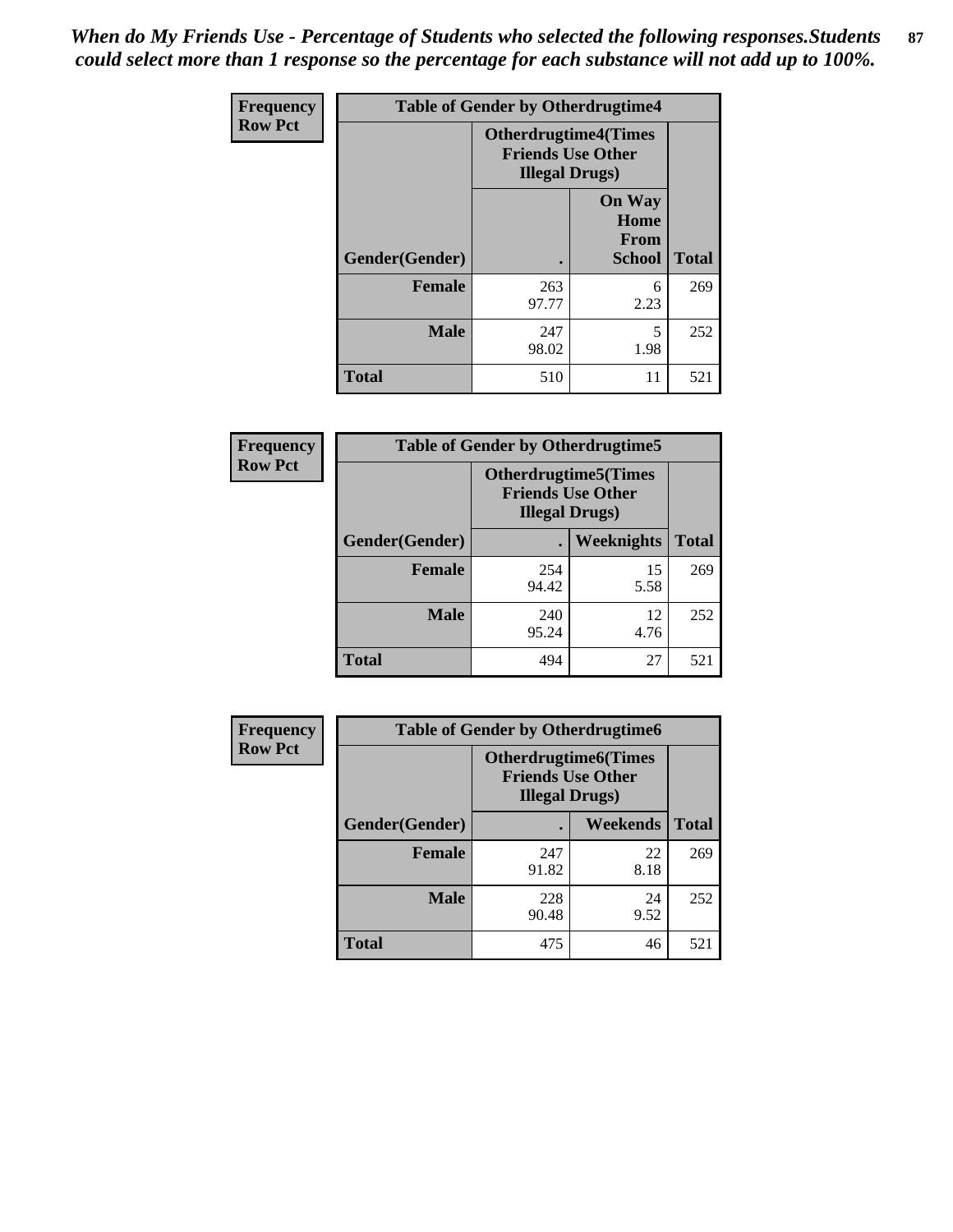### *Other Questions* **88**

| <b>Frequency</b> | <b>Table of Gender by Educationalcohol</b> |                                                                                                                                       |                |              |
|------------------|--------------------------------------------|---------------------------------------------------------------------------------------------------------------------------------------|----------------|--------------|
| <b>Row Pct</b>   |                                            | <b>Educationalcohol</b> (I<br>have been taught<br>about alcohol,<br>tobacco,<br>and other drugs<br>within the last year<br>at school) |                |              |
|                  | Gender(Gender)                             | <b>Yes</b>                                                                                                                            | N <sub>0</sub> | <b>Total</b> |
|                  | <b>Female</b>                              | 239<br>88.85                                                                                                                          | 30<br>11.15    | 269          |
|                  | <b>Male</b>                                | 204<br>80.95                                                                                                                          | 48<br>19.05    | 252          |
|                  | <b>Total</b>                               | 443                                                                                                                                   | 78             | 521          |

| Frequency      | <b>Table of Gender by Rodedrinking</b> |                                                                                                                     |                |              |
|----------------|----------------------------------------|---------------------------------------------------------------------------------------------------------------------|----------------|--------------|
| <b>Row Pct</b> |                                        | Rodedrinking(In<br>the past 30 days I<br>have ridden in a<br>car with a driver<br>who had been<br>drinking alcohol) |                |              |
|                | Gender(Gender)                         | Yes                                                                                                                 | N <sub>0</sub> | <b>Total</b> |
|                | <b>Female</b>                          | 30<br>11.15                                                                                                         | 239<br>88.85   | 269          |
|                | <b>Male</b>                            | 35<br>13.89                                                                                                         | 217<br>86.11   | 252          |
|                | <b>Total</b>                           | 65                                                                                                                  | 456            | 521          |

| Frequency      |                | <b>Table of Gender by Drugsschool</b>                                                                                               |                |              |
|----------------|----------------|-------------------------------------------------------------------------------------------------------------------------------------|----------------|--------------|
| <b>Row Pct</b> |                | <b>Drugsschool</b> (During<br>the past 12 months,<br>I have been offered,<br>sold,<br>or given illegal drugs<br>on school property) |                |              |
|                | Gender(Gender) | Yes                                                                                                                                 | N <sub>0</sub> | <b>Total</b> |
|                | <b>Female</b>  | 10<br>3.72                                                                                                                          | 259<br>96.28   | 269          |
|                | <b>Male</b>    | 34<br>13.49                                                                                                                         | 218<br>86.51   | 252          |
|                | <b>Total</b>   | 44                                                                                                                                  | 477            | 521          |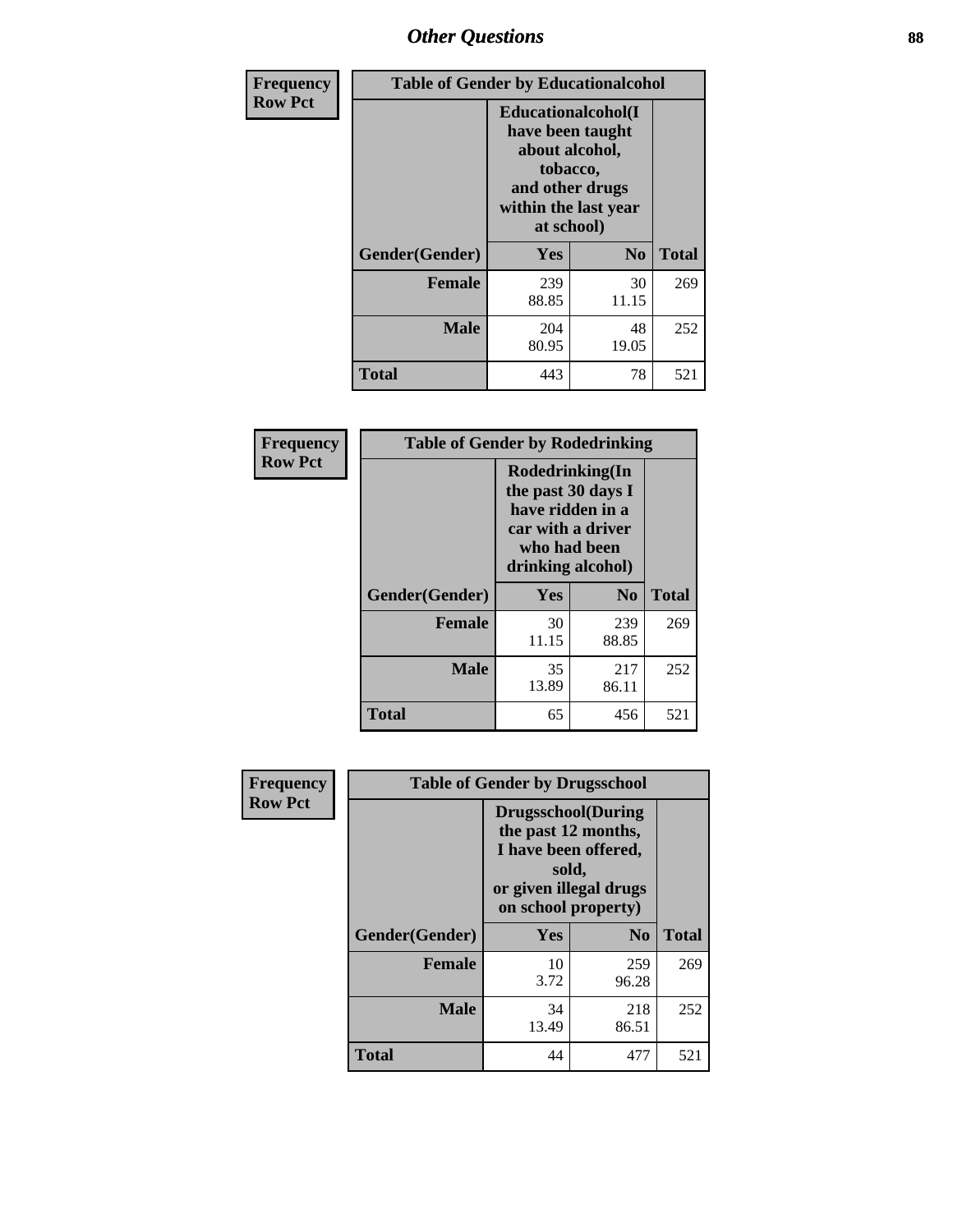### *Other Questions* **89**

**Frequency Row Pct**

| <b>Table of Gender by Bingedrinking</b> |                             |                                                                                                         |                   |                   |                               |                               |                          |              |
|-----------------------------------------|-----------------------------|---------------------------------------------------------------------------------------------------------|-------------------|-------------------|-------------------------------|-------------------------------|--------------------------|--------------|
|                                         |                             | Bingedrinking(I have drunk five or more<br>drinks of alcohol at one sitting during the<br>last 30 days) |                   |                   |                               |                               |                          |              |
| <b>Gender</b> (Gender)                  | $\mathbf{0}$<br><b>Days</b> | 1 or<br>days                                                                                            | 3 to<br>5<br>days | 6 to<br>q<br>days | <b>10</b><br>to<br>19<br>days | <b>20</b><br>to<br>29<br>days | All<br><b>30</b><br>days | <b>Total</b> |
| Female                                  | 258                         | 3                                                                                                       | 2                 |                   |                               | 2                             | 2                        | 269          |
|                                         | 95.91                       | 1.12                                                                                                    | 0.74              | 0.37              | 0.37                          | 0.74                          | 0.74                     |              |
| <b>Male</b>                             | 241<br>95.63                | 5<br>1.98                                                                                               | 0.40              | 0.40              | 0<br>0.00                     | 3<br>1.19                     | 0.40                     | 252          |

| Frequency      | <b>Table of Gender by Educationaids</b> |                                                                                                 |                |              |
|----------------|-----------------------------------------|-------------------------------------------------------------------------------------------------|----------------|--------------|
| <b>Row Pct</b> |                                         | <b>Educationaids</b> (I<br>have been taught<br>about HIV/AIDS<br>at school in the<br>past year) |                |              |
|                | Gender(Gender)                          | Yes                                                                                             | $\mathbf{N_0}$ | <b>Total</b> |
|                | <b>Female</b>                           | 159<br>59.11                                                                                    | 110<br>40.89   | 269          |
|                | <b>Male</b>                             | 147<br>58.33                                                                                    | 105<br>41.67   | 252          |
|                | <b>Total</b>                            | 306                                                                                             | 215            | 521          |

| <b>Frequency</b> | <b>Table of Gender by Suicideconsider</b> |                 |                |              |
|------------------|-------------------------------------------|-----------------|----------------|--------------|
| <b>Row Pct</b>   |                                           | Suicideconsider |                |              |
|                  | Gender(Gender)                            | <b>Yes</b>      | N <sub>0</sub> | <b>Total</b> |
|                  | <b>Female</b>                             | 33<br>12.27     | 236<br>87.73   | 269          |
|                  | <b>Male</b>                               | 24<br>9.52      | 228<br>90.48   | 252          |
|                  | Total                                     | 57              | 464            | 521          |